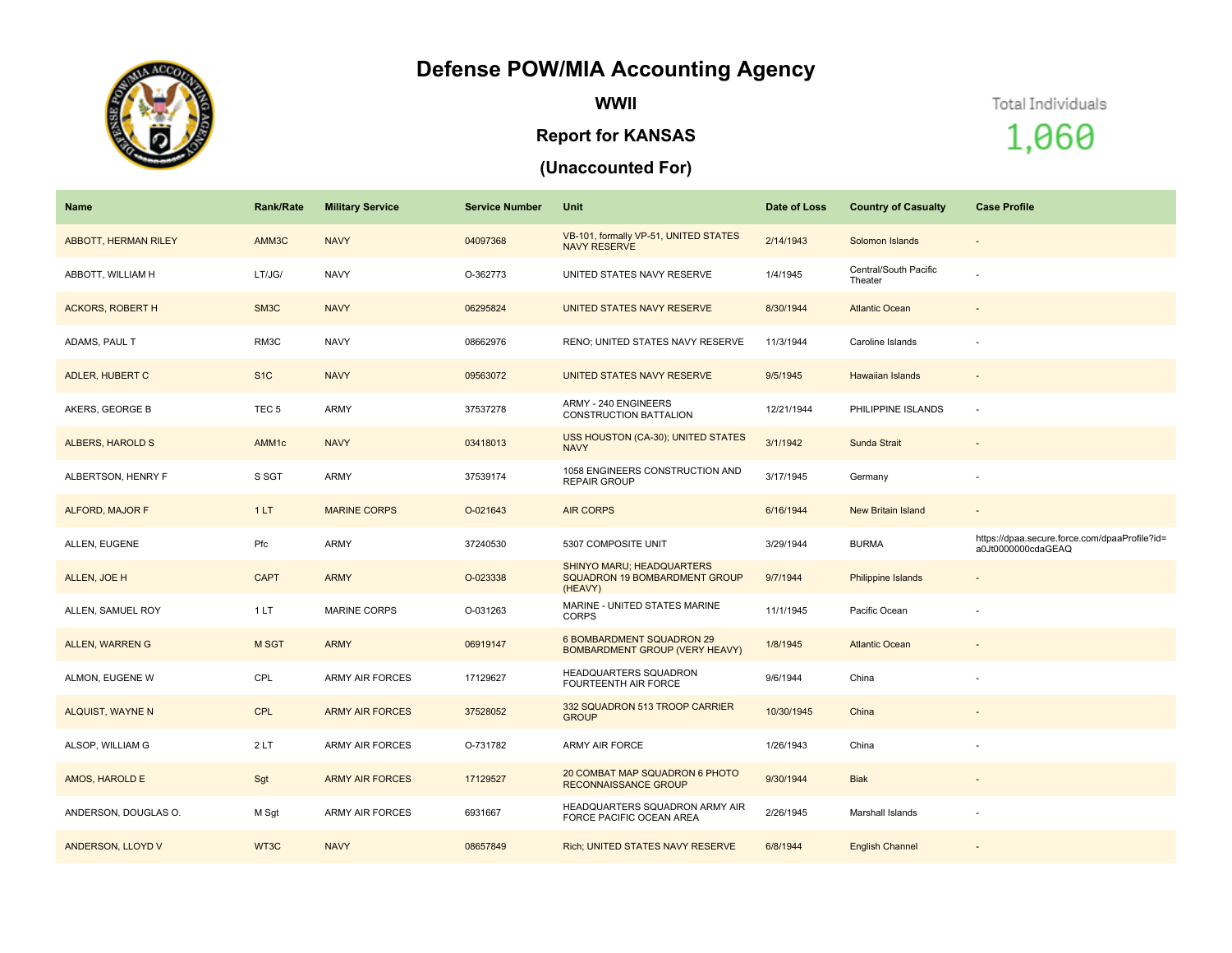| <b>Name</b>              | <b>Rank/Rate</b> | <b>Military Service</b> | <b>Service Number</b> | Unit                                                                | Date of Loss | <b>Country of Casualty</b>       | <b>Case Profile</b>                                                 |
|--------------------------|------------------|-------------------------|-----------------------|---------------------------------------------------------------------|--------------|----------------------------------|---------------------------------------------------------------------|
| ANSTINE, LEONARD M       | MOMM2C           | <b>NAVY</b>             | 06281346              | POMPANO; UNITED STATES NAVY<br><b>RESERVE</b>                       | 10/15/1943   | Central/South Pacific<br>Theater |                                                                     |
| ARBOGAST, LINN S.        | <b>SGT</b>       | <b>ARMY AIR FORCES</b>  | 37537640              | 726 BOMBARDMENT SQUADRON 451<br><b>BOMBARDMENT GROUP (HEAVY)</b>    | 12/17/1944   | Poland                           |                                                                     |
| ARCHER, WILLIAM E.       | 2LT              | ARMY AIR FORCES         | O-773518              | 15 PHOTO SQUADRON 5<br>RECONNAISSANCE GROUP                         | 10/31/1944   | Yugoslavia                       |                                                                     |
| ARMSTRONG, LEROY F       | LT.              | <b>NAVY</b>             | O-084332              | UNITED STATES NAVY RESERVE                                          | 8/20/1943    | Fiji                             |                                                                     |
| ARMSTRONG, ROBERT B      | B <sub>2</sub> C | <b>NAVY</b>             | 03420447              | USS Peary; UNITED STATES NAVY                                       | 2/19/1942    | Australia                        |                                                                     |
| ARNHOLD, ALBERT J        | S <sub>1</sub> C | <b>NAVY</b>             | 09563411              | <b>LSMR-194; UNITED STATES NAVY</b><br><b>RESERVE</b>               | 5/4/1945     | Japan                            | $\sim$                                                              |
| ASHLEY, GLENN E          | S <sub>1</sub> C | <b>NAVY</b>             | 06288992              | UNITED STATES NAVY RESERVE                                          | 12/27/1944   | Central/South Pacific<br>Theater |                                                                     |
| <b>ATWELL, CHARLES E</b> | S <sub>1</sub> C | <b>NAVY</b>             | 03425732              | Rowan; UNITED STATES NAVY                                           | 9/11/1943    | North or Tyrrhenian Seas         | $\overline{\phantom{a}}$                                            |
| AUSTIN, ARTHUR OWEN      | S <sub>2</sub> C | <b>NAVY</b>             | 06280433              | USS SMITH; UNITED STATES NAVY<br><b>RESERVE</b>                     | 10/26/1942   | New Hebrides                     |                                                                     |
| <b>AUSTIN, LINUS J</b>   | 1LT              | <b>ARMY AIR FORCES</b>  | O-669947              | 373 BOMBARDMENT SQUADRON 308<br><b>BOMBARDMENT GROUP (HEAVY)</b>    | 5/20/1944    | China Seas                       |                                                                     |
| AVERY, BENJAMIN B        | S <sub>1</sub> C | <b>NAVY</b>             | 06285906              | LST-342; UNITED STATES NAVY<br><b>RESERVE</b>                       | 7/18/1943    | Solomon Islands                  |                                                                     |
| <b>BABB, BYRON E</b>     | <b>PFC</b>       | <b>ARMY</b>             | 17115387              | SS Leopoldville; 262 INFANTRY 66<br><b>DIVISION</b>                 | 12/24/1944   | <b>English Channel</b>           |                                                                     |
| BAIER, HENRY --          | <b>ENS</b>       | <b>NAVY</b>             | O-378443              | UNITED STATES NAVY RESERVE                                          | 8/5/1945     | Sea of Japan                     |                                                                     |
| <b>BAKER, EVERETT T</b>  | <b>PFC</b>       | <b>ARMY</b>             | 37217319              | ARMY - ORDNANCE DEPARTMENT                                          | 2/7/1943     | <b>ATLANTIC OCEAN</b>            | $\blacksquare$                                                      |
| <b>BAKER, KENNETH W</b>  | 2LT              | <b>ARMY AIR FORCES</b>  | O-660444              | AIR CORPS                                                           | 10/28/1942   | Mediterranean Sea                | ÷,                                                                  |
| <b>BALDWIN, REX V</b>    | LT /JG/          | <b>NAVY</b>             | O-120613              | USS Skill; UNITED STATES NAVY<br><b>RESERVE</b>                     | 9/25/1943    | Mediterranean Sea                |                                                                     |
| <b>BALL, ROBERT B</b>    | MOMM1C           | <b>NAVY</b>             | 03421292              | TRIGGER; UNITED STATES NAVY                                         | 3/28/1945    | Ryukyus Islands                  | ÷,                                                                  |
| <b>BALL, ROY N</b>       | S SGT            | <b>ARMY</b>             | 37221204              | 569 BOMBARDMENT SQUADRON 390<br><b>BOMBARDMENT GROUP (HEAVY)</b>    | 11/16/1943   | North Sea or Tyrrhenian<br>Sea   |                                                                     |
| <b>BARB, LIONEL H</b>    | F <sub>2</sub> C | <b>NAVY</b>             | 09571539              | Bismarck Sea; UNITED STATES NAVY<br><b>RESERVE</b>                  | 2/21/1945    | Bonin & Volcano Islands          | ÷,                                                                  |
| <b>BARBER, WILLIAM E</b> | S <sub>2</sub> C | <b>NAVY</b>             | 08659750              | <b>USS Sangamon; UNITED STATES NAVY</b><br><b>RESERVE</b>           | 5/4/1945     | Japan                            |                                                                     |
| BARNES, JOSEPH F         | TEC <sub>5</sub> | <b>ARMY</b>             | 37003332              | 13 REGIMENT 1 ARMORED DIVISION                                      | 12/7/1942    | Tunisia                          |                                                                     |
| <b>BARNETT, LYNN V</b>   | <b>T SGT</b>     | <b>ARMY AIR FORCES</b>  | 17010753              | 28 BOMBARDMENT SQUADRON 19<br><b>BOMBARDMENT GROUP (VERY HEAVY)</b> | 5/3/1945     | Pacific Ocean                    |                                                                     |
| <b>BARRY, PERCY R</b>    | T SGT            | <b>ARMY</b>             | 06790500              | ENOURA MARU; 75 ORDNANCE DEPOT<br>COMPANY                           | 1/9/1945     | Formosa                          | https://dpaa.secure.force.com/dpaaProfile?id=<br>a0Jt000000QkCKjEAN |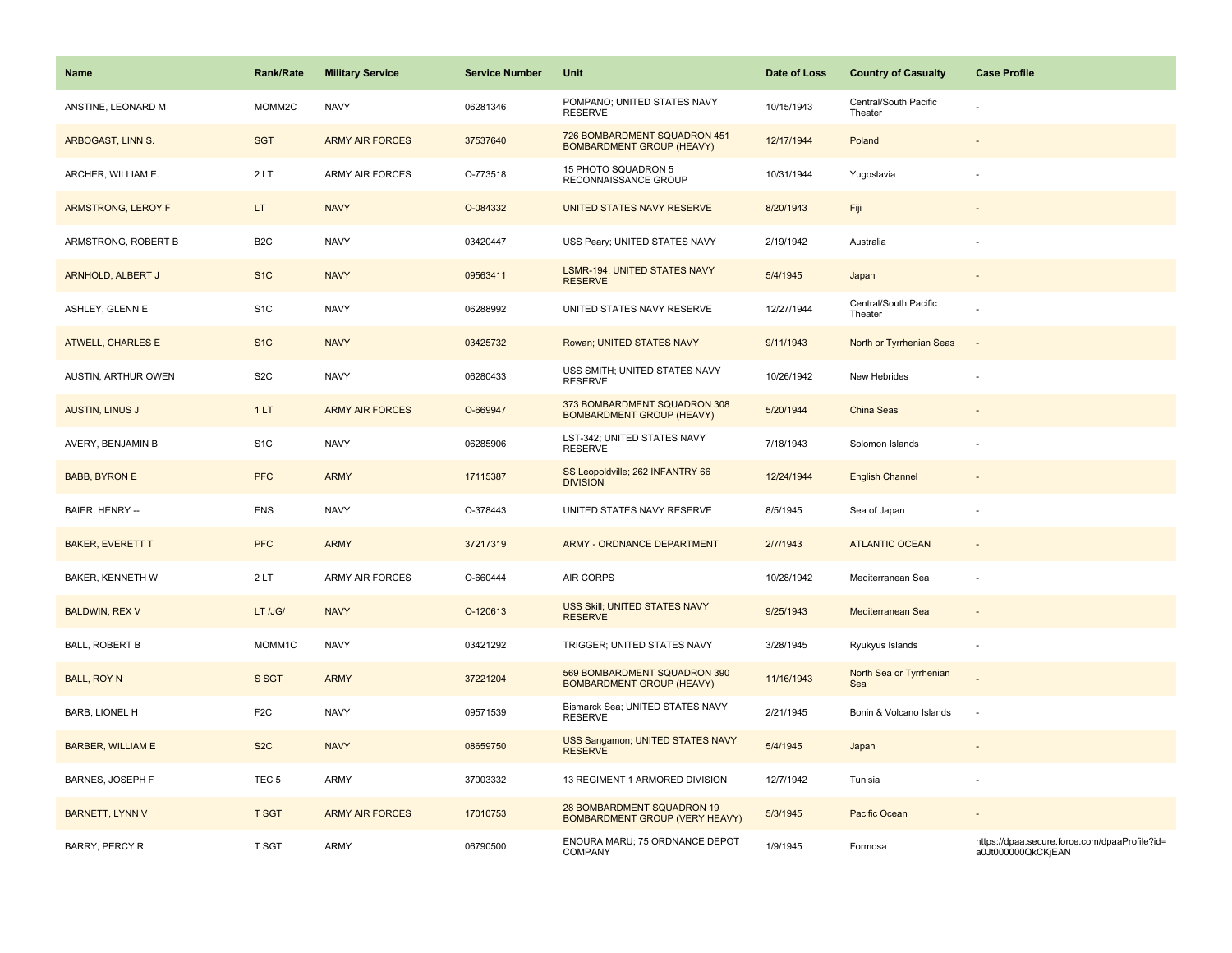| Name                         | <b>Rank/Rate</b>  | <b>Military Service</b> | <b>Service Number</b> | Unit                                                             | Date of Loss | <b>Country of Casualty</b>     | <b>Case Profile</b>                                                 |
|------------------------------|-------------------|-------------------------|-----------------------|------------------------------------------------------------------|--------------|--------------------------------|---------------------------------------------------------------------|
| <b>BARTHEL, PAUL RICHARD</b> | AS                | <b>NAVY</b>             | 06281159              | Sims; UNITED STATES NAVY RESERVE                                 | 5/7/1942     | <b>Coral Sea</b>               |                                                                     |
| <b>BARTONEK, EUGENE J</b>    | S <sub>2</sub> C  | <b>NAVY</b>             | 06287095              | USS DEHAVEN; UNITED STATES NAVY<br><b>RESERVE</b>                | 2/1/1943     | Solomon Islands                |                                                                     |
| <b>BASGALL, EDWIN A</b>      | <b>PFC</b>        | <b>ARMY</b>             | 37338433              | 3206 QUARTERMASTER SERVICES<br><b>COMPANY</b>                    | 4/28/1944    | <b>English Channel</b>         |                                                                     |
| <b>BATCHELLER, GENE E</b>    | S <sub>2</sub> C  | <b>NAVY</b>             | 06284502              | USS GWIN; UNITED STATES NAVY<br><b>RESERVE</b>                   | 7/13/1943    | Solomon Islands                |                                                                     |
| <b>BATSON, EUGENE C</b>      | S <sub>2</sub> C  | <b>NAVY</b>             | 09566090              | NAVY - UNITED STATES NAVY RESERVE                                | 7/30/1945    | <b>PHILIPPINE SEA</b>          |                                                                     |
| BAUER, HAROLD WALTER         | RM3C              | <b>NAVY</b>             | 04101426              | USS Arizona; UNITED STATES NAVY<br><b>RESERVE</b>                | 12/7/1941    | Hawaiian Islands               | https://dpaa.secure.force.com/dpaaProfile?id=<br>a0Jt000000mpq3iEAA |
| <b>BAUER, LOUIS E</b>        | <b>SGT</b>        | <b>ARMY AIR FORCES</b>  | 06934757              | ARISAN MARU; QUARTERMASTER<br><b>CORPS</b>                       | 10/24/1944   | <b>China Seas</b>              |                                                                     |
| <b>BAUER, ROBERT L</b>       | 2LT               | <b>ARMY AIR FORCES</b>  | O-726734              | 67 FIGHTER SQUADRON 347 FIGHTER<br><b>GROUP</b>                  | 2/1/1943     | Solomon Islands                |                                                                     |
| <b>BAYLES, BEN FRANKLIN</b>  | S <sub>2</sub> C  | <b>NAVY</b>             | 03426167              | SS Patrick J. Hurley; UNITED STATES<br><b>NAVY</b>               | 9/12/1942    | North Atlantic Ocean           |                                                                     |
| BEARD, EARL E                | AOM3C             | <b>NAVY</b>             | 08667840              | UNITED STATES NAVY RESERVE                                       | 5/9/1945     | Bonin & Volcano Islands        |                                                                     |
| <b>BECKER, BERNARD A</b>     | S SGT             | <b>ARMY AIR FORCES</b>  | 17020056              | 560 BOMBARDMENT SQUADRON 388<br><b>BOMBARDMENT GROUP (HEAVY)</b> | 9/6/1943     | France                         | https://dpaa.secure.force.com/dpaaProfile?id=<br>a0Jt000001EuUELEA3 |
| BECKER, MARVIN OTTO          | GM3C              | <b>NAVY</b>             | 03421674              | USS Arizona; UNITED STATES NAVY                                  | 12/7/1941    | Hawaiian Islands               | https://dpaa.secure.force.com/dpaaProfile?id=<br>a0Jt00000004mv4EAA |
| BECKER, WESLEY PAULSON       | S <sub>1</sub> C  | <b>NAVY</b>             | 03423897              | <b>USS Arizona; UNITED STATES NAVY</b>                           | 12/7/1941    | <b>Hawaiian Islands</b>        | https://dpaa.secure.force.com/dpaaProfile?id=<br>a0Jt00000004mveEAA |
| BECKWITH, ROBERT O           | S <sub>1</sub> C  | <b>NAVY</b>             | 03425318              | SS H. Luckenbach; UNITED STATES NAVY                             | 3/17/1943    | North Atlantic Ocean           |                                                                     |
| <b>BEEMS, ROBERT R</b>       | ARM3C             | <b>NAVY</b>             | 08666679              | OMMANEY BAY; UNITED STATES NAVY<br><b>RESERVE</b>                | 1/4/1945     | Philippine Islands             |                                                                     |
| BEEVES, GEORGE L             | <b>SGT</b>        | ARMY AIR FORCES         | 17020579              | ARMY AIR FORCE                                                   | 5/7/1943     | Burma                          |                                                                     |
| <b>BELL, FREDERICK R</b>     | TM <sub>2</sub> C | <b>NAVY</b>             | 03425225              | <b>GRAYBACK; UNITED STATES NAVY</b>                              | 3/28/1944    | <b>Philippine Sea</b>          |                                                                     |
| BELL, MILLARD A              | S SGT             | ARMY AIR FORCES         | 37518279              | 708 BOMBARDMENT SQUADRON 447<br>BOMBARDMENT GROUP (HEAVY)        | 11/4/1944    | North Sea or Tyrrhenian<br>Sea |                                                                     |
| BELLAMY, ROY E.              | 2LT               | <b>ARMY AIR FORCES</b>  | O-702220              | 856 BOMBARDMENT SQUADRON 492<br><b>BOMBARDMENT GROUP (HEAVY)</b> | 6/20/1944    | <b>Baltic Sea</b>              |                                                                     |
| BELLINO, FRANK J             | <b>PVT</b>        | <b>ARMY</b>             | 37746577              | 20 INFANTRY BATTALION 10 ARMORED<br><b>DIVISION</b>              | 3/22/1945    | Germany                        |                                                                     |
| <b>BELVOIR, HOWARD N</b>     | MM <sub>2</sub> C | <b>NAVY</b>             | 03420121              | <b>INGRAHAM; UNITED STATES NAVY</b>                              | 8/22/1942    | Nova Scotia                    |                                                                     |
| BENNETT, DEAN R              | HA <sub>1</sub> C | <b>NAVY</b>             | 06298301              | Indianapolis; UNITED STATES NAVY<br><b>RESERVE</b>               | 7/30/1945    | Philippine Sea                 |                                                                     |
| BENNETT, LEO J.              | S SGT             | <b>ARMY AIR FORCES</b>  | 37009727              | 374 BOMBARDMENT SQUADRON 308<br><b>BOMBARDMENT GROUP (HEAVY)</b> | 8/21/1943    | China                          |                                                                     |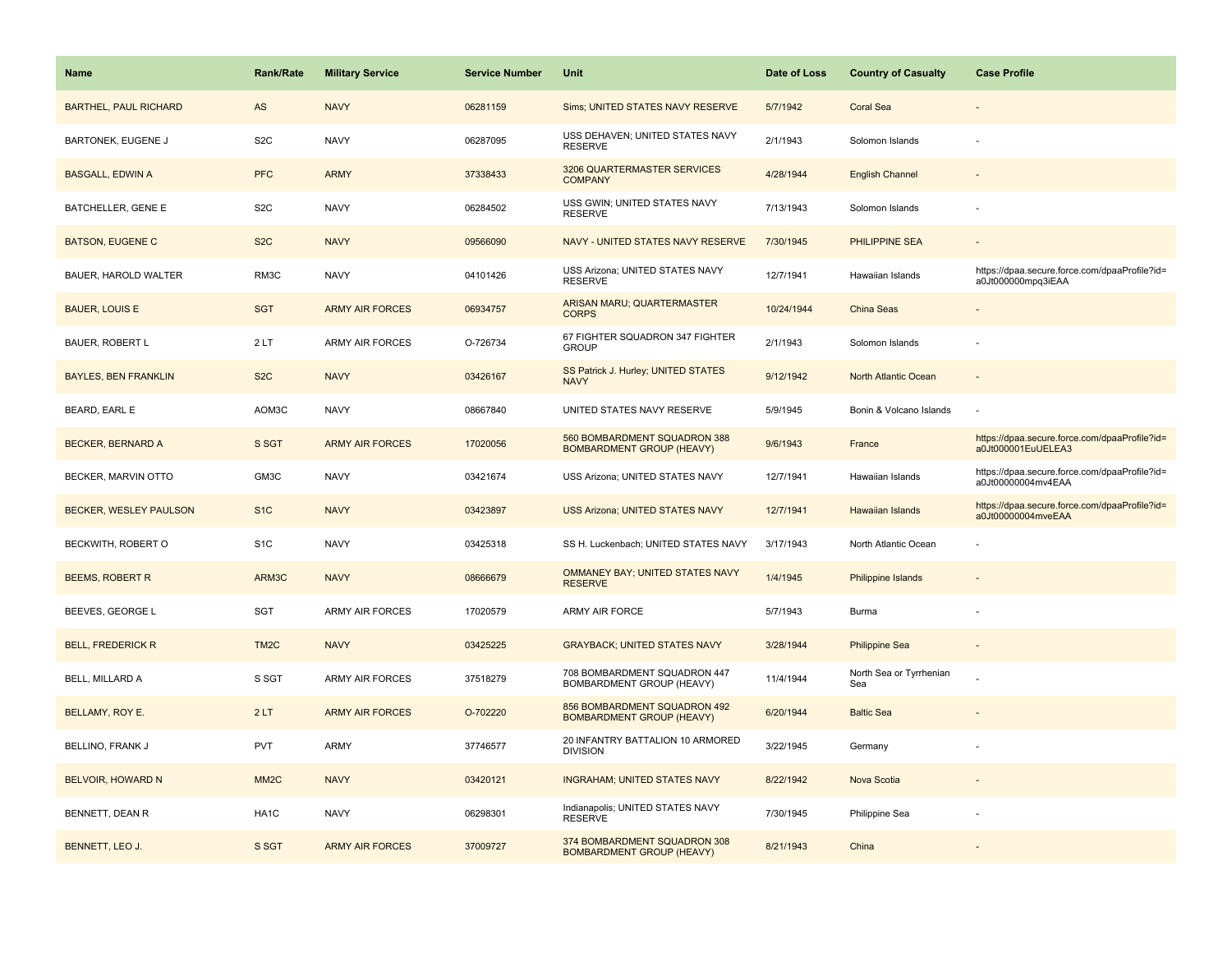| Name                          | Rank/Rate          | <b>Military Service</b> | <b>Service Number</b> | Unit                                                             | Date of Loss | <b>Country of Casualty</b>               | <b>Case Profile</b>                                                 |
|-------------------------------|--------------------|-------------------------|-----------------------|------------------------------------------------------------------|--------------|------------------------------------------|---------------------------------------------------------------------|
| <b>BENTSEN, FRED G</b>        | S <sub>2</sub> C   | <b>NAVY</b>             | 08659205              | USS SCULPIN; UNITED STATES NAVY<br><b>RESERVE</b>                | 11/19/1943   | Gilbert Islands                          |                                                                     |
| <b>BERAN, ROMAN B</b>         | <b>T SGT</b>       | <b>ARMY AIR FORCES</b>  | 37218415              | 418 BOMBARDMENT SQUADRON 100<br><b>BOMBARDMENT GROUP (HEAVY)</b> | 2/4/1944     | Holland                                  | https://dpaa.secure.force.com/dpaaProfile?id=<br>a0Jt0000000XfG5EAK |
| BERENDS, CARL J               | S SGT              | <b>ARMY AIR FORCES</b>  | 38182065              | 765 BOMBARDMENT SQUADRON 461<br>BOMBARDMENT GROUP (HEAVY)        | 5/22/1944    | Italy                                    |                                                                     |
| <b>BERTRAM, WALTER E</b>      | MOMM <sub>2C</sub> | <b>NAVY</b>             | 06296212              | <b>BULLHEAD; UNITED STATES NAVY</b><br><b>RESERVE</b>            | 8/6/1945     | <b>Netherlands East Indies</b>           |                                                                     |
| BEYER, LAWRENCE A             | <b>PVT</b>         | <b>ARMY</b>             | 37722845              | LCI-92; 149 ENGINEERS COMBAT<br><b>BATTALION</b>                 | 6/6/1944     | France                                   | https://dpaa.secure.force.com/dpaaProfile?id=<br>a0Jt0000000Xm2wEAC |
| <b>BIBLER, DONALD R</b>       | SOM <sub>3</sub> C | <b>NAVY</b>             | 09572835              | Morrison; UNITED STATES NAVY<br><b>RESERVE</b>                   | 5/4/1945     | Ryukyus Islands                          |                                                                     |
| BIERI, GEORGE W               | EM1C               | <b>NAVY</b>             | 03165707              | USS LISCOME BAY; UNITED STATES<br><b>NAVY</b>                    | 11/24/1943   | Gilbert Islands                          |                                                                     |
| <b>BINKLEY, PHILIP M</b>      | <b>CQM</b>         | <b>NAVY</b>             | 03419883              | USS JARVIS; UNITED STATES NAVY                                   | 8/9/1942     | Solomon Islands                          |                                                                     |
| <b>BIRD, HOWARD G</b>         | PVT                | ARMY                    | 37502077              | 3206 QUARTERMASTER SERVICES<br>COMPANY                           | 4/28/1944    | English Channel                          |                                                                     |
| <b>BIRD, OSCAR H</b>          | S <sub>1</sub> C   | <b>NAVY</b>             | 03421892              | Langley; UNITED STATES NAVY                                      | 2/27/1942    | Java                                     |                                                                     |
| BIRZER, FRED J                | S <sub>2</sub> C   | <b>NAVY</b>             | 06286434              | UNITED STATES NAVY RESERVE                                       | 12/10/1942   | Atlantic Ocean                           |                                                                     |
| <b>BISHOP, CHARLES A</b>      | SC <sub>3</sub> C  | <b>NAVY</b>             | 03422142              | ARISAN MARU; UNITED STATES NAVY                                  | 10/24/1944   | Philippine Islands                       | $\sim$                                                              |
| <b>BISHOP, ROBERT L</b>       | S <sub>1</sub> C   | <b>NAVY</b>             | 06288972              | SS C. J. Barkdull; UNITED STATES NAVY<br><b>RESERVE</b>          | 12/30/1942   | Atlantic Ocean: North<br>American Waters |                                                                     |
| <b>BISHOP, WALTER DOUGLAS</b> | <b>LTJG</b>        | <b>NAVY</b>             | 263685                | USS CABOT; UNITED STATES NAVY<br><b>RESERVE</b>                  | 12/14/1945   | Philippine Islands                       |                                                                     |
| BIYE, WALTER KEY              | AOM2C              | <b>NAVY</b>             | 06285440              | USS CABOT; UNITED STATES NAVY<br><b>RESERVE</b>                  | 11/19/1944   | Pacific Ocean                            |                                                                     |
| <b>BLACKWELL, JOSEPH W</b>    | F <sub>1</sub> C   | <b>NAVY</b>             | 03423815              | USS JUNEAU; UNITED STATES NAVY                                   | 11/13/1942   | Solomon Islands                          |                                                                     |
| <b>BLAKE, JAMES T</b>         | SGT                | <b>ARMY</b>             | 20725969              | 320 INFANTRY 35 DIVISION                                         | 4/4/1945     | Germany                                  | ÷,                                                                  |
| <b>BLANKENSHIP, ARCHIEL</b>   | <b>ENS</b>         | <b>NAVY</b>             | O-388423              | <b>SCAMP; UNITED STATES NAVY</b>                                 | 12/5/1944    | Bonin & Volcano Islands                  | ÷,                                                                  |
| BLEAKLEY, EDWARD T            | S <sub>1</sub> C   | <b>NAVY</b>             | 03431418              | LSMR-194; UNITED STATES NAVY<br><b>RESERVE</b>                   | 5/4/1945     | Central/South Pacific<br>Theater         |                                                                     |
| <b>BLOCHER, HAROLD VANCE</b>  | <b>COX</b>         | <b>NAVY</b>             | 03420788              | USS ASTORIA; UNITED STATES NAVY                                  | 8/9/1942     | Solomon Islands                          |                                                                     |
| BLOM, ANDREW E                | <b>PFC</b>         | ARMY                    | 37217406              | SS HENRY R MALLORY; ORDNANCE<br>DEPARTMENT                       | 2/7/1943     | Atlantic Ocean                           |                                                                     |
| <b>BOEDING, JOSEPH M</b>      | TM3C               | <b>NAVY</b>             | 06287356              | <b>TRIGGER; UNITED STATES NAVY</b><br><b>RESERVE</b>             | 3/28/1945    | Ryukyus Islands                          |                                                                     |
| BOLAND, GEORGE W              | GM3C               | <b>NAVY</b>             | 06288385              | SS Paul Hamilton UGS - 38; UNITED<br>STATES NAVY RESERVE         | 4/20/1944    | Mediterranean Sea                        |                                                                     |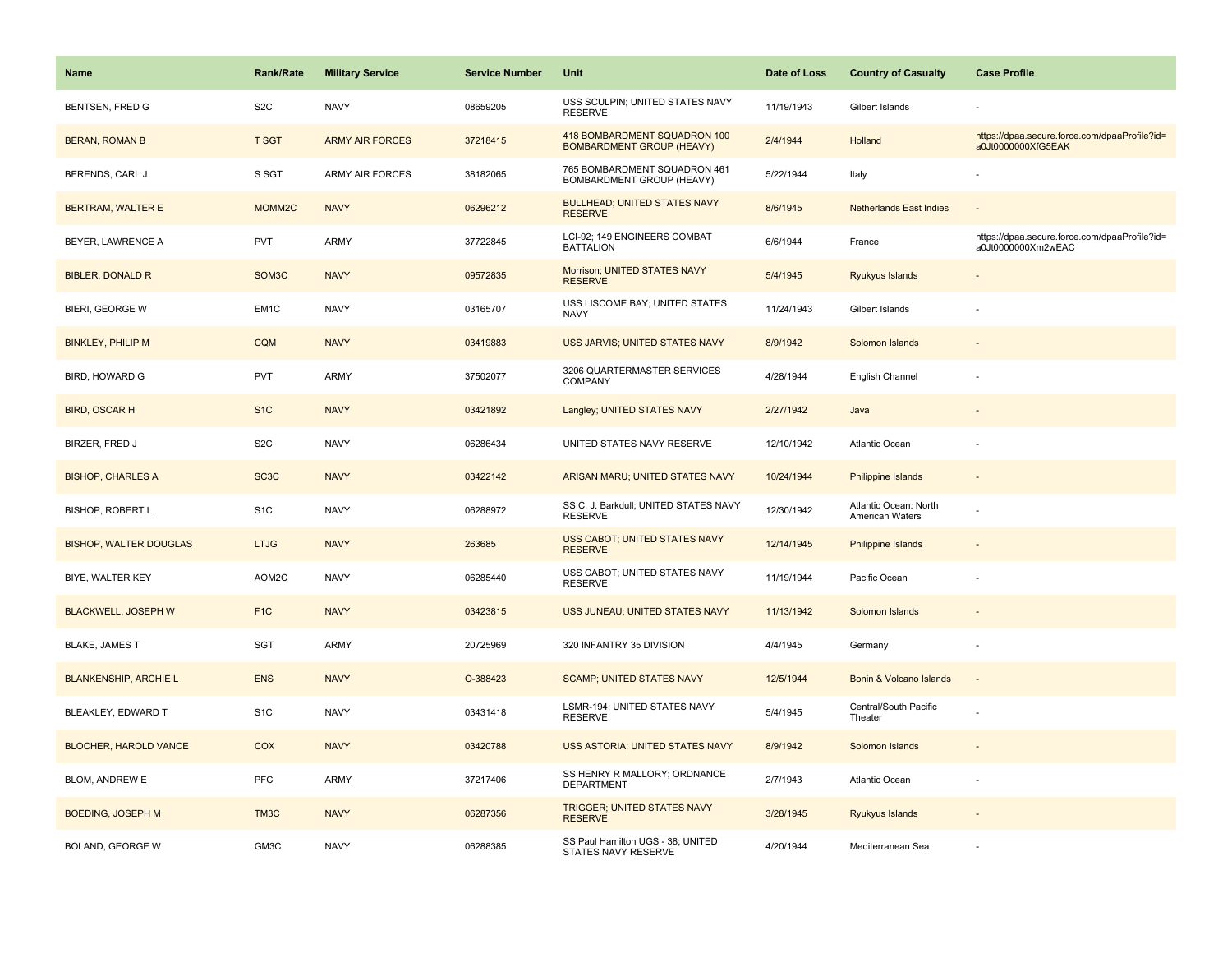| Name                        | <b>Rank/Rate</b>  | <b>Military Service</b> | <b>Service Number</b> | Unit                                                            | Date of Loss | <b>Country of Casualty</b> | <b>Case Profile</b>                                                 |
|-----------------------------|-------------------|-------------------------|-----------------------|-----------------------------------------------------------------|--------------|----------------------------|---------------------------------------------------------------------|
| <b>BOLER, WILLIAM W</b>     | <b>SGT</b>        | <b>ARMY AIR FORCES</b>  | 19128310              | 52 SQUADRON 6 FERRY GROUP                                       | 4/4/1943     | <b>Atlantic Ocean</b>      |                                                                     |
| BOLTE, EVERT C              | S SGT             | <b>ARMY AIR FORCES</b>  | 37237094              | 856 BOMBARDMENT SQUADRON 492<br>BOMBARDMENT GROUP (HEAVY)       | 6/20/1944    | <b>Baltic Sea</b>          |                                                                     |
| <b>BOLTON, HARRY A</b>      | MM <sub>1</sub> C | <b>NAVY</b>             | 03422509              | USS DEHAVEN; UNITED STATES NAVY                                 | 2/1/1943     | Solomon Islands            |                                                                     |
| BONEBRAKE, BUFORD EARL      | F <sub>2</sub> C  | <b>NAVY</b>             | 03423056              | USS Arizona; UNITED STATES NAVY                                 | 12/7/1941    | Hawaiian Islands           | https://dpaa.secure.force.com/dpaaProfile?id=<br>a0Jt00000004onzEAA |
| <b>BONEBRAKE, OTIS E</b>    | 1LT               | <b>ARMY</b>             | O-1318408             | 315 INFANTRY 79 DIVISION                                        | 1/17/1945    | France                     |                                                                     |
| BOONE, JAMES DANIEL         | CDR               | <b>NAVY</b>             | O-062812              | BRAZIL MARU; UNITED STATES NAVY                                 | 1/23/1945    | Philippine Islands         | https://dpaa.secure.force.com/dpaaProfile?id=<br>a0Jt000001Bbs2kEAB |
| <b>BOOTH, ROY LATHIN</b>    | 2LT               | <b>MARINE CORPS</b>     | O-011357              | <b>MARINE - UNITED STATES MARINE</b><br><b>CORPS</b>            | 12/21/1942   | <b>New Hebrides</b>        | $\overline{\phantom{a}}$                                            |
| <b>BOSWORTH, LAWRENCE A</b> | MAJ               | <b>ARMY</b>             | O-018039              | ARMY - 91 COAST ARTILLERY<br><b>REGIMENT (PS)</b>               | 12/15/1944   | PHILIPPINE ISLANDS         | ÷,                                                                  |
| <b>BOWMAN, KENDALL L</b>    | <b>ENS</b>        | <b>NAVY</b>             | O-299206              | NAVY - UNITED STATES NAVY RESERVE                               | 2/27/1944    | <b>BRITISH ISLES</b>       |                                                                     |
| <b>BOWMAN, MERLE A</b>      | FC3C              | <b>NAVY</b>             | 03425740              | Rowan; UNITED STATES NAVY                                       | 9/11/1943    | North or Tyrrhenian Seas   | $\sim$                                                              |
| <b>BOYD, BENJAMIN F</b>     | <b>CPL</b>        | <b>ARMY</b>             | 17127236              | <b>HMT Rohna; AIR CORPS</b>                                     | 11/26/1943   | Tunisia                    |                                                                     |
| BOYER, CORNELIUS G          | FC3C              | <b>NAVY</b>             | 03422664              | UNITED STATES NAVY                                              | 7/6/1943     | Solomon Islands            |                                                                     |
| <b>BOYER, PAUL E</b>        | S <sub>1C</sub>   | <b>NAVY</b>             | 06708732              | <b>LCS-26; UNITED STATES NAVY</b><br><b>RESERVE</b>             | 2/16/1945    | <b>Philippine Islands</b>  |                                                                     |
| <b>BRADISH, THOMAS M</b>    | PFC               | <b>ARMY</b>             | 37518721              | 7 INFANTRY 3 DIVISION                                           | 5/18/1945    | Germany                    |                                                                     |
| <b>BRADRICK, HAROLD K</b>   | S SGT             | <b>ARMY AIR FORCES</b>  | 20724187              | <b>AIR CORPS</b>                                                | 4/9/1944     | Newfoundland               |                                                                     |
| BRAY, WYLIE R               | EM1C              | <b>NAVY</b>             | 03419485              | USS DEHAVEN; UNITED STATES NAVY                                 | 2/1/1943     | Solomon Islands            |                                                                     |
| BREWER, ROY D               | <b>PVT</b>        | <b>ARMY</b>             | 37723259              | 81 TANK BATTALION 5 ARMORED<br><b>DIVISION</b>                  | 9/19/1944    | Germany                    |                                                                     |
| BRIDGES, WHITNEY --         | <b>ENS</b>        | <b>NAVY</b>             | O-145247              | UNITED STATES NAVY RESERVE                                      | 11/7/1943    | Pacific Ocean              |                                                                     |
| <b>BRILEY, BERTON E</b>     | <b>T SGT</b>      | <b>ARMY AIR FORCES</b>  | 17009057              | 334 BOMBARDMENT SQUADRON 95<br><b>BOMBARDMENT GROUP (HEAVY)</b> | 8/25/1944    | Poland                     |                                                                     |
| <b>BRISTOW, CHARLES W</b>   | RM <sub>2</sub> C | <b>NAVY</b>             | 03420578              | Langley; UNITED STATES NAVY                                     | 2/27/1942    | Java                       |                                                                     |
| <b>BRITAIN, WARDOUR L</b>   | <b>CRM</b>        | <b>NAVY</b>             | 3685557               | USS LAGARTO; UNITED STATES NAVY                                 | 5/24/1945    | China Seas                 |                                                                     |
| BRONSON, GEORGE L           | S SGT             | <b>ARMY AIR FORCES</b>  | 37239941              | 721 BOMBARDMENT SQUADRON 450<br>BOMBARDMENT GROUP (HEAVY)       | 3/24/1944    | Adriatic Sea               |                                                                     |
| <b>BROWN, ALVA ELTON</b>    | S <sub>2</sub> C  | <b>NAVY</b>             | 06281555              | USS ASTORIA; UNITED STATES NAVY<br><b>RESERVE</b>               | 8/9/1942     | Solomon Islands            |                                                                     |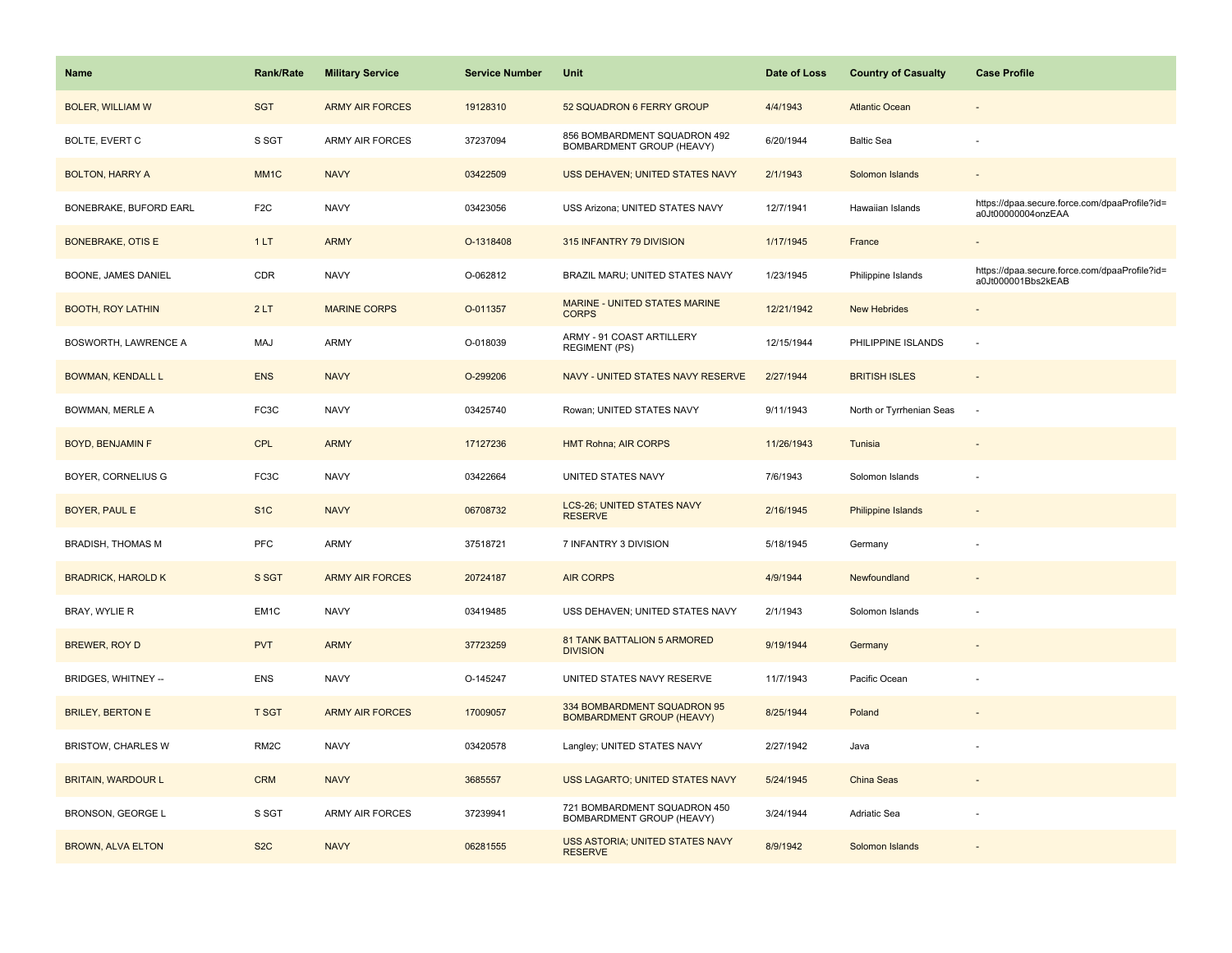| Name                         | <b>Rank/Rate</b>  | <b>Military Service</b> | <b>Service Number</b> | Unit                                                                | Date of Loss | <b>Country of Casualty</b>                     | <b>Case Profile</b>                                                 |
|------------------------------|-------------------|-------------------------|-----------------------|---------------------------------------------------------------------|--------------|------------------------------------------------|---------------------------------------------------------------------|
| BROWN, BYRON O               | <b>ENS</b>        | <b>NAVY</b>             | O-130562              | UNITED STATES NAVY RESERVE                                          | 5/25/1943    | Bermuda                                        |                                                                     |
| <b>BROWN, ELWYN LEROY</b>    | EM3C              | <b>NAVY</b>             | 03423012              | <b>USS Arizona: UNITED STATES NAVY</b>                              | 12/7/1941    | Hawaiian Islands                               | https://dpaa.secure.force.com/dpaaProfile?id=<br>a0Jt0000000BSbUEAW |
| BROWN, PAUL H.               | CAPT              | <b>MARINE CORPS</b>     | O-018654              | MARINE - UNITED STATES MARINE<br><b>CORPS</b>                       | 7/12/1945    | Japan                                          |                                                                     |
| <b>BROWN, WARREN EUGENE</b>  | S SGT             | <b>ARMY AIR FORCES</b>  | 37216663              | 549 BOMBARDMENT SQUADRON 385<br><b>BOMBARDMENT GROUP (HEAVY)</b>    | 7/26/1943    | North Sea or Tyrrhenian<br>Sea                 |                                                                     |
| <b>BROWN, WILLIE W</b>       | TEC <sub>5</sub>  | <b>ARMY</b>             | 37234109              | 17 INFANTRY BATTALION 12 ARMORED<br><b>DIVISION</b>                 | 1/18/1945    | France                                         |                                                                     |
| BROWNING, JAMES W.           | <b>CAPT</b>       | <b>ARMY AIR FORCES</b>  | O-740361              | 363 FIGHTER SQUADRON 357 FIGHTER<br><b>GROUP</b>                    | 2/9/1945     | Germany                                        |                                                                     |
| BRUCE, HERBERT L             | S <sub>1</sub> C  | <b>NAVY</b>             | 03421317              | USS HOUSTON (CA-30); UNITED STATES<br><b>NAVY</b>                   | 3/1/1942     | Java                                           |                                                                     |
| BRYANT, THEODORE W           | SF <sub>1C</sub>  | <b>NAVY</b>             | 06280305              | NAVY - UNITED STATES NAVY RESERVE                                   | 10/24/1944   | <b>CENTRAL/SOUTH</b><br><b>PACIFIC THEATER</b> |                                                                     |
| <b>BUCK, FRANK J</b>         | 2LT               | <b>ARMY AIR FORCES</b>  | O-724194              | B-17E; 92 BOMBARDMENT GROUP<br>(HEAVY), 326 BOMBARDMENT<br>SQUADRON | 9/6/1942     | English Channel                                |                                                                     |
| <b>BUCK, WALTON G</b>        | S <sub>1</sub> C  | <b>NAVY</b>             | 03511023              | SPENCE; UNITED STATES NAVY                                          | 12/18/1944   | <b>Philippine Islands</b>                      |                                                                     |
| BUMPUS, HERMAN C             | ARM2C             | <b>NAVY</b>             | 03427749              | UNITED STATES NAVY                                                  | 11/30/1945   | Alaska                                         |                                                                     |
| <b>BURCHART, EDWIN BRUNO</b> | MM <sub>1C</sub>  | <b>NAVY</b>             | 03417245              | S-26; UNITED STATES NAVY                                            | 1/24/1942    | Panama                                         |                                                                     |
| BUREMAN, HAROLD LEON         | SK <sub>2</sub> C | <b>NAVY</b>             | 03422213              | USS MEREDITH; UNITED STATES NAVY                                    | 10/15/1942   | Solomon Islands                                |                                                                     |
| <b>BURNETT, HOWARD R</b>     | LT.               | <b>NAVY</b>             | O-104595              | UNITED STATES NAVY RESERVE                                          | 8/4/1944     | Bonin & Volcano Islands                        | $\sim$                                                              |
| BURNHAM, W. E.               | <b>PVT</b>        | <b>ARMY AIR FORCES</b>  | 37334910              | 823 BOMBARDMENT SQUADRON 38<br>BOMBARDMENT GROUP (MEDIUM)           | 3/15/1945    | China                                          |                                                                     |
| <b>BUTLER, COLEMAN P</b>     | <b>SGT</b>        | <b>ARMY AIR FORCES</b>  | 17020670              | 403 BOMBARDMENT SQUADRON 43<br><b>BOMBARDMENT GROUP (HEAVY)</b>     | 10/13/1943   | Solomon Islands                                |                                                                     |
| BUTLER, DAVID --             | <b>ENS</b>        | <b>NAVY</b>             | O-198084              | TULLIBEE; UNITED STATES NAVY                                        | 3/26/1944    | Caroline Islands                               |                                                                     |
| <b>BUTLER, JUSTIN J</b>      | SF <sub>1</sub> C | <b>NAVY</b>             | 03423442              | JOHNSTON; UNITED STATES NAVY                                        | 10/25/1944   | <b>Philippine Sea</b>                          |                                                                     |
| BYBEE, MELVIN G              | SGT               | <b>ARMY AIR FORCES</b>  | 37537273              | 836 BOMBARDMENT SQUADRON 487<br>BOMBARDMENT GROUP (HEAVY)           | 12/31/1944   | North Sea or Tyrrhenian<br>Sea                 |                                                                     |
| <b>BYE, ERNEST W</b>         | <b>CAPT</b>       | <b>ARMY</b>             | O-021009              | <b>ENOURA MARU; MEDICAL CORPS</b>                                   | 1/9/1945     | Philippine Islands                             | https://dpaa.secure.force.com/dpaaProfile?id=<br>a0Jt000000QmACbEAN |
| CALDWELL, LAWRENCE W         | TEC <sub>5</sub>  | <b>ARMY</b>             | 37002318              | 13 REGIMENT 1 ARMORED DIVISION                                      | 12/7/1942    | Tunisia                                        |                                                                     |
| <b>CALDWELL, RENE H</b>      | S <sub>2</sub> C  | <b>NAVY</b>             | 06298752              | NAVY - UNITED STATES NAVY RESERVE                                   | 2/21/1945    | <b>BONIN &amp; VOLCANO</b><br><b>ISLANDS</b>   |                                                                     |
| CALLAHAN, LESLIE J           | 1LT               | <b>ARMY AIR FORCES</b>  | O-666623              | 70 BOMBARDMENT SQUADRON 42<br>BOMBARDMENT GROUP (MEDIUM)            | 3/20/1944    | New Zealand                                    |                                                                     |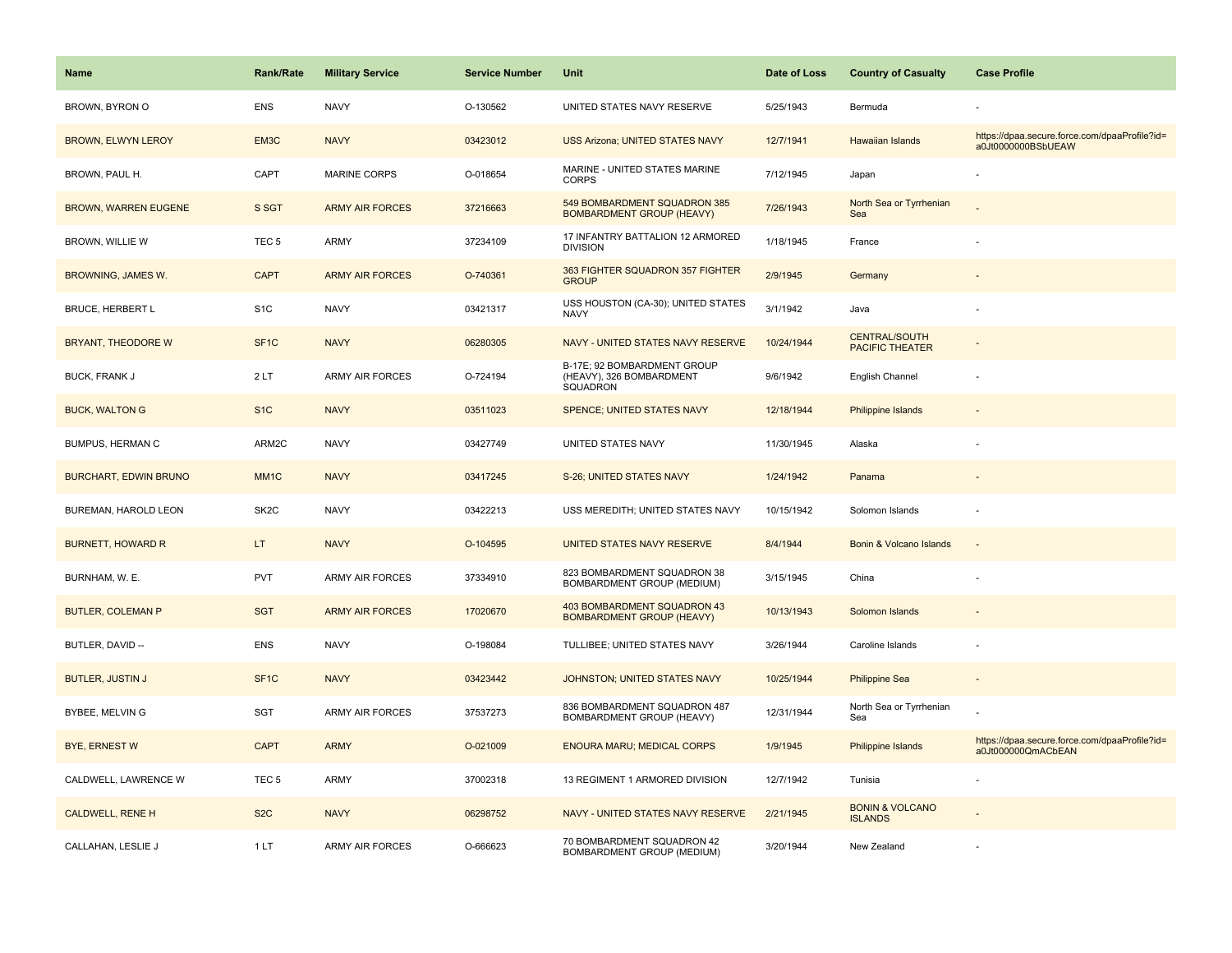| <b>Name</b>                     | <b>Rank/Rate</b> | <b>Military Service</b> | <b>Service Number</b> | Unit                                                             | Date of Loss | <b>Country of Casualty</b>     | <b>Case Profile</b>                                                 |
|---------------------------------|------------------|-------------------------|-----------------------|------------------------------------------------------------------|--------------|--------------------------------|---------------------------------------------------------------------|
| CAMIEN, JOHN R                  | 1LT              | <b>MARINE CORPS</b>     | O-019984              | MARINE - UNITED STATES MARINE<br><b>CORPS</b>                    | 2/20/1945    | Bonin & Volcano Islands        |                                                                     |
| CAMPBELL, GILBERT C             | LT.              | <b>NAVY</b>             | O-113691              | UNITED STATES NAVY                                               | 11/15/1942   | Solomon Islands                |                                                                     |
| <b>CAMPBELL, JAMES E</b>        | S <sub>1</sub> C | <b>NAVY</b>             | 03421967              | PECOS; UNITED STATES NAVY                                        | 3/1/1942     | Java                           |                                                                     |
| CAMPBELL, JOHN W                | 1st Lt           | <b>ARMY AIR FORCES</b>  | O-700134              | 873 BOMBARDMENT SQUADRON 498<br>BOMBARDMENT GROUP (VERY HEAVY)   | 4/1/1945     | Marianas Islands               |                                                                     |
| <b>CAMPBELL, VIRGIL W</b>       | <b>PVT</b>       | <b>ARMY AIR FORCES</b>  | 18004774              | <b>AIR CORPS</b>                                                 | 3/16/1941    | <b>Puerto Rico</b>             |                                                                     |
| CAMPBELL, WILBUR E              | MOMM2C           | <b>NAVY</b>             | 03424917              | <b>GRAYBACK; UNITED STATES NAVY</b>                              | 3/28/1944    | Philippine Islands             |                                                                     |
| <b>CANTRELL, WILLIAM H</b>      | <b>ENS</b>       | <b>NAVY</b>             | O-268012              | NAVY - UNITED STATES NAVY RESERVE                                | 4/28/1944    | <b>ENGLISH CHANNEL</b>         |                                                                     |
| CAPPS, THOMAS P                 | LT.              | <b>NAVY</b>             | O-194033              | UNITED STATES NAVY RESERVE                                       | 11/24/1943   | Pacific Ocean                  |                                                                     |
| <b>CARLISLE, STANLEY H</b>      | MOMM1C           | <b>NAVY</b>             | 03419748              | <b>SUBMARINE Argonaut; UNITED STATES</b><br><b>NAVY</b>          | 1/10/1943    | New Britain Island             |                                                                     |
| CARNES, CARL R                  | T SGT            | <b>ARMY AIR FORCES</b>  | 37203253              | 568 BOMBARDMENT SQUADRON 390<br>BOMBARDMENT GROUP (HEAVY)        | 12/20/1943   | North Sea or Tyrrhenian<br>Sea |                                                                     |
| <b>CARRELL, GILBERT D</b>       | S SGT            | <b>ARMY</b>             | 37529500              | SS Leopoldville; 262 INFANTRY 66<br><b>DIVISION</b>              | 12/24/1944   | <b>English Channel</b>         |                                                                     |
| CARTEE, MORRIS A                | Y <sub>1</sub> C | <b>NAVY</b>             | 03424280              | SCAMP; UNITED STATES NAVY                                        | 12/5/1944    | Bonin & Volcano Islands        |                                                                     |
| <b>CARUTHERS, WILLIAM F</b>     | S SGT            | <b>ARMY AIR FORCES</b>  | 37226279              | 673 BOMBARDMENT SQUADRON 417<br><b>BOMBARDMENT GROUP (LIGHT)</b> | 3/27/1945    | <b>New Guinea</b>              | https://dpaa.secure.force.com/dpaaProfile?id=<br>a0Jt0000000XekREAS |
| CASH, VIVIAN J                  | MOMM1C           | <b>NAVY</b>             | 03423447              | HARDER; UNITED STATES NAVY                                       | 8/24/1944    | Philippine Islands             |                                                                     |
| <b>CASPER, RICHARD H</b>        | 2LT              | <b>ARMY AIR FORCES</b>  | O-705543              | 328 FIGHTER SQUADRON 352 FIGHTER<br><b>GROUP</b>                 |              | North Sea or Tyrrhenian<br>Sea |                                                                     |
| CASS, GERALD M                  | MAJ              | <b>ARMY AIR FORCES</b>  | O-663851              | 72 BOMBARDMENT SQUADRON 5<br>BOMBARDMENT GROUP (HEAVY)           | 5/5/1944     | New Guinea                     |                                                                     |
| <b>CASSON, ORVAL K</b>          | S <sub>1</sub> C | <b>NAVY</b>             | 03427975              | MONAGHAN; UNITED STATES NAVY                                     | 12/18/1944   | Philippine Islands             | https://dpaa.secure.force.com/dpaaProfile?id=<br>a0Jt0000000XeDIEA0 |
| CHALK, ARTHUR G                 | 1LT              | <b>ARMY AIR FORCES</b>  | O-740059              | 434 BOMBARDMENT SQUADRON 12<br>BOMBARDMENT GROUP (MEDIUM)        | 6/1/1944     | Burma                          |                                                                     |
| CHAPLIN, JAMES B.               | FLT O            | <b>ARMY AIR FORCES</b>  | T-003772              | 741 BOMBARDMENT SQUADRON 455<br><b>BOMBARDMENT GROUP (HEAVY)</b> | 11/17/1944   | <b>Adriatic Sea</b>            |                                                                     |
| CHAPMAN, FRANK L                | SP/Y/2C          | <b>NAVY</b>             | 06287349              | UNITED STATES NAVY RESERVE                                       | 10/12/1945   | Hawaiian Islands               |                                                                     |
| CHESTER, EDWARD --              | S <sub>1</sub> C | <b>NAVY</b>             | 04111583              | <b>USS Arizona; UNITED STATES NAVY</b><br><b>RESERVE</b>         | 12/7/1941    | Hawaiian Islands               | https://dpaa.secure.force.com/dpaaProfile?id=<br>a0Jt00000004qBnEAI |
| CHILSON, ROBERT E               | 1LT              | <b>ARMY AIR FORCES</b>  | O-429020              | 67 FIGHTER SQUADRON 347 FIGHTER<br><b>GROUP</b>                  | 8/30/1942    | Solomon Islands                |                                                                     |
| <b>CHRISTIANSEN, EDWARD LEE</b> | BKR3C            | <b>NAVY</b>             | 03421828              | <b>USS Arizona; UNITED STATES NAVY</b>                           | 12/7/1941    | <b>Hawaiian Islands</b>        | https://dpaa.secure.force.com/dpaaProfile?id=<br>a0Jt000000mzJyTEAU |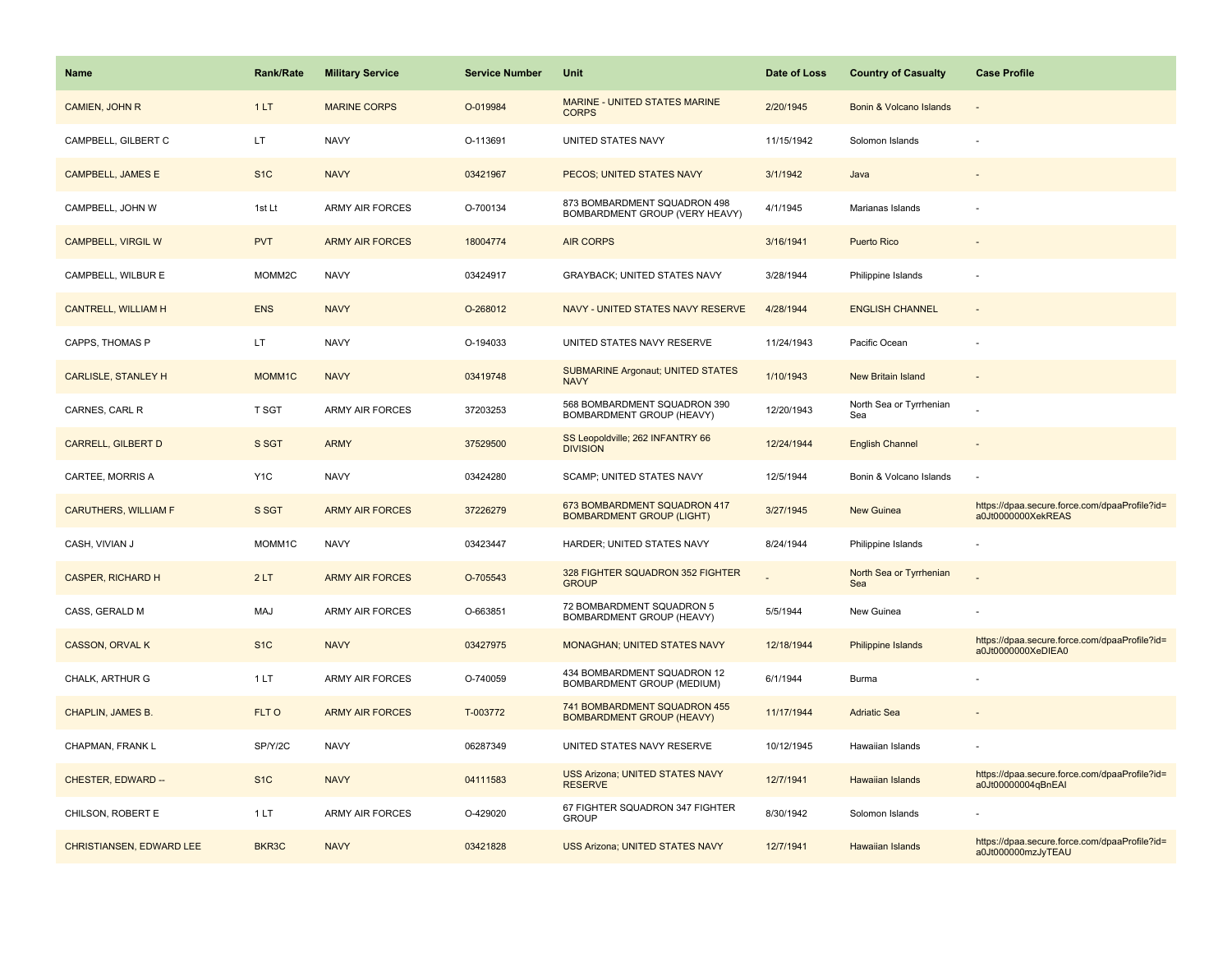| <b>Name</b>                | <b>Rank/Rate</b>  | <b>Military Service</b> | <b>Service Number</b> | Unit                                                                  | Date of Loss | <b>Country of Casualty</b> | <b>Case Profile</b>                                                 |
|----------------------------|-------------------|-------------------------|-----------------------|-----------------------------------------------------------------------|--------------|----------------------------|---------------------------------------------------------------------|
| CILEK, EDWARD E            | CPL               | <b>ARMY</b>             | 37336159              | 456 ANTI AIRCRAFT ARTILLERY<br>AUTOMATIC WEAPONS BATTALION            | 6/29/1944    | English Channel            |                                                                     |
| CIRCLE, OTT S              | <b>PVT</b>        | <b>ARMY</b>             | 37504175              | <b>ARMY - 3206 QUARTERMASTER</b><br><b>SERVICES COMPANY</b>           | 4/28/1944    | <b>ENGLISH CHANNEL</b>     |                                                                     |
| CLAPPER, BILLIE E          | T SGT             | <b>ARMY AIR FORCES</b>  | 37211507              | 334 BOMBARDMENT SQUADRON 95<br><b>BOMBARDMENT GROUP (HEAVY)</b>       | 9/15/1943    | English Channel            |                                                                     |
| <b>CLARK, BRUCE LEE</b>    | S <sub>1</sub> C  | <b>NAVY</b>             | 03564344              | <b>UNITED STATES NAVY</b>                                             | 9/11/1943    | Mediterranean Sea          |                                                                     |
| CLARK, CHARLES W           | 2LT               | <b>ARMY AIR FORCES</b>  | O-690052              | 723 BOMBARDMENT SQUADRON 450<br>BOMBARDMENT GROUP (HEAVY)             | 3/31/1945    | Adriatic Sea               |                                                                     |
| <b>CLARK, EARL M</b>       | <b>PFC</b>        | <b>ARMY</b>             | 37217365              | <b>ARMY - ORDNANCE DEPARTMENT</b>                                     | 2/7/1943     | <b>ATLANTIC OCEAN</b>      | $\sim$                                                              |
| CLARK, RUSSELL E.          | 1LT               | <b>ARMY AIR FORCES</b>  | O-505166              | INDIA CHINA WING ARMY TRANSPORT<br>COMMAND                            | 4/24/1944    | India                      |                                                                     |
| <b>CLARK, VERNON W</b>     | <b>CPL</b>        | <b>ARMY AIR FORCES</b>  | 37000140              | 589 ARMY AIR FORCE BASE UNIT                                          | 11/11/1944   | <b>Hawaiian Islands</b>    |                                                                     |
| CLARKE, ROBERT EUGENE      | S <sub>1</sub> C  | <b>NAVY</b>             | 03421859              | USS Arizona; UNITED STATES NAVY                                       | 12/7/1941    | Hawaiian Islands           | https://dpaa.secure.force.com/dpaaProfile?id=<br>a0Jt00000004qDUEAY |
| <b>CLAWSON, ROBERT S</b>   | TEC <sub>5</sub>  | <b>ARMY</b>             | 17057130              | ARMY - 128 INFANTRY 32 DIVISION                                       | 7/11/1944    | <b>NEW GUINEA</b>          |                                                                     |
| CLEAVINGER, JAMES D        | 1 LT              | <b>ARMY AIR FORCES</b>  | O-560794              | <b>86 COMBAT MAP SQUADRON</b>                                         | 1/4/1944     | Hawaiian Islands           |                                                                     |
| <b>CLELAND, MARK R</b>     | 1LT               | <b>ARMY AIR FORCES</b>  | O-738620              | 770 BOMBARDMENT SQUADRON 462<br><b>BOMBARDMENT GROUP (VERY HEAVY)</b> | 12/7/1944    | China                      |                                                                     |
| CLIFT, JOHN STEWART        | TM <sub>2</sub> C | <b>NAVY</b>             | 03420214              | GRUNION; UNITED STATES NAVY                                           | 8/1/1942     | Aleutian Islands           |                                                                     |
| <b>CLINE, CHESTER C</b>    | <b>PFC</b>        | <b>ARMY</b>             | 37071215              | <b>17 INFANTRY 7 DIVISION</b>                                         | 12/5/1944    | <b>Philippine Islands</b>  |                                                                     |
| CLINE, JOHN D              | ARM3C             | <b>NAVY</b>             | 03428566              | UNITED STATES NAVY                                                    | 9/17/1946    | Mediterranean Sea          | $\sim$                                                              |
| <b>CLINKINBEARD, MAX B</b> | <b>MAJ</b>        | <b>MARINE CORPS</b>     | O-006497              | MARINE - UNITED STATES MARINE<br><b>CORPS</b>                         | 11/1/1944    | <b>SOLOMON ISLANDS</b>     |                                                                     |
| COBLE, JOSEPH R            | S <sub>1</sub> C  | <b>NAVY</b>             | 03422233              | USS HOUSTON (CA-30); UNITED STATES<br><b>NAVY</b>                     | 3/1/1942     | Java                       |                                                                     |
| <b>COBURN, HENRY C</b>     | PHM1C             | <b>NAVY</b>             | 03421298              | NAVY - UNITED STATES NAVY                                             | 11/21/1943   | <b>GILBERT ISLANDS</b>     | https://dpaa.secure.force.com/dpaaProfile?id=<br>a0Jt0000000QrwUEAS |
| COCHRAN, HAL JOHN          | AMM2C             | <b>NAVY</b>             | 03422027              | UNITED STATES NAVY                                                    | 8/10/1943    | Hawaiian Islands           |                                                                     |
| CODY, DALTON L             | MOMM2C            | <b>NAVY</b>             | 06289200              | USS CHEVALIER; UNITED STATES NAVY<br><b>RESERVE</b>                   | 10/6/1943    | Solomon Islands            |                                                                     |
| COLE, OLIVER E             | F <sub>1</sub> C  | <b>NAVY</b>             | 08666838              | LCI(G)-396; UNITED STATES NAVY                                        | 1/18/1945    | Caroline Islands           | ÷.                                                                  |
| <b>COLEMAN, CLIFFORD E</b> | <b>PFC</b>        | <b>ARMY</b>             | 37216976              | ARMY - ORDNANCE DEPARTMENT                                            | 2/7/1943     | <b>ATLANTIC OCEAN</b>      |                                                                     |
| CONDE, GEORGE M            | PFC               | <b>ARMY</b>             | 37217371              | ARMY - ORDNANCE DEPARTMENT                                            | 2/7/1943     | <b>ATLANTIC OCEAN</b>      |                                                                     |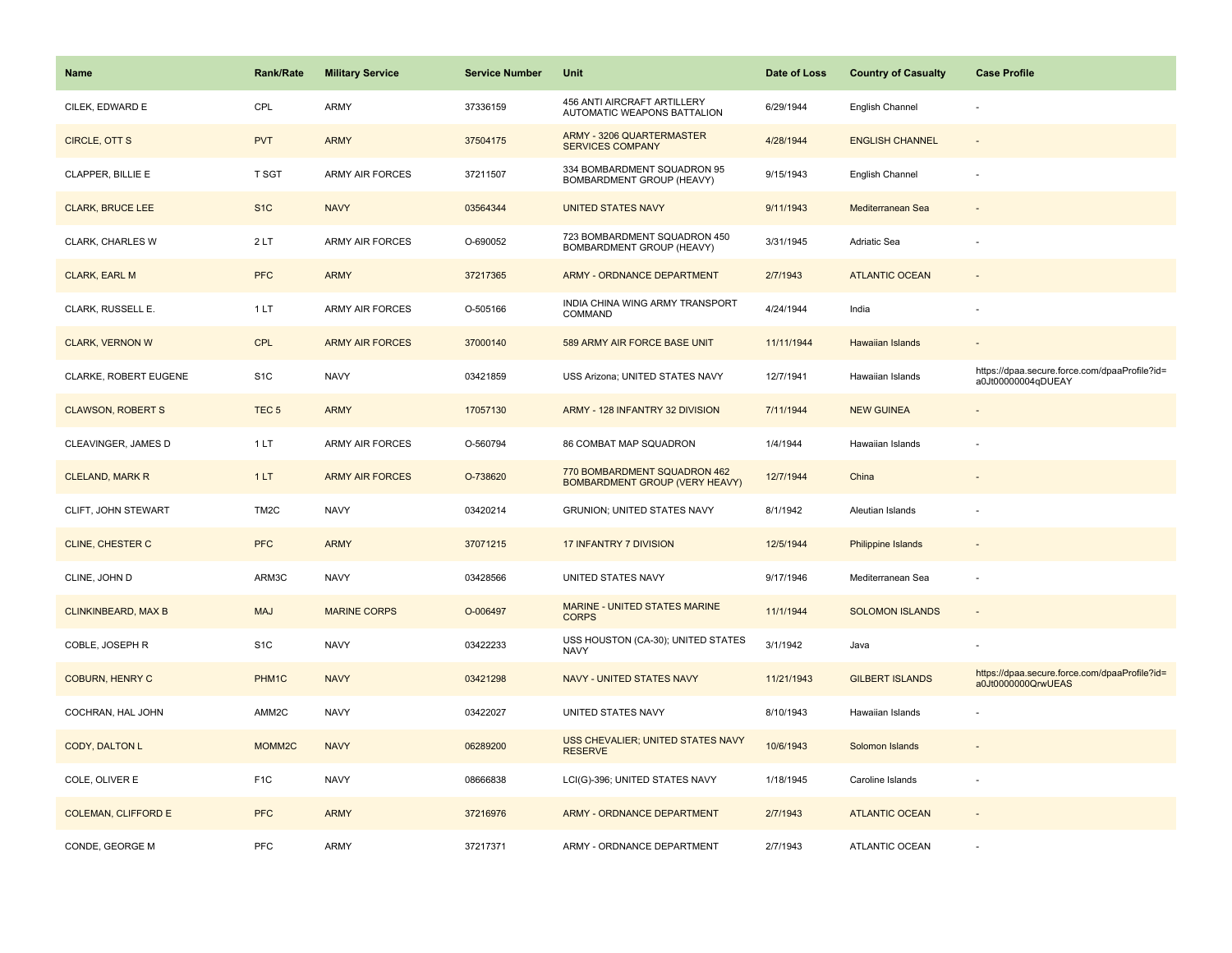| <b>Name</b>                 | <b>Rank/Rate</b>  | <b>Military Service</b> | <b>Service Number</b> | Unit                                                             | Date of Loss | <b>Country of Casualty</b> | <b>Case Profile</b>                                                 |
|-----------------------------|-------------------|-------------------------|-----------------------|------------------------------------------------------------------|--------------|----------------------------|---------------------------------------------------------------------|
| CONDON, JOHN W              | <b>PVT</b>        | <b>ARMY</b>             | 17076365              | 501 PARACHUTE INFANTRY REGIMENT                                  | 6/18/1945    | France                     |                                                                     |
| CONDRON, JULIUS E           | S SGT             | <b>ARMY AIR FORCES</b>  | 17060877              | 410 BOMBARDMENT SQUADRON 94<br>BOMBARDMENT GROUP (HEAVY)         | 3/23/1944    | English Channel            |                                                                     |
| <b>CONWAY, PAUL R</b>       | <b>ENS</b>        | <b>NAVY</b>             | O-114373              | UNITED STATES NAVY RESERVE                                       | 4/25/1942    | Hawaiian Islands           |                                                                     |
| COOK, JAMES E               | SGT               | <b>ARMY AIR FORCES</b>  | 17097730              | HEADQUARTERS SQUADRON 5<br>BOMBARDMENT GROUP (HEAVY)             | 6/9/1944     | Caroline Islands           |                                                                     |
| COOK, KENNETH DURWOOD       | <b>ENS</b>        | <b>NAVY</b>             | O-297472              | YMS-19; UNITED STATES NAVY<br><b>RESERVE</b>                     | 9/24/1944    | Pacific Ocean              |                                                                     |
| COOK, LAWRENCE E            | SGT               | ARMY                    | 06219739              | ARISAN MARU; 803 ENGINEERS<br>BATTALION (AVIATION)               | 10/24/1944   | China Seas                 |                                                                     |
| <b>COOK, MORRILL I</b>      | LT/JG/            | <b>NAVY</b>             | O-099662              | UNITED STATES NAVY RESERVE                                       | 10/26/1942   | <b>Coral Sea</b>           |                                                                     |
| COOPER, CALVIN P            | SGT               | ARMY AIR FORCES         | 17127516              | 823 BOMBARDMENT SQUADRON 38<br>BOMBARDMENT GROUP (MEDIUM)        | 11/1/1944    | Philippine Islands         |                                                                     |
| COPE, MELVIN G              | S SGT             | <b>ARMY AIR FORCES</b>  | 37225338              | 675 BOMBARDMENT SQUADRON 417<br><b>BOMBARDMENT GROUP (LIGHT)</b> | 4/16/1944    | New Guinea                 |                                                                     |
| COPT, LOUIS J               | EM1C              | <b>NAVY</b>             | 06280947              | TROUT; UNITED STATES NAVY<br><b>RESERVE</b>                      | 2/29/1944    | Philippine Sea             |                                                                     |
| <b>COSGROVE, GLEASON J</b>  | S <sub>2</sub> C  | <b>NAVY</b>             | 09566880              | HULL; UNITED STATES NAVY RESERVE                                 | 12/18/1944   | <b>Philippine Sea</b>      | https://dpaa.secure.force.com/dpaaProfile?id=<br>a0Jt0000000XeMsEAK |
| COTTRELL, JAMES O           | <b>PVT</b>        | ARMY                    | 37503105              | ARMY - 3206 QUARTERMASTER<br>SERVICES COMPANY                    | 4/28/1944    | <b>ENGLISH CHANNEL</b>     |                                                                     |
| <b>COULSON, ELDON E.</b>    | 2LT               | <b>ARMY AIR FORCES</b>  | O-715478              | 95 FIGHTER SQUADRON 82 FIGHTER<br><b>GROUP</b>                   | 11/8/1945    | Yugoslavia                 |                                                                     |
| COUNTS, HAROLD L            | AMM1C             | <b>NAVY</b>             | 03424478              | <b>VB-105</b>                                                    | 2/26/1944    | North Atlantic Ocean       |                                                                     |
| <b>COX, JAMES G</b>         | S SGT             | <b>ARMY AIR FORCES</b>  | 17125015              | 1 BOMBARDMENT SQUADRON 9<br>BOMBARDMENT GROUP (VERY HEAVY)       | 4/15/1945    | Japan/Okinawa              |                                                                     |
| COX, WAYNE L                | S <sub>1</sub> C  | <b>NAVY</b>             | 09563343              | NAVY - UNITED STATES NAVY RESERVE                                | 3/19/1945    | <b>JAPAN</b>               |                                                                     |
| <b>CRAMER, ROBERT C</b>     | QM <sub>2</sub> C | <b>NAVY</b>             | 08660479              | NAVY - UNITED STATES NAVY RESERVE                                | 10/25/1944   | PHILIPPINE SEA             |                                                                     |
| CRAWFORD, BOBBIE --         | ARM1C             | <b>NAVY</b>             | 03421123              | USS INDIANAPOLIS; UNITED STATES<br><b>NAVY</b>                   | 8/7/1942     | Aleutian Islands           |                                                                     |
| <b>CRAWFORD, GEORGE A</b>   | 2LT               | <b>ARMY AIR FORCES</b>  | O-727320              | 68 BOMBARDMENT SQUADRON 44<br><b>BOMBARDMENT GROUP (HEAVY)</b>   | 12/6/1942    | <b>English Channel</b>     |                                                                     |
| CRAWFORD, JOSEPH F          | <b>ENS</b>        | <b>NAVY</b>             | O-378665              | USS CABOT; UNITED STATES NAVY<br><b>RESERVE</b>                  | 2/25/1945    | Japan                      |                                                                     |
| <b>CRAWFORD, ORON L</b>     | S SGT             | <b>ARMY AIR FORCES</b>  | 18051248              | 32 PHOTO SQUADRON 5<br><b>RECONNAISSANCE GROUP</b>               | 4/20/1944    | Mediterranean Sea          |                                                                     |
| CRELLIN, ERWIN B            | 2LT               | <b>ARMY AIR FORCES</b>  | O-407037              | 20 PURSUIT SQUADRON 24 PURSUIT<br><b>GROUP</b>                   | 3/2/1942     | Philippine Islands         |                                                                     |
| <b>CROMWELL, ANDERSON B</b> | <b>CMM</b>        | <b>NAVY</b>             | 02739169              | Yorktown; UNITED STATES NAVY                                     | 6/4/1942     | Midway Island              |                                                                     |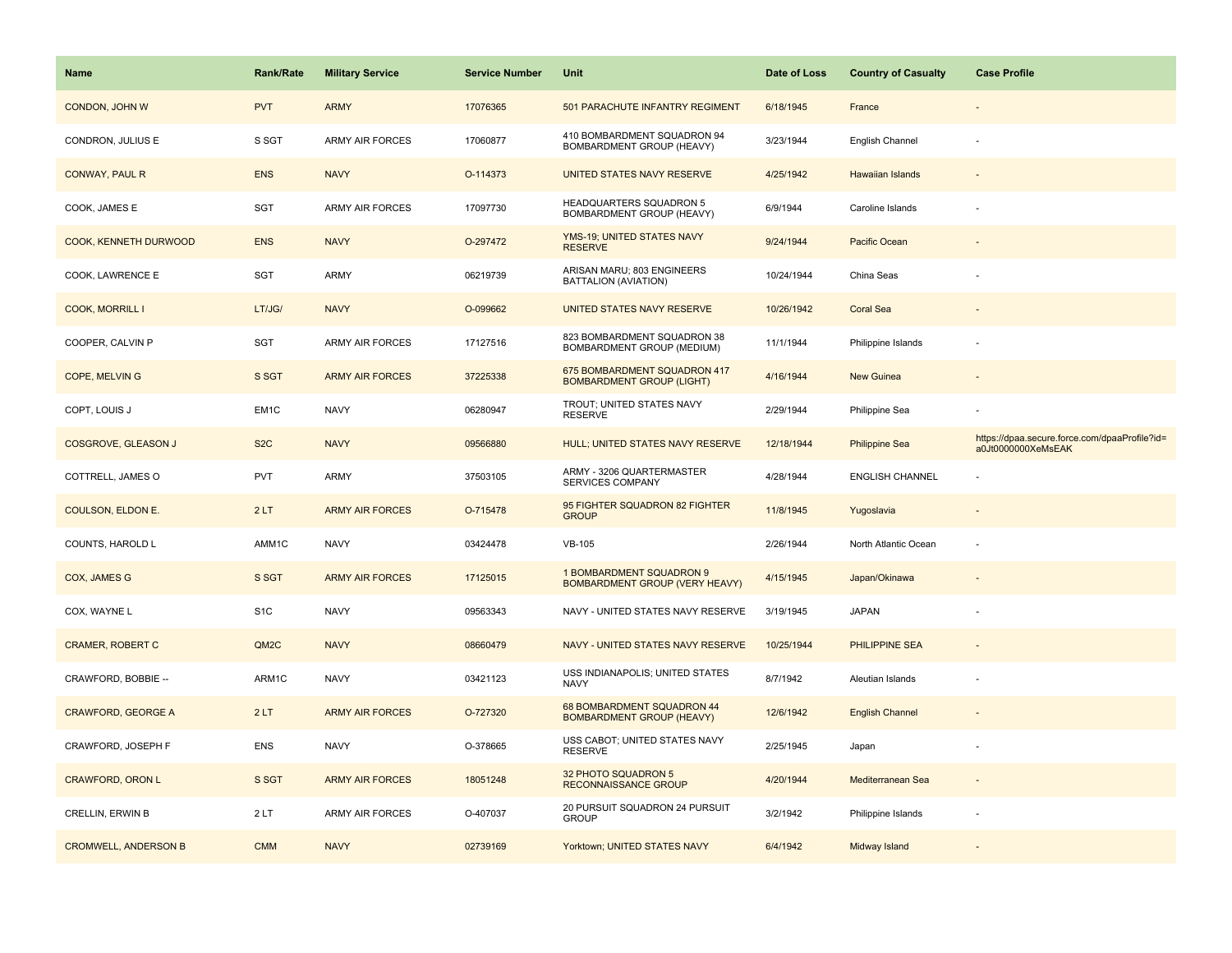| <b>Name</b>                 | <b>Rank/Rate</b>  | <b>Military Service</b> | <b>Service Number</b> | Unit                                                                  | Date of Loss | <b>Country of Casualty</b>               | <b>Case Profile</b>                                                 |
|-----------------------------|-------------------|-------------------------|-----------------------|-----------------------------------------------------------------------|--------------|------------------------------------------|---------------------------------------------------------------------|
| CROMWELL, HARLEY --         | T SGT             | ARMY                    | 17002471              | SHINYO MARU; 2 QUARTERMASTER<br>COMPANY (AVIATION)                    | 9/7/1944     | Philippine Islands                       |                                                                     |
| <b>CRONEMEYER, GEORGE T</b> | LT /JG/           | <b>NAVY</b>             | O-119485              | UNITED STATES NAVY RESERVE                                            | 12/25/1944   | <b>Atlantic Ocean</b>                    |                                                                     |
| CRUZE, RAYMOND K            | 1LT               | <b>ARMY AIR FORCES</b>  | O-747755              | 668 BOMBARDMENT SQUADRON 416<br><b>BOMBARDMENT GROUP (LIGHT)</b>      | 7/18/1944    | English Channel                          |                                                                     |
| <b>CULBREATH, ANDREW L</b>  | MM <sub>2</sub> C | <b>NAVY</b>             | 03421491              | Yorktown; UNITED STATES NAVY                                          | 6/4/1942     | Midway Island                            |                                                                     |
| CULLER, ALVIN J             | S <sub>2</sub> C  | <b>NAVY</b>             | 09566807              | SPENCE; UNITED STATES NAVY<br><b>RESERVE</b>                          | 12/18/1944   | Philippine Islands                       |                                                                     |
| <b>CURRAN, PAUL EDWARD</b>  | ARM3c             | <b>NAVY</b>             | 8663046               | UNITED STATES NAVY RESERVE                                            | 6/14/1945    | French Indochina                         |                                                                     |
| CURRY, ROBERT O             | LT                | <b>NAVY</b>             | O-106885              | NAVY - UNITED STATES NAVY RESERVE                                     | 3/31/1944    | CAROLINE ISLANDS                         | https://dpaa.secure.force.com/dpaaProfile?id=<br>a0Jt000001nzYcbEAE |
| <b>CUSHENBERRY, IVAN L</b>  | <b>T SGT</b>      | <b>ARMY AIR FORCES</b>  | 37239598              | 787 BOMBARDMENT SQUADRON 466<br><b>BOMBARDMENT GROUP (HEAVY)</b>      | 5/13/1944    | Germany                                  |                                                                     |
| <b>CUSTER, GEORGE E</b>     | <b>ENS</b>        | <b>NAVY</b>             | O-290537              | UNITED STATES NAVY RESERVE                                            | 11/23/1943   | French Morocco                           |                                                                     |
| <b>CYPHERS, LEON L</b>      | <b>ENS</b>        | <b>NAVY</b>             | O-337875              | UNITED STATES NAVY RESERVE                                            | 7/11/1944    | Pacific Ocean                            |                                                                     |
| DALTON, BRUCE W             | ARM3C             | <b>NAVY</b>             | 08656977              | UNITED STATES NAVY RESERVE                                            | 7/4/1944     | Bonin & Volcano Islands                  |                                                                     |
| DAME, HOMER L               | <b>CPL</b>        | <b>ARMY</b>             | 37504725              | 3206 QUARTERMASTER SERVICES<br><b>COMPANY</b>                         | 4/28/1944    | <b>English Channel</b>                   |                                                                     |
| DANDLIKER, J. HARRY JOSEPH  | <b>PFC</b>        | ARMY AIR FORCES         | 17056133              | 77 BOMBARDMENT SQUADRON 28<br>BOMBARDMENT GROUP (HEAVY)               | 3/16/1943    |                                          |                                                                     |
| DANIEL, HOWARD G            | <b>CAPT</b>       | <b>ARMY AIR FORCES</b>  | O-885420              | <b>419 NIGHT FIGHTER SQUADRON</b>                                     | 11/18/1944   | New Guinea                               |                                                                     |
| DANIEL, PAUL L              | <b>PVT</b>        | <b>ARMY</b>             | 37495201              | HMT Rohna; HEADQUARTERS COMPANY<br>853 ENGINEERS BATTALION (AVIATION) | 11/27/1943   | Mediterranean Sea                        |                                                                     |
| DANIELSON, GLEN E           | <b>SGT</b>        | <b>ARMY AIR FORCES</b>  | 37523158              | 882 BOMBARDMENT SQUADRON 500<br><b>BOMBARDMENT GROUP (VERY HEAVY)</b> | 1/23/1945    | Japan/Okinawa                            |                                                                     |
| DAUGHERTY, MELVIN S         | <b>PFC</b>        | ARMY                    | 37217048              | SS HENRY R MALLORY; ORDNANCE<br><b>DEPARTMENT</b>                     | 2/7/1943     | Atlantic Ocean                           |                                                                     |
| DAUTEL, CHARLES H           | <b>SGT</b>        | <b>ARMY AIR FORCES</b>  | 37705000              | 36 BOMBARDMENT SQUADRON 482<br><b>BOMBARDMENT GROUP (HEAVY)</b>       | 12/22/1944   | <b>British Isles</b>                     |                                                                     |
| DAVAULT, JAMES BEAL         | S <sub>1</sub> C  | <b>NAVY</b>             | 03423402              | UNITED STATES NAVY                                                    | 6/12/1942    | Atlantic Ocean: North<br>American Waters |                                                                     |
| DAVIS, FRANKLIN W           | <b>PFC</b>        | <b>ARMY</b>             | 37503099              | 3207 QUARTERMASTER SERVICES<br><b>COMPANY</b>                         | 4/28/1944    | <b>English Channel</b>                   |                                                                     |
| DAVIS, MILTON HENRY         | S <sub>1C</sub>   | <b>NAVY</b>             | 03421511              | USS Arizona; UNITED STATES NAVY                                       | 12/7/1941    | Hawaiian Islands                         | https://dpaa.secure.force.com/dpaaProfile?id=<br>a0Jt00000004n4rEAA |
| DAVIS, STANLEY G            | LT/JG/            | <b>NAVY</b>             | O-392731              | USS INDIANAPOLIS; UNITED STATES<br><b>NAVY RESERVE</b>                | 7/30/1945    | <b>Philippine Sea</b>                    | https://dpaa.secure.force.com/dpaaProfile?id=<br>a0Jt0000000celHEAY |
| DAVIS, VANCE E              | Y <sub>2</sub> C  | <b>NAVY</b>             | 06280694              | GRAYBACK; UNITED STATES NAVY<br><b>RESERVE</b>                        | 3/28/1944    | China Seas                               |                                                                     |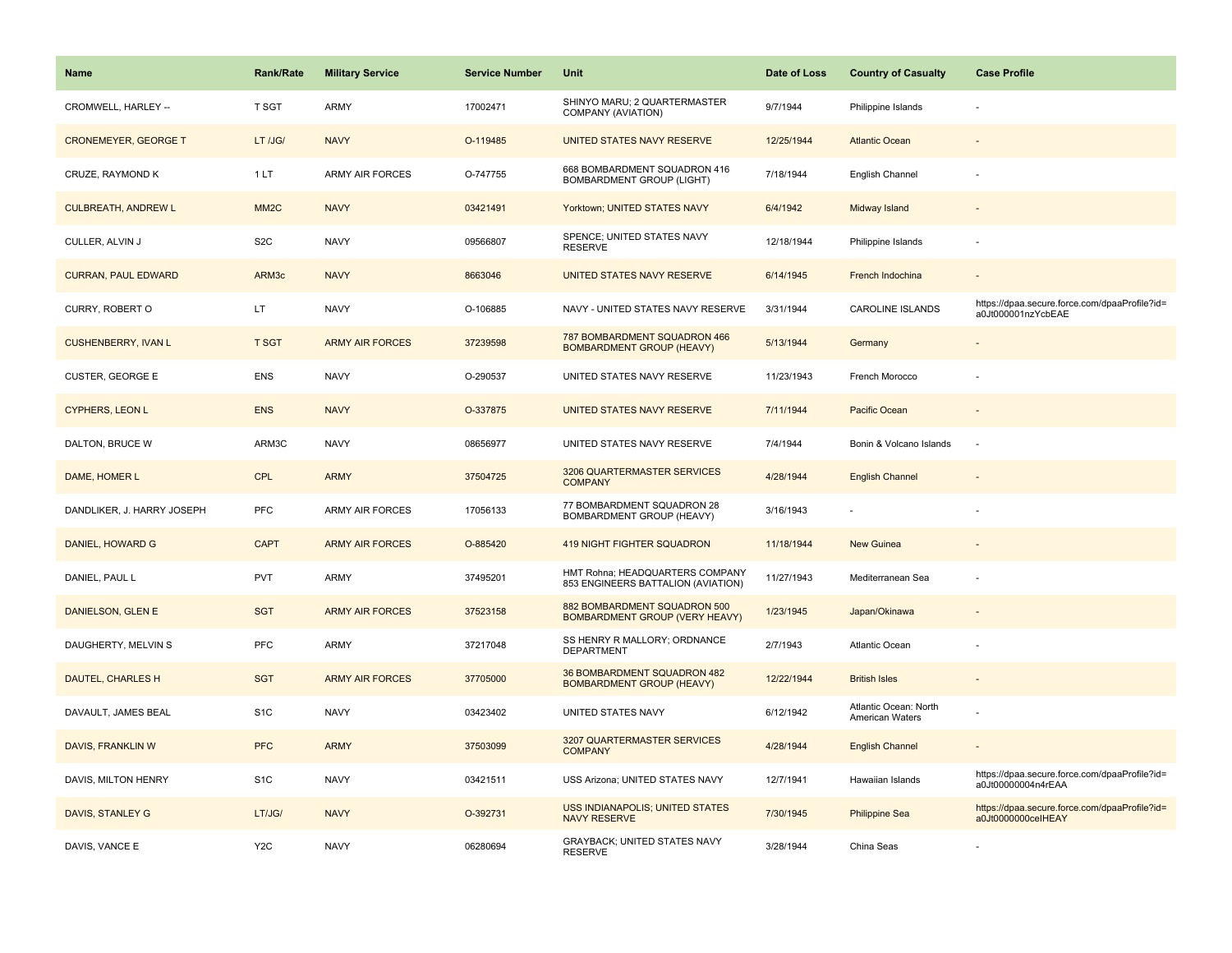| <b>Name</b>                  | Rank/Rate        | <b>Military Service</b> | <b>Service Number</b> | Unit                                                             | Date of Loss | <b>Country of Casualty</b>     | <b>Case Profile</b>                                                 |
|------------------------------|------------------|-------------------------|-----------------------|------------------------------------------------------------------|--------------|--------------------------------|---------------------------------------------------------------------|
| DAY, RICHARD G               | <b>ENS</b>       | <b>NAVY</b>             | O-390651              | UNITED STATES NAVY RESERVE                                       | 6/4/1945     | Pacific Ocean                  |                                                                     |
| DAY, SHIRLEY OTIS            | WT2C             | <b>NAVY</b>             | 03684193              | USS Peary; UNITED STATES NAVY                                    | 2/19/1942    | Australia                      |                                                                     |
| DAYHOFF, NELSON W            | LT               | <b>NAVY</b>             | O-116944              | VF-11/VF-14, USS HORNET; UNITED<br>STATES NAVY RESERVE           | 10/14/1944   | <b>Philippine Sea</b>          |                                                                     |
| DEAN, CARL C                 | S <sub>1</sub> C | <b>NAVY</b>             | 06282901              | SS ARTHUR MIDDLETON; UNITED<br>STATES NAVY RESERVE               | 1/1/1943     | Algeria                        |                                                                     |
| <b>DEAN, LYLE BERNARD</b>    | <b>COX</b>       | <b>NAVY</b>             | 03421716              | <b>USS Arizona; UNITED STATES NAVY</b>                           | 12/7/1941    | Hawaiian Islands               | https://dpaa.secure.force.com/dpaaProfile?id=<br>a0Jt0000000BSRZEA4 |
| DEAN, WAYNE ALTIMUS          | M <sub>1</sub> C | <b>NAVY</b>             | 03421725              | NAVY - UNITED STATES NAVY                                        | 11/13/1942   | SOLOMON ISLANDS                |                                                                     |
| DEANE, LESLIE A.             | <b>PVT</b>       | <b>ARMY AIR FORCES</b>  | 17056966              | 42 BOMBARDMENT SQUADRON 11<br><b>BOMBARDMENT GROUP (HEAVY)</b>   | 5/27/1943    | Pacific Ocean                  |                                                                     |
| DEFENBAUGH, FRED K           | CPL              | ARMY AIR FORCES         | 06934667              | 14 BOMBARDMENT SQUADRON 7<br>BOMBARDMENT GROUP (HEAVY)           | 5/3/1942     | Philippine Islands             |                                                                     |
| <b>DEGENHARDT, CHARLES H</b> | RM <sub>1C</sub> | <b>NAVY</b>             | 03421217              | <b>TULLIBEE; UNITED STATES NAVY</b>                              | 3/26/1944    | <b>Caroline Islands</b>        |                                                                     |
| DEJARNATT, RANEY LEE         | GM3C             | <b>NAVY</b>             | 03423886              | UNITED STATES NAVY                                               | 9/11/1943    | Mediterranean Sea              | ÷,                                                                  |
| DEMPEWOLF, VINCENT C         | <b>CPL</b>       | <b>ARMY</b>             | 06291203              | 803 ENGINEERS BATTALION (AVIATION),<br><b>C COMPANY</b>          | 2/26/1942    | Philippine Islands             |                                                                     |
| DENISON, FRANK W             | 2LT              | ARMY AIR FORCES         | O-743424              | 96 FIGHTER SQUADRON 82 FIGHTER<br><b>GROUP</b>                   |              | Italy                          |                                                                     |
| DENLINGER, GROVER H          | 2LT              | <b>ARMY AIR FORCES</b>  | O-754082              | 71 TACTICAL RECONNAISSANCE<br><b>GROUP</b>                       | 12/15/1944   | <b>Philippine Islands</b>      |                                                                     |
| DENNEY, PAUL W.              | SGT              | ARMY AIR FORCES         | 38190601              | 498 BOMBARDMENT SQUADRON 345<br>BOMBARDMENT GROUP (MEDIUM)       | 3/10/1944    | New Guinea                     |                                                                     |
| <b>DIAMOND, STANLEY S</b>    | 2LT              | <b>ARMY AIR FORCES</b>  | O-823543              | 350 BOMBARDMENT SQUADRON 100<br><b>BOMBARDMENT GROUP (HEAVY)</b> | 7/28/1944    | North Sea or Tyrrhenian<br>Sea |                                                                     |
| DILLON, GILBERT L            | S SGT            | <b>ARMY AIR FORCES</b>  | 37205035              | 64 BOMBARDMENT SQUADRON 43<br>BOMBARDMENT GROUP (HEAVY)          | 6/4/1944     | New Guinea                     | ÷,                                                                  |
| <b>DINKEL, WILLIAM M</b>     | S <sub>2</sub> C | <b>NAVY</b>             | 08769302              | UNITED STATES NAVY RESERVE                                       | 5/25/1945    | Pacific Ocean                  |                                                                     |
| DISNEY, MELVIN G             | LT /JG/          | <b>NAVY</b>             | O-325827              | UNITED STATES NAVY RESERVE                                       | 7/11/1945    | Marianas Islands               | ÷,                                                                  |
| <b>DIXON, CHARLES LEE</b>    | S <sub>2</sub> C | <b>NAVY</b>             | 03424349              | USS SMITH; UNITED STATES NAVY                                    | 10/26/1942   | <b>Coral Sea</b>               |                                                                     |
| DIXON, MERL E                | S SGT            | <b>ARMY AIR FORCES</b>  | 37017064              | 368 BOMBARDMENT SQUADRON 306<br>BOMBARDMENT GROUP (HEAVY)        | 11/3/1943    | North Sea or Tyrrhenian<br>Sea |                                                                     |
| DOLECEK, VICTOR D.           | 2LT              | <b>ARMY AIR FORCES</b>  | O-697998              | 448 BOMBARDMENT GROUP (HEAVY),<br>712 BOMBARDMENT SQUADRON       | 6/21/1944    | Germany                        |                                                                     |
| DONLAY, PAUL C               | TEC <sub>5</sub> | ARMY                    | 37221474              | ARMY - 781 TANK BATTALION                                        | 1/19/1945    | FRANCE                         |                                                                     |
| DORSEY, CARL G               | <b>PVT</b>       | <b>ARMY</b>             | 37736829              | 22 INFANTRY 4 DIVISION                                           | 12/4/1944    | Germany                        |                                                                     |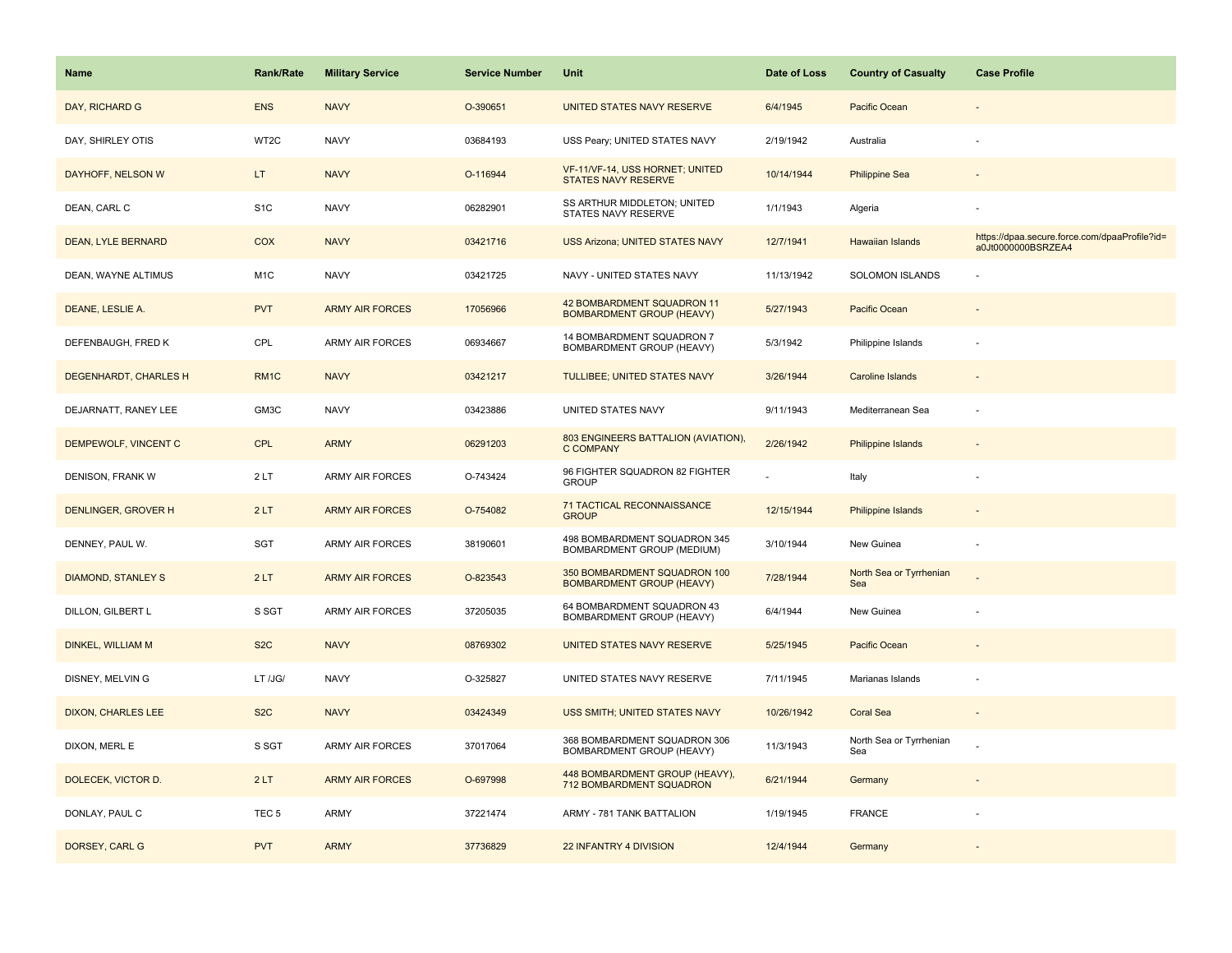| <b>Name</b>                | <b>Rank/Rate</b>  | <b>Military Service</b> | <b>Service Number</b> | Unit                                                             | Date of Loss | <b>Country of Casualty</b>     | <b>Case Profile</b>                                                 |
|----------------------------|-------------------|-------------------------|-----------------------|------------------------------------------------------------------|--------------|--------------------------------|---------------------------------------------------------------------|
| DRAKE, CLYDE S             | <b>PVT</b>        | <b>ARMY</b>             | 37210432              | 505 PARACHUTE INFANTRY 82<br>AIRBORNE DIVISION                   | 7/11/1943    | Sicily                         |                                                                     |
| DRAKE, MARYLE L            | RM <sub>2</sub> C | <b>NAVY</b>             | 03419982              | USS HOUSTON (CA-30); UNITED STATES<br><b>NAVY</b>                | 3/1/1942     | Java                           |                                                                     |
| DUESING, ANTHONY H         | AMM3C             | <b>NAVY</b>             | 03421609              | UNITED STATES NAVY                                               | 9/28/1942    | Aleutian Islands               |                                                                     |
| DUFFIN, DANIEL L           | 2LT               | <b>ARMY AIR FORCES</b>  | O-750020              | 708 BOMBARDMENT SQUADRON 447<br><b>BOMBARDMENT GROUP (HEAVY)</b> | 11/27/1943   | Newfoundland                   |                                                                     |
| DUNBAR, JOHN O.            | CPL               | <b>ARMY AIR FORCES</b>  | 37540207              | 372 BOMBARDMENT SQUADRON 307<br>BOMBARDMENT GROUP (HEAVY)        | 7/15/1944    | Caroline Islands               |                                                                     |
| DUNN, CLYDE H              | <b>ENS</b>        | <b>NAVY</b>             | O-157314              | UNITED STATES NAVY RESERVE                                       | 2/17/1944    | <b>New Britain Island</b>      |                                                                     |
| DURBIN, WALLACE H          | CPL               | ARMY AIR FORCES         | 37540037              | 778 BOMBARDMENT SQUADRON 464<br>BOMBARDMENT GROUP (HEAVY)        | 12/29/1944   | Adriatic Sea                   |                                                                     |
| DURR, NORMAN O             | <b>PFC</b>        | <b>ARMY</b>             | 37217243              | SS HENRY R MALLORY; ORDNANCE<br><b>DEPARTMENT</b>                | 2/7/1943     | <b>Atlantic Ocean</b>          |                                                                     |
| DUTTON, EVERETT JUNIOR     | S <sub>1</sub> C  | <b>NAVY</b>             | 08658954              | SS H.D. COLLIER; UNITED STATES NAVY<br><b>RESERVE</b>            | 3/13/1944    | India                          |                                                                     |
| <b>DUVALL, LAWRENCE D</b>  | S <sub>2</sub> C  | <b>NAVY</b>             | 03424537              | NAVY - UNITED STATES NAVY                                        | 1/23/1942    | <b>HAWAIIAN ISLANDS</b>        |                                                                     |
| DYER, JUAN JOSEPH          | 1 LT              | <b>ARMY AIR FORCES</b>  | O-679060              | 429 BOMBARDMENT SQUADRON 2<br>BOMBARDMENT GROUP (HEAVY)          | 10/4/1944    | Germany                        |                                                                     |
| DYER, LANCE C              | <b>ENS</b>        | <b>NAVY</b>             | O-337523              | UNITED STATES NAVY RESERVE                                       | 8/23/1944    | <b>New Hebrides</b>            |                                                                     |
| EARHART, MARION T          | SM <sub>2</sub> C | <b>NAVY</b>             | 03420550              | UNITED STATES NAVY                                               | 3/1/1942     | Indian Ocean                   |                                                                     |
| <b>EATON, LOUIS M</b>      | <b>CPL</b>        | <b>MARINE CORPS</b>     | 00191772              | MARINE - UNITED STATES MARINE<br><b>CORPS</b>                    | 12/1/1942    | PHILIPPINE ISLANDS             | https://dpaa.secure.force.com/dpaaProfile?id=<br>a0Jt0000000Xj1bEAC |
| EBAUGH, ELMER M            | S <sub>2</sub> C  | <b>NAVY</b>             | 03422281              | USS HOUSTON (CA-30); UNITED STATES<br><b>NAVY</b>                | 3/1/1942     | Java                           |                                                                     |
| <b>EDMAN, LAWRENCE M</b>   | 1LT               | <b>ARMY AIR FORCES</b>  | O-740775              | 448 BOMBARDMENT GROUP (HEAVY),<br>714 BOMBARDMENT SQUADRON       | 2/25/1944    | <b>English Channel</b>         |                                                                     |
| EDWARDS, BUFORD N          | SGT               | <b>ARMY AIR FORCES</b>  | 18193495              | 410 BOMBARDMENT SQUADRON 94<br>BOMBARDMENT GROUP (HEAVY)         | 12/1/1943    | North Sea or Tyrrhenian<br>Sea |                                                                     |
| EHRET, CLINTON L.          | 2LT               | <b>ARMY AIR FORCES</b>  | O-752186              | 358 BOMBARDMENT SQUADRON 96<br><b>BOMBARDMENT GROUP (HEAVY)</b>  | 4/11/1944    | <b>Baltic Sea</b>              |                                                                     |
| EICKHOFF, ARTHUR G         | SGT               | <b>ARMY AIR FORCES</b>  | 37721506              | 856 BOMBARDMENT SQUADRON 492<br>BOMBARDMENT GROUP (HEAVY)        | 3/17/1945    | <b>British Isles</b>           |                                                                     |
| ELDER, JAMES E             | Y <sub>2</sub> C  | <b>NAVY</b>             | 03425765              | <b>FLIER; UNITED STATES NAVY</b>                                 | 8/13/1944    | <b>Philippine Islands</b>      |                                                                     |
| ELDER, MARVIN E            | S <sub>1</sub> C  | <b>NAVY</b>             | 06292839              | UNITED STATES NAVY RESERVE                                       | 3/11/1943    | North Atlantic Ocean           | ÷.                                                                  |
| <b>ELLINGBOE, EDWARD R</b> | <b>ENS</b>        | <b>NAVY</b>             | O-283210              | UNITED STATES NAVY RESERVE                                       | 2/20/1944    | Hawaiian Islands               |                                                                     |
| ELLIOTT, JACK C.           | S SGT             | <b>ARMY AIR FORCES</b>  | 17019902              | 414 BOMBARDMENT SQUADRON 97<br>BOMBARDMENT GROUP (HEAVY)         | 12/26/1942   | Tunisia                        |                                                                     |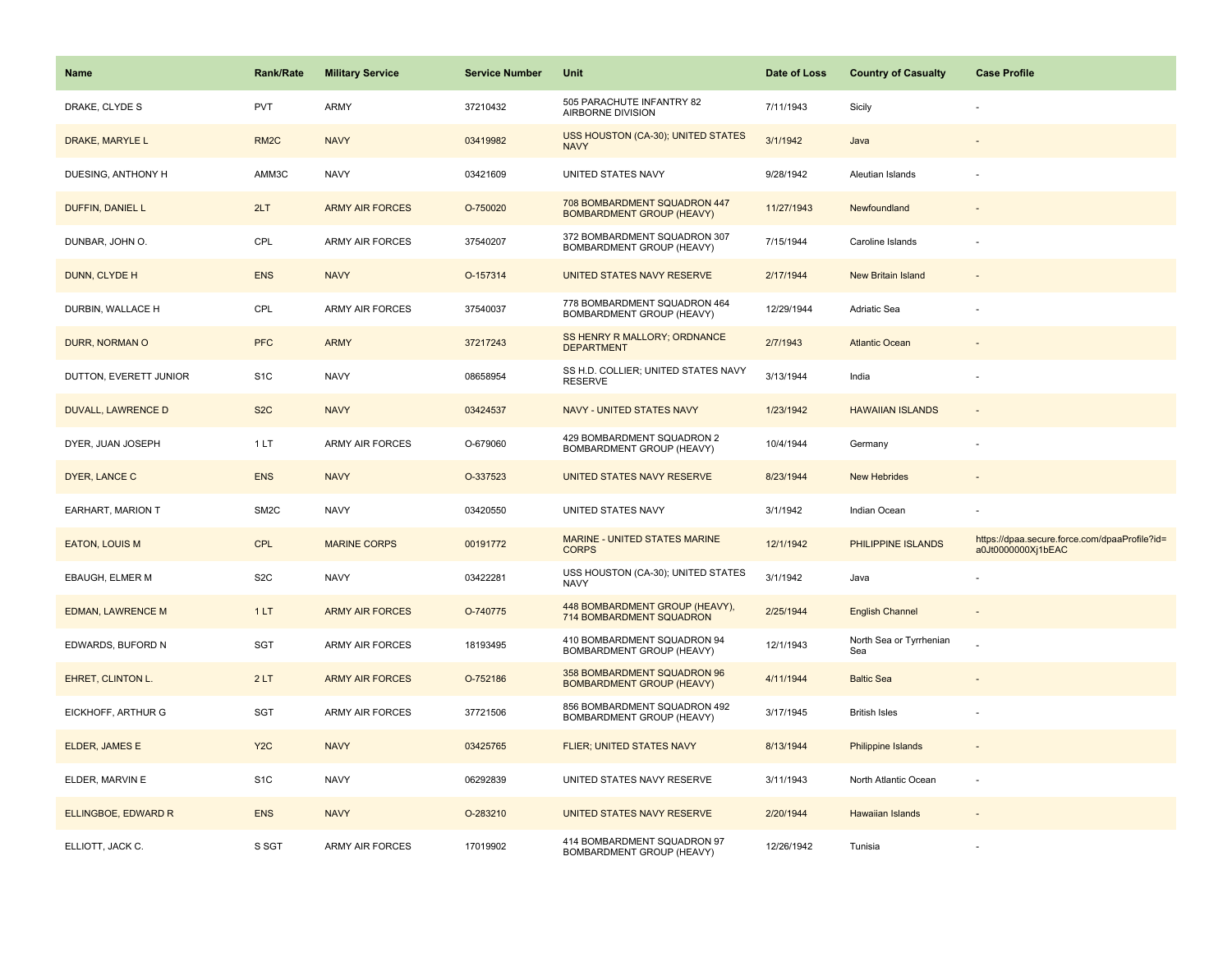| <b>Name</b>                | <b>Rank/Rate</b>  | <b>Military Service</b> | <b>Service Number</b> | Unit                                                                    | Date of Loss | <b>Country of Casualty</b>                     | <b>Case Profile</b>                                                 |
|----------------------------|-------------------|-------------------------|-----------------------|-------------------------------------------------------------------------|--------------|------------------------------------------------|---------------------------------------------------------------------|
| ELLIOTT, ROBERT C.         | S SGT             | <b>ARMY AIR FORCES</b>  | 38013630              | 343 BOMBARDMENT SQUADRON 98<br><b>BOMBARDMENT GROUP (HEAVY)</b>         | 8/1/1943     | Rumania                                        | https://dpaa.secure.force.com/dpaaProfile?id=<br>a0Jt0000000ccZ2EAI |
| ELROD, GEORGE --           | WT1C              | <b>NAVY</b>             | 03416123              | Miantonomah; UNITED STATES NAVY<br><b>RESERVE</b>                       | 9/25/1944    | English Channel                                |                                                                     |
| <b>ELROD, SAMUEL T</b>     | TM <sub>1</sub> C | <b>NAVY</b>             | 06295251              | Callaghan; UNITED STATES NAVY<br><b>RESERVE</b>                         | 7/29/1945    | Japan                                          |                                                                     |
| EMERY, HOWARD I            | S <sub>1</sub> C  | <b>NAVY</b>             | 06291682              | UNITED STATES NAVY RESERVE                                              | 6/10/1943    | North Atlantic Ocean                           |                                                                     |
| <b>EMERY, LESTER E</b>     | 2LT               | <b>ARMY AIR FORCES</b>  | O-1047959             | 780 BOMBARDMENT SQUADRON 465<br><b>BOMBARDMENT GROUP (HEAVY)</b>        | 8/24/1944    | <b>Adriatic Sea</b>                            |                                                                     |
| EMMINGHAM, ROBERT L        | EM3C              | <b>NAVY</b>             | 06288825              | SWORDFISH; UNITED STATES NAVY<br><b>RESERVE</b>                         | 1/29/1945    | Ryukyus Islands                                |                                                                     |
| ETHRIDGE, WILLIAM H        | <b>PFC</b>        | <b>ARMY AIR FORCES</b>  | 38021573              | SHINYO MARU; 30 BOMBARDMENT<br>SQUADRON 19 BOMBARDMENT GROUP<br>(HEAVY) | 9/7/1944     | <b>Philippine Islands</b>                      | $\sim$                                                              |
| EUBANK, LOYD HENRY         | PVT               | MARINE CORPS            | 00946472              | MARINE - UNITED STATES MARINE<br><b>CORPS</b>                           | 3/7/1945     | Bonin & Volcano Islands                        | $\sim$                                                              |
| <b>EVERHART, CHARLES A</b> | RDM3C             | <b>NAVY</b>             | 08656194              | HOEL; UNITED STATES NAVY RESERVE                                        | 10/25/1944   | <b>Philippine Sea</b>                          |                                                                     |
| EVERS, LAWRENCE L          | CMM               | <b>NAVY</b>             | 03423613              | Indianapolis; UNITED STATES NAVY<br><b>RESERVE</b>                      | 7/30/1945    | Philippine Sea                                 | https://dpaa.secure.force.com/dpaaProfile?id=<br>a0Jt0000000cdWYEAY |
| <b>FAGER, BURL D</b>       | SM3C              | <b>NAVY</b>             | 03421430              | ARISAN MARU; UNITED STATES NAVY                                         | 10/24/1944   | <b>Central/South Pacific</b><br>Theater        |                                                                     |
| <b>FAIRBANKS, CARL D</b>   | F <sub>1</sub> C  | <b>NAVY</b>             | 03421001              | Pillsbury; UNITED STATES NAVY                                           | 3/1/1942     | Indian Ocean                                   |                                                                     |
| <b>FANNING, ORVILLE F</b>  | SC <sub>3</sub> C | <b>NAVY</b>             | 06281660              | <b>GRAMPUS; UNITED STATES NAVY</b><br><b>RESERVE</b>                    | 3/22/1943    | <b>New Britain Island</b>                      |                                                                     |
| FANNING, WILLIAM M         | PFC               | <b>ARMY</b>             | 37495952              | 743 TANK BATTALION                                                      | 7/31/1944    | France                                         |                                                                     |
| FANT, WILLIAM B            | 2LT               | <b>ARMY AIR FORCES</b>  | O-664166              | 11 FIGHTER SQUADRON 343 FIGHTER<br><b>GROUP</b>                         | 3/31/1943    | <b>Baltic Sea</b>                              |                                                                     |
| FARMER, HARRY L            | PFC               | <b>ARMY</b>             | 17002353              | ARISAN MARU; ORDNANCE<br><b>DEPARTMENT</b>                              | 10/24/1944   | China Seas                                     |                                                                     |
| <b>FARR, EARL BENTON</b>   | AOM2C             | <b>NAVY</b>             | 03684060              | <b>NAVY - UNITED STATES NAVY</b>                                        | 1/28/1942    | <b>CENTRAL/SOUTH</b><br><b>PACIFIC THEATER</b> |                                                                     |
| FAST, JOHN A               | PHM3C             | <b>NAVY</b>             | 03421923              | UNITED STATES NAVY                                                      | 3/1/1942     | Indian Ocean                                   |                                                                     |
| <b>FAZENDIN, JAMES W</b>   | EM3C              | <b>NAVY</b>             | 03421598              | USS PRESTON; UNITED STATES NAVY                                         | 11/15/1942   | Solomon Islands                                |                                                                     |
| FEAR, MERLE G              | SGT               | <b>ARMY AIR FORCES</b>  | 17166572              | 336 BOMBARDMENT SQUADRON 95<br>BOMBARDMENT GROUP (HEAVY)                | 7/28/1943    | North Sea or Tyrrhenian<br>Sea                 |                                                                     |
| FEESE, HAROLD C            | <b>CEM</b>        | <b>NAVY</b>             | 03415859              | Asheville; UNITED STATES NAVY                                           | 3/3/1942     | <b>Indian Ocean</b>                            |                                                                     |
| FELDKAMP, LEO H            | S <sub>1</sub> C  | <b>NAVY</b>             | 06289503              | REID; UNITED STATES NAVY RESERVE                                        | 12/11/1944   | Philippine Islands                             | ÷.                                                                  |
| <b>FERGUSON, JAMES H</b>   | 2d Lt             | <b>ARMY AIR FORCES</b>  | O-2023400             | 319 BOMBARDMENT SQUADRON 90<br><b>BOMBARDMENT GROUP (HEAVY)</b>         | 7/15/1945    | <b>Philippine Islands</b>                      |                                                                     |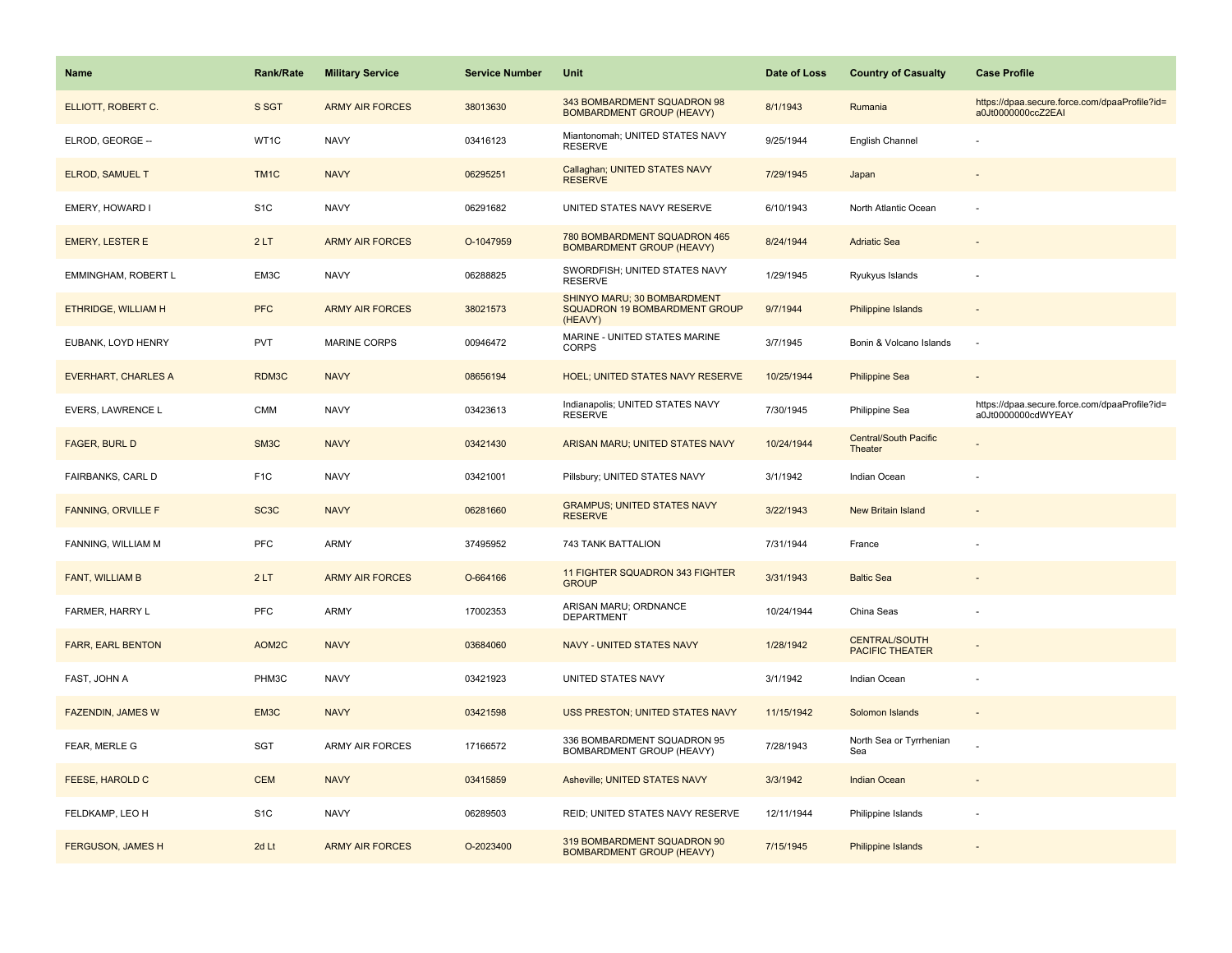| Name                       | <b>Rank/Rate</b> | <b>Military Service</b> | <b>Service Number</b> | Unit                                                             | Date of Loss | <b>Country of Casualty</b>     | <b>Case Profile</b> |
|----------------------------|------------------|-------------------------|-----------------------|------------------------------------------------------------------|--------------|--------------------------------|---------------------|
| FERREIRA, LEE F            | S <sub>2</sub> C | <b>NAVY</b>             | 03423953              | Asheville; UNITED STATES NAVY                                    | 3/3/1942     | Indian Ocean                   |                     |
| FERRIN, GLENN L            | <b>PVT</b>       | <b>ARMY</b>             | 37704084              | 603 TANK DESTROYER BATTALION                                     | 10/1/1944    | France                         |                     |
| FIEDLER, DANIEL G          | <b>PVT</b>       | <b>ARMY AIR FORCES</b>  | 37351667              | <b>USAT DORCHESTER; AIR CORPS</b>                                | 2/3/1943     | Greenland                      |                     |
| FIELD, FLOYD J             | 1LT              | <b>ARMY AIR FORCES</b>  | O-433367              | 368 BOMBARDMENT SQUADRON 306<br><b>BOMBARDMENT GROUP (HEAVY)</b> | 5/21/1943    | North Sea or Tyrrhenian<br>Sea |                     |
| FIELD, HERBERT W           | 2LT              | ARMY AIR FORCES         | O-735986              | 531 BOMBARDMENT SQUADRON 380<br>BOMBARDMENT GROUP (HEAVY)        | 6/15/1943    | New Guinea                     |                     |
| FIELD, WAYNE --            | 1LT              | <b>ARMY AIR FORCES</b>  | O-727977              | 515 BOMBARDMENT SQUADRON 376<br><b>BOMBARDMENT GROUP (HEAVY)</b> | 7/8/1943     | Mediterranean Sea              |                     |
| FINDLEY, WILLIAM T         | SGT              | ARMY AIR FORCES         | 37727699              | 60 BOMBARDMENT SQUADRON 39<br>BOMBARDMENT GROUP (VERY HEAVY)     | 5/29/1945    | Japan/Okinawa                  |                     |
| FINLAY, ROBIN L            | S SGT            | <b>ARMY</b>             | 37071020              | 137 INFANTRY 35 DIVISION                                         | 12/17/1944   | Germany                        |                     |
| FINNEY, WILLIAM H          | PFC              | ARMY                    | 17010871              | ARISAN MARU; 59 COAST ARTILLERY<br><b>REGIMENT</b>               | 10/24/1944   | China Seas                     |                     |
| <b>FISCHER, CLEMENCE J</b> | TEC <sub>5</sub> | <b>ARMY</b>             | 37237214              | 27 INFANTRY BATTALION 9 ARMORED<br><b>DIVISION</b>               | 2/23/1944    | <b>Belgium</b>                 |                     |
| FISHER, JAMES P            | AM2C             | <b>NAVY</b>             | 06287755              | USS ANZIO (CVE-57); UNITED STATES<br>NAVY RESERVE                | 3/26/1945    | Ryukyus Islands                |                     |
| FISHER, RAYMOND EUGENE     | SEA2             | <b>NAVY</b>             | 6299244               | LST-353; UNITED STATES NAVY<br><b>RESERVE</b>                    | 5/21/1944    | <b>Hawaiian Islands</b>        |                     |
| FITTS, ASA E               | MOMM3C           | <b>NAVY</b>             | 09566070              | LSMR-194; UNITED STATES NAVY<br><b>RESERVE</b>                   | 5/4/1945     | Japan                          |                     |
| FITZWATER, JAMES M         | <b>SGT</b>       | <b>ARMY AIR FORCES</b>  | 17166538              | 674 BOMBARDMENT SQUADRON 417<br><b>BOMBARDMENT GROUP (LIGHT)</b> | 4/10/1944    | New Guinea                     |                     |
| FLACK, LOREN W             | S <sub>1</sub> C | <b>NAVY</b>             | 03760361              | USS HELENA; UNITED STATES NAVY                                   | 7/6/1943     | Solomon Islands                |                     |
| <b>FLEENOR, BEATTIE H</b>  | <b>CAPT</b>      | <b>ARMY AIR FORCES</b>  | O-430993              | 409 BOMBARDMENT SQUADRON 93<br><b>BOMBARDMENT GROUP (HEAVY)</b>  | 4/16/1943    | <b>English Channel</b>         |                     |
| FLEMING, HERMAN --         | TEC <sub>5</sub> | ARMY                    | 17056172              | 478 AMPHIBIOUS TRUCK COMPANY                                     | 4/28/1944    | English Channel                |                     |
| <b>FLEMING, HOWARD P</b>   | LT.              | <b>NAVY</b>             | O-079015              | NAVY - UNITED STATES NAVY RESERVE                                | 3/19/1945    | <b>JAPAN</b>                   |                     |
| FLEMING, JOE ELY           | LT.              | <b>NAVY</b>             | O-245906              | LST-039; UNITED STATES NAVY<br><b>RESERVE</b>                    | 5/21/1944    | Hawaiian Islands               |                     |
| FLETCHER, JACK V           | F <sub>2C</sub>  | <b>NAVY</b>             | 09571491              | REID; UNITED STATES NAVY RESERVE                                 | 12/11/1944   | Philippine Islands             |                     |
| FLOREA, RANDALL F          | ARM3C            | <b>NAVY</b>             | 08655962              | UNITED STATES NAVY RESERVE                                       | 9/27/1944    | Hawaiian Islands               |                     |
| <b>FLORO, CHARLES E</b>    | <b>CAPT</b>      | <b>ARMY AIR FORCES</b>  | O-417952              | <b>ARMY AIR FORCE</b>                                            | 1/26/1943    | China                          |                     |
| FONDOBLE, KENNETH S        | <b>PFC</b>       | ARMY                    | 37499616              | HMT Rohna; 853 ENGINEERS BATTALION<br>(AVIATION)                 | 11/27/1943   | Mediterranean Sea              |                     |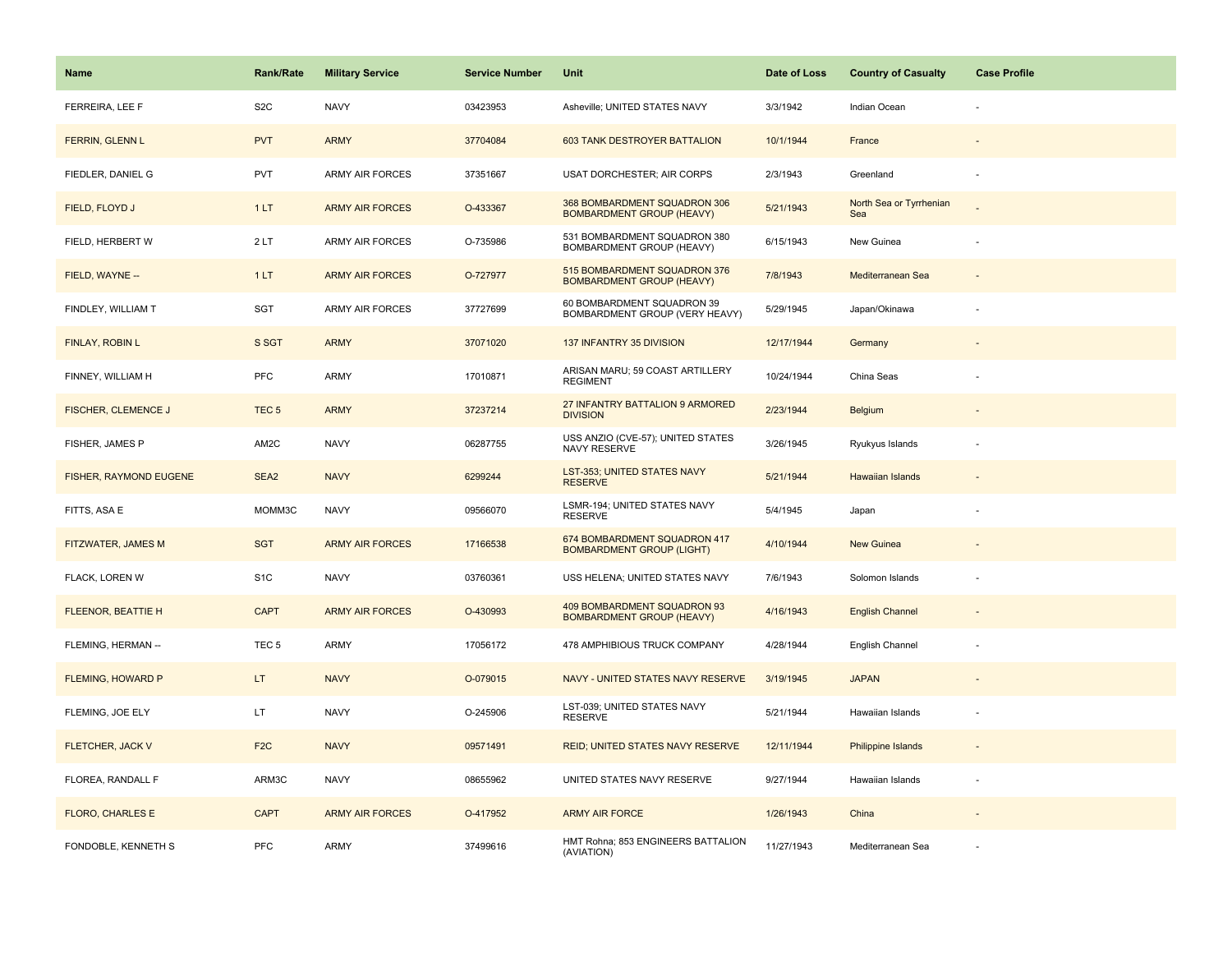| <b>Name</b>               | <b>Rank/Rate</b>  | <b>Military Service</b> | <b>Service Number</b> | Unit                                                             | Date of Loss | <b>Country of Casualty</b>                   | <b>Case Profile</b>                                                 |
|---------------------------|-------------------|-------------------------|-----------------------|------------------------------------------------------------------|--------------|----------------------------------------------|---------------------------------------------------------------------|
| FOOTE, FRED L             | <b>PFC</b>        | <b>ARMY</b>             | 37351665              | ARMY - ORDNANCE DEPARTMENT                                       | 2/7/1943     | <b>ATLANTIC OCEAN</b>                        |                                                                     |
| FORBES, HAROLD A          | S SGT             | <b>ARMY AIR FORCES</b>  | 17012744              | 77 BOMBARDMENT SQUADRON<br>(MEDIUM)                              | 12/30/1942   | Aleutian Islands                             |                                                                     |
| <b>FORSTER, THOMAS E.</b> | 2LT               | <b>ARMY AIR FORCES</b>  | O-803961              | 526 SQUADRON 86 FIGHTER BOMBER<br><b>GROUP</b>                   | 3/13/1944    | Italy                                        |                                                                     |
| FOSE, RUDOLPH H           | FLT O             | <b>ARMY AIR FORCES</b>  | T-190700              | 345 FIGHTER SQUADRON 350 FIGHTER<br><b>GROUP</b>                 | 8/21/1943    | Algeria                                      |                                                                     |
| <b>FOSTER, CLARENCE C</b> | MM <sub>2</sub> C | <b>NAVY</b>             | 03421408              | Edsall; UNITED STATES NAVY                                       | 3/1/1942     | Indian Ocean                                 |                                                                     |
| FOSTER, RALPH E           | S <sub>1</sub> C  | <b>NAVY</b>             | 03428656              | NAVY - UNITED STATES NAVY                                        | 2/21/1945    | <b>BONIN &amp; VOLCANO</b><br><b>ISLANDS</b> |                                                                     |
| FOSTER, ROBERT M          | TM3C              | <b>NAVY</b>             | 06290060              | <b>TRIGGER; UNITED STATES NAVY</b><br><b>RESERVE</b>             | 3/28/1945    | Ryukyus Islands                              |                                                                     |
| FOSTER, VICTOR W          | COX               | <b>NAVY</b>             | 08659597              | MONAGHAN; UNITED STATES NAVY<br><b>RESERVE</b>                   | 12/18/1944   | Philippine Sea                               |                                                                     |
| <b>FRANKENBERGER, RD</b>  | S SGT             | <b>ARMY AIR FORCES</b>  | 17126904              | 779 BOMBARDMENT SQUADRON 464<br><b>BOMBARDMENT GROUP (HEAVY)</b> | 5/26/1945    | Mediterranean Sea                            |                                                                     |
| FRANKLIN, BENJAMIN L      | 1LT               | ARMY AIR FORCES         | O-686312              | 22 FIGHTER SQUADRON 36 FIGHTER<br><b>GROUP</b>                   | 12/19/1946   | Panama                                       |                                                                     |
| <b>FRANTZ, HARLAN M</b>   | SK3C              | <b>NAVY</b>             | 03760303              | USS HOUSTON (CA-30); UNITED STATES<br><b>NAVY</b>                | 3/1/1942     | Java                                         |                                                                     |
| FREDRICKSON, VIRGIL H.    | <b>PVT</b>        | ARMY                    | 37518702              | 102 ANTI AIRCRAFT ARTILLERY<br>AUTOMATIC WEAPONS BATTALION       | 3/12/1945    | Philippine Islands                           |                                                                     |
| <b>FREEMAN, EVERETT W</b> | AMM1C             | <b>NAVY</b>             | 03424811              | <b>USS Hornet; UNITED STATES NAVY</b>                            | 3/30/1944    | <b>Caroline Islands</b>                      | https://dpaa.secure.force.com/dpaaProfile?id=<br>a0Jt000001nzYchEAE |
| FREEMAN, FRANCIS E        | S SGT             | ARMY AIR FORCES         | 37236298              | 448 BOMBARDMENT GROUP (HEAVY),<br>715 BOMBARDMENT SQUADRON       | 4/19/1944    | English Channel                              |                                                                     |
| <b>FRENCH, PHILLIP L</b>  | 1LT               | <b>ARMY</b>             | O-779287              | 35 PHOTO RECONNAISSANCE<br><b>SQUADRON</b>                       | 7/31/1946    | China                                        |                                                                     |
| FREY, JOHN H              | WT3C              | <b>NAVY</b>             | 06289912              | HOEL; UNITED STATES NAVY RESERVE                                 | 10/25/1944   | Philippine Sea                               |                                                                     |
| FROELICH, RUDOLPH E       | S SGT             | <b>ARMY AIR FORCES</b>  | 20725417              | 92 BOMBARDMENT GROUP (HEAVY), 325<br><b>BOMBARDMENT SQUADRON</b> | 8/25/1944    | <b>Baltic Sea</b>                            |                                                                     |
| GAFFNEY, GEORGE A.        | 2LT               | ARMY AIR FORCES         | O-759865              | 823 BOMBARDMENT SQUADRON 38<br>BOMBARDMENT GROUP (MEDIUM)        | 11/1/1944    | Philippine Islands                           |                                                                     |
| <b>GAGER, ROY ARTHUR</b>  | S <sub>2</sub> C  | <b>NAVY</b>             | 03423061              | <b>USS Arizona; UNITED STATES NAVY</b>                           | 12/7/1941    | <b>Hawaiian Islands</b>                      | https://dpaa.secure.force.com/dpaaProfile?id=<br>a0Jt00000004r83EAA |
| GAHM, OTHOL L             | FLT O             | ARMY AIR FORCES         | T-186404              | 437 BOMBARDMENT SQUADRON 319<br>BOMBARDMENT GROUP (MEDIUM)       | 6/18/1943    | Mediterranean Sea                            |                                                                     |
| <b>GANN, MART J</b>       | TEC <sub>4</sub>  | <b>ARMY</b>             | 06579915              | 30 INFANTRY 3 DIVISION                                           | 11/12/1942   | <b>French Morocco</b>                        |                                                                     |
| GARD, HAROLD L            | MAJ               | <b>ARMY</b>             | O-017983              | ARMY - 2 GENERAL HOSPITAL                                        | 1/14/1945    | PHILIPPINE ISLANDS                           | https://dpaa.secure.force.com/dpaaProfile?id=<br>a0Jt000001CbrzDEAR |
| <b>GARLAND, JACK L</b>    | <b>SSGT</b>       | <b>ARMY AIR FORCES</b>  | 18128876              | <b>AIR CORPS</b>                                                 | 3/13/1943    | <b>British Guiana</b>                        |                                                                     |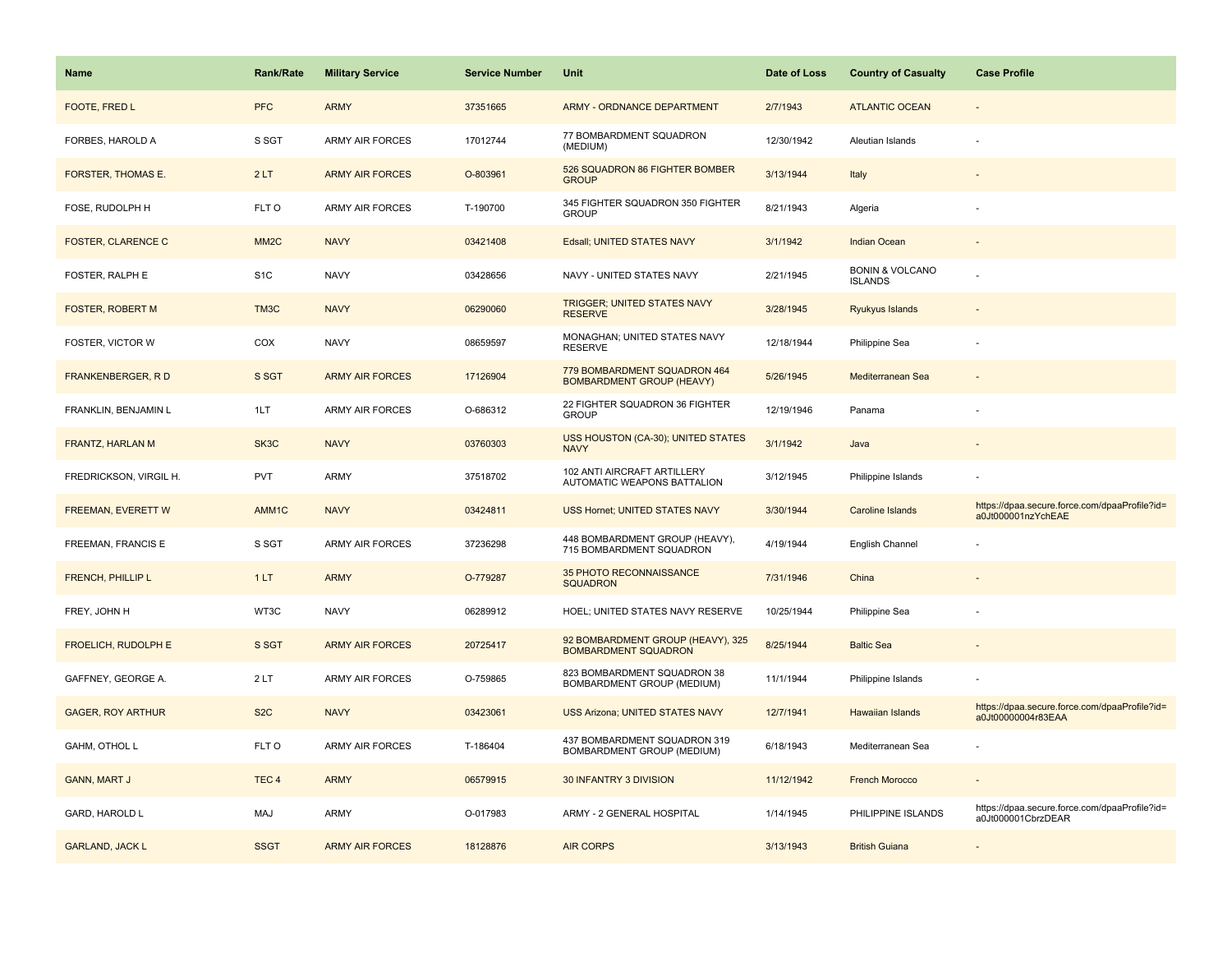| <b>Name</b>                | Rank/Rate         | <b>Military Service</b> | <b>Service Number</b> | Unit                                                              | Date of Loss | <b>Country of Casualty</b>                             | <b>Case Profile</b>                                                 |
|----------------------------|-------------------|-------------------------|-----------------------|-------------------------------------------------------------------|--------------|--------------------------------------------------------|---------------------------------------------------------------------|
| GASTMANN, HARM --          | F <sub>1</sub> C  | <b>NAVY</b>             | 08660339              | MONAGHAN; UNITED STATES NAVY<br><b>RESERVE</b>                    | 12/18/1944   | Philippine Sea                                         |                                                                     |
| <b>GERBER, CHARLES W</b>   | MM <sub>1</sub> C | <b>NAVY</b>             | 03421061              | USS STRONG; UNITED STATES NAVY                                    | 7/5/1943     | Solomon Islands                                        |                                                                     |
| GIBBS, RICHARD C           | <b>ENS</b>        | <b>NAVY</b>             | O-251239              | UNITED STATES NAVY RESERVE                                        | 10/2/1943    | Atlantic Ocean                                         |                                                                     |
| GIBBS, SIDNEY J            | S SGT             | <b>ARMY AIR FORCES</b>  | 37221614              | 438 BOMBARDMENT SQUADRON 319<br><b>BOMBARDMENT GROUP (MEDIUM)</b> | 8/22/1943    | Italy                                                  |                                                                     |
| GIBSON, BILLY EDWIN        | S <sub>1</sub> C  | <b>NAVY</b>             | 03423354              | USS Arizona; UNITED STATES NAVY                                   | 12/7/1941    | Hawaiian Islands                                       | https://dpaa.secure.force.com/dpaaProfile?id=<br>a0Jt00000004qThEAI |
| <b>GIESELMAN, GERALD V</b> | EM3C              | <b>NAVY</b>             | 03421610              | <b>UNITED STATES NAVY</b>                                         | 3/1/1942     | <b>Indian Ocean</b>                                    | $\overline{\phantom{a}}$                                            |
| GILBERT, MURAL G           | F <sub>2</sub> C  | <b>NAVY</b>             | 08659130              | RENO; UNITED STATES NAVY RESERVE                                  | 11/3/1944    | Philippine Sea                                         | ÷,                                                                  |
| <b>GILCHRIST, JOHN W</b>   | <b>ENS</b>        | <b>NAVY</b>             | O-314879              | NAVY - UNITED STATES NAVY RESERVE                                 | 11/6/1945    | PHILIPPINE ISLANDS                                     | $\omega$                                                            |
| GILES, ALEXANDER M         | CPL               | ARMY                    | 37236964              | 2 TANK BATTALION 9 ARMORED<br><b>DIVISION</b>                     | 12/24/1944   | Belgium                                                | ÷,                                                                  |
| <b>GILL, DONALD D</b>      | 2LT               | <b>ARMY</b>             | O-530005              | 407 INFANTRY 102 DIVISION                                         | 3/20/1945    | Germany                                                |                                                                     |
| GILLAN, DALE O             | <b>ENS</b>        | <b>NAVY</b>             | O-325952              | UNITED STATES NAVY RESERVE                                        | 2/11/1944    | New Hebrides                                           |                                                                     |
| <b>GILLENWATERS, HL</b>    | <b>SGT</b>        | <b>ARMY AIR FORCES</b>  | 38183898              | 32 PHOTO SQUADRON 5<br><b>RECONNAISSANCE GROUP</b>                | 4/20/1944    | Mediterranean Sea                                      |                                                                     |
| GILLESPIE, DONALD S        | S <sub>1</sub> C  | <b>NAVY</b>             | 06292008              | UNITED STATES NAVY RESERVE                                        | 6/10/1943    | North Atlantic Ocean                                   |                                                                     |
| <b>GILSON, LEONARD H</b>   | 1LT               | <b>ARMY AIR FORCES</b>  | O-432273              | 26 FIGHTER SQUADRON 31 FIGHTER<br><b>GROUP</b>                    | 12/18/1945   | <b>Burma</b>                                           |                                                                     |
| GLASCO, DEAN E             | <b>PVT</b>        | <b>ARMY</b>             | 37222130              | 771 TANK DESTROYER BATTALION                                      | 11/18/1944   | Germany                                                |                                                                     |
| <b>GLENN, RICHARD C</b>    | LT /JG/           | <b>NAVY</b>             | O-100121              | USS JUNEAU; UNITED STATES NAVY                                    | 11/13/1942   | Solomon Islands                                        |                                                                     |
| GOAD, BENJAMIN F           | <b>PFC</b>        | ARMY                    | 17166776              | 33 REGIMENT 3 ARMORED DIVISION                                    | 7/16/1944    | France                                                 |                                                                     |
| <b>GOBLE, FRANCIS W</b>    | TEC <sub>5</sub>  | <b>ARMY</b>             | 37248656              | <b>70 TANK BATTALION</b>                                          | 6/6/1944     | France                                                 |                                                                     |
| <b>GODDARD, LESLIE E</b>   | F <sub>1</sub> C  | <b>NAVY</b>             | 06295128              | UNITED STATES NAVY RESERVE                                        | 7/7/1944     | Pacific Ocean: North<br>American Area                  |                                                                     |
| GOFF, ROY E.               | <b>SSGT</b>       | <b>ARMY AIR FORCES</b>  | 17060969              | 756 BOMBARDMENT SQUADRON 459<br><b>BOMBARDMENT GROUP (HEAVY)</b>  | 1/9/1944     | <b>Atlantic Ocean: North</b><br><b>American Waters</b> |                                                                     |
| GOHEEN, JOHN R             | LT /JG/           | <b>NAVY</b>             | O-187314              | UNITED STATES NAVY RESERVE                                        | 4/26/1944    | Hawaiian Islands                                       | ÷,                                                                  |
| <b>GOLDSBERRY, DON F</b>   | <b>SGT</b>        | <b>ARMY AIR FORCES</b>  | 17128594              | 879 BOMBARDMENT SQUADRON 499<br>BOMBARDMENT GROUP (VERY HEAVY)    | 3/11/1945    | Marianas Islands                                       |                                                                     |
| GONZALEZ, TONY DELUNA      | AMM3c             | <b>NAVY</b>             | 6289816               | UNITED STATES NAVY RESERVE                                        | 10/23/1944   | Central/South Pacific<br>Theater                       |                                                                     |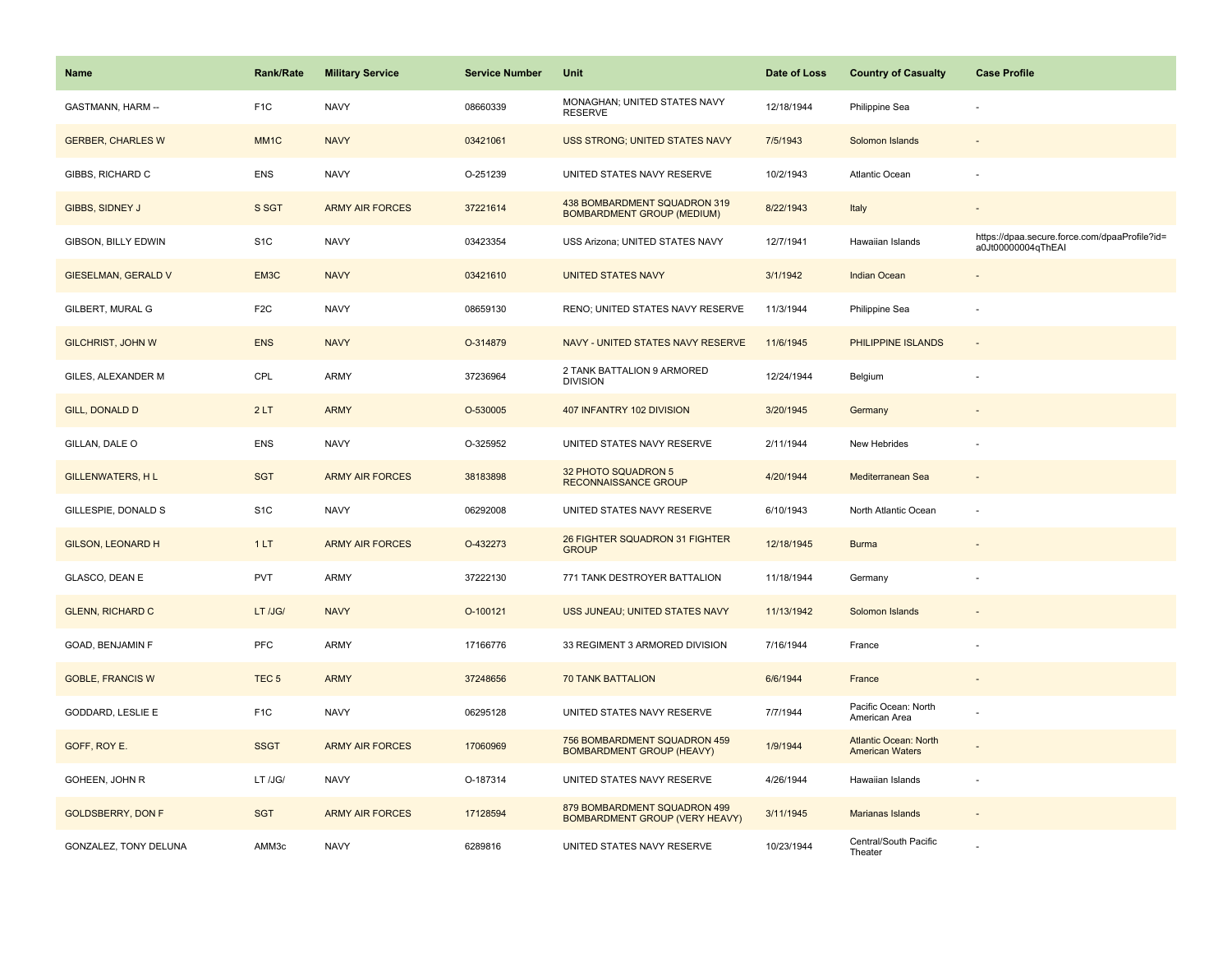| Name                      | <b>Rank/Rate</b>  | <b>Military Service</b> | <b>Service Number</b> | Unit                                                              | Date of Loss | <b>Country of Casualty</b>                   | <b>Case Profile</b>                                                 |
|---------------------------|-------------------|-------------------------|-----------------------|-------------------------------------------------------------------|--------------|----------------------------------------------|---------------------------------------------------------------------|
| <b>GOODWIN, DANIEL E</b>  | 1LT               | <b>ARMY AIR FORCES</b>  | O-577718              | 822 BOMBARDMENT SQUADRON 38<br><b>BOMBARDMENT GROUP (MEDIUM)</b>  | 1/21/1944    | <b>New Guinea</b>                            |                                                                     |
| GORDON, GLEN E            | ENS               | <b>NAVY</b>             | O-363338              | USS Lexington (CV-16); UNITED STATES<br>NAVY RESERVE              | 1/12/1945    | French Indochina                             | https://dpaa.secure.force.com/dpaaProfile?id=<br>a0Jt000001nzS35EAE |
| GORDON, JOSEPH L          | <b>PFC</b>        | <b>ARMY</b>             | 37503469              | 135 INFANTRY 34 DIVISION                                          | 6/1/1944     | Italy                                        |                                                                     |
| GORE, JAMES R             | S <sub>1</sub> C  | <b>NAVY</b>             | 06288649              | NAVY - UNITED STATES NAVY RESERVE                                 | 2/21/1945    | <b>BONIN &amp; VOLCANO</b><br><b>ISLANDS</b> |                                                                     |
| GORE, REX A               | <b>PVT</b>        | <b>ARMY</b>             | 37509817              | LCI-92; 149 ENGINEERS COMBAT<br><b>BATTALION</b>                  | 6/6/1944     | France                                       | https://dpaa.secure.force.com/dpaaProfile?id=<br>a0Jt0000000XmAHEA0 |
| <b>GORTON, ARCHIE E</b>   | <b>PFC</b>        | <b>ARMY</b>             | 37214326              | 63 INFANTRY 6 DIVISION                                            | 3/1/1945     | Philippine Islands                           |                                                                     |
| <b>GOSLIN, EDGAR H</b>    | MM3C              | <b>NAVY</b>             | 03422672              | NAVY - UNITED STATES NAVY                                         | 10/24/1944   | PHILIPPINE ISLANDS                           | $\sim$                                                              |
| GRAVES, WALTER W.         | S SGT             | ARMY AIR FORCES         | 17129162              | 320 BOMBARDMENT SQUADRON 90<br>BOMBARDMENT GROUP (HEAVY)          | 3/11/1944    | New Guinea                                   |                                                                     |
| <b>GRAY, JAMES N</b>      | STM1C             | <b>NAVY</b>             | 08663346              | UNITED STATES NAVY RESERVE                                        | 10/25/1944   | <b>Philippine Sea</b>                        |                                                                     |
| GRIER, JAMES C            | <b>SGT</b>        | ARMY AIR FORCES         | 17148389              | 875 BOMBARDMENT SQUADRON 498<br>BOMBARDMENT GROUP (VERY HEAVY)    | 5/5/1945     | Marianas Islands                             | https://dpaa.secure.force.com/dpaaProfile?id=<br>a0Jt0000000Xe79EAC |
| <b>GRISSOM, CARLTON B</b> | <b>T SGT</b>      | <b>ARMY AIR FORCES</b>  | 18046304              | 20 BOMBARDMENT SQUADRON 2<br><b>BOMBARDMENT GROUP (HEAVY)</b>     | 7/4/1944     | <b>Sicily</b>                                |                                                                     |
| GRUENEWALD, JOHN W        | LT                | <b>NAVY</b>             | O-130040              | NAVY - UNITED STATES NAVY RESERVE                                 | 10/13/1945   | <b>FORMOSA</b>                               |                                                                     |
| <b>GUFFEY, LEWIS C</b>    | <b>T SGT</b>      | <b>ARMY AIR FORCES</b>  | 17035475              | 439 BOMBARDMENT SQUADRON 319<br><b>BOMBARDMENT GROUP (MEDIUM)</b> | 8/22/1943    | Mediterranean Sea                            |                                                                     |
| <b>GUNN, MURRAY S</b>     | PHM1C             | <b>NAVY</b>             | 06291748              | LST-531: UNITED STATES NAVY<br><b>RESERVE</b>                     | 4/28/1944    | English Channel                              |                                                                     |
| HADEN, SAMUEL WILLIAM     | Cox               | <b>NAVY</b>             | 3421874               | USS Arizona; UNITED STATES NAVY                                   | 12/7/1941    | <b>Hawaiian Islands</b>                      | https://dpaa.secure.force.com/dpaaProfile?id=<br>a0Jt0000000BSVIEAO |
| HAGUE, RAYMOND M          | TM <sub>2</sub> C | <b>NAVY</b>             | 06483045              | NAVY - UNITED STATES NAVY RESERVE                                 | 7/10/1943    | MEDITERRANEAN SEA                            |                                                                     |
| HAHNER, ALGY D            | <b>SGT</b>        | <b>ARMY</b>             | 37241922              | <b>AIR CORPS</b>                                                  | 3/10/1944    | Iceland                                      |                                                                     |
| HAIGHT, RADENE E          | <b>SGT</b>        | <b>ARMY AIR FORCES</b>  | 17029696              | 339 BOMBARDMENT SQUADRON 96<br>BOMBARDMENT GROUP (HEAVY)          | 1/11/1944    | North Sea or Tyrrhenian<br>Sea               |                                                                     |
| HALFORD, LEONARD --       | MOMM1C            | <b>NAVY</b>             | 06281794              | LCT(5)-25; UNITED STATES NAVY<br><b>RESERVE</b>                   | 6/6/1944     | France                                       |                                                                     |
| HALL, DONALD K            | MOMM2C            | <b>NAVY</b>             | 06281689              | CORVINA; UNITED STATES NAVY<br><b>RESERVE</b>                     | 11/16/1943   | Marshall Islands                             |                                                                     |
| HALL, NOEL --             | TEC <sub>5</sub>  | <b>ARMY</b>             | 37495376              | HMT Rohna; 853 ENGINEERS BATTALION<br>(AVIATION)                  | 11/26/1943   | Mediterranean Sea                            | https://dpaa.secure.force.com/dpaaProfile?id=<br>a0Jt0000000Xk13EAC |
| HAMILL, DICK A            | ARM2C             | <b>NAVY</b>             | 06283634              | USS ESSEX; UNITED STATES NAVY<br><b>RESERVE</b>                   | 2/16/1944    | Caroline Islands                             |                                                                     |
| HAMMERSKY, THEODORE S     | EM3C              | <b>NAVY</b>             | 03425864              | <b>USS HELENA; UNITED STATES NAVY</b>                             | 7/6/1943     | Solomon Islands                              |                                                                     |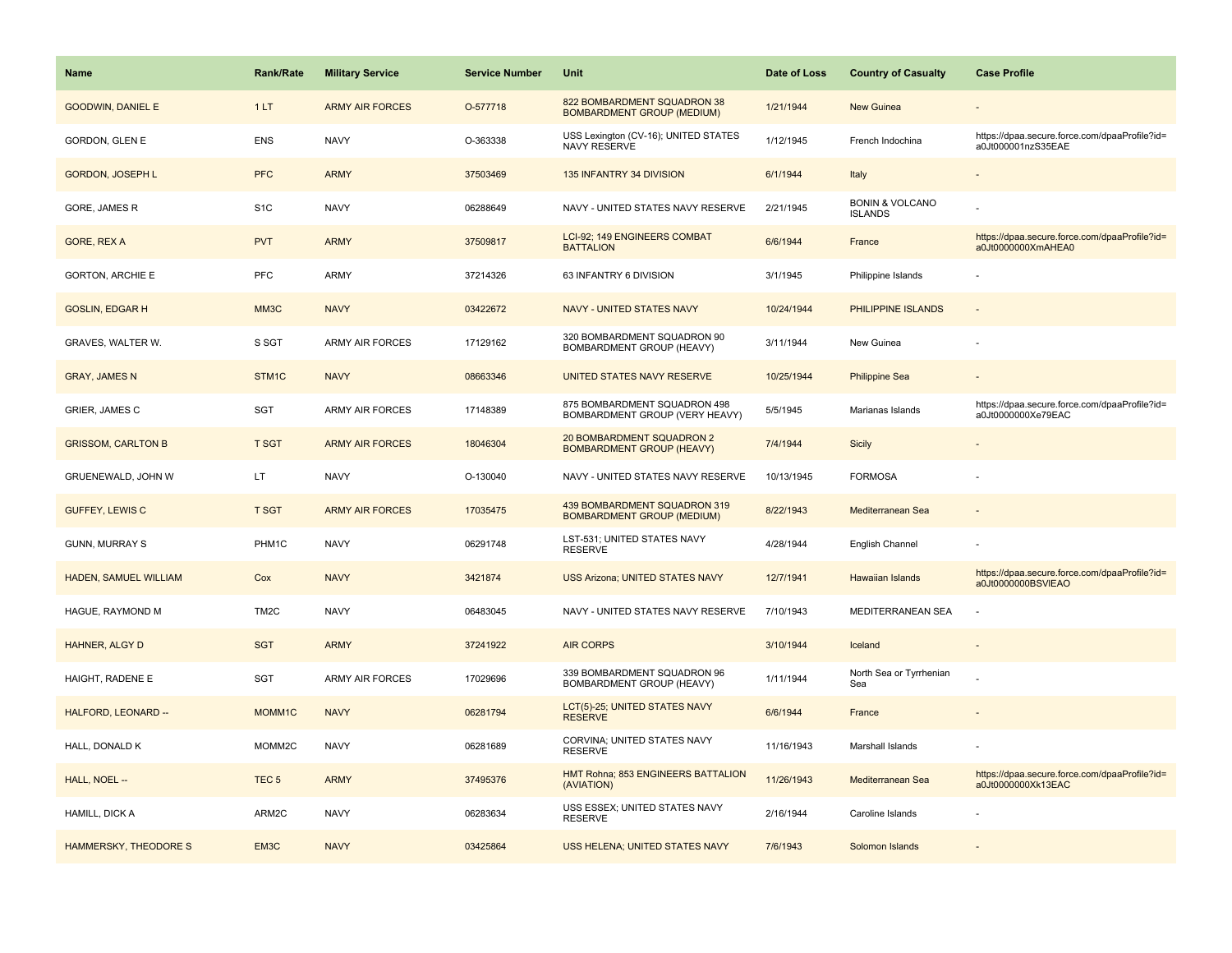| <b>Name</b>                | <b>Rank/Rate</b>  | <b>Military Service</b> | <b>Service Number</b> | Unit                                                                              | Date of Loss | <b>Country of Casualty</b>     | <b>Case Profile</b>                                                 |
|----------------------------|-------------------|-------------------------|-----------------------|-----------------------------------------------------------------------------------|--------------|--------------------------------|---------------------------------------------------------------------|
| HAMPTON, J D               | F <sub>1</sub> C  | <b>NAVY</b>             | 03421809              | USS Arizona; UNITED STATES NAVY                                                   | 12/7/1941    | Hawaiian Islands               | https://dpaa.secure.force.com/dpaaProfile?id=<br>a0Jt00000004oNmEAI |
| HANES, JAMES B             | S SGT             | <b>ARMY AIR FORCES</b>  | 17020520              | <b>AIR CORPS</b>                                                                  | 8/1/1945     | Pacific Ocean                  |                                                                     |
| HARADER, WILFRED C         | SGT               | <b>ARMY AIR FORCES</b>  | 37233613              | 1 SQUADRON 480 ANTISUB GROUP                                                      | 2/26/1943    | English Channel                |                                                                     |
| HARDESTY, BLAINE E         | S <sub>2</sub> C  | <b>NAVY</b>             | 03424426              | USS LEXINGTON; UNITED STATES NAVY                                                 | 2/21/1942    | Solomon Islands                |                                                                     |
| HARMON, ROBERT E           | 2LT               | <b>ARMY AIR FORCES</b>  | O-670118              | 556 ARMY AIR FORCE BASE UNIT                                                      | 4/2/1944     | Pacific Ocean                  |                                                                     |
| <b>HAROLD, WILLIAM R</b>   | CM3C              | <b>NAVY</b>             | 03422079              | USS HOUSTON (CA-30); UNITED STATES<br><b>NAVY</b>                                 | 3/1/1942     | Java                           |                                                                     |
| HARPER, DONALD L           | PFC               | <b>ARMY</b>             | 37144676              | 19 INFANTRY 24 DIVISION                                                           | 10/20/1944   | Philippine Islands             |                                                                     |
| HARPER, HARLAN H           | RM <sub>2</sub> C | <b>NAVY</b>             | 04102770              | USS JARVIS; UNITED STATES NAVY<br><b>RESERVE</b>                                  | 8/9/1942     | Solomon Islands                |                                                                     |
| HARRIS, FOREST W           | CPL               | <b>ARMY AIR FORCES</b>  | 37502843              | ARMY AIR FORCE                                                                    | 6/17/1944    | <b>Admiralty Islands</b>       |                                                                     |
| <b>HART, RAYMOND L</b>     | <b>CPL</b>        | <b>ARMY AIR FORCES</b>  | 38564324              | 704 BOMBARDMENT SQUADRON 446<br><b>BOMBARDMENT GROUP (HEAVY)</b>                  | 7/11/1944    | North Sea or Tyrrhenian<br>Sea | https://dpaa.secure.force.com/dpaaProfile?id=<br>a0Jt0000000ccVjEAI |
| HARTENBERGER, RAMON C      | BM2C              | <b>NAVY</b>             | 03418253              | Pillsbury; UNITED STATES NAVY                                                     | 3/1/1942     | Indian Ocean                   |                                                                     |
| HARTMAN, DARREL FRED       | Sgt               | <b>MARINE CORPS</b>     | 280350                | <b>MARINE - UNITED STATES MARINE</b><br><b>CORPS</b>                              | 7/22/1944    | Marianas Islands               |                                                                     |
| HARTMAN, ELMER J           | 2LT               | <b>ARMY AIR FORCES</b>  | O-542322              | 721 BOMBARDMENT SQUADRON 450<br>BOMBARDMENT GROUP (HEAVY)                         | 3/24/1944    | <b>Adriatic Sea</b>            |                                                                     |
| <b>HARTWICK, ELMO F</b>    | TEC <sub>4</sub>  | <b>ARMY</b>             | 37506521              | <b>149 ENGINEERS COMBAT BATTALION</b>                                             | 6/6/1944     | <b>English Channel</b>         | https://dpaa.secure.force.com/dpaaProfile?id=<br>a0Jt0000000XmAbEAK |
| HATHAWAY, DON F            | 1LT               | ARMY AIR FORCES         | O-663906              | 424 BOMBARDMENT SQUADRON 307<br>BOMBARDMENT GROUP (HEAVY)                         | 7/6/1943     | Solomon Islands                |                                                                     |
| <b>HAUCK, HERMAN H</b>     | <b>CAPT</b>       | <b>ARMY</b>             | O-021355              | ARISAN MARU; 59 COAST ARTILLERY<br><b>REGIMENT</b>                                | 10/24/1944   | China Seas                     |                                                                     |
| HAWKS, ALBERT E            | S SGT             | ARMY                    | 17019502              | ARISAN MARU; HEADQUARTERS<br>COMPANY UNITED STATES ARMY<br><b>FORCES FAR EAST</b> | 10/24/1944   | China Seas                     |                                                                     |
| HAYES, CARL H              | SM3C              | <b>NAVY</b>             | 03420888              | Edsall; UNITED STATES NAVY                                                        | 3/1/1942     | <b>Indian Ocean</b>            |                                                                     |
| HAYNES, FRANK LOREN        | ARM1c             | <b>NAVY</b>             | 3422580               | USS INTREPID; UNITED STATES NAVY                                                  | 10/12/1944   | Formosa                        |                                                                     |
| HAYNES, ROBERT A           | LT.               | <b>NAVY</b>             | O-102522              | NAVY - UNITED STATES NAVY RESERVE                                                 | 7/30/1945    | PHILIPPINE SEA                 |                                                                     |
| HAYS, VICTOR OTIS          | S <sub>2</sub> C  | <b>NAVY</b>             | 03423931              | NAVY - UNITED STATES NAVY                                                         | 1/23/1942    | PACIFIC OCEAN                  |                                                                     |
| <b>HAYS, WILLIAM HENRY</b> | SK3C              | <b>NAVY</b>             | 03421762              | <b>USS Arizona; UNITED STATES NAVY</b>                                            | 12/7/1941    | <b>Hawaiian Islands</b>        | https://dpaa.secure.force.com/dpaaProfile?id=<br>a0Jt00000004sddEAA |
| HAYSE, LEWIE F             | CAPT              | ARMY                    | O-1283070             | 52 INFANTRY BATTALION 9 ARMORED<br><b>DIVISION</b>                                | 12/18/1944   | Belgium                        |                                                                     |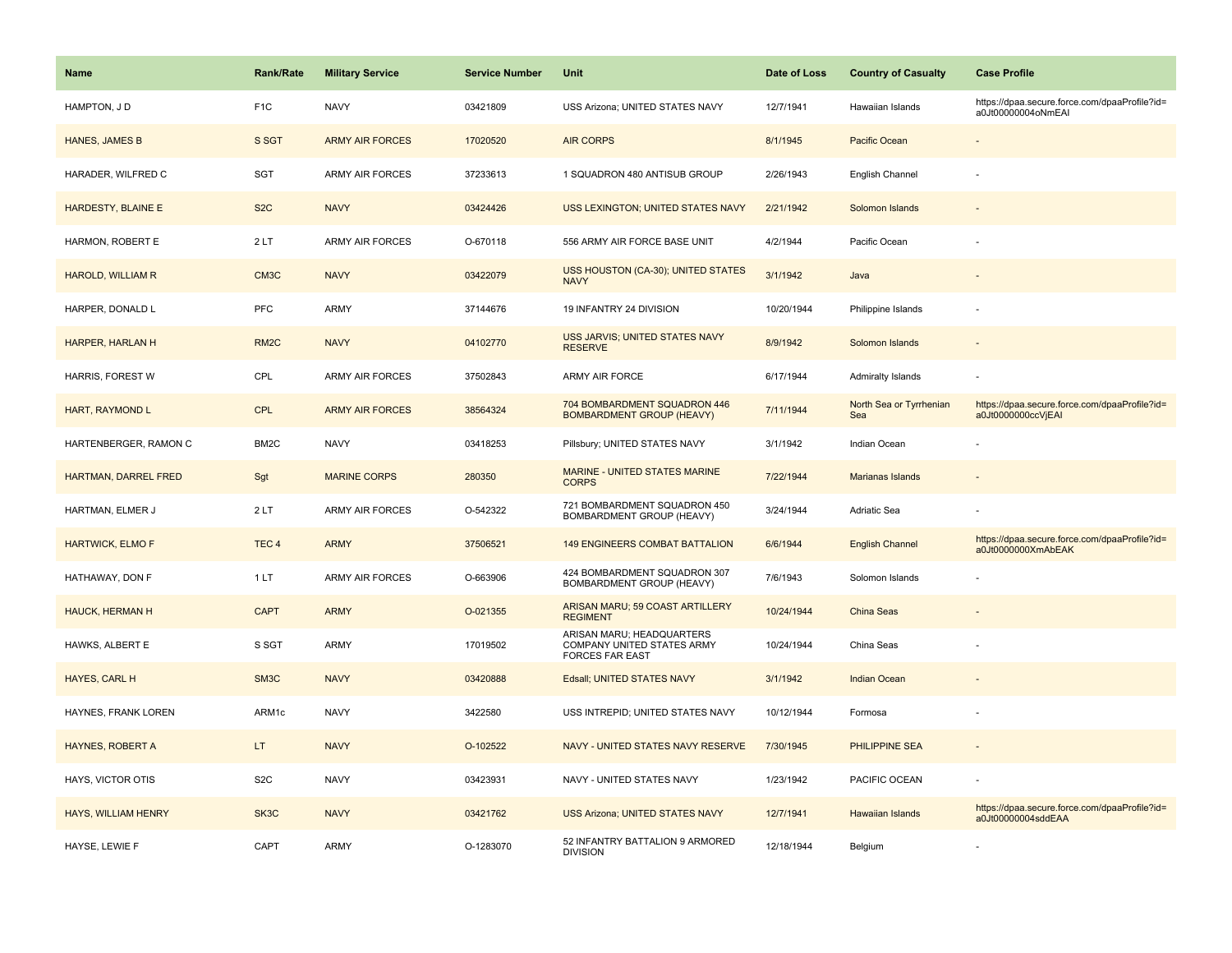| <b>Name</b>                 | <b>Rank/Rate</b> | <b>Military Service</b> | <b>Service Number</b> | Unit                                                              | Date of Loss | <b>Country of Casualty</b>     | <b>Case Profile</b>                                                 |
|-----------------------------|------------------|-------------------------|-----------------------|-------------------------------------------------------------------|--------------|--------------------------------|---------------------------------------------------------------------|
| HEAD, GLENN D               | <b>SGT</b>       | <b>ARMY</b>             | 37232582              | 419 FIELD ARTILLERY BATTALION 10<br><b>ARMORED DIVISION</b>       | 4/2/1945     | Germany                        |                                                                     |
| HEARICK, DONALD B           | SGT              | <b>ARMY AIR FORCES</b>  | 20720892              | 25 BOMBARDMENT SQUADRON 6<br>BOMBARDMENT GROUP (HEAVY)            | 4/9/1942     | Ecuador                        |                                                                     |
| <b>HECKART, BILLY D</b>     | S <sub>1</sub> C | <b>NAVY</b>             | 08661481              | <b>SPENCE: UNITED STATES NAVY</b><br><b>RESERVE</b>               | 12/18/1944   | <b>Philippine Sea</b>          |                                                                     |
| HEDKE, JACK D               | 2LT              | <b>ARMY AIR FORCES</b>  | O-716126              | 61 FIGHTER SQUADRON 56 FIGHTER<br><b>GROUP</b>                    | 1/14/1945    | North Sea or Tyrrhenian<br>Sea |                                                                     |
| HEFFEL, REUBEN B            | S <sub>1</sub> C | <b>NAVY</b>             | 08669654              | NAVY - UNITED STATES NAVY RESERVE                                 | 10/29/1944   | PHILIPPINE SEA                 |                                                                     |
| HEITMAN, ORRIN W            | TEC <sub>5</sub> | ARMY                    | 37153601              | 773 AMPHIBIOUS TRACTOR BATTALION,<br>4 MARINE DIVISION (ATTACHED) | 6/15/1944    | SAIPAN                         |                                                                     |
| <b>HELLER, ROBERT J</b>     | S <sub>2</sub> C | <b>NAVY</b>             | 09570238              | NAVY - UNITED STATES NAVY RESERVE                                 | 7/30/1945    | <b>PHILIPPINE SEA</b>          |                                                                     |
| HELM, JOHN D                | T SGT            | <b>ARMY AIR FORCES</b>  | 06934736              | 36 BOMBARDMENT SQUADRON 28<br>BOMBARDMENT GROUP (HEAVY)           | 4/15/1943    | Alaska                         |                                                                     |
| <b>HELM, LON M</b>          | S SGT            | <b>ARMY AIR FORCES</b>  | 17015502              | 1 SQUADRON 8012 COMPOSITE FORCE                                   | 10/19/1943   | <b>Atlantic Ocean</b>          |                                                                     |
| HENDERSHOT, GEORGE W        | 1LT              | ARMY AIR FORCES         | O-730114              | 331 BOMBARDMENT SQUADRON 94<br>BOMBARDMENT GROUP (HEAVY)          | 6/13/1943    | North Sea or Tyrrhenian<br>Sea |                                                                     |
| <b>HENNIS, FRANCIS B</b>    | F <sub>1C</sub>  | <b>NAVY</b>             | 08659195              | <b>RENO; UNITED STATES NAVY RESERVE</b>                           | 11/3/1944    | <b>Philippine Sea</b>          |                                                                     |
| HENSLEY, JACK V             | <b>PVT</b>       | ARMY AIR FORCES         | 17060308              | USAT DORCHESTER; AIR CORPS                                        | 2/3/1943     |                                |                                                                     |
| HENSLEY, LAWRENCE N         | RM3C             | <b>NAVY</b>             | 06289225              | NAVY - UNITED STATES NAVY RESERVE                                 | 7/10/1943    | <b>MEDITERRANEAN SEA</b>       |                                                                     |
| HERBERT, JOHN L             | MOMM3C           | <b>NAVY</b>             | 03429311              | MINIVET; UNITED STATES NAVY<br><b>RESERVE</b>                     | 12/29/1945   | Japan                          |                                                                     |
| <b>HERMAN, JAMES ROBERT</b> | 2dLt             | <b>MARINE CORPS</b>     | O-31340               | MARINE - UNITED STATES MARINE<br><b>CORPS</b>                     | 9/17/1944    | Solomon Islands                |                                                                     |
| HERNDON, DUANE              | S <sub>2</sub> C | <b>NAVY</b>             | 03434409              | NAVY - UNITED STATES NAVY RESERVE                                 | 7/30/1945    | PHILIPPINE SEA                 |                                                                     |
| HERRICK, JOHN O             | <b>SGT</b>       | <b>ARMY</b>             | 37507832              | LCI-92; 149 ENGINEERS COMBAT<br><b>BATTALION</b>                  | 6/6/1944     | France                         | https://dpaa.secure.force.com/dpaaProfile?id=<br>a0Jt0000000XmAIEAK |
| HERRIDGE, BENJAMIN T        | S SGT            | ARMY AIR FORCES         | 06460143              | 3 PURSUIT SQUADRON 24 PURSUIT<br><b>GROUP</b>                     | 1/25/1943    | Philippine Islands             |                                                                     |
| HESSELBARTH, JOHN E         | 1LT              | <b>ARMY AIR FORCES</b>  | O-403850              | 90 BOMBARDMENT SQUADRON 3<br><b>BOMBARDMENT GROUP (LIGHT)</b>     | 11/18/1945   | <b>New Guinea</b>              |                                                                     |
| HETRICK, CLAUDE E.          | 1 LT             | ARMY                    | O-410904              | <b>INFANTRY</b>                                                   | 11/21/1942   | Philippine Islands             |                                                                     |
| <b>HIATT, VERNON CARTER</b> | GM <sub>2C</sub> | <b>NAVY</b>             | 03421900              | NAVY - UNITED STATES NAVY                                         | 11/30/1942   | <b>SOLOMON ISLANDS</b>         | $\sim$                                                              |
| HIGGINS, ARLIE W            | MAJ              | ARMY                    | O-258095              | ARISAN MARU; 101 INFANTRY 101<br>DIVISION (PHILIPPINE SCOUT)      | 10/24/1944   | China Seas                     |                                                                     |
| <b>HIGHFILL, LEONARD E</b>  | S <sub>2</sub> C | <b>NAVY</b>             | 08662746              | S-28; UNITED STATES NAVY                                          | 7/4/1944     | <b>Hawaiian Islands</b>        |                                                                     |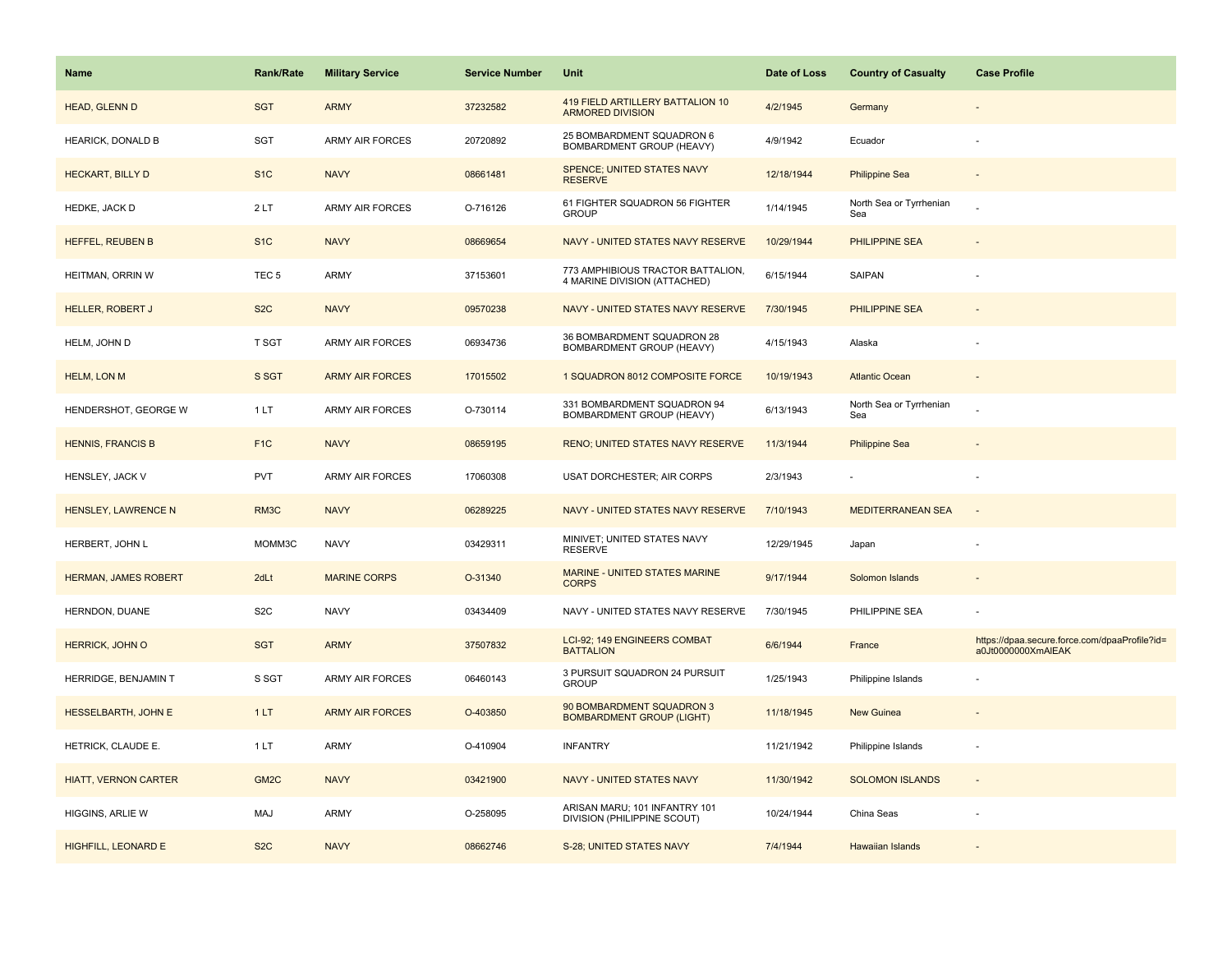| <b>Name</b>               | <b>Rank/Rate</b>  | <b>Military Service</b> | <b>Service Number</b> | Unit                                                             | Date of Loss | <b>Country of Casualty</b>                   | <b>Case Profile</b>                                                 |
|---------------------------|-------------------|-------------------------|-----------------------|------------------------------------------------------------------|--------------|----------------------------------------------|---------------------------------------------------------------------|
| HILL, BURLE O             | S <sub>2</sub> C  | <b>NAVY</b>             | 03428664              | NAVY - UNITED STATES NAVY                                        | 2/21/1945    | <b>BONIN &amp; VOLCANO</b><br><b>ISLANDS</b> |                                                                     |
| HILL, LYLE G              | WT1C              | <b>NAVY</b>             | 06482438              | HULL; UNITED STATES NAVY RESERVE                                 | 12/18/1944   | <b>Philippine Sea</b>                        | https://dpaa.secure.force.com/dpaaProfile?id=<br>a0Jt0000000XdtWEAS |
| HILLE, WILLIAM B          | 1LT               | <b>ARMY AIR FORCES</b>  | O-664596              | 487 BOMBARDMENT SQUADRON 340<br>BOMBARDMENT GROUP (MEDIUM)       | 4/23/1943    | Tunisia                                      |                                                                     |
| <b>HOAGLAND, ROBERT H</b> | <b>PFC</b>        | <b>ARMY</b>             | 37540836              | ARMY - 398 INFANTRY 98 DIVISION                                  | 11/20/1945   | <b>JAPAN/OKINAWA</b>                         |                                                                     |
| HOCKENSMITH, DONALD S     | 2LT               | <b>ARMY AIR FORCES</b>  | O-673169              | 823 BOMBARDMENT SQUADRON 38<br>BOMBARDMENT GROUP (MEDIUM)        | 1/8/1944     | New Guinea                                   |                                                                     |
| HOFFMAN, EUGENE J         | <b>CTM</b>        | <b>NAVY</b>             | 03419006              | <b>GRAYLING; UNITED STATES NAVY</b>                              | 9/24/1943    | Philippine Islands                           |                                                                     |
| HOLDER, ROBERT R          | <b>T SGT</b>      | ARMY AIR FORCES         | 37509616              | 865 BOMBARDMENT SQUADRON 494<br>BOMBARDMENT GROUP (HEAVY)        | 7/17/1945    | China Seas                                   |                                                                     |
| HOLEMAN, DAVID E          | S SGT             | <b>ARMY AIR FORCES</b>  | 06460729              | <b>AIR CORPS</b>                                                 | 7/19/1942    | Philippine Islands                           | https://dpaa.secure.force.com/dpaaProfile?id=<br>a0Jt0000000ccQFEAY |
| HOLLEMBEAK, HENRY N       | 2LT               | <b>ARMY AIR FORCES</b>  | O-787286              | 404 BOMBARDMENT SQUADRON 28<br>BOMBARDMENT GROUP (HEAVY)         | 6/16/1945    | Alaska                                       |                                                                     |
| <b>HOLMES, HOWARD W</b>   | S SGT             | <b>ARMY AIR FORCES</b>  | 37222746              | 92 BOMBARDMENT GROUP (HEAVY), 407<br><b>BOMBARDMENT SQUADRON</b> | 6/20/1944    | Germany                                      |                                                                     |
| HOLTHUSEN, CL             | M <sub>2</sub> C  | <b>NAVY</b>             | 03423764              | Bristol; UNITED STATES NAVY                                      | 10/13/1943   | Mediterranean Sea                            |                                                                     |
| HOOD, HARLEY T            | TM <sub>3</sub> C | <b>NAVY</b>             | 06289982              | ROBALO; UNITED STATES NAVY<br><b>RESERVE</b>                     | 7/2/1944     | Philippine Islands                           |                                                                     |
| HOOFER, EDWIN F           | S <sub>1</sub> C  | <b>NAVY</b>             | 03421105              | USS HOUSTON (CA-30); UNITED STATES<br><b>NAVY</b>                | 3/1/1942     | Java                                         |                                                                     |
| <b>HOOPER, LLOYD R</b>    | AMM <sub>2C</sub> | <b>NAVY</b>             | 03419705              | USS HOUSTON (CA-30); UNITED STATES<br><b>NAVY</b>                | 3/1/1942     | Java                                         |                                                                     |
| HOUSTON, SAM --           | SM <sub>2</sub> C | <b>NAVY</b>             | 03422603              | SHARK 2; UNITED STATES NAVY                                      | 10/24/1944   | China Seas                                   |                                                                     |
| HOWARD, ALTON W.          | 2LT               | <b>ARMY AIR FORCES</b>  | O-666671              | 71 BOMBARDMENT SQUADRON 38<br><b>BOMBARDMENT GROUP (MEDIUM)</b>  | 9/2/1943     |                                              | https://dpaa.secure.force.com/dpaaProfile?id=<br>a0Jt000001nzU1IEAU |
| HOWARD, JOSEPH N          | Y <sub>2</sub> C  | <b>NAVY</b>             | 09567309              | NAVY - UNITED STATES NAVY RESERVE                                | 2/21/1945    | <b>BONIN &amp; VOLCANO</b><br><b>ISLANDS</b> |                                                                     |
| <b>HOWREY, GEORGE A</b>   | EM <sub>2C</sub>  | <b>NAVY</b>             | 03421395              | PECOS; UNITED STATES NAVY                                        | 3/1/1942     | Java                                         |                                                                     |
| HOYT, ANDREW J            | 2LT               | <b>ARMY AIR FORCES</b>  | O-725979              | 423 BOMBARDMENT SQUADRON 306<br>BOMBARDMENT GROUP (HEAVY)        | 9/5/1942     | Newfoundland                                 |                                                                     |
| <b>HUBBARD, CHARLES M</b> | <b>PVT</b>        | <b>ARMY</b>             | 06587363              | ARISAN MARU; 60 COAST ARTILLERY<br><b>REGIMENT</b>               | 10/24/1944   | <b>China Seas</b>                            |                                                                     |
| HUDSON, JACK W            | S <sub>2</sub> C  | <b>NAVY</b>             | 03430155              | NAVY - UNITED STATES NAVY RESERVE                                | 11/10/1944   | ADMIRALTY ISLANDS                            | https://dpaa.secure.force.com/dpaaProfile?id=<br>a0Jt0000000XfYxEAK |
| <b>HUEBEN, FRANCIS M</b>  | 1LT               | <b>ARMY AIR FORCES</b>  | O-669048              | 17 SQUADRON 71 RECONNAISSANCE<br><b>GROUP</b>                    | 6/8/1944     | <b>New Guinea</b>                            | https://dpaa.secure.force.com/dpaaProfile?id=<br>a0Jt000001nzT89EAE |
| HULSE, EARL ROBERT        | ARM3C             | <b>NAVY</b>             | 03424652              | UNITED STATES NAVY                                               | 7/21/1942    | Pacific Ocean                                |                                                                     |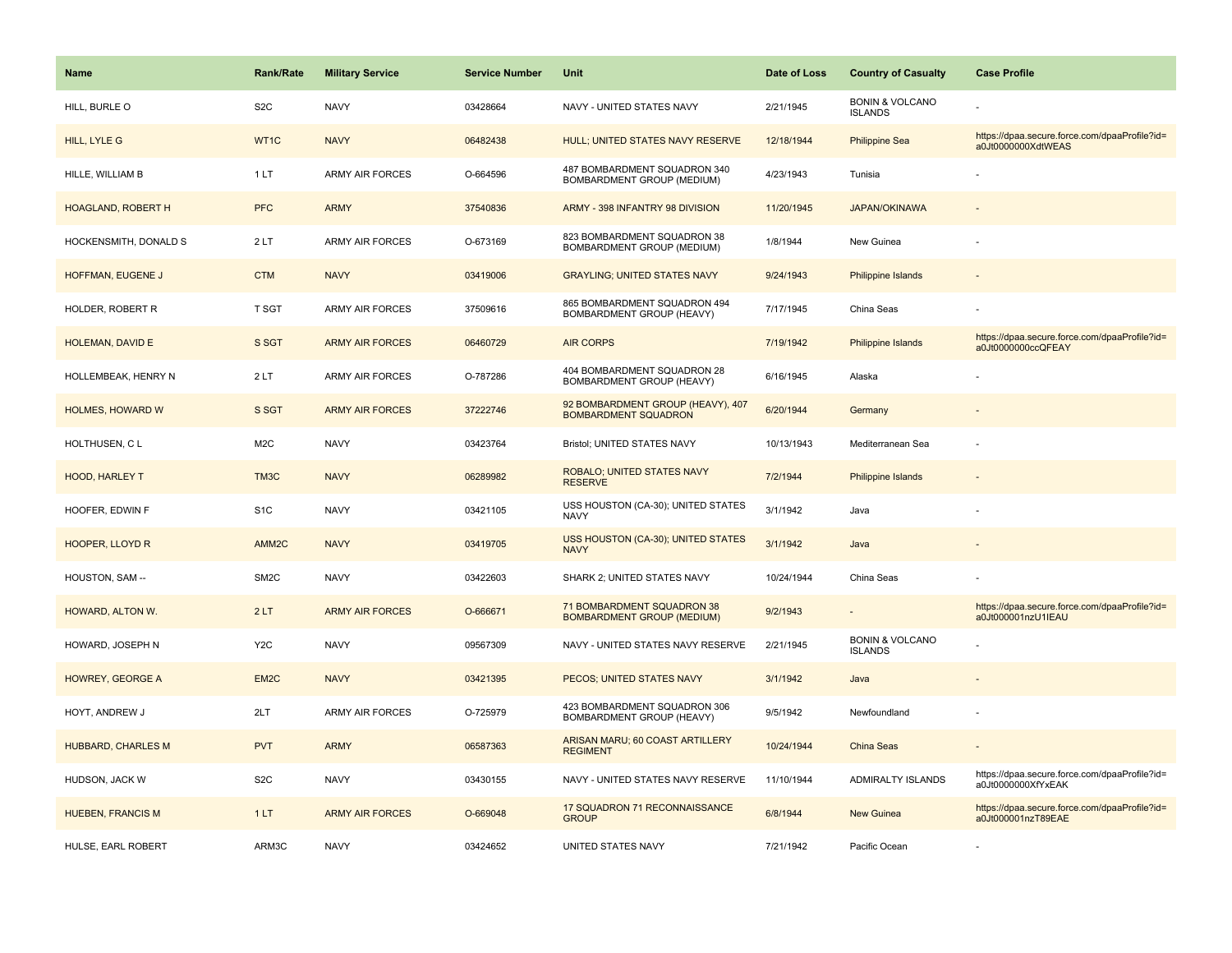| Name                        | <b>Rank/Rate</b>   | <b>Military Service</b> | <b>Service Number</b> | Unit                                                              | Date of Loss | <b>Country of Casualty</b>     | <b>Case Profile</b>                                                 |
|-----------------------------|--------------------|-------------------------|-----------------------|-------------------------------------------------------------------|--------------|--------------------------------|---------------------------------------------------------------------|
| <b>HUMPHREY, BERNICE F</b>  | 1LT                | <b>ARMY</b>             | O-362485              | ARISAN MARU; 60 COAST ARTILLERY<br><b>REGIMENT</b>                | 10/24/1944   | <b>China Seas</b>              |                                                                     |
| HUMPHREY, GEORGE B          | GM3C               | <b>NAVY</b>             | 03423905              | USS HELENA; UNITED STATES NAVY                                    | 7/6/1943     | Solomon Islands                |                                                                     |
| HUNT, CLIFFORD V            | LT/JG/             | <b>NAVY</b>             | O-120725              | UNITED STATES NAVY RESERVE                                        | 11/17/1943   | Solomon Islands                |                                                                     |
| HUTCHINSON, JOHN H          | LT.                | <b>NAVY</b>             | O-160879              | UNITED STATES NAVY RESERVE                                        | 5/4/1945     | Philippine Sea                 |                                                                     |
| HYRES, PAUL H               | CM <sub>1</sub> C  | <b>COAST GUARD</b>      | 00501804              | <b>COAST GUARD - UNITED STATES</b><br><b>COAST GUARD</b>          | 9/9/1942     | <b>Atlantic Ocean</b>          |                                                                     |
| <b>INGMIRE, MERLE E</b>     | T SGT              | <b>ARMY AIR FORCES</b>  | 17128306              | 547 BOMBARDMENT SQUADRON 384<br>BOMBARDMENT GROUP (HEAVY)         | 5/8/1944     | English Channel                |                                                                     |
| <b>INGRAHAM, CLARENCE W</b> | TEC <sub>5</sub>   | <b>ARMY</b>             | 19020700              | ARISAN MARU; 31 INFANTRY REGIMENT                                 | 10/24/1944   | <b>China Seas</b>              |                                                                     |
| INGRAHAM, DAVID ARCHIE      | FC3C               | <b>NAVY</b>             | 03421902              | USS Arizona; UNITED STATES NAVY                                   | 12/7/1941    | Hawaiian Islands               | https://dpaa.secure.force.com/dpaaProfile?id=<br>a0Jt0000000BSpEEAW |
| <b>INNIS, ROBERT E</b>      | <b>ENS</b>         | <b>NAVY</b>             | O-278741              | <b>USS BLOCK ISLAND; UNITED STATES</b><br><b>NAVY RESERVE</b>     | 5/29/1944    | <b>Atlantic Ocean</b>          |                                                                     |
| <b>IRVINE, JESSIE J</b>     | S SGT              | <b>ARMY AIR FORCES</b>  | 37245715              | 882 BOMBARDMENT SQUADRON 500<br>BOMBARDMENT GROUP (VERY HEAVY)    | 12/13/1944   | Japan/Okinawa                  |                                                                     |
| JACCARD, RICHARD A          | <b>ENS</b>         | <b>NAVY</b>             | O-099665              | USS WASP; UNITED STATES NAVY<br><b>RESERVE</b>                    | 9/15/1942    | Solomon Islands                |                                                                     |
| JACKSON, RALPH W            | <b>T SGT</b>       | <b>ARMY</b>             | 06820879              | SHINYO MARU; HEADQUARTERS<br>COMPANY VISAYAN MINDANAOFORCE        | 9/7/1944     | Philippine Islands             |                                                                     |
| JACKSON, REX H              | MM <sub>1</sub> C  | <b>NAVY</b>             | 03424361              | HOVEY; UNITED STATES NAVY                                         | 1/7/1945     | Philippine Islands             |                                                                     |
| JACOBSON, LAWRENCE W.       | S SGT              | ARMY AIR FORCES         | 17128088              | 561 BOMBARDMENT SQUADRON 388<br>BOMBARDMENT GROUP (HEAVY)         | 2/10/1944    | Germany                        |                                                                     |
| JAKABOSKY, DOANE C          | <b>PFC</b>         | <b>ARMY</b>             | 37528910              | 135 INFANTRY 34 DIVISION                                          | 2/4/1944     | Italy                          | $\sim$                                                              |
| JAMES, ERNEST I             | COX                | <b>NAVY</b>             | 03426691              | NAVY - UNITED STATES NAVY                                         | 12/21/1944   | PHILIPPINE ISLANDS             | $\sim$                                                              |
| JANZEN, HERBERT --          | <b>SGT</b>         | <b>ARMY AIR FORCES</b>  | 17166962              | 722 BOMBARDMENT SQUADRON 450<br><b>BOMBARDMENT GROUP (HEAVY)</b>  | 5/12/1944    | North Sea or Tyrrhenian<br>Sea |                                                                     |
| JELLEY, THOMAS G            | S <sub>1</sub> C   | <b>NAVY</b>             | 09566999              | USS BUNKER HILL; UNITED STATES<br>NAVY RESERVE                    | 5/11/1945    | Japan                          |                                                                     |
| JENKINS, HOWARD L           | <b>T SGT</b>       | <b>ARMY AIR FORCES</b>  | 20761267              | 428 BOMBARDMENT SQUADRON 310<br><b>BOMBARDMENT GROUP (MEDIUM)</b> | 4/5/1944     | Mediterranean Sea              |                                                                     |
| JENKINS, JOHN D             | MOMM <sub>2C</sub> | <b>NAVY</b>             | 03426118              | POMPANO; UNITED STATES NAVY                                       | 10/15/1943   | Japan                          |                                                                     |
| JENKINS, LACEY O            | <b>WOJG</b>        | <b>ARMY</b>             | W-2101054             | <b>ARMY - HEADQUARTERS PHILIPPINES</b><br><b>DEPARTMENT</b>       | 1/9/1945     | <b>FORMOSA</b>                 | https://dpaa.secure.force.com/dpaaProfile?id=<br>a0Jt000000PgMHbEAN |
| JENNINGS, ROBERT C          | AMM1C              | <b>NAVY</b>             | 06286271              | UNITED STATES NAVY RESERVE                                        | 8/10/1945    | Pacific Ocean                  |                                                                     |
| <b>JENSON, LOUIS R</b>      | AMM <sub>2C</sub>  | <b>NAVY</b>             | 08660781              | UNITED STATES NAVY RESERVE                                        | 3/22/1945    | China Seas                     |                                                                     |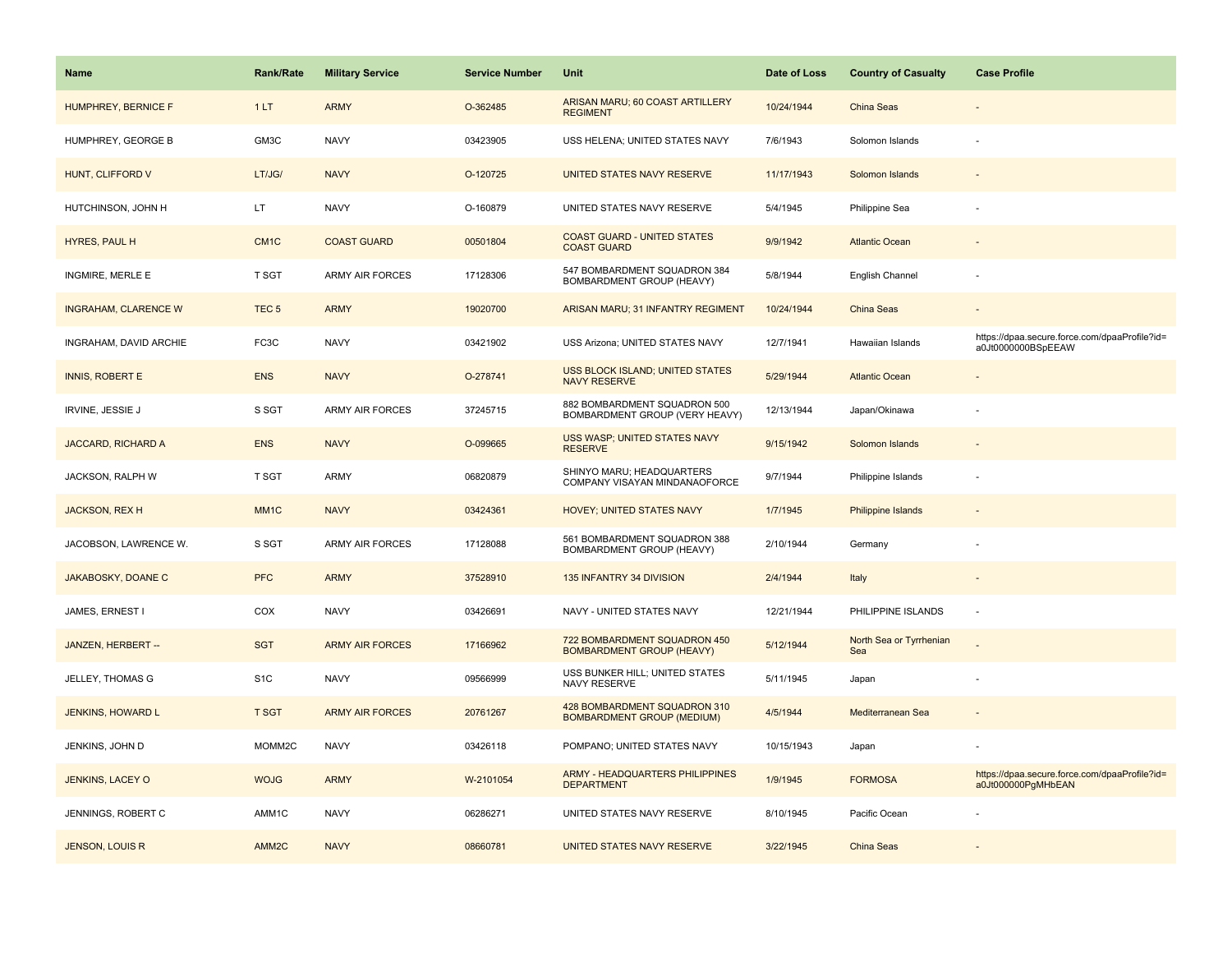| <b>Name</b>                | <b>Rank/Rate</b>  | <b>Military Service</b> | <b>Service Number</b> | Unit                                                                    | Date of Loss | <b>Country of Casualty</b>              | <b>Case Profile</b>                                                 |
|----------------------------|-------------------|-------------------------|-----------------------|-------------------------------------------------------------------------|--------------|-----------------------------------------|---------------------------------------------------------------------|
| JESSIP, CHESTER W          | CPL               | <b>ARMY</b>             | 20724350              | HMT Rohna; INFANTRY                                                     | 11/26/1943   | Mediterranean Sea                       | https://dpaa.secure.force.com/dpaaProfile?id=<br>a0Jt000001nzPjBEAU |
| JOHN, CHESTER L            | F <sub>2C</sub>   | <b>NAVY</b>             | 03436961              | <b>UNITED STATES NAVY RESERVE</b>                                       | 4/10/1946    | Mexico                                  |                                                                     |
| JOHNSON, CLYDE N           | <b>PVT</b>        | <b>ARMY AIR FORCES</b>  | 17012622              | SHINYO MARU; 30 BOMBARDMENT<br>SQUADRON 19 BOMBARDMENT GROUP<br>(HEAVY) | 9/7/1944     | Philippine Islands                      |                                                                     |
| JOHNSON, FLOYD E           | <b>ENS</b>        | <b>NAVY</b>             | O-390935              | UNITED STATES NAVY RESERVE                                              | 5/23/1945    | <b>Central/South Pacific</b><br>Theater |                                                                     |
| JOHNSON, JERRELL R         | GM3C              | <b>NAVY</b>             | 03423495              | PICKEREL; UNITED STATES NAVY                                            | 5/6/1943     | Sea of Japan                            |                                                                     |
| JOHNSON, ORVILLE E         | <b>PFC</b>        | <b>ARMY</b>             | 37156604              | 359 INFANTRY 90 DIVISION                                                | 6/29/1944    | France                                  |                                                                     |
| JOHNSON, SAMUEL LOY        | RM <sub>2</sub> C | <b>NAVY</b>             | 03426059              | HERRING; UNITED STATES NAVY                                             | 7/5/1944     | Kurile Islands                          |                                                                     |
| <b>JOHNSON, STANLEY E</b>  | <b>CAPT</b>       | <b>ARMY AIR FORCES</b>  | O-568815              | 86 ARMY AIR FORCE BASE UNIT                                             | 9/19/1943    | North Sea or Tyrrhenian<br>Sea          |                                                                     |
| JOHNSTEN, PAUL B           | S <sub>1</sub> C  | <b>NAVY</b>             | 08656291              | USS LISCOME BAY; UNITED STATES<br>NAVY RESERVE                          | 11/24/1943   | Gilbert Islands                         |                                                                     |
| JOHNSTON, LAWRENCE R       | 1LT               | <b>MARINE CORPS</b>     | O-024665              | <b>MARINE - UNITED STATES MARINE</b><br><b>CORPS</b>                    | 7/18/1944    | <b>Marshall Islands</b>                 |                                                                     |
| JONES, EDGAR RICHARD       | AMM3C             | <b>NAVY</b>             | 03423920              | Lexington; UNITED STATES NAVY                                           | 5/8/1942     | Coral Sea                               |                                                                     |
| <b>JONES, HARRY CECIL</b>  | GM3C              | <b>NAVY</b>             | 03933591              | <b>USS Arizona; UNITED STATES NAVY</b>                                  | 12/7/1941    | <b>Hawaiian Islands</b>                 | https://dpaa.secure.force.com/dpaaProfile?id=<br>a0Jt0000000BSuTEAW |
| JONES, JOHN L              | S <sub>2</sub> C  | <b>NAVY</b>             | 08657155              | USS LISCOME BAY; UNITED STATES<br>NAVY RESERVE                          | 11/24/1943   | Gilbert Islands                         |                                                                     |
| JONES, WESLEY LEON         | S SGT             | <b>ARMY AIR FORCES</b>  | 20726166              | 345 BOMBARDMENT SQUADRON 98<br><b>BOMBARDMENT GROUP (HEAVY)</b>         | 8/1/1943     | Rumania                                 |                                                                     |
| KARST, HERBERT --          | PFC               | <b>ARMY</b>             | 37003024              | 33 INFANTRY REGIMENT                                                    | 7/21/1942    | Trinidad                                | $\overline{\phantom{a}}$                                            |
| <b>KAUFMAN, BURDETTE B</b> | S SGT             | <b>ARMY AIR FORCES</b>  | 37212164              | 577 BOMBARDMENT SQUADRON 392<br><b>BOMBARDMENT GROUP (HEAVY)</b>        | 1/4/1944     | North Sea or Tyrrhenian<br>Sea          |                                                                     |
| KEELER, JOHN H             | LT /JG/           | <b>NAVY</b>             | O-157777              | USS YORKTOWN (CV-10); UNITED<br>STATES NAVY RESERVE                     | 6/15/1944    | Bonin & Volcano Islands                 |                                                                     |
| <b>KEELING, JOHN D</b>     | LT.               | <b>NAVY</b>             | O-098585              | UNITED STATES NAVY RESERVE                                              | 8/5/1945     | China                                   |                                                                     |
| <b>KEERAN, RICHARD K</b>   | PHM1C             | <b>NAVY</b>             | 03804844              | Pillsbury; UNITED STATES NAVY                                           | 3/1/1942     | Indian Ocean                            |                                                                     |
| <b>KEEVER, LEONARD A</b>   | <b>CMM</b>        | <b>NAVY</b>             | 03410318              | Reuben James; UNITED STATES NAVY<br><b>RESERVE</b>                      | 10/31/1941   | <b>Atlantic Ocean</b>                   |                                                                     |
| KEITH, JOHN HENRY          | LT/JG/            | <b>NAVY</b>             | O-145236              | UNITED STATES NAVY RESERVE                                              | 11/1/1943    | Solomon Islands                         |                                                                     |
| <b>KEITH, WILLIAM C</b>    | <b>SGT</b>        | <b>ARMY AIR FORCES</b>  | 06931866              | <b>AIR CORPS</b>                                                        | 1/20/1945    | Bermuda                                 |                                                                     |
| KELLER, CECIL W            | S <sub>2</sub> C  | <b>NAVY</b>             | 09567685              | NAVY - UNITED STATES NAVY RESERVE                                       | 1/7/1945     | PHILIPPINE ISLANDS                      |                                                                     |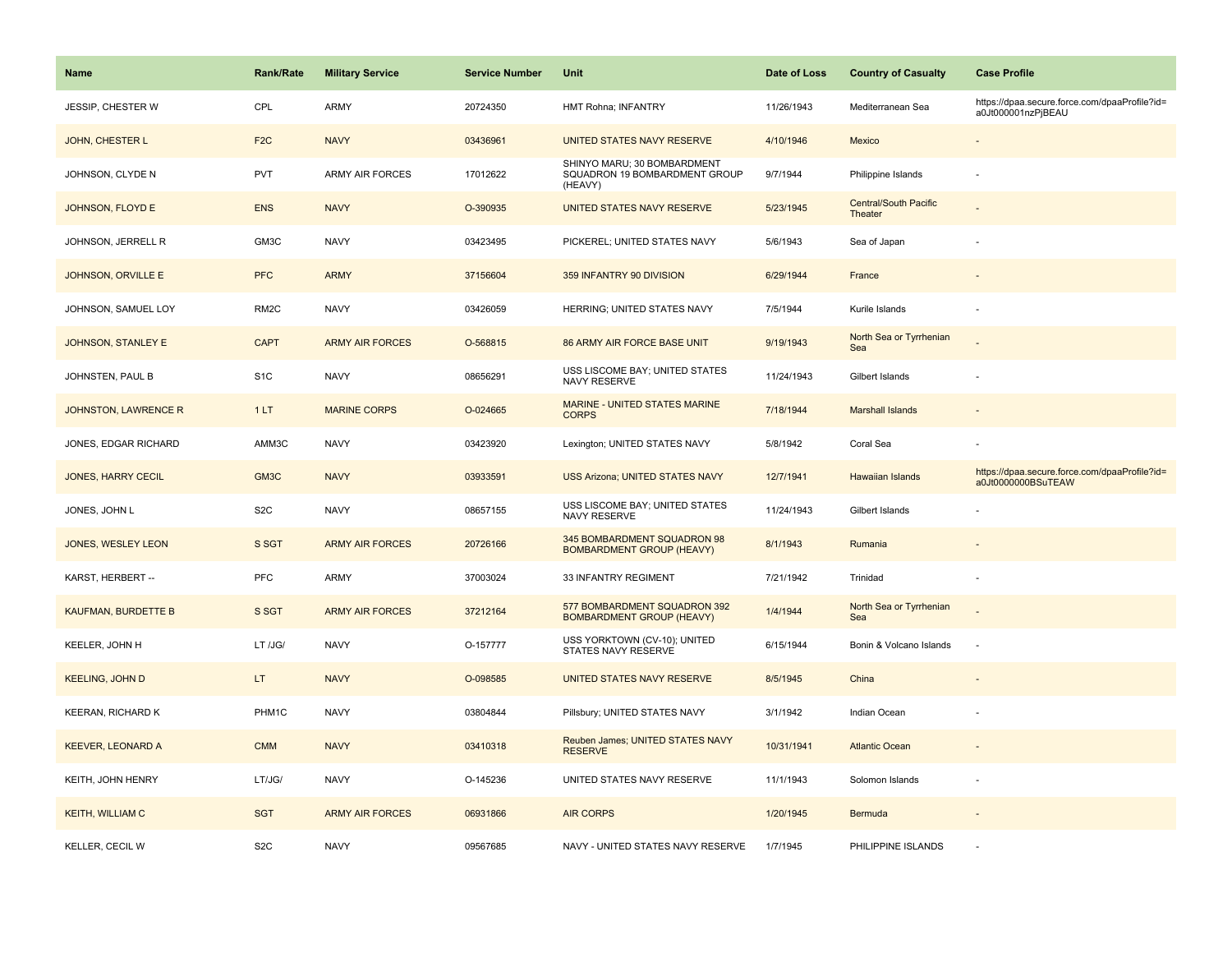| Name                        | <b>Rank/Rate</b>  | <b>Military Service</b> | <b>Service Number</b> | Unit                                                             | Date of Loss | <b>Country of Casualty</b> | <b>Case Profile</b>      |
|-----------------------------|-------------------|-------------------------|-----------------------|------------------------------------------------------------------|--------------|----------------------------|--------------------------|
| <b>KELLER, GOLDWIN C</b>    | AP <sub>1</sub> C | <b>NAVY</b>             | 03424895              | <b>UNITED STATES NAVY</b>                                        | 4/26/1944    | <b>Hawaiian Islands</b>    |                          |
| KELLEY, FLOYD E             | SC3C              | <b>NAVY</b>             | 03426452              | USS JOHN PENN; UNITED STATES NAVY                                | 8/13/1943    | Solomon Islands            |                          |
| KELLY, HERBERT J            | <b>SGT</b>        | <b>ARMY AIR FORCES</b>  | 06931788              | 23 BOMBARDMENT SQUADRON 5<br><b>BOMBARDMENT GROUP (HEAVY)</b>    | 7/19/1943    | Solomon Islands            |                          |
| <b>KELTNER, MORRISH</b>     | <b>ENS</b>        | <b>NAVY</b>             | O-309758              | TROUT; UNITED STATES NAVY                                        | 2/29/1944    | Philippine Sea             |                          |
| <b>KENNEDY, BOBBY L</b>     | <b>ENS</b>        | <b>NAVY</b>             | O-299772              | UNITED STATES NAVY RESERVE                                       | 10/13/1943   | Greenland                  |                          |
| KERN, JOHN F                | MM3C              | <b>NAVY</b>             | 08666249              | Haggard; UNITED STATES NAVY<br><b>RESERVE</b>                    | 4/29/1945    | Japan                      |                          |
| <b>KESSINGER, CALVIN C</b>  | AMM2C             | <b>NAVY</b>             | 06284332              | TICONDEROGA; UNITED STATES NAVY<br><b>RESERVE</b>                | 1/21/1945    | <b>Philippine Sea</b>      |                          |
| KEY, HAROLD E               | T SGT             | <b>ARMY AIR FORCES</b>  | 37216857              | 513 BOMBARDMENT SQUADRON 376<br>BOMBARDMENT GROUP (HEAVY)        | 10/24/1943   | Mediterranean Sea          |                          |
| KIENZIE, GEORGE H           | SEA <sub>2</sub>  | <b>NAVY</b>             | 03424910              | USS JUNEAU; UNITED STATES NAVY                                   | 11/13/1942   | Solomon Islands            |                          |
| KINDLESPARGER, W B          | 2LT               | <b>MARINE CORPS</b>     | O-038172              | MARINE - UNITED STATES MARINE<br><b>CORPS</b>                    | 7/24/1945    | Japan                      |                          |
| KINDSVATER, EDWARD A        | S SGT             | <b>ARMY AIR FORCES</b>  | 37211243              | 424 BOMBARDMENT SQUADRON 307<br><b>BOMBARDMENT GROUP (HEAVY)</b> | 7/20/1943    | Solomon Islands            |                          |
| KING, DONALD P              | M <sub>1</sub> C  | <b>NAVY</b>             | 03421041              | Pillsbury; UNITED STATES NAVY                                    | 3/1/1942     | Indian Ocean               |                          |
| KING, LESLIE W              | 1LT               | <b>ARMY</b>             | O-327394              | ARMY - 60 COAST ARTILLERY<br><b>REGIMENT</b>                     | 12/15/1944   | PHILIPPINE ISLANDS         |                          |
| KING, MARION E              | S <sub>2</sub> C  | <b>NAVY</b>             | 08656316              | USS LISCOME BAY; UNITED STATES<br>NAVY RESERVE                   | 11/24/1943   | Gilbert Islands            |                          |
| KING, ROBERT M              | 1LT               | <b>ARMY AIR FORCES</b>  | O-736536              | 373 BOMBARDMENT SQUADRON 308<br><b>BOMBARDMENT GROUP (HEAVY)</b> | 5/25/1944    | India                      |                          |
| KING, WILLIAM E             | PFC               | ARMY                    | 37504406              | ARMY - 3206 QUARTERMASTER<br>SERVICES COMPANY                    | 4/28/1944    | <b>ENGLISH CHANNEL</b>     | $\overline{\phantom{a}}$ |
| KINKAID, ROY T              | 2LT               | <b>ARMY AIR FORCES</b>  | O-779488              | 28 PHOTO RECONNAISSANCE<br><b>SQUADRON</b>                       | 6/22/1945    | Ryukyus Islands            |                          |
| KIRKMAN, WALTER W           | SF <sub>1C</sub>  | <b>NAVY</b>             | 03423934              | NAVY - UNITED STATES NAVY                                        | 7/30/1945    | PHILIPPINE SEA             |                          |
| <b>KIRKPATRICK, RAYMOND</b> | <b>PFC</b>        | <b>ARMY AIR FORCES</b>  | 37493525              | <b>HMT Rohna; AIR CORPS</b>                                      | 11/26/1943   | Mediterranean Sea          |                          |
| KISSINGER, HUGH P           | SGT               | <b>ARMY</b>             | 37006363              | ARISAN MARU; 194 TANK BATTALION                                  | 10/24/1944   | China Seas                 |                          |
| KLADUS, JOHNNY D            | <b>PVT</b>        | <b>ARMY</b>             | 37504370              | 3206 QUARTERMASTER SERVICES<br><b>COMPANY</b>                    | 4/28/1944    | <b>English Channel</b>     |                          |
| <b>KLATASKE, FRANCIS P</b>  | GM3C              | <b>NAVY</b>             | 03425338              | UNITED STATES NAVY                                               | 3/20/1943    | Atlantic Ocean             |                          |
| <b>KLYMASZEWSKI, R L R</b>  | S <sub>2</sub> C  | <b>NAVY</b>             | 03418937              | USS HOUSTON (CA-30); UNITED STATES<br><b>NAVY</b>                | 3/1/1942     | Java                       |                          |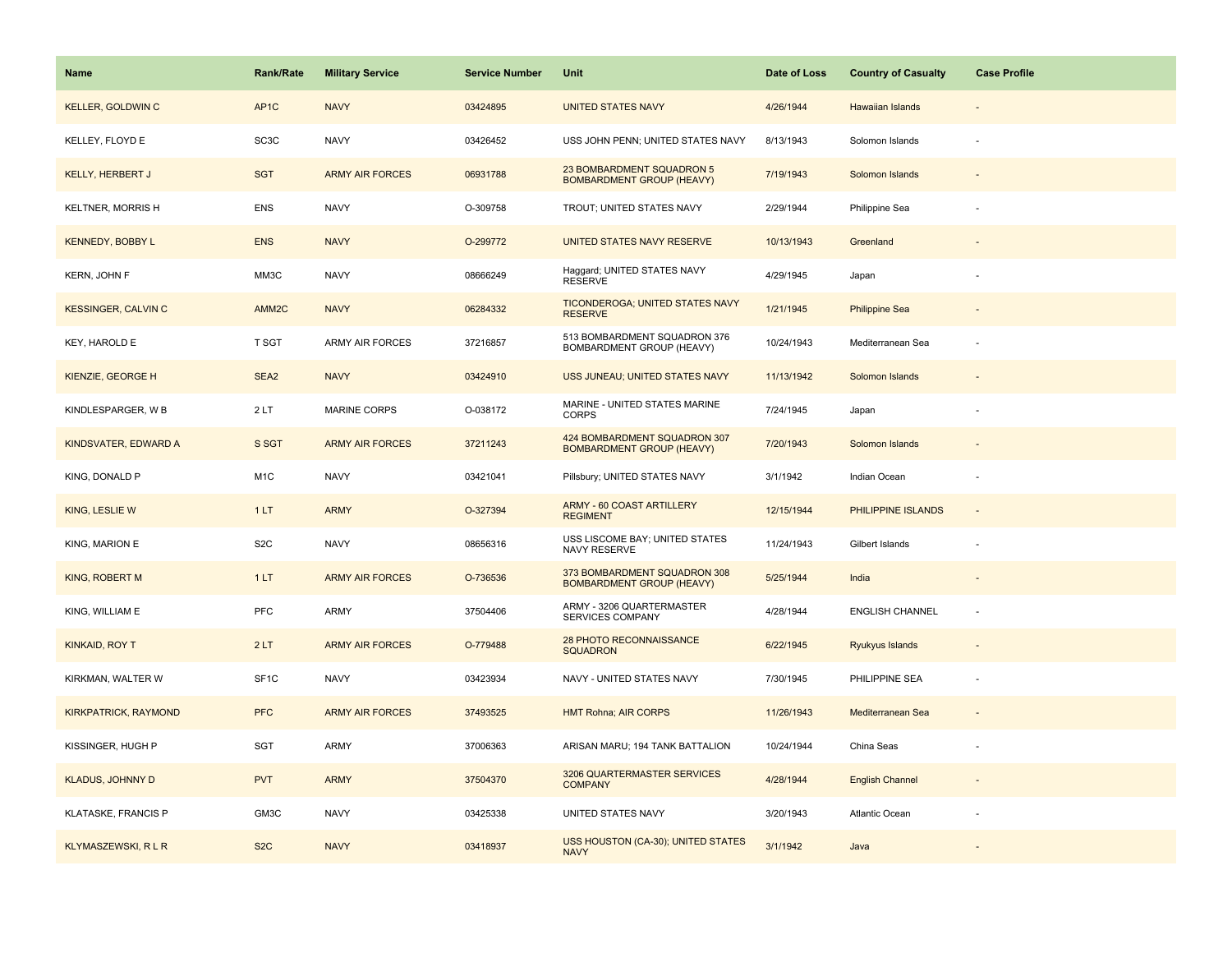| <b>Name</b>                | Rank/Rate        | <b>Military Service</b> | <b>Service Number</b> | Unit                                                                    | Date of Loss | <b>Country of Casualty</b>       | <b>Case Profile</b>                                                 |
|----------------------------|------------------|-------------------------|-----------------------|-------------------------------------------------------------------------|--------------|----------------------------------|---------------------------------------------------------------------|
| KNIFFEN, IVAN J            | S SGT            | <b>ARMY AIR FORCES</b>  | 18004212              | 32 PHOTO RECONNAISSANCE<br>SQUADRON                                     | 4/20/1944    | Mediterranean Sea                |                                                                     |
| KNOLL, GREGORY V.          | <b>SGT</b>       | <b>ARMY</b>             | 37354966              | 112 INFANTRY 28 DIVISION                                                | 11/7/1944    | Germany                          |                                                                     |
| KOSMIDER, DANIEL --        | CY               | <b>NAVY</b>             | 02123493              | Atik; UNITED STATES NAVY                                                | 3/27/1942    | Bermuda                          |                                                                     |
| <b>KRACHT, WALLACE H</b>   | <b>PFC</b>       | <b>ARMY</b>             | 37496889              | ARMY - 105 INFANTRY 27 DIVISION                                         | 5/1/1945     | <b>JAPAN/OKINAWA</b>             | https://dpaa.secure.force.com/dpaaProfile?id=<br>a0Jt000001nzUZDEA2 |
| KREHBIEL, NEAL N           | GM3c             | <b>NAVY</b>             | 06295642              | YMS-98; UNITED STATES NAVY<br><b>RESERVE</b>                            | 9/17/1945    | Japan                            |                                                                     |
| <b>KROPF, THOMAS F</b>     | LT/JG/           | <b>NAVY</b>             | O-156356              | <b>UNITED STATES NAVY RESERVE</b>                                       | 1/30/1944    | <b>New Britain Island</b>        |                                                                     |
| <b>KRUSE, KENNETH E</b>    | 2LT              | <b>ARMY AIR FORCES</b>  | O-662803              | 370 BOMBARDMENT SQUADRON 307<br>BOMBARDMENT GROUP (HEAVY)               | 10/27/1942   | Pacific Ocean                    |                                                                     |
| <b>KUHN, CLAIR J</b>       | S <sub>1</sub> C | <b>NAVY</b>             | 09565300              | Indianapolis; UNITED STATES NAVY<br><b>RESERVE</b>                      | 7/30/1945    | <b>Philippine Sea</b>            | https://dpaa.secure.force.com/dpaaProfile?id=<br>a0Jt0000000LIVKEA0 |
| KUHN, LAWRENCE M           | PFC              | <b>ARMY</b>             | 19020655              | ARISAN MARU; 60 COAST ARTILLERY<br><b>REGIMENT</b>                      | 10/24/1944   | China Seas                       |                                                                     |
| <b>KUHNS, VICTOR L</b>     | <b>SGT</b>       | <b>ARMY AIR FORCES</b>  | 17065158              | 763 BOMBARDMENT SQUADRON 460<br><b>BOMBARDMENT GROUP (HEAVY)</b>        | 9/13/1944    | <b>Adriatic Sea</b>              |                                                                     |
| KURTZ, RAYMOND C           | <b>PFC</b>       | <b>ARMY</b>             | 37506273              | 508 PARACHUTE INFANTRY REGIMENT                                         | 9/21/1944    | Holland                          |                                                                     |
| LAMB, CARNIE D             | <b>PFC</b>       | <b>ARMY</b>             | 37528470              | ARMY - 161 INFANTRY 25 DIVISION                                         | 1/24/1945    | PHILIPPINE ISLANDS               | $\blacksquare$                                                      |
| LANCASTER, JOSEPH M        | <b>PFC</b>       | <b>ARMY</b>             | 17012362              | SHINYO MARU; 2 QUARTERMASTER<br>COMPANY (AVIATION)                      | 9/7/1944     | Philippine Islands               |                                                                     |
| LAND, BASIL I              | S <sub>2</sub> C | <b>NAVY</b>             | 08657169              | USS LISCOME BAY; UNITED STATES<br><b>NAVY RESERVE</b>                   | 11/24/1943   | <b>Gilbert Islands</b>           |                                                                     |
| LANDAU, VINCENT L          | <b>ENS</b>       | <b>NAVY</b>             | O-390979              | NAVY - UNITED STATES NAVY RESERVE                                       | 8/9/1945     | CENTRAL/SOUTH<br>PACIFIC THEATER |                                                                     |
| LANGDON, LLOYD M           | 2LT              | <b>ARMY AIR FORCES</b>  | O-686860              | 63 FIGHTER SQUADRON 56 FIGHTER<br><b>GROUP</b>                          | 2/3/1944     | North Sea or Tyrrhenian<br>Sea   |                                                                     |
| LANGRELL, O B              | S <sub>2</sub> C | <b>NAVY</b>             | 08656813              | USS LISCOME BAY; UNITED STATES<br><b>NAVY</b>                           | 11/24/1943   | Gilbert Islands                  |                                                                     |
| LARIMER, RICHARD H         | S <sub>2</sub> C | <b>NAVY</b>             | 03430156              | NAVY - UNITED STATES NAVY RESERVE                                       | 11/10/1944   | <b>ADMIRALTY ISLANDS</b>         | https://dpaa.secure.force.com/dpaaProfile?id=<br>a0Jt0000000XfyFEAS |
| LARSON, ALVIN L            | 1LT              | ARMY AIR FORCES         | O-733665              | 38 BOMBARDMENT SQUADRON 30<br>BOMBARDMENT GROUP (HEAVY)                 | 4/10/1944    | Caroline Islands                 |                                                                     |
| <b>LARSON, DONALD L</b>    | 2LT              | <b>ARMY AIR FORCES</b>  | O-427146              | SHINYO MARU; 28 BOMBARDMENT<br>SQUADRON 19 BOMBARDMENT GROUP<br>(HEAVY) | 9/7/1944     | Philippine Islands               |                                                                     |
| LASH, RUSSELL L            | CPL              | <b>ARMY</b>             | 17002683              | ARISAN MARU; HEADQUARTERS<br>SQUADRON V INTERCEPTOR COMMAND             | 10/24/1944   | China Seas                       |                                                                     |
| <b>LATURNER, DENTON --</b> | Pvt              | <b>ARMY AIR FORCES</b>  | 06934775              | SHINYO MARU; 14 BOMBARDMENT<br>SQUADRON 7 BOMBARDMENT GROUP<br>(HEAVY)  | 9/7/1944     | Philippine Islands               |                                                                     |
| LAUNDY, JOSEPH M           | <b>PVT</b>       | <b>ARMY</b>             | 17019196              | 33 QUARTERMASTER TRUCK REGIMENT                                         | 5/7/1942     | Philippine Islands               |                                                                     |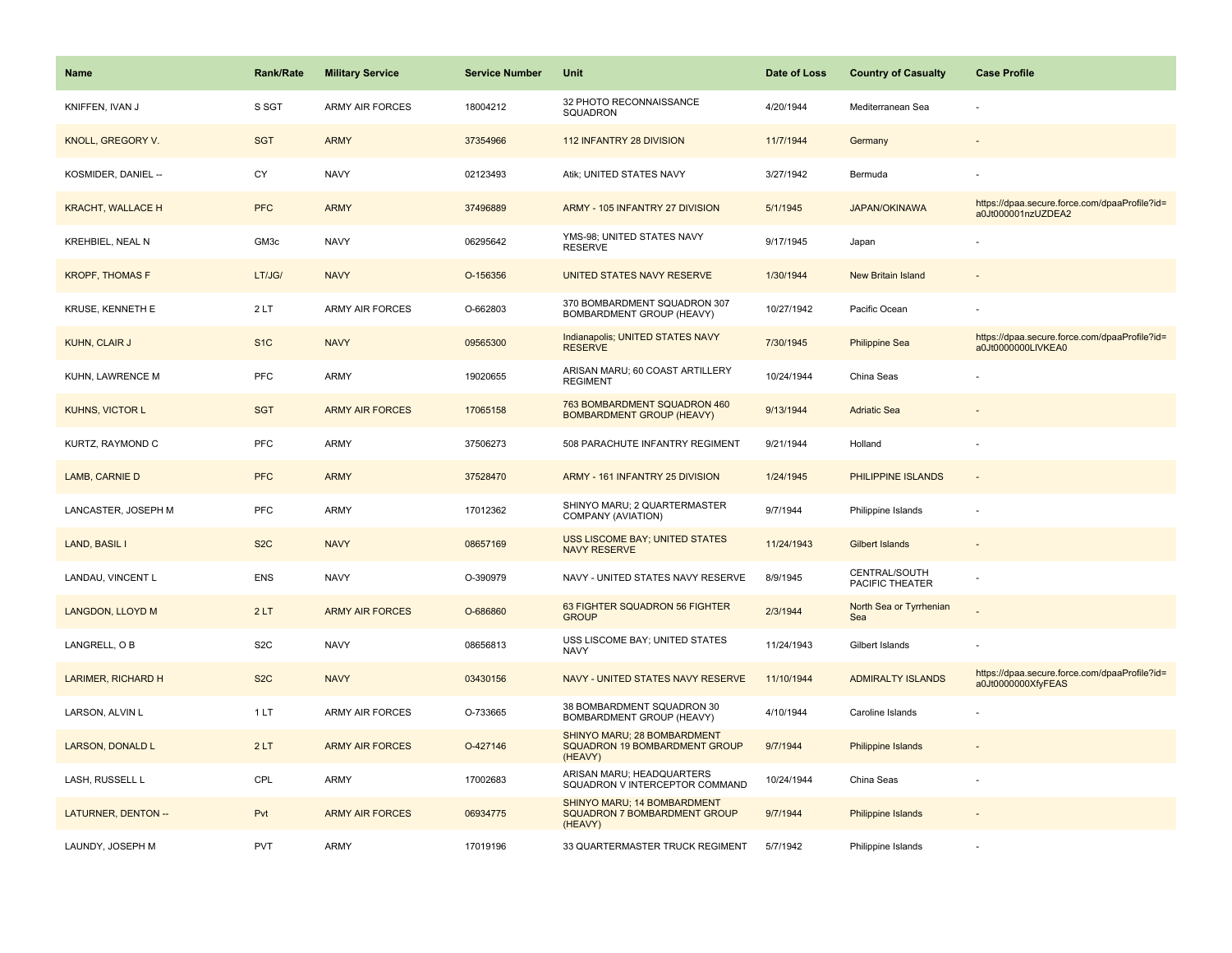| <b>Name</b>               | <b>Rank/Rate</b> | <b>Military Service</b> | <b>Service Number</b> | Unit                                                                | Date of Loss | <b>Country of Casualty</b>                             | <b>Case Profile</b>                                                 |
|---------------------------|------------------|-------------------------|-----------------------|---------------------------------------------------------------------|--------------|--------------------------------------------------------|---------------------------------------------------------------------|
| LAY, WINSTON J            | LT /JG/          | <b>NAVY</b>             | O-304084              | UNITED STATES NAVY RESERVE                                          | 3/19/1945    | Japan                                                  |                                                                     |
| LEACHMAN, THOMAS E        | S <sub>1</sub> C | <b>NAVY</b>             | 04108508              | USS VINCENNES; UNITED STATES NAVY<br><b>RESERVE</b>                 | 8/9/1942     | Solomon Islands                                        |                                                                     |
| LECKLITER, RICHARD P.     | <b>SGT</b>       | <b>ARMY AIR FORCES</b>  | 17100531              | 45 BOMBARDMENT SQUADRON 40<br><b>BOMBARDMENT GROUP (VERY HEAVY)</b> | 6/15/1944    |                                                        |                                                                     |
| LEE, LEON E               | <b>ENS</b>       | <b>NAVY</b>             | O-350954              | UNITED STATES NAVY RESERVE                                          | 10/13/1944   | Central/South Pacific<br>Theater                       |                                                                     |
| LEITH, GUYFORD D          | S SGT            | <b>ARMY AIR FORCES</b>  | 37143505              | 365 BOMBARDMENT SQUADRON 305<br><b>BOMBARDMENT GROUP (HEAVY)</b>    | 6/21/1943    | North Sea or Tyrrhenian<br>Sea                         |                                                                     |
| LENTZ, JAMES H            | S SGT            | ARMY AIR FORCES         | 37144914              | 303 BOMBARDMENT GROUP (HEAVY),<br>360 BOMBARDMENT SQUADRON          | 2/16/1943    | France                                                 |                                                                     |
| LETSCH, DWIGHT E          | <b>SSGT</b>      | <b>ARMY AIR FORCES</b>  | 37211544              | <b>AIR CORPS</b>                                                    | 3/30/1943    | <b>Atlantic Ocean: North</b><br><b>American Waters</b> |                                                                     |
| LIDDELL, FRED A           | S <sub>1</sub> C | <b>NAVY</b>             | 06282719              | NAVY - UNITED STATES NAVY RESERVE                                   | 3/19/1945    | <b>JAPAN</b>                                           |                                                                     |
| LILES, CHARLES E          | S <sub>1</sub> C | <b>NAVY</b>             | 06133722              | NAVY - UNITED STATES NAVY RESERVE                                   | 2/21/1945    | <b>BONIN &amp; VOLCANO</b><br><b>ISLANDS</b>           |                                                                     |
| LINDBERG, VICTOR H        | S SGT            | ARMY                    | 06277057              | ARMY - 1268 ENGINEERS COMBAT<br><b>BATTALION</b>                    | 9/29/1945    | PHILIPPINE ISLANDS                                     | $\sim$                                                              |
| LINK, FRANK A             | <b>CPL</b>       | <b>ARMY AIR FORCES</b>  | 37219443              | 32 PHOTO SQUADRON 5<br><b>RECONNAISSANCE GROUP</b>                  | 4/20/1944    | Mediterranean Sea                                      |                                                                     |
| LINK, NORBERT --          | LT /JG/          | <b>NAVY</b>             | O-306371              | USS TULAGI; UNITED STATES NAVY<br><b>RESERVE</b>                    | 4/13/1945    | Ryukyus Islands                                        |                                                                     |
| <b>LITTELL, CHARLES C</b> | LT.              | <b>NAVY</b>             | O-081545              | <b>USS WASP; UNITED STATES NAVY</b><br><b>RESERVE</b>               | 9/15/1942    | Solomon Islands                                        |                                                                     |
| LITTRELL, GEORGE D        | <b>SGT</b>       | ARMY AIR FORCES         | 17058619              | SS Jean Nicolet; AIR CORPS                                          | 7/2/1944     | Indian Ocean                                           |                                                                     |
| LOCKHART, RAY H           | S <sub>1C</sub>  | <b>NAVY</b>             | 03421500              | Edsall; UNITED STATES NAVY                                          | 3/1/1942     | Java                                                   |                                                                     |
| LODER, ELDRED E           | 1 LT             | ARMY AIR FORCES         | O-729349              | 27 FIGHTER SQUADRON 1 FIGHTER<br><b>GROUP</b>                       | 5/31/1943    | Mediterranean Sea                                      |                                                                     |
| LOHNER, GEORGE C          | 2LT              | <b>ARMY AIR FORCES</b>  | O-778193              | 75 BOMBARDMENT SQUADRON 42<br><b>BOMBARDMENT GROUP (MEDIUM)</b>     | 5/6/1945     | <b>Borneo</b>                                          |                                                                     |
| LOMAX, MELVIN EDWARD      | S Sgt            | ARMY                    | 6934746               | 878 BOMBARDMENT SQUADRON 499<br>BOMBARDMENT GROUP (VERY HEAVY)      | 12/13/1944   | Marianas Islands                                       |                                                                     |
| LONG, EVAN W              | <b>PVT</b>       | <b>ARMY</b>             | 37501801              | ARMY - 3206 QUARTERMASTER<br><b>SERVICES COMPANY</b>                | 4/28/1944    | <b>ENGLISH CHANNEL</b>                                 |                                                                     |
| LONG, PAUL L              | S SGT            | ARMY                    | 06859201              | ARMY - FINANCE DEPARTMENT                                           | 1/9/1945     | <b>FORMOSA</b>                                         | https://dpaa.secure.force.com/dpaaProfile?id=<br>a0Jt000000PXkozEAD |
| LONG, RALPH W             | <b>CCS</b>       | <b>NAVY</b>             | 03412974              | Borie; UNITED STATES NAVY                                           | 11/1/1943    | Portugal                                               |                                                                     |
| LOVE, ERCLAS G            | AMM2C            | <b>NAVY</b>             | 03422223              | UNITED STATES NAVY                                                  | 3/28/1943    | Pacific Ocean                                          |                                                                     |
| LOVE, JOHN W              | S <sub>1C</sub>  | <b>NAVY</b>             | 09565185              | NAVY - UNITED STATES NAVY RESERVE                                   | 2/21/1945    | <b>BONIN &amp; VOLCANO</b><br><b>ISLANDS</b>           |                                                                     |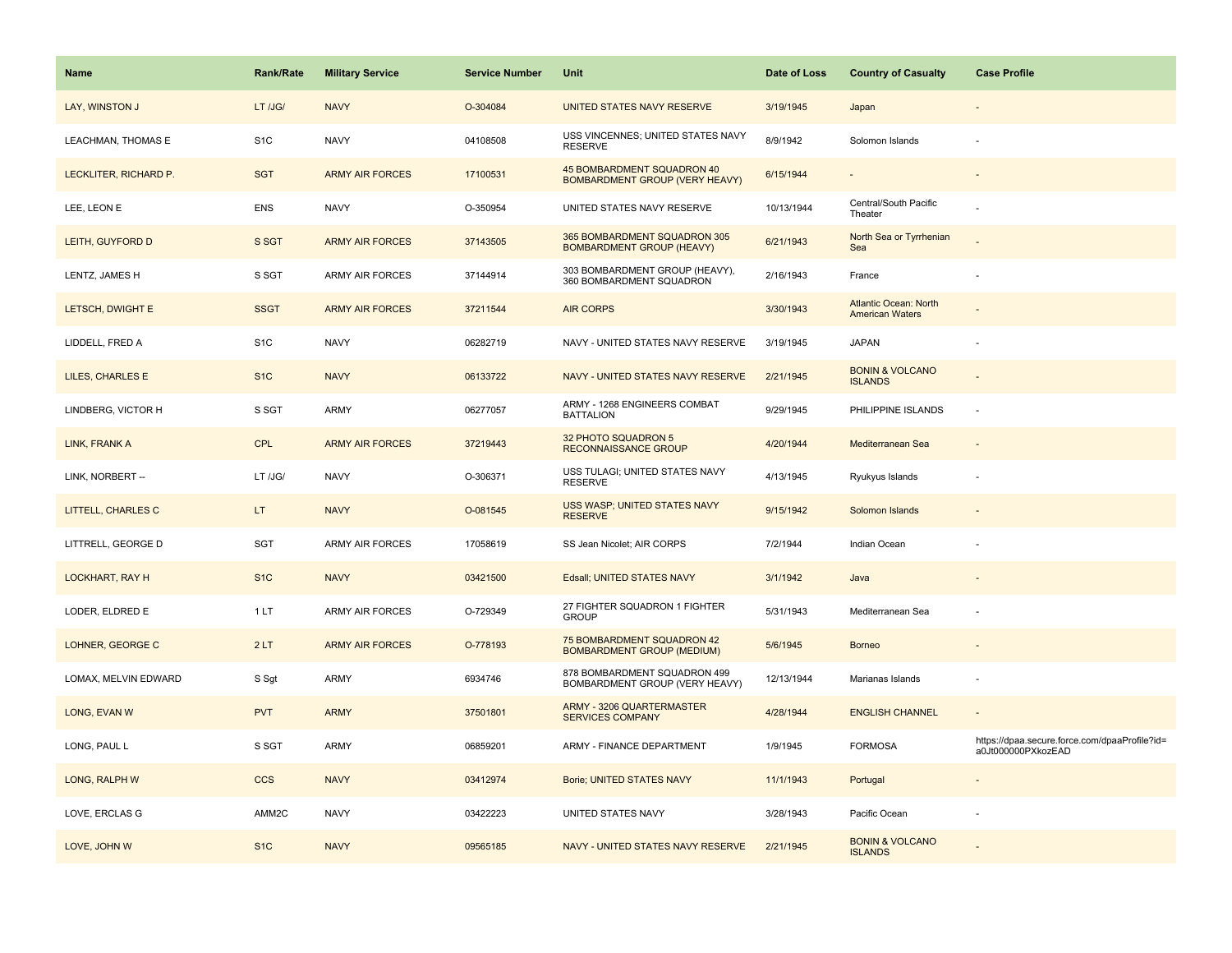| <b>Name</b>              | <b>Rank/Rate</b>  | <b>Military Service</b> | <b>Service Number</b> | Unit                                                             | Date of Loss | <b>Country of Casualty</b>              | <b>Case Profile</b> |
|--------------------------|-------------------|-------------------------|-----------------------|------------------------------------------------------------------|--------------|-----------------------------------------|---------------------|
| LOWE, JOSEPH E           | MAJ               | <b>ARMY AIR FORCES</b>  | O-724784              | 423 BOMBARDMENT SQUADRON 306<br>BOMBARDMENT GROUP (HEAVY)        | 10/22/1944   | North Sea or Tyrrhenian<br>Sea          |                     |
| LOYD, WARREN H           | ARM1C             | <b>NAVY</b>             | 03422351              | <b>UNITED STATES NAVY</b>                                        | 4/15/1945    | Ryukyus Islands                         |                     |
| LUCAS, JOSEPH A.         | T SGT             | <b>ARMY AIR FORCES</b>  | 17159504              | 349 BOMBARDMENT SQUADRON 100<br>BOMBARDMENT GROUP (HEAVY)        | 8/5/1944     | Germany                                 |                     |
| LUDLOW, LESTER H         | <b>ENS</b>        | <b>NAVY</b>             | O-104220              | UNITED STATES NAVY RESERVE                                       | 7/14/1942    | Alaska                                  |                     |
| LUTH, JOHN R             | <b>SGT</b>        | <b>ARMY</b>             | 18000398              | ARISAN MARU; 60 COAST ARTILLERY<br><b>REGIMENT</b>               | 10/24/1944   | China Seas                              |                     |
| MABRY, DONALD W          | 2LT               | <b>ARMY AIR FORCES</b>  | O-747133              | 301 BOMBARDMENT GROUP (HEAVY),<br>419 BOMBARDMENT SQUADRON       | 11/16/1943   | Mediterranean Sea                       |                     |
| MACDONALD, ERNEST W S    | CH/CAPT           | <b>ARMY</b>             | O-449888              | SS HENRY R MALLORY; UNITED STATES<br><b>ARMY</b>                 | 2/7/1943     | Atlantic Ocean                          |                     |
| MALONE, LEO J            | <b>PVT</b>        | <b>ARMY</b>             | 37207035              | Company H, 7th Infantry Regiment, 3d<br><b>Infantry Division</b> | 8/11/1943    | Sicily                                  |                     |
| MANION, CLAUDE B         | S <sub>2</sub> C  | <b>NAVY</b>             | 03422218              | USS JARVIS; UNITED STATES NAVY                                   | 8/9/1942     | Solomon Islands                         |                     |
| MANLOVE, BEVERLY J       | <b>SGT</b>        | <b>ARMY</b>             | 17099551              | 506 PARACHUTE INFANTRY REGIMENT                                  | 6/6/1944     | <b>English Channel</b>                  |                     |
| MANSFIELD, WILBUR D      | 2LT               | <b>ARMY AIR FORCES</b>  | O-721464              | 457 FIGHTER SQUADRON 506 FIGHTER<br><b>GROUP</b>                 | 4/27/1945    | Marianas Islands                        |                     |
| <b>MARSH, EARL W</b>     | LT.               | <b>NAVY</b>             | O-112242              | <b>USS INDEPENDENCE; UNITED STATES</b><br><b>NAVY RESERVE</b>    | 11/11/1943   | <b>New Britain Island</b>               |                     |
| MARTIN, ANDREW J         | SC <sub>3</sub> C | <b>NAVY</b>             | 03427314              | SPENCE; UNITED STATES NAVY<br><b>RESERVE</b>                     | 12/18/1944   | Philippine Sea                          |                     |
| <b>MARTIN, BILL D</b>    | AOM3C             | <b>NAVY</b>             | 08670326              | UNITED STATES NAVY RESERVE                                       | 5/9/1945     | <b>Central/South Pacific</b><br>Theater |                     |
| MARTIN, CALVIN B         | <b>PFC</b>        | ARMY                    | 37540999              | 357 INFANTRY 90 DIVISION                                         | 12/10/1944   | Germany                                 |                     |
| <b>MARTIN, LLOYD W</b>   | <b>SGT</b>        | <b>ARMY AIR FORCES</b>  | 37219545              | 405 BOMBARDMENT SQUADRON 38<br><b>BOMBARDMENT GROUP (MEDIUM)</b> | 8/7/1945     | China                                   |                     |
| MARTIN, ROBERT L         | S <sub>2</sub> C  | <b>NAVY</b>             | 08656995              | USS LISCOME BAY; UNITED STATES<br>NAVY RESERVE                   | 11/24/1943   | Gilbert Islands                         |                     |
| <b>MASON, CHARLES G</b>  | <b>PFC</b>        | <b>ARMY</b>             | 37142039              | <b>1144 QUARTERMASTER SERVICES</b><br><b>COMPANY (AVIATION)</b>  | 7/23/1944    | Mediterranean Sea                       |                     |
| MASTERSON, HERBERT N     | S <sub>2</sub> C  | <b>NAVY</b>             | 08661922              | UNITED STATES NAVY RESERVE                                       | 8/25/1944    | Pacific Ocean: North<br>American Area   |                     |
| MASTERSON, LAWRENCE J    | <b>PVT</b>        | <b>ARMY</b>             | 37525707              | SS Leopoldville; 262 INFANTRY 66<br><b>DIVISION</b>              | 12/24/1944   | <b>English Channel</b>                  |                     |
| MATOUSEK, ANTHONY L      | <b>SGT</b>        | <b>ARMY AIR FORCES</b>  | 37207401              | 403 BOMBARDMENT SQUADRON 43<br>BOMBARDMENT GROUP (HEAVY)         | 9/20/1945    | Japan/Okinawa                           |                     |
| <b>MATSON, MAURICE C</b> | 2LT               | <b>ARMY AIR FORCES</b>  | O-739818              | <b>HEADQUARTERS FIFTH AIR FORCE</b>                              | 4/15/1944    | New Guinea                              |                     |
| MAY, DUANE K             | S <sub>1</sub> C  | <b>NAVY</b>             | 03428772              | UNITED STATES NAVY                                               | 1/13/1945    | Pacific Ocean                           |                     |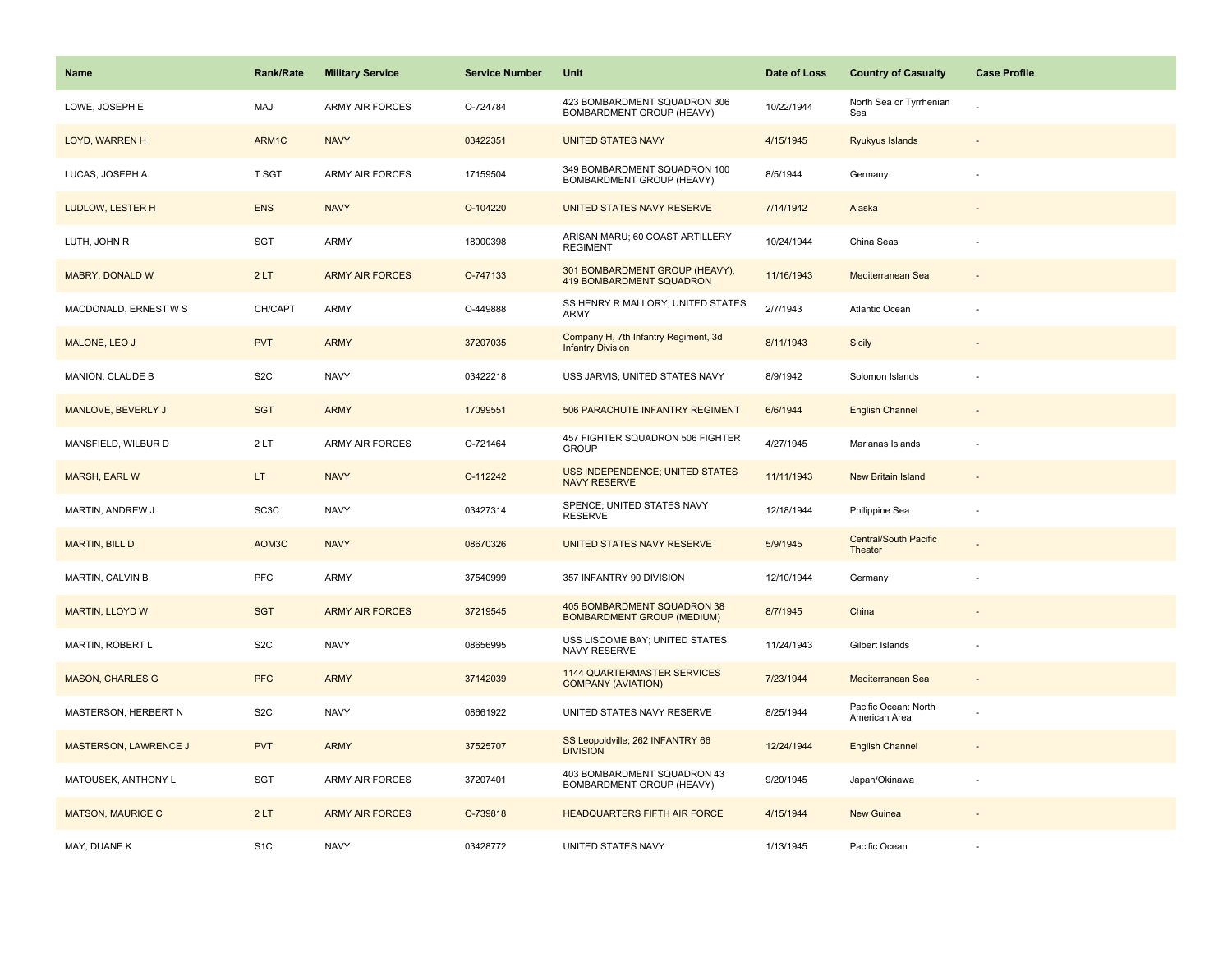| <b>Name</b>                | <b>Rank/Rate</b>  | <b>Military Service</b> | <b>Service Number</b> | Unit                                                                           | Date of Loss | <b>Country of Casualty</b>     | <b>Case Profile</b>                                                 |
|----------------------------|-------------------|-------------------------|-----------------------|--------------------------------------------------------------------------------|--------------|--------------------------------|---------------------------------------------------------------------|
| MAY, LOUIS EUGENE          | SC <sub>2</sub> C | <b>NAVY</b>             | 03420109              | <b>USS Arizona; UNITED STATES NAVY</b>                                         | 12/7/1941    | Hawaiian Islands               | https://dpaa.secure.force.com/dpaaProfile?id=<br>a0Jt000000n9ItoEAE |
| MAYBERRY, EMMETT E         | PVT               | ARMY                    | 37245226              | 172 INFANTRY 43 DIVISION                                                       | 8/6/1943     | Solomon Islands                |                                                                     |
| <b>MAYFIELD, VIRGIL A</b>  | PHM3C             | <b>NAVY</b>             | 03424417              | USS HELENA; UNITED STATES NAVY                                                 | 7/6/1943     | Solomon Islands                |                                                                     |
| MCAFEE, WILLIAM M          | LT.               | <b>NAVY</b>             | O-114380              | UNITED STATES NAVY RESERVE                                                     | 7/17/1944    | New Hebrides                   | https://dpaa.secure.force.com/dpaaProfile?id=<br>a0Jt000001nzR5XEAU |
| MCALEXANDER, EL            | 1st Sgt           | <b>ARMY</b>             | 06543323              | ARISAN MARU; 60 COAST ARTILLERY<br><b>REGIMENT</b>                             | 10/24/1944   | China Seas                     |                                                                     |
| MCCANTS, HAROLD E          | 1st Lt            | <b>ARMY AIR FORCES</b>  | O-727357              | 437 BOMBARDMENT SQUADRON 319<br>BOMBARDMENT GROUP (MEDIUM)                     | 8/22/1943    | North Sea or Tyrrhenian<br>Sea |                                                                     |
| MCCLASKEY, JAMES E         | SEA1              | <b>NAVY</b>             | 03421599              | USS HOUSTON (CA-30); UNITED STATES<br><b>NAVY</b>                              | 3/1/1942     | Java                           |                                                                     |
| MCCLUSKEY, PAUL E.         | 2d Lt             | <b>ARMY AIR FORCES</b>  | O-816900              | 369 FIGHTER SQUADRON 359 FIGHTER<br><b>GROUP</b>                               | 8/10/1944    | France                         |                                                                     |
| MCCOLM, JOHN E             | Capt              | <b>ARMY</b>             | O-340558              | 57 INFANTRY REGIMENT (PHILIPPINE<br>SCOUT)                                     | 12/25/1941   | <b>Philippine Islands</b>      |                                                                     |
| MCCORMICK, MARK A          | AM <sub>2c</sub>  | <b>NAVY</b>             | 06287753              | USS LISCOME BAY CVE 56; UNITED<br>STATES NAVY RESERVE                          | 11/24/1943   | Gilbert Islands                |                                                                     |
| <b>MCCOWAN, MORGAN S</b>   | 2d Lt             | <b>ARMY AIR FORCES</b>  | O-401199              | 20 PURSUIT SQUADRON 24 PURSUIT<br><b>GROUP</b>                                 | 12/10/1941   | Philippine Islands             |                                                                     |
| MCCRACKEN, WILLIAM H.      | Pfc               | <b>ARMY</b>             | 37724550              | 350 INFANTRY 88 DIVISION                                                       | 4/18/1946    | Italy                          |                                                                     |
| <b>MCDOWELL, KENNETH G</b> | AMM <sub>2c</sub> | <b>NAVY</b>             | 03422192              | USS HORNET; UNITED STATES NAVY                                                 | 8/9/1942     | Pacific Ocean                  |                                                                     |
| MCEACHERN, GLEN E          | SEA1              | <b>NAVY</b>             | 09566103              | SPENCE; UNITED STATES NAVY<br><b>RESERVE</b>                                   | 12/18/1944   | Philippine Sea                 |                                                                     |
| <b>MCGINNIS, HARVEY A</b>  | F1                | <b>NAVY</b>             | 06295602              | NAVY - UNITED STATES NAVY RESERVE                                              | 12/3/1944    | PHILIPPINE ISLANDS             | $\overline{\phantom{a}}$                                            |
| MCINTEER, DONALD L         | LT.               | <b>NAVY</b>             | O-084172              | UNITED STATES NAVY RESERVE                                                     | 3/19/1945    | Philippine Sea                 | $\overline{\phantom{a}}$                                            |
| MCKENNEY, EZRA --          | 2d Lt             | <b>ARMY AIR FORCES</b>  | O-404121              | SHINYO MARU; 91 BOMBARDMENT<br><b>SQUADRON 27 BOMBARDMENT GROUP</b><br>(LIGHT) | 9/7/1944     | <b>Philippine Islands</b>      |                                                                     |
| MCKENZIE, LESTER L         | T Sgt             | <b>ARMY AIR FORCES</b>  | 20734809              | HEADQUARTERS SQUADRON XI 2<br>BOMBARDMENT COMMAND                              | 1/4/1945     | Admiralty Islands              |                                                                     |
| <b>MCMILLAN, MARVIN R</b>  | RM <sub>3</sub>   | <b>NAVY</b>             | 06288990              | S-28; UNITED STATES NAVY RESERVE                                               | 7/4/1944     | Hawaiian Islands               |                                                                     |
| MCWILLIAMS, WILLIAM H      | Sgt               | <b>ARMY AIR FORCES</b>  | 17020385              | ARMY AIR FORCE                                                                 | 7/19/1943    |                                | https://dpaa.secure.force.com/dpaaProfile?id=<br>a0Jt00000004rrIEAQ |
| MEDLIN, VERNEAL J          | BM <sub>1</sub> C | <b>NAVY</b>             | 03424144              | Dickerson; UNITED STATES NAVY                                                  | 4/2/1945     | Japan                          |                                                                     |
| MEIERHOFF, CECIL E         | Capt              | <b>ARMY AIR FORCES</b>  | O-535552              | 21 FIGHTER SQUADRON 413 FIGHTER<br><b>GROUP</b>                                | 7/22/1945    | Ryukyus Islands                |                                                                     |
| <b>MELLIN, EMERY G</b>     | <b>PVT</b>        | <b>ARMY AIR FORCES</b>  | 19039131              | 7 MATERIALS SQUADRON 5 AIR BASE<br><b>GROUP</b>                                | 7/2/1942     | Philippine Islands             |                                                                     |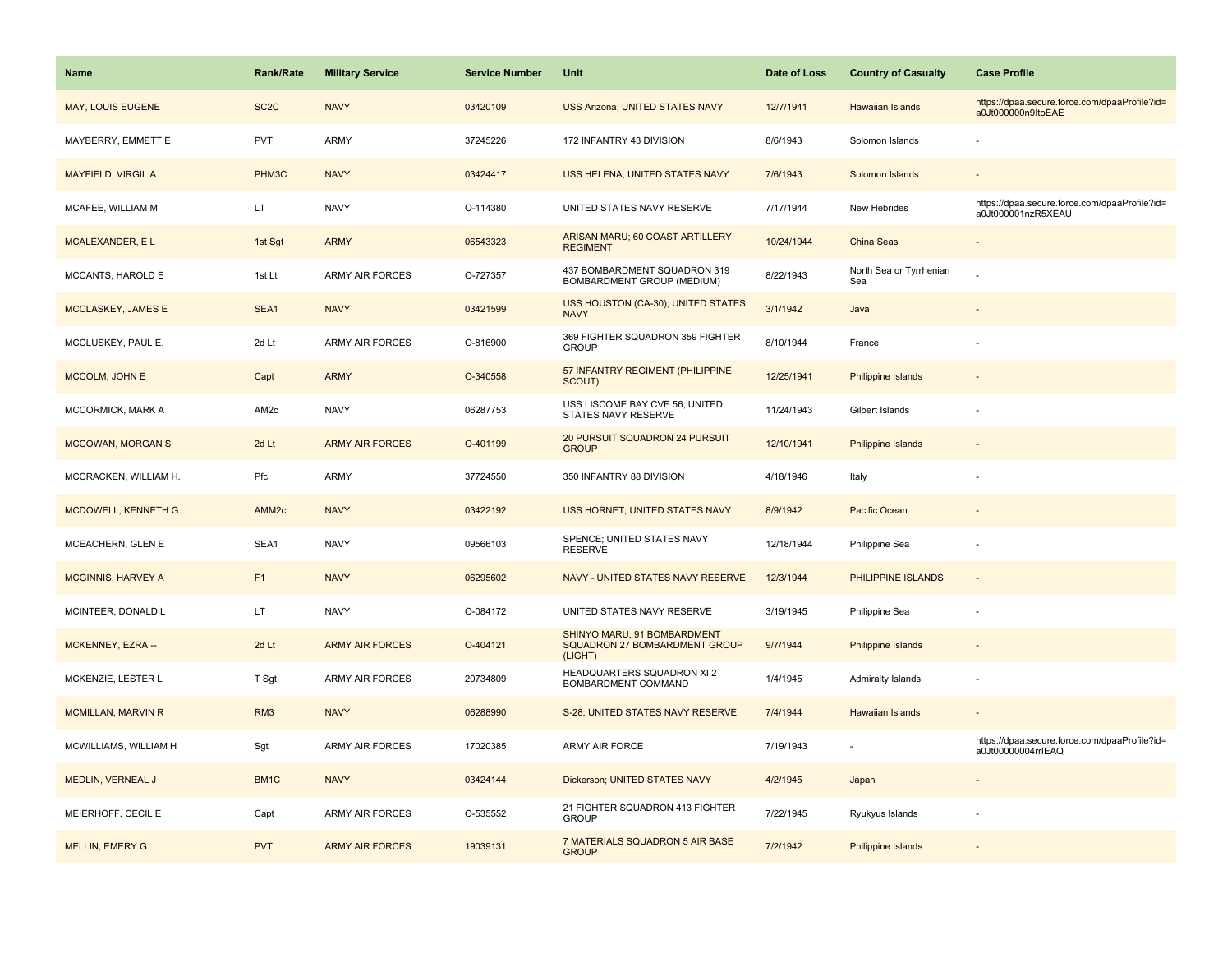| <b>Name</b>                 | <b>Rank/Rate</b>  | <b>Military Service</b> | <b>Service Number</b> | Unit                                                             | Date of Loss | <b>Country of Casualty</b>     | <b>Case Profile</b>                                                 |
|-----------------------------|-------------------|-------------------------|-----------------------|------------------------------------------------------------------|--------------|--------------------------------|---------------------------------------------------------------------|
| MEREDITH, MYRON H           | 2LT               | <b>ARMY AIR FORCES</b>  | O-680257              | 301 BOMBARDMENT GROUP (HEAVY),<br>419 BOMBARDMENT SQUADRON       | 11/16/1943   | Mediterranean Sea              |                                                                     |
| MERRIMAN, KEITH H           | FC <sub>2</sub> C | <b>NAVY</b>             | 03421160              | <b>USS PENSACOLA; UNITED STATES</b><br><b>NAVY</b>               | 11/30/1942   | Solomon Islands                |                                                                     |
| METZ, JOHN J                | 1 LT              | <b>ARMY AIR FORCES</b>  | O-803245              | 645 BOMBARDMENT SQUADRON 410<br><b>BOMBARDMENT GROUP (LIGHT)</b> | 6/7/1944     | English Channel                |                                                                     |
| <b>MEULI, HERBERT O</b>     | 2LT               | <b>ARMY AIR FORCES</b>  | O-802136              | 338 BOMBARDMENT SQUADRON 96<br><b>BOMBARDMENT GROUP (HEAVY)</b>  | 11/29/1943   | North Sea or Tyrrhenian<br>Sea |                                                                     |
| <b>MEYER, NORRIS A</b>      | <b>PFC</b>        | ARMY                    | 37013993              | 110 INFANTRY 28 DIVISION                                         | 12/21/1945   | Belgium                        |                                                                     |
| MEYERS, LEON J              | S <sub>2</sub> C  | <b>NAVY</b>             | 03427874              | <b>UNITED STATES NAVY</b>                                        | 2/15/1945    | <b>Marshall Islands</b>        |                                                                     |
| MIESSLER, WILFRED E         | 2LT               | <b>ARMY AIR FORCES</b>  | O-715272              | 367 BOMBARDMENT SQUADRON 306<br>BOMBARDMENT GROUP (HEAVY)        | 3/9/1945     | North Sea or Tyrrhenian<br>Sea |                                                                     |
| MIHELCIC, CARL A            | S <sub>1</sub> C  | <b>NAVY</b>             | 06296952              | UNITED STATES NAVY RESERVE                                       | 4/6/1944     | <b>Puerto Rico</b>             |                                                                     |
| MILLER, ALBERT R            | S SGT             | ARMY AIR FORCES         | 37147593              | 2 SQUADRON 480 ANTISUB GROUP                                     | 4/20/1944    | Atlantic Ocean                 |                                                                     |
| <b>MILLER, CHARLES G</b>    | <b>CAPT</b>       | <b>ARMY AIR FORCES</b>  | O-430181              | HEADQUARTERS 303 BOMBARDMENT<br><b>GROUP (HEAVY)</b>             | 11/23/1942   | France                         |                                                                     |
| MILLER, DOYLE ALLEN         | COX               | <b>NAVY</b>             | 03421397              | USS Arizona; UNITED STATES NAVY                                  | 12/7/1941    | Hawaiian Islands               | https://dpaa.secure.force.com/dpaaProfile?id=<br>a0Jt0000000BSTLEA4 |
| <b>MILLER, EDGAR THOMAS</b> | 1LT               | <b>MARINE CORPS</b>     | O-031542              | <b>MARINE - UNITED STATES MARINE</b><br><b>CORPS</b>             | 5/23/1945    | <b>Philippine Sea</b>          |                                                                     |
| MILLER, ERNEST CARL         | F <sub>2</sub> C  | <b>NAVY</b>             | 06280115              | GRUNION; UNITED STATES NAVY<br><b>RESERVE</b>                    | 8/1/1942     | Nova Scotia                    |                                                                     |
| <b>MILLER, FRANK D</b>      | LT.               | <b>NAVY</b>             | O-082652              | <b>UNITED STATES NAVY</b>                                        | 10/25/1942   | <b>New Hebrides</b>            |                                                                     |
| MILLER, HENRY J             | 2LT               | <b>ARMY AIR FORCES</b>  | O-779936              | 413 BOMBARDMENT SQUADRON 968<br>BOMBARDMENT GROUP (HEAVY)        | 3/24/1945    | North Sea or Tyrrhenian<br>Sea |                                                                     |
| MILLER, JOHN S              | 1LT               | <b>ARMY AIR FORCES</b>  | O-666787              | 345 BOMBARDMENT SQUADRON 98<br><b>BOMBARDMENT GROUP (HEAVY)</b>  | 5/1/1943     | Mediterranean Sea              |                                                                     |
| MILLER, MELVIN E            | S SGT             | <b>ARMY AIR FORCES</b>  | 19066442              | 490 BOMBARDMENT SQUADRON 341<br>BOMBARDMENT GROUP (MEDIUM)       | 5/21/1943    | Burma                          |                                                                     |
| MILLION, CLARENCE W.        | 1LT               | <b>ARMY AIR FORCES</b>  | O-769520              | 91 ARMY AIR FORCE BASE UNIT                                      | 6/12/1945    | Morotai, Ceram, Amboina        |                                                                     |
| MILLS, CHARLES L            | TEC <sub>4</sub>  | ARMY                    | 37158738              | 562 ENGINEERS BATTALION                                          | 3/12/1945    | Philippine Islands             | https://dpaa.secure.force.com/dpaaProfile?id=<br>a0Jt0000000XkZAEA0 |
| <b>MILTNER, BLAINE G</b>    | LT /JG/           | <b>NAVY</b>             | O-123481              | <b>SUBMARINE Argonaut; UNITED STATES</b><br><b>NAVY</b>          | 1/10/1943    | New Britain Island             |                                                                     |
| MITCHELL, BERTON F          | <b>PVT</b>        | ARMY                    | 37533017              | 589 FIELD ARTILLERY BATTALION 106<br><b>DIVISION</b>             | 12/17/1944   | Germany                        |                                                                     |
| MIZE, EDWIN D               | <b>PVT</b>        | <b>ARMY</b>             | 17000641              | ARISAN MARU; 59 COAST ARTILLERY<br><b>REGIMENT</b>               | 10/24/1944   | China Seas                     |                                                                     |
| MOELLER, WARREN H           | 1st Lt            | ARMY AIR FORCES         | O-2067741             | 531 BOMBARDMENT SQUADRON 380<br>BOMBARDMENT GROUP (HEAVY)        | 9/9/1945     | Philippine Islands             |                                                                     |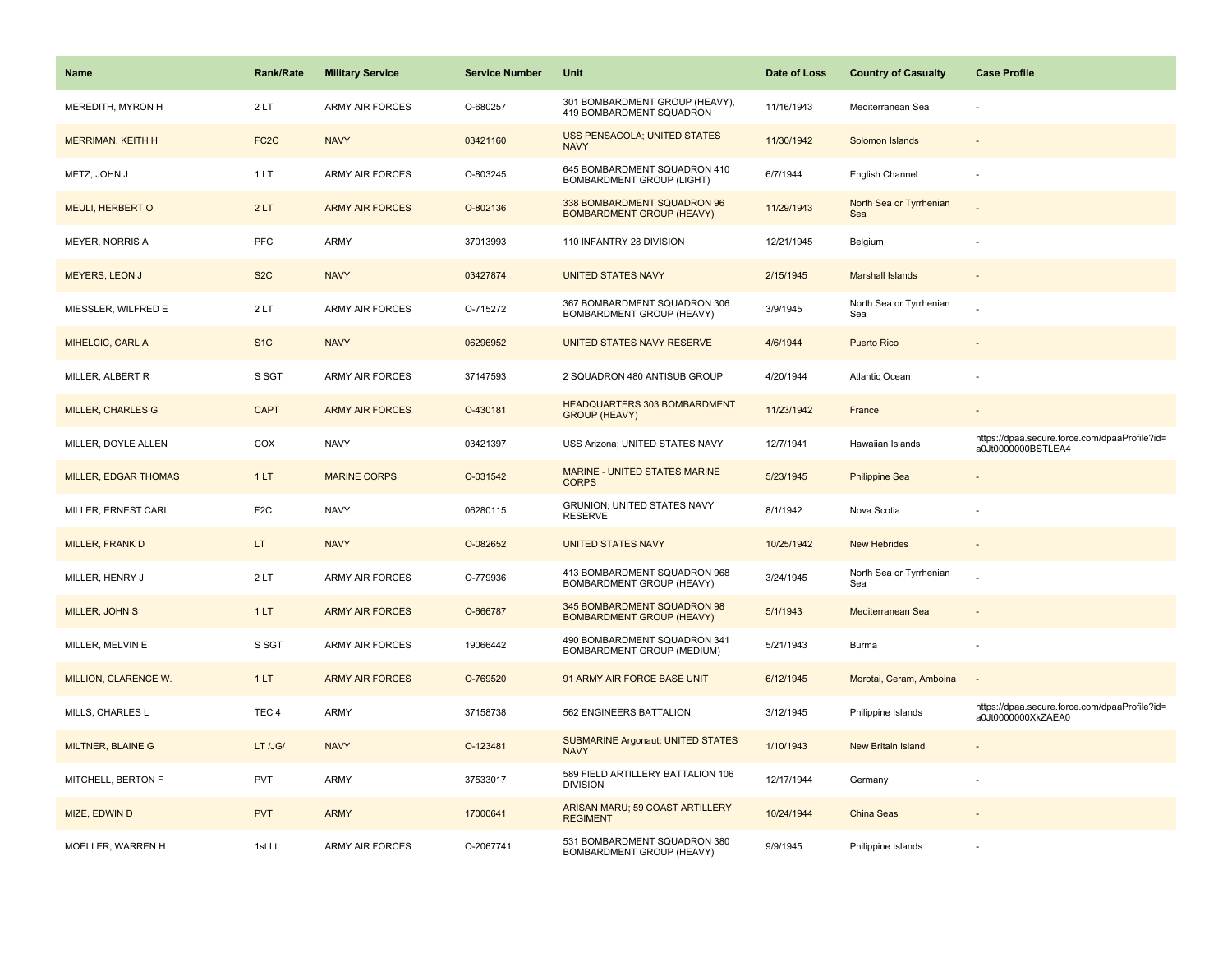| <b>Name</b>                      | <b>Rank/Rate</b>   | <b>Military Service</b> | <b>Service Number</b> | Unit                                                                                                | Date of Loss | <b>Country of Casualty</b>     | <b>Case Profile</b>                                                 |
|----------------------------------|--------------------|-------------------------|-----------------------|-----------------------------------------------------------------------------------------------------|--------------|--------------------------------|---------------------------------------------------------------------|
| MONTEE, NORRIS HADLEY            | AMM <sub>2c</sub>  | <b>NAVY</b>             | 6281708               | USS ESSEX (CV-9); UNITED STATES<br><b>NAVY RESERVE</b>                                              | 11/18/1943   | Gilbert Islands                | https://dpaa.secure.force.com/dpaaProfile?id=<br>a0Jt000001EuTviEAF |
| MONTGOMERY, ELDON L.             | <b>PVT</b>         | <b>ARMY</b>             | 37517304              | 326 ENGINEERS BATTALION 101<br>AIRBORNE DIVISION                                                    | 12/21/1945   | Belgium                        |                                                                     |
| MONTGOMERY, PETER H              | 1LT                | <b>ARMY AIR FORCES</b>  | O-708738              | <b>463 FIGHTER SQUADRON 507 FIGHTER</b><br><b>GROUP</b>                                             | 4/23/1945    | Hawaiian Islands               |                                                                     |
| MOORE, DONALD G                  | S <sub>2</sub> C   | <b>NAVY</b>             | 03434410              | NAVY - UNITED STATES NAVY RESERVE                                                                   | 7/30/1945    | PHILIPPINE SEA                 | https://dpaa.secure.force.com/dpaaProfile?id=<br>a0Jt0000000LkrFEAS |
| <b>MOORE, JAMES WILLIAM</b>      | CK3C               | <b>NAVY</b>             | 03420364              | USS JUNEAU; UNITED STATES NAVY                                                                      | 11/13/1942   | Solomon Islands                |                                                                     |
| MOORE, WAYNE H.                  | 1LT                | <b>ARMY AIR FORCES</b>  | O-660511              | 530 BOMBARDMENT SQUADRON 380<br><b>BOMBARDMENT GROUP (HEAVY)</b>                                    | 9/11/1943    | Celebes                        |                                                                     |
| <b>MOORHOUSE, WILLIAM STARKS</b> | MUS <sub>2</sub> C | <b>NAVY</b>             | 03422910              | <b>USS Arizona; UNITED STATES NAVY</b>                                                              | 12/7/1941    | <b>Hawaiian Islands</b>        | https://dpaa.secure.force.com/dpaaProfile?id=<br>a0Jt000000mzscnEAA |
| MOREEN, ROBERT E                 | 2LT                | <b>ARMY AIR FORCES</b>  | O-452286              | 490 BOMBARDMENT SQUADRON 341<br><b>BOMBARDMENT GROUP (MEDIUM)</b>                                   | 5/21/1943    | Burma                          |                                                                     |
| <b>MORELAND, JAY B</b>           | <b>SGT</b>         | <b>ARMY</b>             | 37507838              | <b>LCI-92: 149 ENGINEERS COMBAT</b><br><b>BATTALION</b>                                             | 6/6/1944     | France                         | https://dpaa.secure.force.com/dpaaProfile?id=<br>a0Jt0000000XmB0EAK |
| MORELAND, WILLIAM W              | S SGT              | <b>ARMY</b>             | 37507875              | LCI-92; 149 ENGINEERS COMBAT<br><b>BATTALION</b>                                                    | 6/6/1944     | France                         | https://dpaa.secure.force.com/dpaaProfile?id=<br>a0Jt0000000XmB5EAK |
| <b>MORRIS, EDWARD L</b>          | FC <sub>2</sub> C  | <b>NAVY</b>             | 06281337              | <b>SEAWOLF: UNITED STATES NAVY</b><br><b>RESERVE</b>                                                | 10/3/1944    | <b>Netherlands East Indies</b> |                                                                     |
| MORRISON, BOB E.                 | CPL                | <b>ARMY</b>             | 19014778              | 60 COAST ARTILLERY REGIMENT                                                                         | 2/17/1942    | Philippine Islands             |                                                                     |
| <b>MORTIMER, KENNETH L</b>       | <b>PVT</b>         | <b>ARMY</b>             | 37515222              | 179 INFANTRY 45 DIVISION                                                                            | 8/18/1945    | Italy                          |                                                                     |
| MORTON, HOWARD T                 | 2LT                | <b>ARMY</b>             | O-890303              | ARMY - 71 ENGINEERS BATTALION 71<br>DIVISION (FILIPINO ARMY)                                        | 8/11/1942    | PHILIPPINE ISLANDS             | https://dpaa.secure.force.com/dpaaProfile?id=<br>a0Jt000000MvCQvEAN |
| <b>MORTON, OLIVER K</b>          | $\sim$             | <b>ARMY AIR FORCES</b>  | O-2061566             | 1254 ARMY AIR FORCE BASE UNIT                                                                       | 12/4/1945    | Liberia                        |                                                                     |
| MOUSER, EDGAR ELLIS              | PFC                | MARINE CORPS RESERVE    | 00889040              | HQ Company, 1st Battalion, 6th Marines, 2d<br>Marine Division, UNITED STATES MARINE<br><b>CORPS</b> | 6/15/1944    | SAIPAN                         |                                                                     |
| MUELLER, DAVID J                 | ARM2C              | <b>NAVY</b>             | 06289530              | UNITED STATES NAVY RESERVE                                                                          | 12/7/1943    | Pacific Ocean                  |                                                                     |
| MULKEY, HARRY F                  | <b>ENS</b>         | <b>NAVY</b>             | O-305763              | NAVY - UNITED STATES NAVY RESERVE                                                                   | 10/6/1944    | PACIFIC OCEAN                  |                                                                     |
| <b>MUMBOWER, GILBERT F</b>       | <b>T SGT</b>       | <b>ARMY AIR FORCES</b>  | 37228280              | 3 SQUADRON 1 COMBAT CARGO<br><b>GROUP</b>                                                           | 10/23/1944   | <b>Burma</b>                   | https://dpaa.secure.force.com/dpaaProfile?id=<br>a0Jt000001EuTvYEAV |
| MYERS, JAMES E                   | S <sub>1</sub> C   | <b>NAVY</b>             | 06484725              | TICONDEROGA; UNITED STATES NAVY<br><b>RESERVE</b>                                                   | 1/21/1945    | Philippine Sea                 |                                                                     |
| <b>MYERS, ROLAND F</b>           | 1LT                | <b>ARMY AIR FORCES</b>  | O-663765              | 500 BOMBARDMENT SQUADRON 345<br><b>BOMBARDMENT GROUP (MEDIUM)</b>                                   | 8/1/1944     | <b>New Guinea</b>              |                                                                     |
| NAASZ, ERWIN H                   | SF <sub>2</sub> C  | <b>NAVY</b>             | 03420764              | USS Arizona; UNITED STATES NAVY                                                                     | 12/7/1941    | Hawaiian Islands               | https://dpaa.secure.force.com/dpaaProfile?id=<br>a0Jt00000004sA4EAI |
| NAIL, OWEN D                     | <b>CPL</b>         | <b>ARMY AIR FORCES</b>  | 06859988              | 794 BOMBARDMENT SQUADRON 468<br><b>BOMBARDMENT GROUP (VERY HEAVY)</b>                               | 6/1/1945     | Japan/Okinawa                  |                                                                     |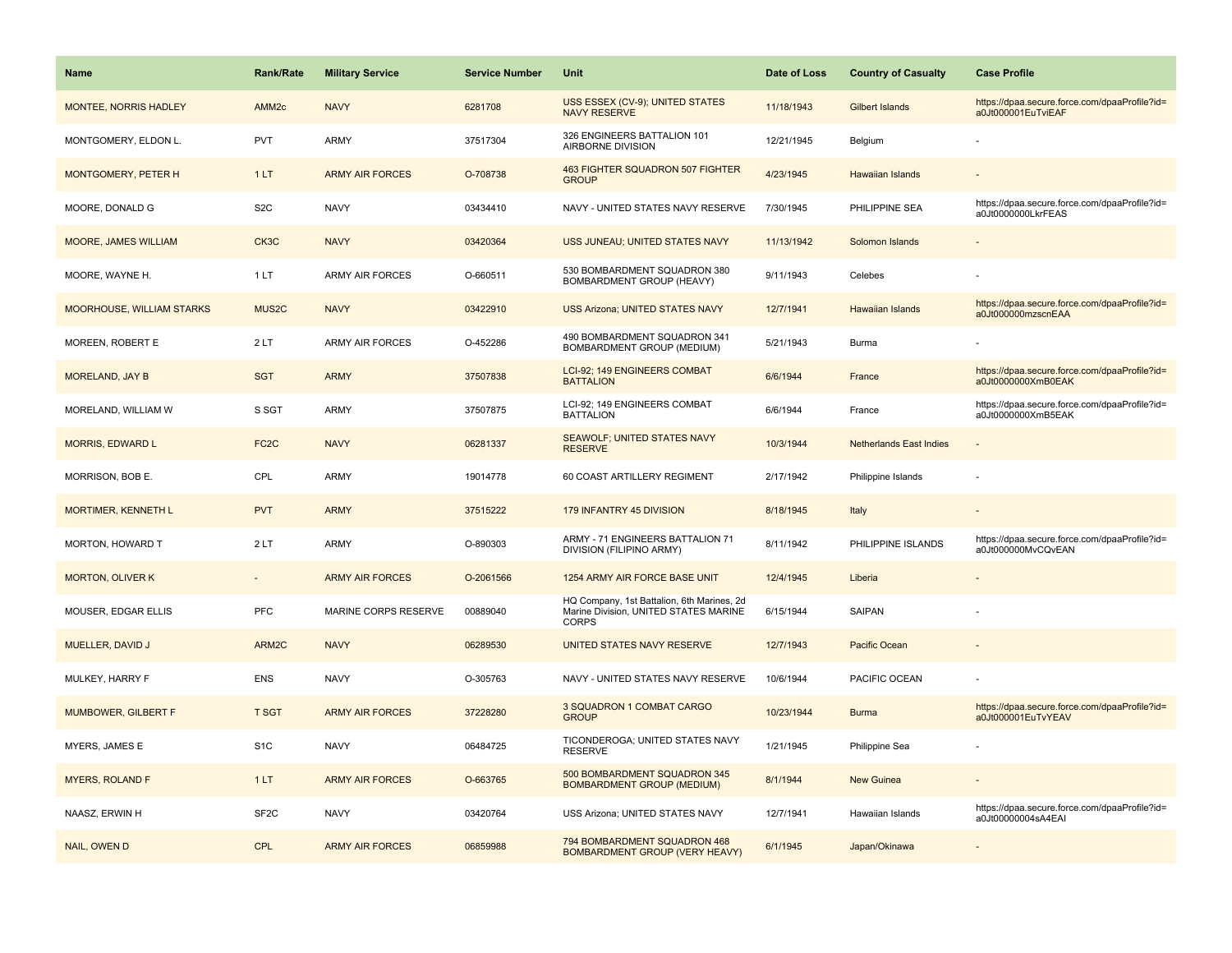| Name                       | <b>Rank/Rate</b>  | <b>Military Service</b> | <b>Service Number</b> | Unit                                                           | Date of Loss | <b>Country of Casualty</b> | <b>Case Profile</b>                                                 |
|----------------------------|-------------------|-------------------------|-----------------------|----------------------------------------------------------------|--------------|----------------------------|---------------------------------------------------------------------|
| NEAL, JAMES E              | <b>SGT</b>        | ARMY AIR FORCES         | 37706230              | 404 BOMBARDMENT SQUADRON 28<br>BOMBARDMENT GROUP (HEAVY)       | 1/23/1945    | Kurile Islands             |                                                                     |
| <b>NEIGHBORS, PAUL M</b>   | COX               | <b>NAVY</b>             | 06770583              | Frederick C Davis; UNITED STATES NAVY<br><b>RESERVE</b>        | 4/24/1945    | North Atlantic Ocean       |                                                                     |
| NELSON, WILLARD D          | 2LT               | <b>ARMY AIR FORCES</b>  | O-860452              | 545 BOMBARDMENT SQUADRON 384<br>BOMBARDMENT GROUP (HEAVY)      | 9/1/1943     | Atlantic Ocean             |                                                                     |
| <b>NESBITT, GEORGE</b>     | <b>PVT</b>        | <b>ARMY</b>             | 17027942              | <b>ARMY - 31 INFANTRY REGIMENT</b>                             | 8/8/1942     | PHILIPPINE ISLANDS         | https://dpaa.secure.force.com/dpaaProfile?id=<br>a0Jt0000000LlpPEAS |
| NEWCOMB, HIRAM ADAIR       | S <sub>2</sub> C  | <b>NAVY</b>             | 06280852              | USS NORTHAMPTON; UNITED STATES<br>NAVY RESERVE                 | 11/30/1942   | Solomon Islands            |                                                                     |
| <b>NEYER, KENNETH T</b>    | LT /JG/           | <b>NAVY</b>             | O-347668              | <b>USS YORKTOWN; UNITED STATES NAVY</b><br><b>RESERVE</b>      | 7/24/1945    | Japan                      |                                                                     |
| NICHOLS, ALBERT M          | CQM               | <b>NAVY</b>             | 03713745              | Skill; UNITED STATES NAVY RESERVE                              | 9/25/1943    | North or Tyrrhenian Seas   | ÷.                                                                  |
| NICHOLS, WILLIAM P         | 1LT               | <b>ARMY</b>             | O-414082              | 503 PARACHUTE INFANTRY REGIMENT                                | 3/12/1943    | <b>New Guinea</b>          |                                                                     |
| NICKELL, EDWARD M          | S <sub>1</sub> C  | <b>NAVY</b>             | 06290018              | UNITED STATES NAVY RESERVE                                     | 1/27/1943    | North Atlantic Ocean       |                                                                     |
| NIMMO, GLENYS C            | <b>PVT</b>        | <b>ARMY AIR FORCES</b>  | 37157525              | <b>USAT DORCHESTER; AIR CORPS</b>                              | 2/3/1943     | Greenland                  |                                                                     |
| NIVISON, CLINTON L         | EM <sub>1</sub> C | <b>NAVY</b>             | 06283673              | SEAWOLF; UNITED STATES NAVY<br><b>RESERVE</b>                  | 10/3/1944    | Netherlands East Indies    | ÷,                                                                  |
| NOREN, GUSTAV W.           | TEC <sub>4</sub>  | <b>ARMY</b>             | 37150126              | 34 TANK BATTALION 5 ARMORED<br><b>DIVISION</b>                 | 8/10/1944    | France                     | $\sim$                                                              |
| NORRIS, GLEN DALE          | S <sub>1</sub> C  | <b>NAVY</b>             | 06281075              | UNITED STATES NAVY RESERVE                                     | 3/10/1943    | Atlantic Ocean             |                                                                     |
| <b>NORRIS, HENRY ALLEN</b> | AMM3C             | <b>NAVY</b>             | 03423284              | <b>UNITED STATES NAVY</b>                                      | 3/4/1943     | <b>Atlantic Ocean</b>      |                                                                     |
| NORRIS, VERNON A           | 2LT               | <b>ARMY AIR FORCES</b>  | O-782602              | 823 BOMBARDMENT SQUADRON 38<br>BOMBARDMENT GROUP (MEDIUM)      | 11/10/1944   | Philippine Islands         | ÷,                                                                  |
| NORTHCUTT, BERNARD L       | S SGT             | <b>ARMY AIR FORCES</b>  | 37142736              | <b>HMT Rohna; AIR CORPS</b>                                    | 11/26/1943   | Mediterranean Sea          |                                                                     |
| NOVOSEL, JOSEPH S          | GM1C              | <b>NAVY</b>             | 03421705              | Maddox; UNITED STATES NAVY                                     | 7/10/1943    | Mediterranean Sea          | ÷                                                                   |
| NUNN, BERTRAM LAVANT       | BKR <sub>2C</sub> | <b>NAVY</b>             | 03420945              | NAVY - UNITED STATES NAVY                                      | 1/23/1942    | <b>HAWAIIAN ISLANDS</b>    |                                                                     |
| OBERLIN, NORTH A           | LT.               | <b>NAVY</b>             | O-101840              | USS PC-1210; UNITED STATES NAVY<br><b>RESERVE</b>              | 9/13/1944    | North Atlantic Ocean       | $\overline{\phantom{a}}$                                            |
| <b>OBRIEN, JAMES F</b>     | S Sgt             | <b>ARMY AIR FORCES</b>  | 17029724              | 21 BOMBARDMENT SQUADRON 30<br><b>BOMBARDMENT GROUP (HEAVY)</b> | 3/30/1943    | Alaska                     |                                                                     |
| OBRIEN, JOSEPH A           | CBMA              | <b>NAVY</b>             | 03419182              | KETE; UNITED STATES NAVY                                       | 3/31/1945    | Ryukyus Islands            |                                                                     |
| <b>OCONNOR, JOHN E</b>     | Pfc               | <b>ARMY</b>             | 37011096              | 1 REGIMENT 1 ARMORED DIVISION                                  | 2/14/1943    | Tunisia                    |                                                                     |
| OETTING, FREDERICK B.      | <b>SGT</b>        | <b>ARMY AIR FORCES</b>  | 37722225              | 348 BOMBARDMENT SQUADRON 99<br>BOMBARDMENT GROUP (HEAVY)       | 1/20/1945    | Italy                      |                                                                     |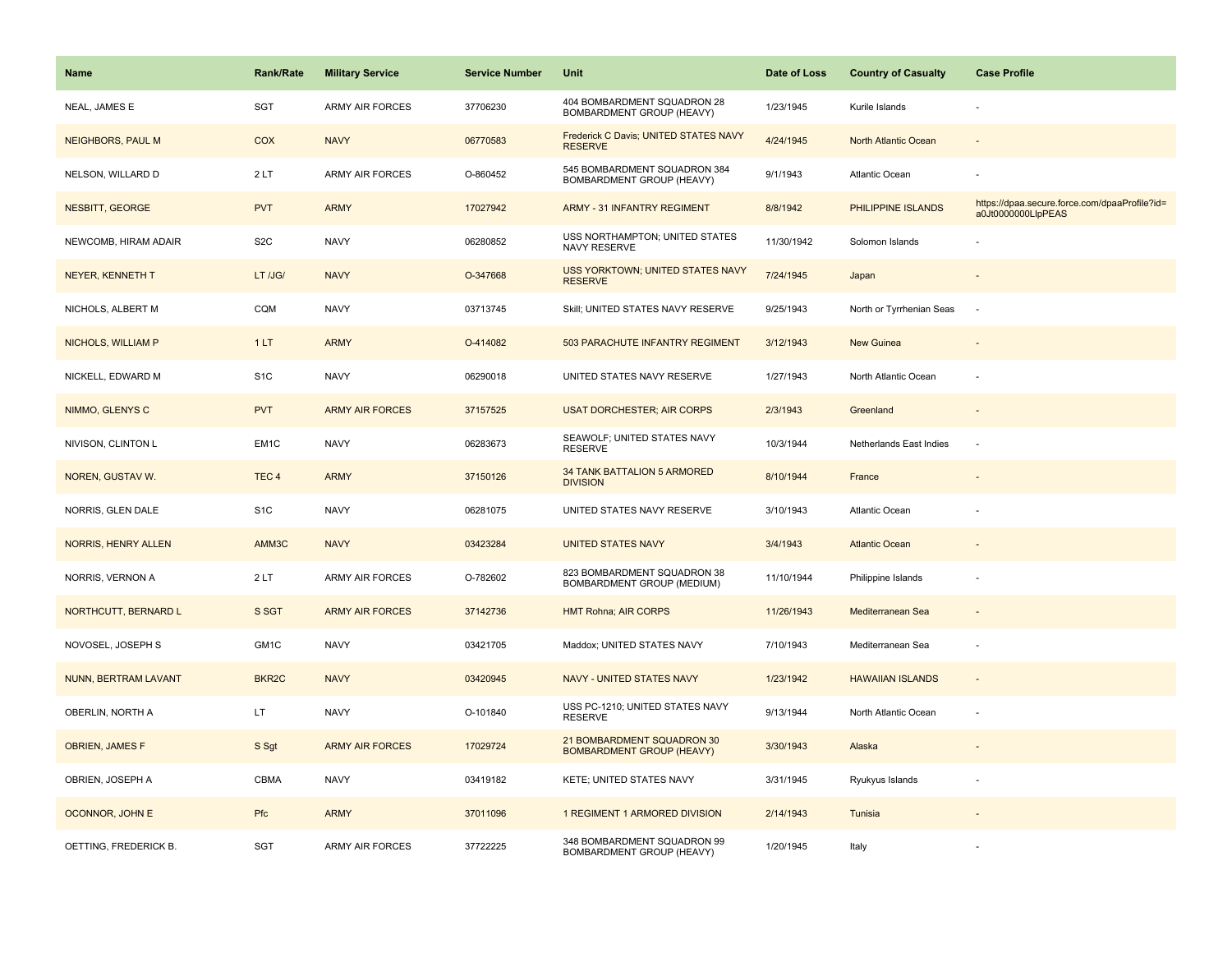| <b>Name</b>               | <b>Rank/Rate</b> | <b>Military Service</b> | <b>Service Number</b> | Unit                                                            | Date of Loss | <b>Country of Casualty</b> | <b>Case Profile</b>                                                 |
|---------------------------|------------------|-------------------------|-----------------------|-----------------------------------------------------------------|--------------|----------------------------|---------------------------------------------------------------------|
| <b>OHLSEN, FRANCIS W</b>  | S <sub>1</sub> C | <b>COAST GUARD</b>      | 00228135              | <b>COAST GUARD - UNITED STATES</b><br><b>COAST GUARD</b>        | 9/9/1942     | <b>Atlantic Ocean</b>      |                                                                     |
| OLSEN, ALEXANDER G        | LT COL           | <b>ARMY</b>             | O-008344              | BATAAN DEFENSE FORCE                                            | 2/1/1946     | Philippine Islands         | $\sim$                                                              |
| <b>OLSEN, EDWARD KERN</b> | <b>ENS</b>       | <b>NAVY</b>             | 095892                | <b>USS Arizona; UNITED STATES NAVY</b><br><b>RESERVE</b>        | 12/7/1941    | <b>Hawaiian Islands</b>    |                                                                     |
| OVERTON, GLEN E           | SGT              | <b>ARMY AIR FORCES</b>  | 06931707              | HEADQUARTERS SQUADRON 20 AIR<br><b>BASE GROUP</b>               | 8/20/1942    | Philippine Islands         | https://dpaa.secure.force.com/dpaaProfile?id=<br>a0Jt0000000Lm32EAC |
| <b>OWENS, DARRELL D</b>   | S SGT            | <b>ARMY AIR FORCES</b>  | 37340506              | 792 BOMBARDMENT SQUADRON 468<br>BOMBARDMENT GROUP (VERY HEAVY)  | 7/3/1945     | <b>Marianas Islands</b>    |                                                                     |
| OZBOLT, TONY A            | <b>ACMM</b>      | <b>NAVY</b>             | 04112125              | NAVY - UNITED STATES NAVY RESERVE                               | 3/19/1945    | <b>JAPAN</b>               |                                                                     |
| PACHECO, HERONIMO --      | WT3C             | <b>NAVY</b>             | 06294983              | Morris; UNITED STATES NAVY RESERVE                              | 4/6/1945     | Japan                      |                                                                     |
| PAGAN, KENNETH G          | <b>PFC</b>       | <b>ARMY</b>             | 06931694              | ARISAN MARU; 12 MILITARY POLICE<br>COMPANY (PHILIPPINE SCOUT)   | 10/24/1944   | China Seas                 |                                                                     |
| PAILLETTE, HERBERT L      | <b>CPL</b>       | <b>ARMY AIR FORCES</b>  | 17028504              | 404 BOMBARDMENT SQUADRON 28<br><b>BOMBARDMENT GROUP (HEAVY)</b> | 3/30/1943    | <b>Aleutian Islands</b>    |                                                                     |
| PALMER, GERALD S          | PHM3C            | <b>NAVY</b>             | 03422274              | USS ASTORIA; UNITED STATES NAVY                                 | 8/9/1942     | Solomon Islands            |                                                                     |
| PALMER, HAROLD I          | <b>SGT</b>       | <b>ARMY</b>             | 06934633              | ARISAN MARU; QUARTERMASTER<br><b>CORPS</b>                      | 10/24/1944   | <b>China Seas</b>          |                                                                     |
| PAPEN, ROBERT G           | CPL              | <b>ARMY AIR FORCES</b>  | 17061713              | AIR CORPS                                                       | 5/5/1945     | Pacific Ocean              |                                                                     |
| PAPPAS, JOHN G            | 1LT              | <b>ARMY AIR FORCES</b>  | O-701632              | 400 BOMBARDMENT SQUADRON 90<br><b>BOMBARDMENT GROUP (HEAVY)</b> | 10/10/1944   | <b>Borneo</b>              |                                                                     |
| PARK, WILFRED LEROY       | MAJ              | <b>MARINE CORPS</b>     | O-006129              | MARINE - UNITED STATES MARINE<br><b>CORPS</b>                   | 3/14/1943    | New Hebrides               |                                                                     |
| PARKER, BERNARD E         | S SGT            | <b>ARMY AIR FORCES</b>  | 17030208              | 63 BOMBARDMENT SQUADRON 43<br><b>BOMBARDMENT GROUP (HEAVY)</b>  | 5/8/1943     | <b>New Guinea</b>          |                                                                     |
| PARKER, WALTER E          | AOM3C            | <b>NAVY</b>             | 06804323              | UNITED STATES NAVY RESERVE                                      | 12/11/1943   | Hawaiian Islands           |                                                                     |
| PARRY, ALAN T             | 1st Lt           | <b>ARMY</b>             | O-1117508             | <b>HEADQUARTERS ALASKA DEPARTMENT</b>                           | 6/22/1946    | Alaska                     |                                                                     |
| PARSONS, NORMAN L         | <b>PVT</b>       | <b>ARMY</b>             | 37704067              | 773 TANK DESTROYER BATTALION                                    | 9/19/1944    | France                     |                                                                     |
| PATTERSON, ELMO L.        | <b>CAPT</b>      | <b>ARMY AIR FORCES</b>  | O-412151              | 319 BOMBARDMENT SQUADRON 90<br><b>BOMBARDMENT GROUP (HEAVY)</b> | 12/19/1943   | <b>New Guinea</b>          |                                                                     |
| PATTERSON, RANFORD R      | S SGT            | <b>ARMY AIR FORCES</b>  | 17002626              | 21 BOMBARDMENT SQUADRON 28<br>BOMBARDMENT GROUP (HEAVY)         | 1/18/1943    | Alaska                     |                                                                     |
| PEAKE, CLEO B             | <b>PFC</b>       | <b>ARMY</b>             | 37504198              | <b>ARMY - 3206 QUARTERMASTER</b><br><b>SERVICES COMPANY</b>     | 4/28/1944    | <b>ENGLISH CHANNEL</b>     |                                                                     |
| PEARCE, LEROY DEELY       | F <sub>3</sub> C | <b>NAVY</b>             | 03425639              | Neosho; UNITED STATES NAVY                                      | 5/7/1942     | Coral Sea                  |                                                                     |
| PEARSALL, LESTER J        | 1LT              | <b>ARMY AIR FORCES</b>  | O-430467              | <b>ENOURA MARU; 2 OBSERVATION</b><br><b>SQUADRON</b>            | 1/9/1945     | Formosa                    | https://dpaa.secure.force.com/dpaaProfile?id=<br>a0Jt000000OmMFQEA3 |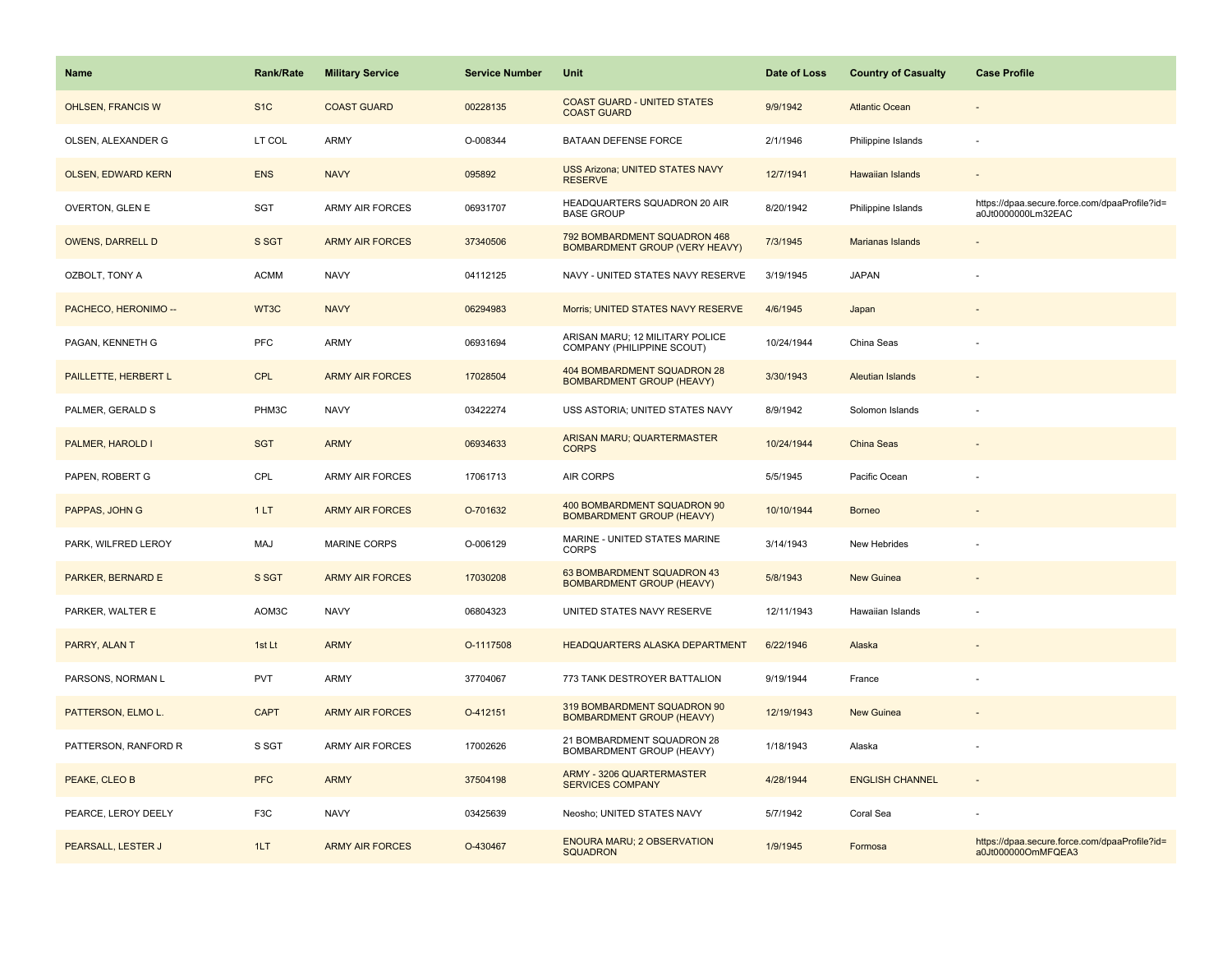| <b>Name</b>              | Rank/Rate         | <b>Military Service</b> | <b>Service Number</b> | Unit                                                             | Date of Loss | <b>Country of Casualty</b>                   | <b>Case Profile</b>                                                 |
|--------------------------|-------------------|-------------------------|-----------------------|------------------------------------------------------------------|--------------|----------------------------------------------|---------------------------------------------------------------------|
| PEARSON, PAUL E          | CAPT              | <b>ARMY</b>             | O-279297              | ARMY - HEADQUARTERS II PHILIPPINES<br><b>CORPS</b>               | 1/9/1945     | <b>FORMOSA</b>                               | https://dpaa.secure.force.com/dpaaProfile?id=<br>a0Jt000000PgMMUEA3 |
| PENNINGTON, NEIL --      | LT.               | <b>NAVY</b>             | O-104861              | UNITED STATES NAVY RESERVE                                       | 2/1/1945     | Pacific Ocean                                |                                                                     |
| PERKINS, OTIS O.         | CAPT              | <b>ARMY</b>             | O-374949              | 75 JOINT ASSAULT SIGNAL COMPANY                                  | 4/29/1945    | Ryukyus Islands                              |                                                                     |
| PFEIFER, AMBROSE R.      | S SGT             | <b>ARMY AIR FORCES</b>  | 37225487              | 577 BOMBARDMENT SQUADRON 392<br><b>BOMBARDMENT GROUP (HEAVY)</b> | 1/4/1944     | Germany                                      |                                                                     |
| PHILLIPS, FLOYD T        | FC <sub>2</sub> C | <b>NAVY</b>             | 06294608              | NAVY - UNITED STATES NAVY RESERVE                                | 10/25/1944   | PHILIPPINE SEA                               |                                                                     |
| PHILLIPS, RAYFORD D      | S <sub>2</sub> C  | <b>NAVY</b>             | 06287774              | SS ARTHUR MIDDLETON; UNITED<br><b>STATES NAVY RESERVE</b>        | 1/1/1943     | Algeria                                      |                                                                     |
| PHILLIPS, ROBERT GENE    | 1LT               | <b>MARINE CORPS</b>     | O-017149              | MARINE - UNITED STATES MARINE<br><b>CORPS</b>                    | 11/10/1943   | New Hebrides                                 |                                                                     |
| PHIPPS, CHESTER --       | <b>CMOMM</b>      | <b>NAVY</b>             | 03720267              | POMPANO; UNITED STATES NAVY                                      | 10/15/1943   | Japan                                        |                                                                     |
| PHIPPS, GAYLORD L        | LT COL            | ARMY                    | O-011608              | <b>ARMY - INFANTRY</b>                                           | 12/15/1944   | PHILIPPINE ISLANDS                           | ÷,                                                                  |
| PICKETT, FRANK M         | S <sub>2</sub> C  | <b>NAVY</b>             | 09565439              | HULL; UNITED STATES NAVY RESERVE                                 | 12/18/1944   | <b>Philippine Sea</b>                        | https://dpaa.secure.force.com/dpaaProfile?id=<br>a0Jt0000000XeUgEAK |
| PICKING, CHARLES R       | CPL               | ARMY                    | 37503428              | ARMY - 3206 QUARTERMASTER<br>SERVICES COMPANY                    | 4/28/1944    | <b>ENGLISH CHANNEL</b>                       |                                                                     |
| PIEPLOW, ROBERT K        | S <sub>2</sub> C  | <b>NAVY</b>             | 03430880              | NAVY - UNITED STATES NAVY RESERVE                                | 2/17/1945    | <b>BONIN &amp; VOLCANO</b><br><b>ISLANDS</b> |                                                                     |
| PIERCE, HAROLD E         | S <sub>1</sub> C  | <b>NAVY</b>             | 06296989              | UNITED STATES NAVY RESERVE                                       | 7/14/1943    | Indian Ocean                                 |                                                                     |
| PIGG, CHARLES R          | S <sub>1</sub> C  | <b>NAVY</b>             | 09572877              | Callaghan; UNITED STATES NAVY<br><b>RESERVE</b>                  | 7/29/1945    | Japan                                        | $\overline{a}$                                                      |
| PINER, CALVIN EARL       | S <sub>2</sub> C  | <b>NAVY</b>             | 06284714              | UNITED STATES NAVY RESERVE                                       | 8/28/1942    | North Atlantic Ocean                         |                                                                     |
| PIOTROWSKI, EMIL J       | <b>PVT</b>        | <b>ARMY</b>             | 37726670              | <b>INFANTRY</b>                                                  | 8/18/1944    | France                                       |                                                                     |
| PITKIN, LEE R            | S SGT             | <b>ARMY AIR FORCES</b>  | 38356889              | 831 BOMBARDMENT SQUADRON 485<br>BOMBARDMENT GROUP (HEAVY)        | 4/20/1944    | Mediterranean Sea                            |                                                                     |
| PLILER, HORACE WILLIAM   | <b>CPL</b>        | <b>ARMY AIR FORCES</b>  | 37527385              | 98 BOMBARDMENT SQUADRON 11<br><b>BOMBARDMENT GROUP (HEAVY)</b>   | 5/8/1945     | Marianas Islands                             |                                                                     |
| POLLOM, DONALD BOYD      | 1LT               | <b>MARINE CORPS</b>     | O-026497              | MARINE - UNITED STATES MARINE<br><b>CORPS</b>                    | 2/3/1944     | New Hebrides                                 |                                                                     |
| PONCE, LEO J             | <b>CPL</b>        | <b>ARMY AIR FORCES</b>  | 37229664              | 831 BOMBARDMENT SQUADRON 485<br><b>BOMBARDMENT GROUP (HEAVY)</b> | 4/20/1944    | Mediterranean Sea                            | $\sim$                                                              |
| POOL, JACK D.            | SGT               | <b>ARMY AIR FORCES</b>  | 17002321              | 20 PURSUIT SQUADRON 24 PURSUIT<br><b>GROUP</b>                   | 4/16/1942    | Philippine Islands                           | ÷                                                                   |
| POSTLEWAIT, RHAE KENNETH | S SGT             | <b>ARMY AIR FORCES</b>  | 37208238              | 337 BOMBARDMENT SQUADRON 96<br><b>BOMBARDMENT GROUP (HEAVY)</b>  | 7/28/1943    | North Sea or Tyrrhenian<br>Sea               |                                                                     |
| PRAEGER, RALPH B         | MAJ               | <b>ARMY</b>             | O-021185              | 26 CAVALRY REGIMENT (PHILIPPINE<br>SCOUT)                        | 11/1/1943    | Philippine Islands                           |                                                                     |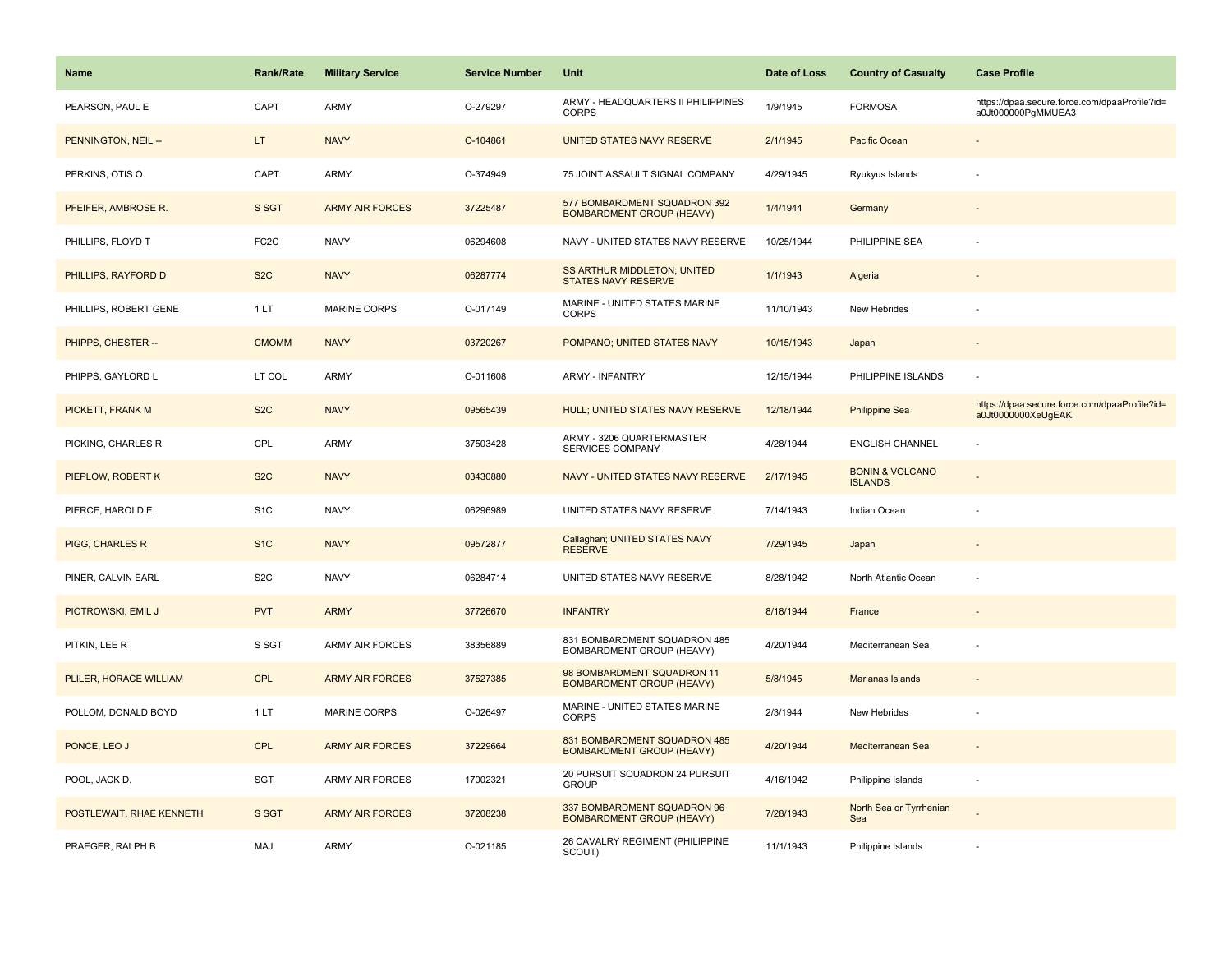| <b>Name</b>               | Rank/Rate         | <b>Military Service</b> | <b>Service Number</b> | Unit                                                        | Date of Loss | <b>Country of Casualty</b>     | <b>Case Profile</b>                                                 |
|---------------------------|-------------------|-------------------------|-----------------------|-------------------------------------------------------------|--------------|--------------------------------|---------------------------------------------------------------------|
| PREISSER, THOMAS E        | S <sub>2</sub> C  | <b>NAVY</b>             | 09566498              | HULL; UNITED STATES NAVY RESERVE                            | 12/18/1944   | <b>Philippine Sea</b>          | https://dpaa.secure.force.com/dpaaProfile?id=<br>a0Jt0000000XeVzEAK |
| PREST, ROBERT F           | 1LT               | <b>ARMY AIR FORCES</b>  | O-760706              | 558 BOMBARDMENT SQUADRON 387<br>BOMBARDMENT GROUP (MEDIUM)  | 10/9/1944    | Timor                          |                                                                     |
| PRICE, ROBERT L           | <b>ENS</b>        | <b>NAVY</b>             | O-113012              | USS SARATOGA; UNITED STATES NAVY<br><b>RESERVE</b>          | 8/7/1942     | Solomon Islands                |                                                                     |
| PROCTOR, WAYNE C          | MM3C              | <b>NAVY</b>             | 06288675              | POMPANO; UNITED STATES NAVY<br><b>RESERVE</b>               | 10/15/1943   | Japan                          |                                                                     |
| PURVIS, JOHN F            | S <sub>1</sub> C  | <b>NAVY</b>             | 03424496              | <b>UNITED STATES NAVY</b>                                   | 5/9/1942     | <b>Aleutian Islands</b>        |                                                                     |
| RACE, ARTHUR J            | S SGT             | ARMY                    | 06556248              | ARISAN MARU; HARBOR DEFENSE OF<br>MANILA                    | 10/24/1944   | China Seas                     |                                                                     |
| <b>RADCLIFF, ERNEST G</b> | <b>SGT</b>        | <b>ARMY AIR FORCES</b>  | 17125257              | 55 SQUADRON 375 TROOP CARRIER<br><b>GROUP</b>               | 5/26/1945    | Philippine Islands             | $\sim$                                                              |
| RAMSEY, FRANK R           | S SGT             | <b>ARMY AIR FORCES</b>  | 17028527              | 548 BOMBARDMENT SQUADRON 385<br>BOMBARDMENT GROUP (HEAVY)   | 7/26/1943    | North Sea or Tyrrhenian<br>Sea |                                                                     |
| <b>RANKIN, ELDON J</b>    | <b>T SGT</b>      | <b>ARMY AIR FORCES</b>  | 37220473              | 76 SQUADRON 435 TROOP CARRIER<br><b>GROUP</b>               | 8/21/1944    | Gibraltar                      |                                                                     |
| RANKIN, JOHN K            | 2LT               | <b>ARMY AIR FORCES</b>  | O-691652              | 779 BOMBARDMENT SQUADRON 464<br>BOMBARDMENT GROUP (HEAVY)   | 5/26/1945    | Mediterranean Sea              | ÷,                                                                  |
| <b>RAVENS, ROBERT C</b>   | <b>PFC</b>        | <b>ARMY</b>             | 37218485              | ARMY - ORDNANCE DEPARTMENT                                  | 2/7/1943     | <b>ATLANTIC OCEAN</b>          |                                                                     |
| REA, EARL R               | TEC <sub>5</sub>  | <b>ARMY</b>             | 37242074              | <b>111 STATION HOSPITAL</b>                                 | 6/14/1944    | India                          |                                                                     |
| <b>RECTOR, DARREL D</b>   | GM3C              | <b>NAVY</b>             | 06280085              | TANG; UNITED STATES NAVY RESERVE                            | 10/25/1944   | Formosa                        | $\sim$                                                              |
| REDCAY, RAYMOND           | PFC               | ARMY                    | 17019517              | ARMY - 31 INFANTRY REGIMENT                                 | 7/26/1942    | PHILIPPINE ISLANDS             | https://dpaa.secure.force.com/dpaaProfile?id=<br>a0Jt0000000Llm1EAC |
| REED, MARLAN J            | CPL               | <b>ARMY AIR FORCES</b>  | 37538187              | 1254 ARMY AIR FORCE BASE UNIT                               | 12/4/1945    | Liberia                        |                                                                     |
| REEVES, DON G             | LT/JG/            | <b>NAVY</b>             | O-099995              | UNITED STATES NAVY RESERVE                                  | 8/25/1943    | Pacific Ocean                  |                                                                     |
| <b>REH, ROBERT R</b>      | <b>PFC</b>        | <b>ARMY</b>             | 37006943              | ARMY - 803 ENGINEERS BATTALION<br>(AVIATION)                | 1/26/1942    | PHILIPPINE ISLANDS             | $\omega$                                                            |
| REINHART, JAMES A.        | 2LT               | <b>ARMY AIR FORCES</b>  | O-772730              | 5 BOMBARDMENT SQUADRON 9<br>BOMBARDMENT GROUP (VERY HEAVY)  | 5/26/1945    | Japan/Okinawa                  | ÷,                                                                  |
| REITZEL, WALTER W         | <b>PVT</b>        | <b>ARMY</b>             | 37503998              | <b>ARMY - 3206 QUARTERMASTER</b><br><b>SERVICES COMPANY</b> | 4/28/1944    | <b>ENGLISH CHANNEL</b>         |                                                                     |
| <b>RESNER, WILMER V</b>   | F <sub>1</sub> C  | <b>NAVY</b>             | 09566928              | Bates; UNITED STATES NAVY RESERVE                           | 5/25/1945    | Japan                          |                                                                     |
| <b>REVES, ELBERT L</b>    | RM <sub>3</sub> C | <b>NAVY</b>             | 03422245              | USS HOUSTON (CA-30); UNITED STATES<br><b>NAVY</b>           | 3/1/1942     | Java                           |                                                                     |
| REYNOLDS, HOMER R         | S <sub>2</sub> C  | <b>NAVY</b>             | 08666717              | GAMBIER BAY; UNITED STATES NAVY<br><b>RESERVE</b>           | 10/25/1944   | Philippine Sea                 |                                                                     |
| RHODES, THEODOR --        | LT /JG/           | <b>NAVY</b>             | O-096373              | USS DUNCAN; UNITED STATES NAVY<br><b>RESERVE</b>            | 10/12/1942   | Solomon Islands                |                                                                     |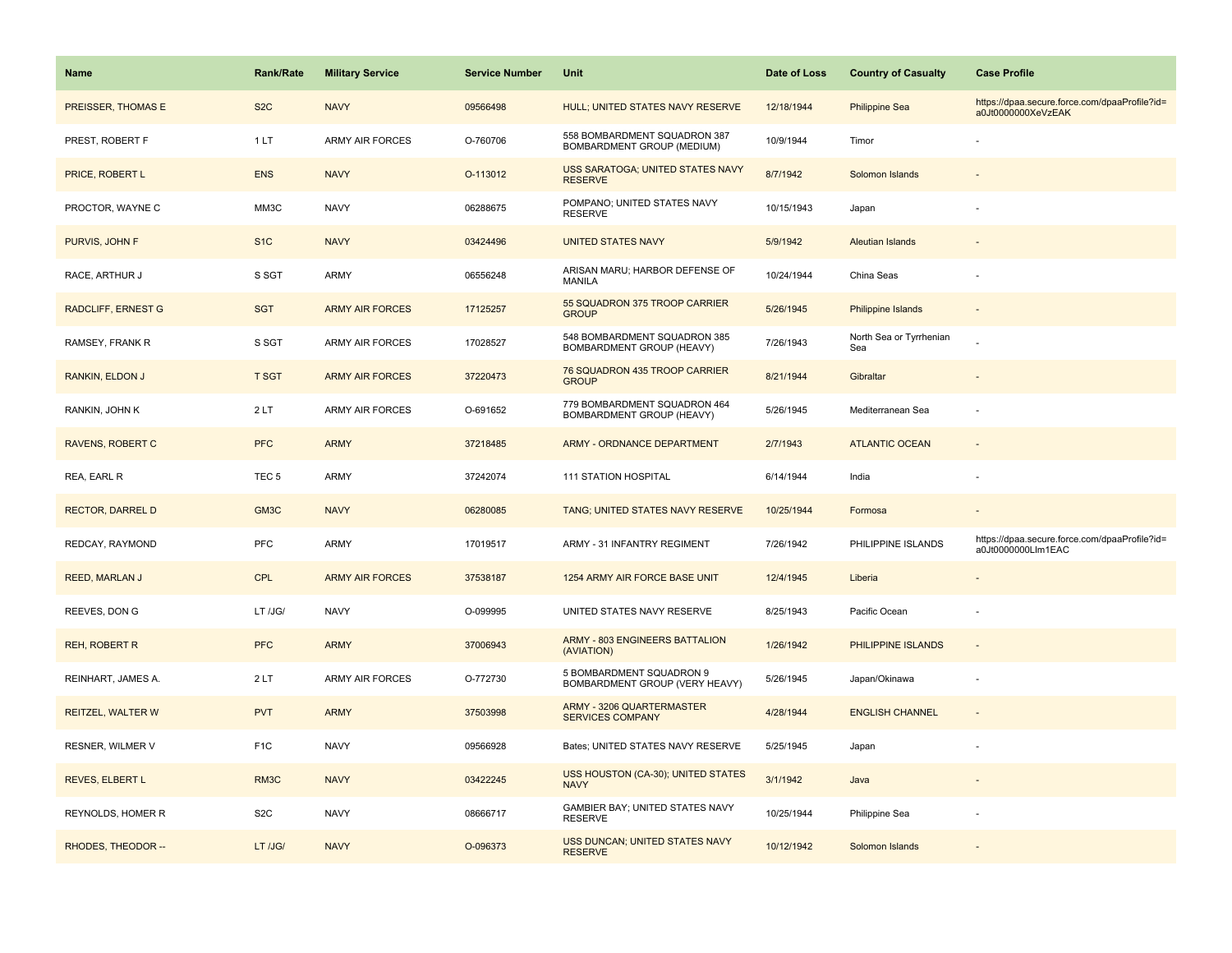| <b>Name</b>               | <b>Rank/Rate</b>   | <b>Military Service</b> | <b>Service Number</b> | Unit                                                           | Date of Loss | <b>Country of Casualty</b> | <b>Case Profile</b>                                                 |
|---------------------------|--------------------|-------------------------|-----------------------|----------------------------------------------------------------|--------------|----------------------------|---------------------------------------------------------------------|
| RICE, ALBERT              | STM1C              | <b>NAVY</b>             | 08669391              | NAVY - UNITED STATES NAVY RESERVE                              | 7/30/1945    | PHILIPPINE SEA             |                                                                     |
| RICE, GENE R              | EM <sub>2</sub> C  | <b>NAVY</b>             | 03166497              | <b>RUNNER; UNITED STATES NAVY</b>                              | 7/11/1943    | Japan                      |                                                                     |
| RICE, MILDRED E.          | <b>PFC</b>         | ARMY                    | A-709161              | 1202 ARMY AIR FORCES BASE UNIT                                 | 5/30/1945    | <b>Gold Coast</b>          |                                                                     |
| <b>RICH, LAWRENCE WW</b>  | <b>PFC</b>         | <b>ARMY</b>             | 37233142              | 71 INFANTRY 44 DIVISION                                        | 11/15/1944   | France                     |                                                                     |
| RICHARDSON, LUTE A        | 1LT                | <b>ARMY AIR FORCES</b>  | O-695968              | 877 BOMBARDMENT SQUADRON 499<br>BOMBARDMENT GROUP (VERY HEAVY) | 4/24/1945    | Japan/Okinawa              |                                                                     |
| RIEDEL, ADOLPH P.         | AOM <sub>1</sub> c | <b>NAVY</b>             | 6282109               | UNITED STATES NAVY RESERVE                                     | 6/14/1945    | French Indochina           |                                                                     |
| RIISOE, JOHN R            | 1STLT              | <b>ARMY AIR FORCES</b>  | O-2036215             | ARMY AIR FORCES - HEADQUARTERS<br>FAR EAST AIR FORCES          | 10/1/1944    | <b>NEW GUINEA</b>          |                                                                     |
| <b>RILEY, NATHANIEL H</b> | RT <sub>1C</sub>   | <b>NAVY</b>             | 03421134              | <b>NAVY - UNITED STATES NAVY</b>                               | 4/16/1945    | <b>CHINA SEAS</b>          |                                                                     |
| RILEY, PAUL D             | LT /JG/            | <b>NAVY</b>             | O-156551              | UNITED STATES NAVY RESERVE                                     | 1/8/1944     | Pacific Ocean              |                                                                     |
| <b>RIMEL, FRANCIS B</b>   | <b>CWT</b>         | <b>NAVY</b>             | 03419213              | NAVY - UNITED STATES NAVY                                      | 11/1/1944    | PHILIPPINE ISLANDS         |                                                                     |
| RIPLEY, EARL STRATTON     | 2LT                | <b>ARMY AIR FORCES</b>  | O-431518              | 90 BOMBARDMENT SQUADRON 3<br><b>BOMBARDMENT GROUP (LIGHT)</b>  | 4/24/1942    | New Guinea                 |                                                                     |
| RITTEL, ARTHUR A          | AP <sub>1</sub> C  | <b>NAVY</b>             | 03420261              | <b>UNITED STATES NAVY</b>                                      | 8/1/1943     | <b>Atlantic Ocean</b>      |                                                                     |
| ROBBEN, SEVERINE J        | <b>ENS</b>         | <b>NAVY</b>             | O-203277              | UNITED STATES NAVY                                             | 11/24/1943   | Pacific Ocean              |                                                                     |
| ROBBINS, JAMES W          | 1LT                | <b>MARINE CORPS</b>     | O-025741              | MARINE - UNITED STATES MARINE<br><b>CORPS</b>                  | 11/27/1944   | Bonin & Volcano Islands    |                                                                     |
| ROBERTS, DWIGHT FISK      | F <sub>1</sub> C   | <b>NAVY</b>             | 03420854              | USS Arizona; UNITED STATES NAVY                                | 12/7/1941    | Hawaiian Islands           | https://dpaa.secure.force.com/dpaaProfile?id=<br>a0Jt000000mq5kTEAQ |
| ROBERTS, HUGH T.          | 1LT                | <b>ARMY AIR FORCES</b>  | O-739682              | <b>AIR CORPS</b>                                               | 9/18/1944    | <b>Brazil</b>              |                                                                     |
| ROBERTS, JULIUS L         | ARM1C              | <b>NAVY</b>             | 06280166              | UNITED STATES NAVY RESERVE                                     | 12/5/1944    | Admiralty Islands          |                                                                     |
| <b>ROBERTS, ROBERT H</b>  | <b>ENS</b>         | <b>NAVY</b>             | O-156367              | VP - 074; UNITED STATES NAVY<br><b>RESERVE</b>                 | 7/4/1943     | <b>Brazil</b>              |                                                                     |
| ROBERTS, WALTER SCOTT     | RM1C               | <b>NAVY</b>             | 03419617              | USS Arizona; UNITED STATES NAVY                                | 12/7/1941    | Hawaiian Islands           | https://dpaa.secure.force.com/dpaaProfile?id=<br>a0Jt000000mq8SNEAY |
| ROBINSON, MAX KEITH       | 1LT                | <b>MARINE CORPS</b>     | O-020898              | MARINE - UNITED STATES MARINE<br><b>CORPS</b>                  | 9/12/1944    | New Britain Island         |                                                                     |
| ROEDER, DELBERT W         | S <sub>1</sub> C   | <b>NAVY</b>             | 08767012              | LUCE; UNITED STATES NAVY RESERVE                               | 5/4/1945     | China Seas                 |                                                                     |
| ROGERS, ROY C             | S <sub>1C</sub>    | <b>NAVY</b>             | 06281518              | UNITED STATES NAVY RESERVE                                     | 6/12/1944    | <b>English Channel</b>     |                                                                     |
| ROHR, GEORGE D            | S SGT              | <b>ARMY AIR FORCES</b>  | 37205179              | 32 PHOTO SQUADRON                                              | 4/20/1944    | Mediterranean Sea          |                                                                     |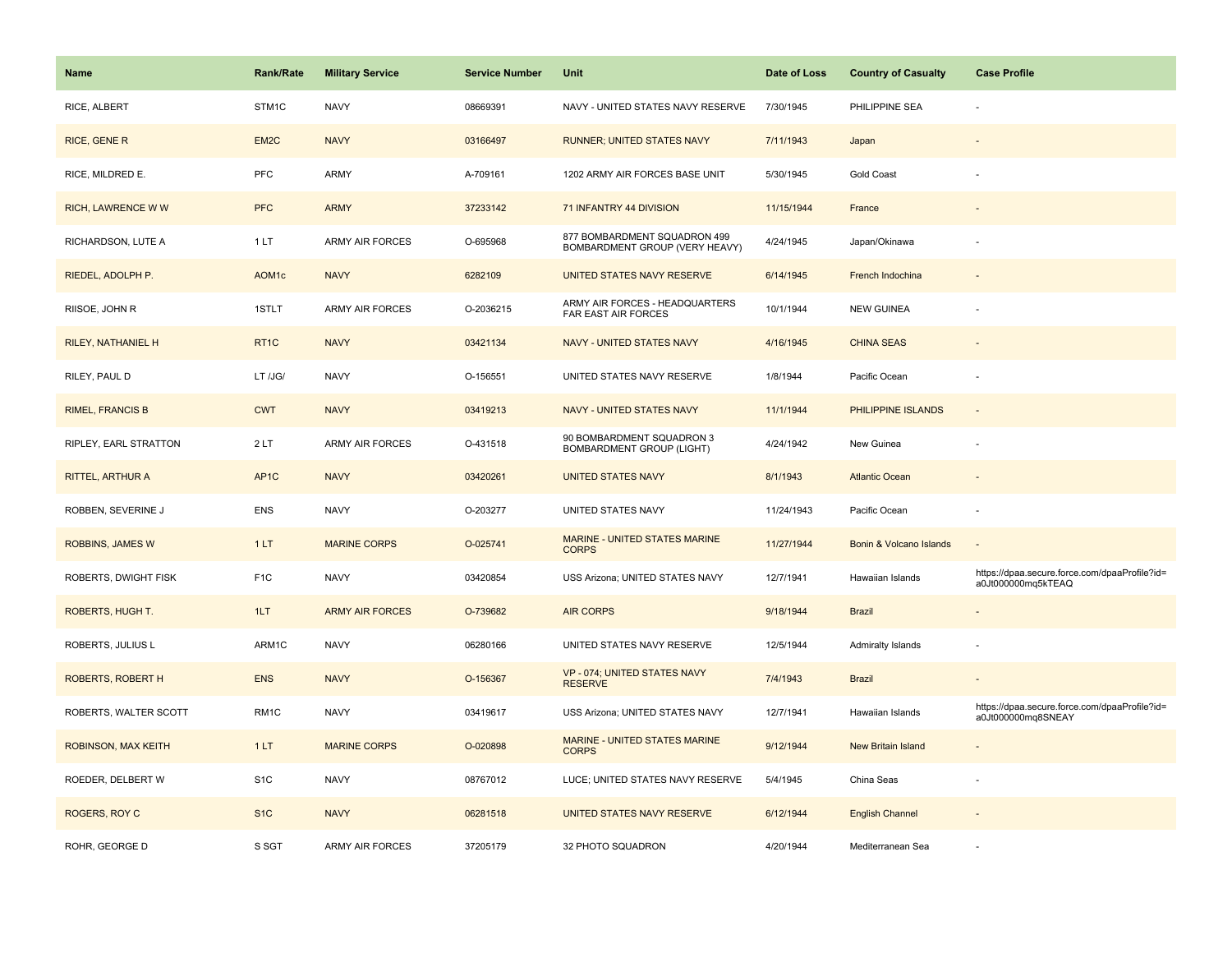| <b>Name</b>              | <b>Rank/Rate</b> | <b>Military Service</b> | <b>Service Number</b> | Unit                                                              | Date of Loss | <b>Country of Casualty</b>       | <b>Case Profile</b>                                                 |
|--------------------------|------------------|-------------------------|-----------------------|-------------------------------------------------------------------|--------------|----------------------------------|---------------------------------------------------------------------|
| <b>ROLAND, FRANCIS K</b> | 2LT              | <b>ARMY AIR FORCES</b>  | O-700369              | 514 BOMBARDMENT SQUADRON 376<br><b>BOMBARDMENT GROUP (HEAVY)</b>  | 7/8/1944     | <b>Adriatic Sea</b>              |                                                                     |
| ROLAND, LYLE W           | M <sub>2</sub> C | <b>NAVY</b>             | 08665979              | UNITED STATES NAVY RESERVE                                        | 12/18/1944   | Central/South Pacific<br>Theater |                                                                     |
| ROOT, FRANK P            | 2LT              | <b>ARMY AIR FORCES</b>  | O-416351              | 22 PURSUIT SQUADRON 36 PURSUIT<br><b>GROUP</b>                    | 4/23/1942    | <b>British West Indies</b>       |                                                                     |
| ROOT, RAYMOND R          | S <sub>1</sub> C | <b>NAVY</b>             | 06286563              | NAVY - UNITED STATES NAVY RESERVE                                 | 7/10/1943    | MEDITERRANEAN SEA                | $\sim$                                                              |
| ROSS, MADISON H          | S SGT            | <b>ARMY AIR FORCES</b>  | 37233687              | 303 BOMBARDMENT GROUP (HEAVY),<br><b>427 BOMBARDMENT SQUADRON</b> | 1/4/1944     | North Sea or Tyrrhenian<br>Sea   | https://dpaa.secure.force.com/dpaaProfile?id=<br>a0Jt0000000LkaYEAS |
| ROUSH, CLYDE M.          | 1LT              | <b>ARMY AIR FORCES</b>  | O-755106              | 6 BOMBARDMENT SQUADRON 29<br>BOMBARDMENT GROUP (VERY HEAVY)       | 5/5/1945     | Japan/Okinawa                    |                                                                     |
| ROWLAND, FORREST R.      | Cpl              | <b>ARMY</b>             | 6936737               | 93 BOMBARDMENT SQUADRON 19<br><b>BOMBARDMENT GROUP (HEAVY)</b>    | 5/5/1942     | Philippine Islands               |                                                                     |
| RUMFELT, LEE D           | S <sub>1</sub> C | <b>NAVY</b>             | 09564693              | UNITED STATES NAVY RESERVE                                        | 7/2/1944     | Indian Ocean                     |                                                                     |
| <b>RUMPF, JAMES H</b>    | <b>CAPT</b>      | <b>ARMY AIR FORCES</b>  | O-387706              | 1 SQUADRON 72 OBSERVATION GROUP                                   | 2/26/1943    | Panama                           |                                                                     |
| RUNDELL, ELTON R         | MOMM1C           | <b>NAVY</b>             | 06282765              | LST-342; UNITED STATES NAVY<br><b>RESERVE</b>                     | 7/18/1943    | Solomon Islands                  |                                                                     |
| <b>RUSSELL, GAYLE W</b>  | <b>PFC</b>       | <b>ARMY</b>             | 37524103              | DUKW; 605 FIELD ARTILLERY<br>BATTALION 10 MOUNTAIN DIVISION       | 4/30/1945    | Italy                            |                                                                     |
| RUSSELL, LLOYD E         | S SGT            | <b>ARMY AIR FORCES</b>  | 37224426              | 67 BOMBARDMENT SQUADRON 44<br>BOMBARDMENT GROUP (HEAVY)           | 11/18/1943   | Norway                           |                                                                     |
| <b>RUTLAND, ROSS E</b>   | S SGT            | <b>ARMY AIR FORCES</b>  | 37211160              | 26 BOMBARDMENT SQUADRON 11<br><b>BOMBARDMENT GROUP (HEAVY)</b>    | 4/4/1944     | <b>Caroline Islands</b>          |                                                                     |
| SALAS, MANUEL --         | PFC              | <b>ARMY</b>             | 37513475              | 23 INFANTRY 2 DIVISION                                            | 12/19/1945   | Germany                          |                                                                     |
| <b>SALTER, DONALD M</b>  | LT.              | <b>NAVY</b>             | O-086125              | UNITED STATES NAVY RESERVE                                        | 1/14/1944    | <b>Atlantic Ocean</b>            |                                                                     |
| SALTS, IVAN W            | 2LT              | <b>ARMY AIR FORCES</b>  | O-414047              | 71 FIGHTER SQUADRON 1 FIGHTER<br><b>GROUP</b>                     | 1/14/1944    | Tunisia                          |                                                                     |
| <b>SALYER, HARRY W</b>   | S <sub>1C</sub>  | <b>NAVY</b>             | 03417204              | Pillsbury; UNITED STATES NAVY                                     | 3/1/1942     | <b>Indian Ocean</b>              |                                                                     |
| SAMMS, LAWRENCE L        | S SGT            | ARMY                    | 37518837              | SS Leopoldville; 262 INFANTRY 66<br><b>DIVISION</b>               | 12/24/1944   | English Channel                  |                                                                     |
| SANCHEZ, FELIX F.        | S SGT            | <b>ARMY AIR FORCES</b>  | 17058543              | 548 BOMBARDMENT SQUADRON 385<br><b>BOMBARDMENT GROUP (HEAVY)</b>  | 7/26/1943    | North Sea or Tyrrhenian<br>Sea   |                                                                     |
| SANDERS, EVERETT R       | MOMM1C           | <b>NAVY</b>             | 06288142              | NAVY - UNITED STATES NAVY RESERVE                                 | 7/30/1945    | PHILIPPINE SEA                   | https://dpaa.secure.force.com/dpaaProfile?id=<br>a0Jt0000000QrepEAC |
| SANDIDGE, WILLIAM H C    | 1LT              | <b>ARMY AIR FORCES</b>  | O-727556              | 68 FIGHTER SQUADRON 347 FIGHTER<br><b>GROUP</b>                   | 5/8/1943     | <b>New Hebrides</b>              |                                                                     |
| SANDS, RICHARD T         | S SGT            | ARMY AIR FORCES         | 37202915              | 33 BOMBARDMENT SQUADRON 22<br>BOMBARDMENT GROUP (HEAVY)           | 11/27/1944   | Philippine Islands               |                                                                     |
| SATTERTHWAITE, EL        | <b>SGT</b>       | <b>ARMY AIR FORCES</b>  | 17100370              | 873 BOMBARDMENT SQUADRON 498<br>BOMBARDMENT GROUP (VERY HEAVY)    | 2/27/1945    | <b>Philippine Sea</b>            |                                                                     |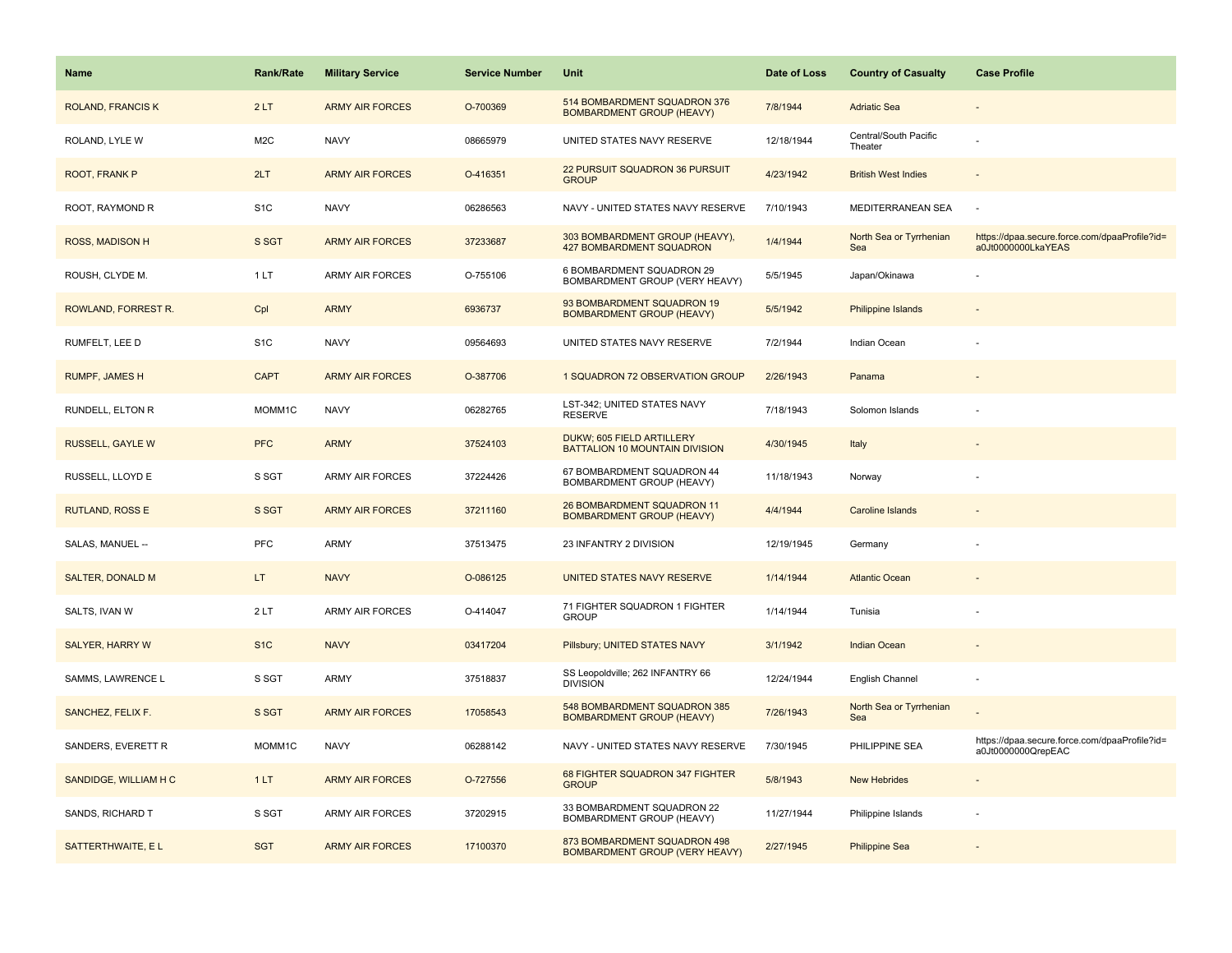| <b>Name</b>                | <b>Rank/Rate</b>  | <b>Military Service</b> | <b>Service Number</b> | Unit                                                             | Date of Loss | <b>Country of Casualty</b>     | <b>Case Profile</b>                                                 |
|----------------------------|-------------------|-------------------------|-----------------------|------------------------------------------------------------------|--------------|--------------------------------|---------------------------------------------------------------------|
| SAUER, KENNETH F           | MAJ               | ARMY                    | O-293795              | ARMY - HEADQUARTERS UNITED<br>STATES ARMY FORCES FAR EAST        | 12/15/1944   | PHILIPPINE ISLANDS             |                                                                     |
| SAVANT, JOHN --            | <b>PVT</b>        | <b>ARMY</b>             | 37156779              | <b>USAT DORCHESTER; AIR CORPS</b>                                | 2/3/1943     | Greenland                      |                                                                     |
| SAVELY, LLOYD I.           | 1LT               | <b>ARMY AIR FORCES</b>  | O-725641              | 71 BOMBARDMENT SQUADRON 38<br>BOMBARDMENT GROUP (MEDIUM)         | 12/1/1942    |                                | https://dpaa.secure.force.com/dpaaProfile?id=<br>a0Jt000001nzRYbEAM |
| SAWYER, CECIL D            | S <sub>2</sub> C  | <b>NAVY</b>             | 03425633              | Neosho; UNITED STATES NAVY                                       | 5/7/1942     | <b>Coral Sea</b>               |                                                                     |
| SAYLES, PAUL W.            | <b>T SGT</b>      | <b>ARMY</b>             | 37237150              | 73 FIELD ARTILLERY BATTALION 9<br>ARMORED DIVISION               | 3/1/1946     | Germany                        |                                                                     |
| <b>SCANLAN, GEORGE P</b>   | Ens               | <b>NAVY</b>             | O-333822              | <b>UNDERHILL; UNITED STATES NAVY</b><br><b>RESERVE</b>           | 7/24/1945    | <b>Philippine Sea</b>          |                                                                     |
| <b>SCHAFER, LESTER B</b>   | COX               | <b>NAVY</b>             | 03425358              | USS HELENA; UNITED STATES NAVY                                   | 7/6/1943     | Solomon Islands                |                                                                     |
| SCHECK, MIKE --            | TEC <sub>5</sub>  | <b>ARMY</b>             | 37336283              | 66 REGIMENT 2 ARMORED DIVISION                                   | 8/6/1944     | France                         |                                                                     |
| SCHEELE, WILLIAM F         | S SGT             | <b>ARMY AIR FORCES</b>  | 37157991              | 877 BOMBARDMENT SQUADRON 499<br>BOMBARDMENT GROUP (VERY HEAVY)   | 7/20/1945    | Marianas Islands               |                                                                     |
| <b>SCHEER, BRUCE F</b>     | CPL               | <b>ARMY AIR FORCES</b>  | 17057781              | 42 SQUADRON 12 FERRY GROUP                                       | 5/27/1943    | <b>Gold Coast</b>              |                                                                     |
| SCHENCK, EUGENE --         | EM2C              | <b>NAVY</b>             | 03421054              | Gannet ; UNITED STATES NAVY                                      | 6/7/1942     | Bermuda                        |                                                                     |
| <b>SCHERZINGER, ROY J</b>  | PHM <sub>1C</sub> | <b>NAVY</b>             | 06285178              | HULL; UNITED STATES NAVY RESERVE                                 | 12/18/1944   | <b>Philippine Sea</b>          |                                                                     |
| SCHMIDT, FRANK A           | SC <sub>2</sub> C | <b>NAVY</b>             | 06293531              | SPENCE; UNITED STATES NAVY<br><b>RESERVE</b>                     | 12/18/1944   | Philippine Sea                 |                                                                     |
| <b>SCHNELLER, GEORGE L</b> | S SGT             | <b>ARMY AIR FORCES</b>  | 17016712              | 569 BOMBARDMENT SQUADRON 390<br><b>BOMBARDMENT GROUP (HEAVY)</b> | 11/16/1943   | North Sea or Tyrrhenian<br>Sea |                                                                     |
| SCHOPF, HARRY E            | <b>ACRM</b>       | <b>NAVY</b>             | 04113056              | NAVY - UNITED STATES NAVY RESERVE                                | 10/6/1944    | PACIFIC OCEAN                  |                                                                     |
| SCHREPPEL, JOE             | S SGT             | <b>ARMY AIR FORCES</b>  | 37202639              | 548 BOMBARDMENT SQUADRON 385<br><b>BOMBARDMENT GROUP (HEAVY)</b> | 8/17/1943    | Holland                        | https://dpaa.secure.force.com/dpaaProfile?id=<br>a0Jt0000000Xm6oEAC |
| SCHROCK, GARLAND C.        | 2d Lt             | <b>ARMY AIR FORCES</b>  | O-744769              | 332 FIGHTER SQUADRON 329 FIGHTER<br><b>GROUP</b>                 | 1/28/1944    | New Britain Island             | https://dpaa.secure.force.com/dpaaProfile?id=<br>a0Jt000001laeQ6EAJ |
| SCHROEDER, ALFRED L        | <b>LTJG</b>       | <b>NAVY</b>             | O-325698              | USS ANZIO (CVE-57); UNITED STATES<br><b>NAVY RESERVE</b>         | 3/29/1945    | <b>Ryukyus Islands</b>         |                                                                     |
| SCHULTZ, WILBERT H         | AMM3C             | <b>NAVY</b>             | 06287422              | UNITED STATES NAVY RESERVE                                       | 3/12/1944    | <b>British Isles</b>           |                                                                     |
| SCHURR, JOHN --            | EM <sub>2</sub> C | <b>NAVY</b>             | 03421064              | <b>USS Arizona; UNITED STATES NAVY</b>                           | 12/7/1941    | <b>Hawaiian Islands</b>        |                                                                     |
| SCHWED, FRANCIS E          | S SGT             | <b>ARMY AIR FORCES</b>  | 17020955              | <b>AIR CORPS</b>                                                 | 10/6/1945    | Pacific Ocean                  |                                                                     |
| <b>SCOTT, GEORGE B</b>     | S SGT             | <b>ARMY AIR FORCES</b>  | 6546036               | 7 MATERIALS SQUADRON 5 AIR BASE<br><b>GROUP</b>                  | 6/10/1942    | Philippine Islands             | https://dpaa.secure.force.com/dpaaProfile?id=<br>a0Jt000000MvCRtEAN |
| SEARS, JOHN W              | 1st Lt            | <b>ARMY AIR FORCES</b>  | O-728952              | 72 BOMBARDMENT SQUADRON 5<br>BOMBARDMENT GROUP (HEAVY)           | 10/4/1942    | Solomon Islands                | https://dpaa.secure.force.com/dpaaProfile?id=<br>a0Jt000001nzOtQEAU |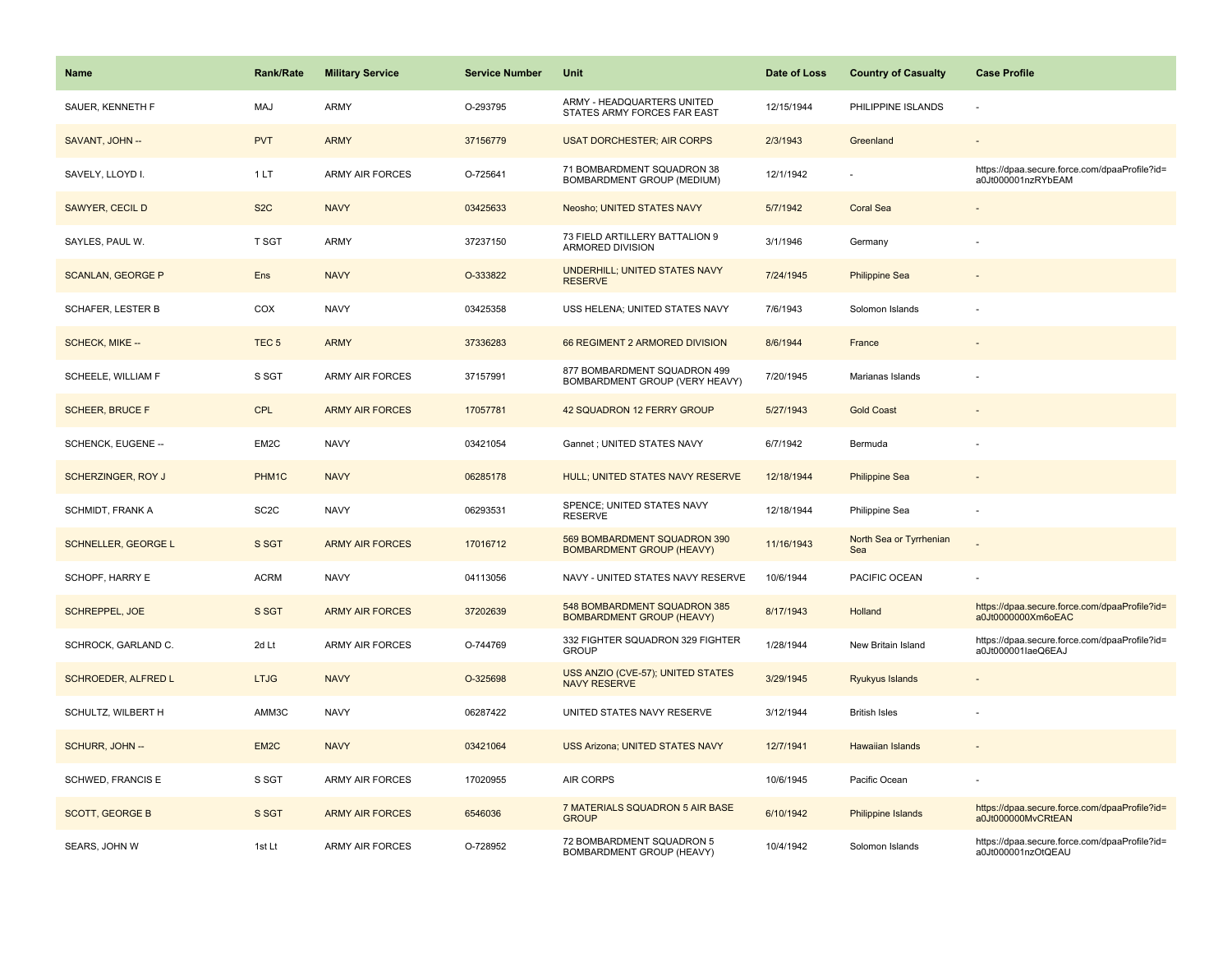| Name                      | <b>Rank/Rate</b>   | <b>Military Service</b> | <b>Service Number</b> | Unit                                                             | Date of Loss | <b>Country of Casualty</b> | <b>Case Profile</b>                                                 |
|---------------------------|--------------------|-------------------------|-----------------------|------------------------------------------------------------------|--------------|----------------------------|---------------------------------------------------------------------|
| <b>SELDERS, EVERETT E</b> | SOM <sub>3</sub> C | <b>NAVY</b>             | 09568919              | SPENCE; UNITED STATES NAVY<br><b>RESERVE</b>                     | 12/18/1944   | <b>Philippine Sea</b>      |                                                                     |
| SELIG, JESSIE L           | QM2C               | <b>NAVY</b>             | 06280356              | SHARK (SS-314); UNITED STATES NAVY<br><b>RESERVE</b>             | 10/24/1944   | China Seas                 |                                                                     |
| <b>SETVATE, MARK W</b>    | TM3C               | <b>NAVY</b>             | 03426128              | <b>SCORPION; UNITED STATES NAVY</b>                              | 2/22/1944    | China Seas                 |                                                                     |
| SHAFER, CARL GEORGE       | SC <sub>3</sub> C  | <b>NAVY</b>             | 03424844              | USS JUNEAU; UNITED STATES NAVY                                   | 11/13/1942   | Solomon Islands            |                                                                     |
| SHAFFER, WADE C           | Lt Cdr             | <b>NAVY</b>             | O-081065              | PICKEREL; UNITED STATES NAVY                                     | 5/6/1943     | Sea of Japan               |                                                                     |
| SHARP, PURDY A            | PHM <sub>2</sub> C | <b>NAVY</b>             | 03417040              | Langley; UNITED STATES NAVY                                      | 3/1/1942     | Indian Ocean               |                                                                     |
| <b>SHAW, RUSSELL E</b>    | F <sub>1C</sub>    | <b>NAVY</b>             | 09572649              | Drexler; UNITED STATES NAVY RESERVE                              | 5/28/1945    | Japan                      |                                                                     |
| SHAW, WILLIAM J           | CPL                | <b>ARMY AIR FORCES</b>  | 17100570              | 32 PHOTO SQUADRON 5<br>RECONNAISSANCE GROUP                      | 4/20/1944    | Mediterranean Sea          |                                                                     |
| SHEEN, JOSEPH R           | 2LT                | <b>ARMY AIR FORCES</b>  | O-730635              | 95 FIGHTER SQUADRON 82 FIGHTER<br><b>GROUP</b>                   | 3/31/1943    | Mediterranean Sea          |                                                                     |
| SHEERN, JAMES E           | S <sub>1</sub> C   | <b>NAVY</b>             | 03429499              | NAVY - UNITED STATES NAVY RESERVE                                | 11/10/1944   | <b>ADMIRALTY ISLANDS</b>   | https://dpaa.secure.force.com/dpaaProfile?id=<br>a0Jt0000000XhCmEAK |
| SHEPHERD, WILLIAM A       | TM <sub>2</sub> C  | <b>NAVY</b>             | 03421583              | USS JARVIS; UNITED STATES NAVY                                   | 8/9/1942     | Solomon Islands            |                                                                     |
| SHEPLER, JACK L.          | AMM2C              | <b>NAVY</b>             | 06286527              | ST. LO; UNITED STATES NAVY RESERVE                               | 10/25/1944   | Philippine Sea             |                                                                     |
| SHERIDAN, CHARLES C.      | <b>MAJ</b>         | <b>ARMY AIR FORCES</b>  | O-408859              | 427 BOMBARDMENT SQUADRON 303<br><b>BOMBARDMENT GROUP (HEAVY)</b> | 1/3/1943     | France                     |                                                                     |
| SHINKLE, JOHN K           | S <sub>1</sub> C   | <b>NAVY</b>             | 03429700              | NAVY - UNITED STATES NAVY RESERVE                                | 11/10/1944   | ADMIRALTY ISLANDS          | https://dpaa.secure.force.com/dpaaProfile?id=<br>a0Jt0000000XhCrEAK |
| <b>SHIPMAN, WESLEY E</b>  | HA <sub>1</sub> C  | <b>NAVY</b>             | 03422886              | ARISAN MARU; UNITED STATES NAVY                                  | 10/24/1944   | Philippine Islands         |                                                                     |
| SHOEMAKER, JOSEPH D       | Ens                | <b>NAVY</b>             | O-106010              | UNITED STATES NAVY RESERVE                                       | 9/29/1942    | Pacific Ocean              |                                                                     |
| SHOOK, ROBERT M           | <b>PVT</b>         | <b>ARMY</b>             | 18048927              | 60 COAST ARTILLERY REGIMENT                                      | 5/6/1942     | <b>Philippine Islands</b>  |                                                                     |
| SHYNE, DAVID LOYOLA       | PHM2C              | <b>NAVY</b>             | 03422092              | USS LAFFEY; UNITED STATES NAVY                                   | 11/13/1942   | Solomon Islands            |                                                                     |
| SIEBERT, NILES R          | LT.                | <b>NAVY</b>             | O-104871              | UNITED STATES NAVY RESERVE                                       | 7/20/1944    | <b>Marianas Islands</b>    |                                                                     |
| SIMPSON, ROBERT W         | RM3C               | <b>NAVY</b>             | 06291402              | HOEL; UNITED STATES NAVY RESERVE                                 | 10/25/1944   | Philippine Sea             |                                                                     |
| <b>SKAGGS, WILLIAM D</b>  | F <sub>2C</sub>    | <b>NAVY</b>             | 09569649              | UNITED STATES NAVY RESERVE                                       | 10/17/1944   | Philippine Islands         |                                                                     |
| SKINNER, DENNIS R         | TEC <sub>5</sub>   | <b>ARMY</b>             | 37525896              | ARMY CORPS OF ENGINEERS                                          | 5/27/1945    | Burma                      |                                                                     |
| <b>SKINNER, HALEY W</b>   | 2d Lt              | <b>ARMY AIR FORCES</b>  | O-428537              | <b>AIR CORPS</b>                                                 | 2/27/1942    | <b>Indian Ocean</b>        | https://dpaa.secure.force.com/dpaaProfile?id=<br>a0Jt0000000XlfnEAC |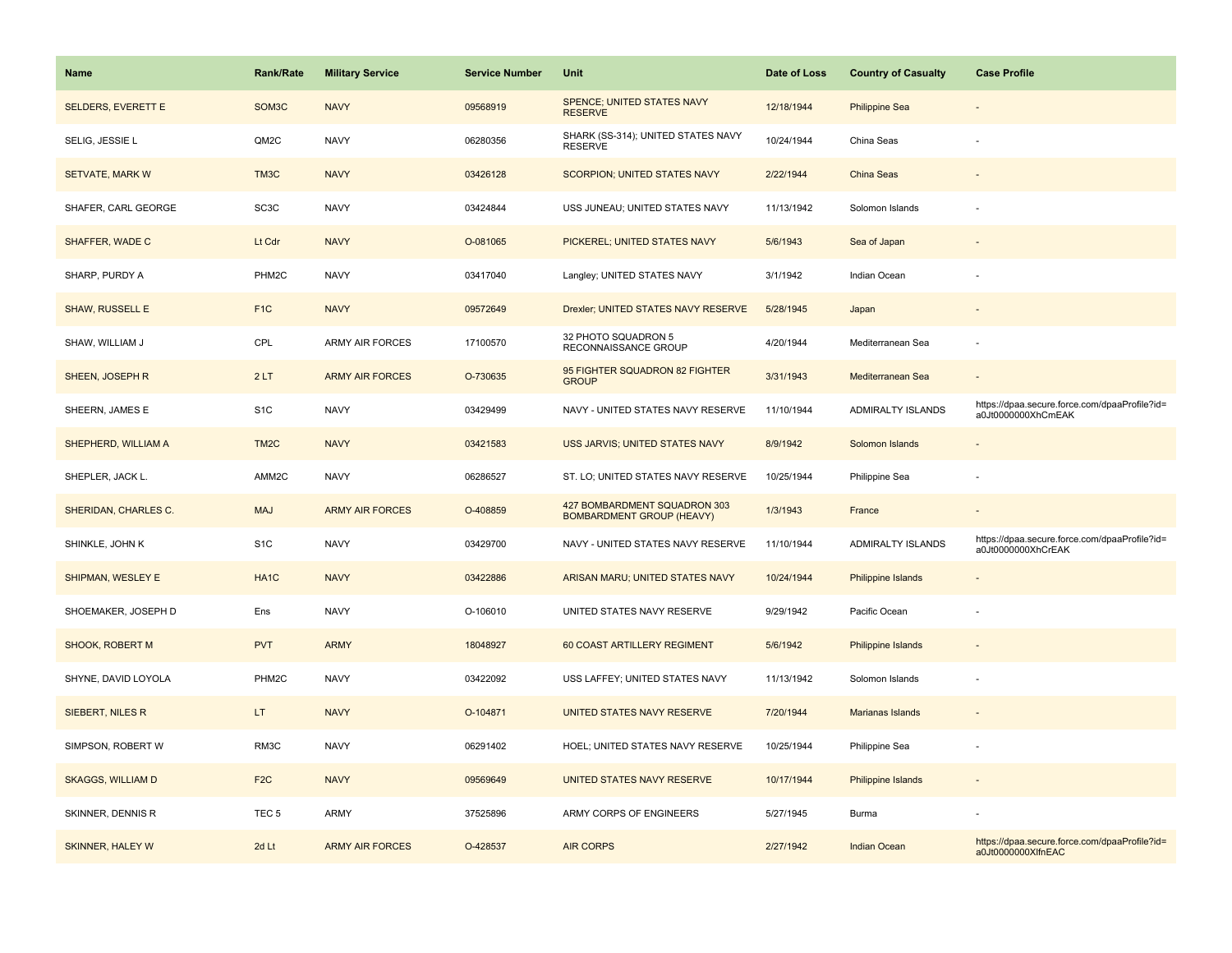| Name                         | Rank/Rate        | <b>Military Service</b> | <b>Service Number</b> | Unit                                                             | Date of Loss | <b>Country of Casualty</b>     | <b>Case Profile</b>      |
|------------------------------|------------------|-------------------------|-----------------------|------------------------------------------------------------------|--------------|--------------------------------|--------------------------|
| SLANKARD, EUAN J             | TEC <sub>4</sub> | ARMY                    | 37010778              | 17 TANK BATTALION 7 ARMORED<br><b>DIVISION</b>                   | 9/18/1944    | France                         |                          |
| <b>SMILEY, GLENN W</b>       | AMM1C            | <b>NAVY</b>             | 04112133              | TICONDEROGA; UNITED STATES NAVY<br><b>RESERVE</b>                | 1/21/1945    | <b>Philippine Sea</b>          |                          |
| SMITH, ARNOLD D              | CPL              | <b>ARMY AIR FORCES</b>  | 36464383              | 32 PHOTO SQUADRON 5<br>RECONNAISSANCE GROUP                      | 4/20/1944    | Mediterranean Sea              |                          |
| SMITH, CALVIN B              | QM3C             | <b>NAVY</b>             | 07569024              | UNITED STATES NAVY RESERVE                                       | 4/2/1945     | Ryukyus Islands                |                          |
| SMITH, CARL F                | S <sub>1</sub> C | <b>NAVY</b>             | 03421538              | USS HOUSTON (CA-30); UNITED STATES<br><b>NAVY</b>                | 3/1/1942     | Java                           |                          |
| SMITH, DONALD H              | Ens              | <b>NAVY</b>             | O-311684              | SPENCE; UNITED STATES NAVY<br><b>RESERVE</b>                     | 12/18/1944   | <b>Philippine Sea</b>          |                          |
| SMITH, DONALD L              | S <sub>1</sub> C | <b>NAVY</b>             | 06297104              | TRIGGER; UNITED STATES NAVY<br><b>RESERVE</b>                    | 3/28/1945    | Ryukyus Islands                |                          |
| SMITH, ELZA E                | 1st Lt           | <b>ARMY AIR FORCES</b>  | O-812162              | <b>ARMY AIR FORCE</b>                                            | 10/5/1944    | China                          |                          |
| SMITH, FINLEY C              | S SGT            | <b>ARMY AIR FORCES</b>  | 37530018              | 500 BOMBARDMENT SQUADRON 345<br>BOMBARDMENT GROUP (MEDIUM)       | 4/6/1945     | China Seas                     |                          |
| SMITH, GLEN W.               | TEC <sub>4</sub> | <b>ARMY</b>             | 37247345              | <b>707 TANK BATTALION</b>                                        | 2/1/1945     | Germany                        |                          |
| SMITH, GLENN A               | CEM              | <b>NAVY</b>             | 03418718              | Buck; UNITED STATES NAVY                                         | 10/9/1943    | North or Tyrrhenian Seas       |                          |
| SMITH, HAROLD D              | S <sub>1</sub> C | <b>NAVY</b>             | 06291131              | Rowan; UNITED STATES NAVY RESERVE                                | 9/11/1943    | North or Tyrrhenian Seas       | $\sim$                   |
| SMITH, HERBERT --            | CK3C             | <b>NAVY</b>             | 06281230              | USS JOHN PENN; UNITED STATES NAVY<br><b>RESERVE</b>              | 8/13/1943    | Solomon Islands                | ÷,                       |
| SMITH, HOWARD W              | 1LT              | <b>ARMY AIR FORCES</b>  | O-693420              | 775 BOMBARDMENT SQUADRON 463<br><b>BOMBARDMENT GROUP (HEAVY)</b> | 6/10/1944    | <b>Adriatic Sea</b>            |                          |
| SMITH, JOHN G                | SGT              | ARMY AIR FORCES         | 17096517              | 705 BOMBARDMENT SQUADRON 446<br>BOMBARDMENT GROUP (HEAVY)        | 8/25/1944    | North Sea or Tyrrhenian<br>Sea |                          |
| <b>SMITH, LAROY H</b>        | EM <sub>2C</sub> | <b>NAVY</b>             | 03421337              | USS SCULPIN; UNITED STATES NAVY                                  | 11/19/1943   | <b>Gilbert Islands</b>         |                          |
| SMITH, LEROY W               | TEC <sub>4</sub> | <b>ARMY</b>             | 37004613              | 209 FIELD ARTILLERY BATTALION                                    | 10/23/1943   | Alaska                         |                          |
| <b>SMITH, LOREN R</b>        | MM3C             | <b>NAVY</b>             | 03422371              | USS HOUSTON (CA-30); UNITED STATES<br><b>NAVY</b>                | 3/1/1942     | Java                           |                          |
| SMITH, REUBEN M              | Ens              | <b>NAVY</b>             | O-097164              | UNITED STATES NAVY RESERVE                                       | 8/9/1942     | Aleutian Islands               | ÷,                       |
| SMITH, ROBERT CRAIG          | S SGT            | <b>ARMY AIR FORCES</b>  | 37509971              | 72 SQUADRON 52 AIR SERVICES GROUP                                | 10/23/1945   | <b>Burma</b>                   |                          |
| SMOCK, CLAUDE C              | CPL              | ARMY                    | R-043118              | 31 INFANTRY REGIMENT                                             | 1/15/1942    | Philippine Islands             | $\overline{\phantom{a}}$ |
| <b>SNELLBACKER, HARVEY K</b> | 2NDLT            | <b>MARINE CORPS</b>     | O-037314              | <b>MARINE - UNITED STATES MARINE</b><br><b>CORPS</b>             | 7/16/1945    | <b>MARSHALL ISLANDS</b>        |                          |
| SNOOK, JOHN E                | <b>PFC</b>       | <b>ARMY AIR FORCES</b>  | 37016650              | <b>AIR CORPS</b>                                                 | 11/24/1943   | Alaska                         |                          |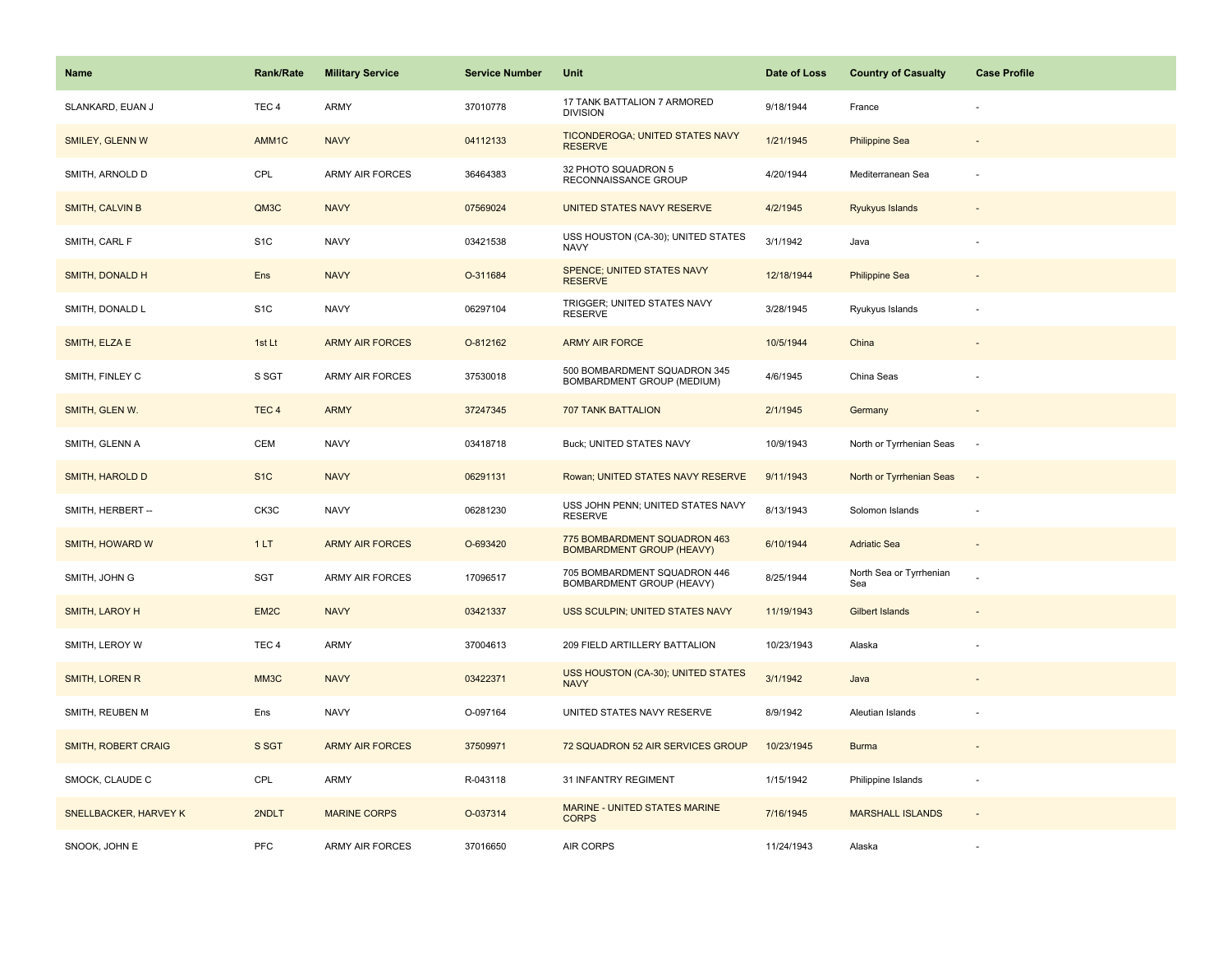| <b>Name</b>                | Rank/Rate        | <b>Military Service</b> | <b>Service Number</b> | Unit                                                                                  | Date of Loss | <b>Country of Casualty</b>     | <b>Case Profile</b>                                                 |
|----------------------------|------------------|-------------------------|-----------------------|---------------------------------------------------------------------------------------|--------------|--------------------------------|---------------------------------------------------------------------|
| SNYDER, ERVIN C            | <b>PVT</b>       | <b>ARMY</b>             | 37737578              | 394 INFANTRY 99 DIVISION                                                              | 1/17/1946    | <b>Belgium</b>                 | https://dpaa.secure.force.com/dpaaProfile?id=<br>a0Jt0000000XeByEAK |
| SNYDER, HAROLD A           | T SGT            | <b>ARMY AIR FORCES</b>  | 17083347              | 365 BOMBARDMENT SQUADRON 305<br>BOMBARDMENT GROUP (HEAVY)                             | 8/9/1944     | France                         |                                                                     |
| SNYDER, JOHN W             | S <sub>1</sub> C | <b>NAVY</b>             | 09569436              | FRANKLIN; UNITED STATES NAVY<br><b>RESERVE</b>                                        | 3/19/1945    | Japan                          |                                                                     |
| SOOTER, RALPH J.           | 1st Lt           | <b>ARMY AIR FORCES</b>  | O-727569              | 70 FIGHTER SQUADRON 18 FIGHTER<br><b>GROUP</b>                                        | 6/5/1943     | Solomon Islands                |                                                                     |
| SOPTICK, JAMES J           | S SGT            | <b>ARMY AIR FORCES</b>  | 37239830              | 493 BOMBARDMENT SQUADRON 7<br><b>BOMBARDMENT GROUP (HEAVY)</b>                        | 10/22/1944   | <b>Burma</b>                   |                                                                     |
| SOUTH, MERLE W             | S SGT            | ARMY                    | 37519506              | SS Leopoldville; 262 INFANTRY 66<br><b>DIVISION</b>                                   | 12/24/1944   | English Channel                |                                                                     |
| SPAIN, CARROLL H           | <b>CAPT</b>      | <b>ARMY</b>             | O-427888              | <b>ARMY - 540 QUARTERMASTER</b><br><b>BATTALION</b>                                   | 2/11/1945    | PHILIPPINE SEA                 | $\sim$                                                              |
| SPECK, GERALD D            | S <sub>1</sub> C | <b>NAVY</b>             | 03428196              | OMMANEY BAY; UNITED STATES NAVY                                                       | 1/4/1945     | Philippine Islands             |                                                                     |
| <b>SPELTS, RICHARD L</b>   | S SGT            | <b>ARMY AIR FORCES</b>  | 17099036              | 366 BOMBARDMENT SQUADRON 305<br><b>BOMBARDMENT GROUP (HEAVY)</b>                      | 5/1/1943     | France                         |                                                                     |
| SPENCER, HOWARD G          | <b>PFC</b>       | <b>ARMY AIR FORCES</b>  | 18058627              | 70 BOMBARDMENT SQUADRON 38<br>BOMBARDMENT GROUP (MEDIUM)                              | 10/13/1942   | Fiji                           | https://dpaa.secure.force.com/dpaaProfile?id=<br>a0Jt000001nzXRiEAM |
| <b>SPOTTS, VIRGIL D</b>    | S <sub>1</sub> C | <b>NAVY</b>             | 03427923              | <b>SPENCE: UNITED STATES NAVY</b>                                                     | 12/18/1944   | <b>Philippine Sea</b>          |                                                                     |
| SPRAGUE, ARTHUR L          | CPL              | <b>ARMY</b>             | 17002302              | ARISAN MARU; 60 COAST ARTILLERY<br><b>REGIMENT</b>                                    | 10/24/1944   | China Seas                     |                                                                     |
| SPRINGER, DALE W           | WT1C             | <b>NAVY</b>             | 03421960              | <b>Buck; UNITED STATES NAVY</b>                                                       | 10/9/1943    | North or Tyrrhenian Seas       | $\sim$                                                              |
| SPRINGSTEAD, EARL R        | S SGT            | <b>ARMY AIR FORCES</b>  | 37353631              | 707 BOMBARDMENT SQUADRON 446<br>BOMBARDMENT GROUP (HEAVY)                             | 3/6/1944     | North Sea or Tyrrhenian<br>Sea |                                                                     |
| STAAB, ALVIN --            | LT.              | <b>NAVY</b>             | O-104639              | UNITED STATES NAVY RESERVE                                                            | 6/11/1945    | <b>Hawaiian Islands</b>        |                                                                     |
| STAHL, JOHN B.             | LT               | <b>NAVY</b>             | O-084334              | USS WASP; UNITED STATES NAVY<br><b>RESERVE</b>                                        | 11/14/1944   | Philippine Islands             |                                                                     |
| STANSBERRY, MILTON A.      | 2LT              | <b>ARMY AIR FORCES</b>  | O-706008              | 827 BOMBARDMENT SQUADRON 484<br><b>BOMBARDMENT GROUP (HEAVY)</b>                      | 1/21/1946    | Yugoslavia                     |                                                                     |
| STAPLES, JACK --           | ARM3C            | <b>NAVY</b>             | 06282702              | UNITED STATES NAVY RESERVE                                                            | 5/9/1944     | Midway Island                  |                                                                     |
| <b>STAUFFER, LEHLAND P</b> | <b>CPL</b>       | <b>ARMY AIR FORCES</b>  | 37533885              | 65TH BOMBARDMENT SQUADRON, 43RD<br>BOMBARDMENT GROUP (HEAVY), 5TH<br><b>AIR FORCE</b> | 5/18/1945    | Formosa                        |                                                                     |
| STEEBY, RAYMOND L.         | <b>PFC</b>       | <b>ARMY</b>             | 17002670              | 31 INFANTRY REGIMENT                                                                  | 6/25/1942    | Philippine Islands             | https://dpaa.secure.force.com/dpaaProfile?id=<br>a0Jt000001Hu1pZEAR |
| STEIGER, FRANCIS G.        | 2d Lt            | <b>ARMY AIR FORCES</b>  | O-699869              | 425 BOMBARDMENT SQUADRON 308<br><b>BOMBARDMENT GROUP (HEAVY)</b>                      | 8/9/1944     | China                          |                                                                     |
| STEINMETZ, LEO D.          | S SGT            | ARMY AIR FORCES         | 06914316              | AIR CORPS                                                                             | 3/3/1942     | Australia                      |                                                                     |
| STELTER, WALTER C.         | <b>CPL</b>       | <b>ARMY AIR FORCES</b>  | 37504303              | <b>ARMY AIR FORCE</b>                                                                 | 3/5/1944     | <b>Burma</b>                   |                                                                     |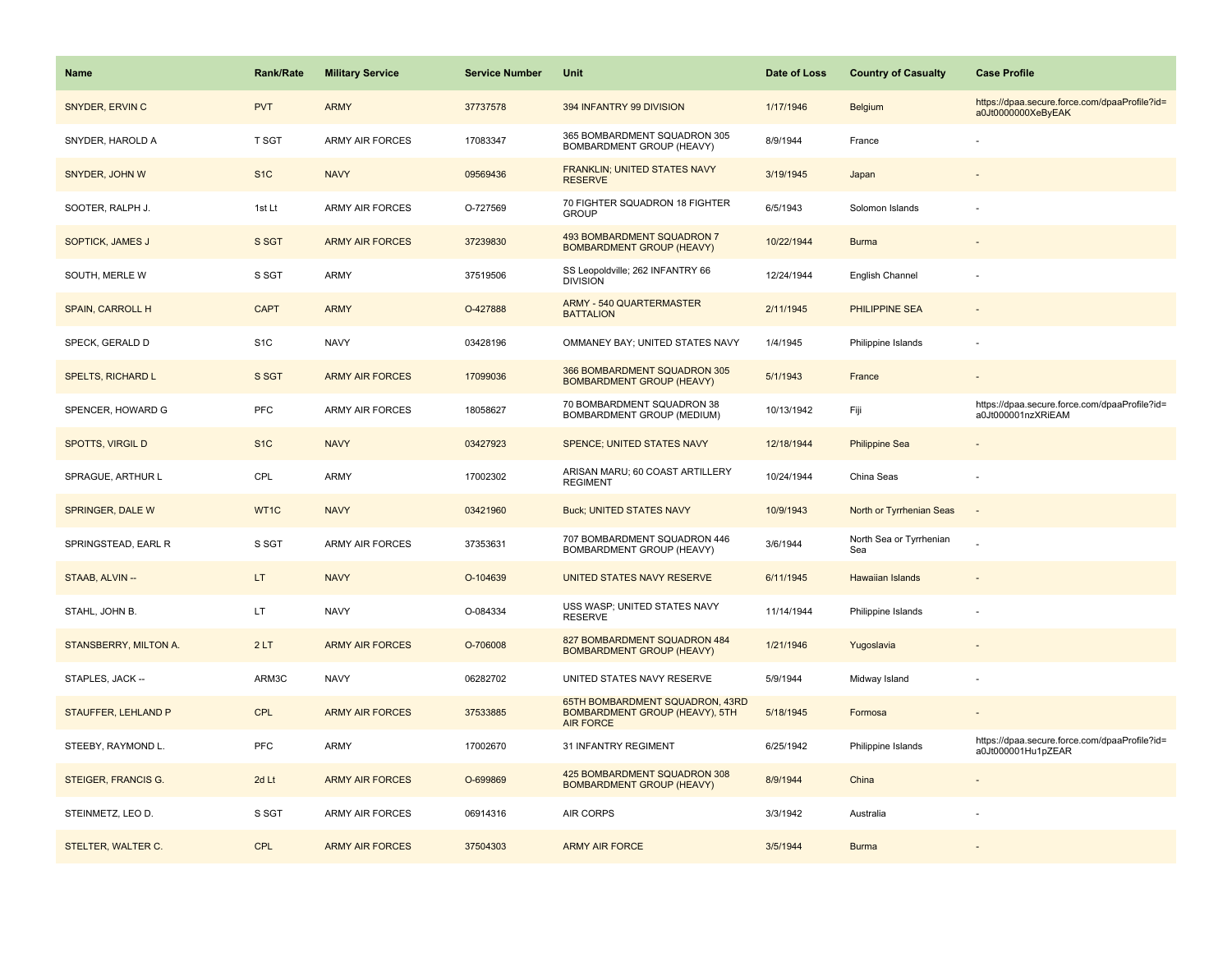| <b>Name</b>              | <b>Rank/Rate</b>  | <b>Military Service</b> | <b>Service Number</b> | Unit                                                             | Date of Loss | <b>Country of Casualty</b>     | <b>Case Profile</b>      |
|--------------------------|-------------------|-------------------------|-----------------------|------------------------------------------------------------------|--------------|--------------------------------|--------------------------|
| STEPHENS, PAUL R         | Ens               | <b>NAVY</b>             | O-354945              | USS TICONDEROGA; UNITED STATES<br>NAVY RESERVE                   | 7/28/1945    | Japan                          |                          |
| STEWART, ROBERT W        | AOM2C             | <b>NAVY</b>             | 06288969              | UNITED STATES NAVY RESERVE                                       | 11/7/1943    | Pacific Ocean                  |                          |
| STICKA, FLORIAN --       | CPL               | ARMY AIR FORCES         | 37315004              | 301 SQUADRON 29 TRANSPORT GROUP                                  | 11/24/1943   | India                          |                          |
| <b>STILES, LEWIS D</b>   | <b>SGT</b>        | <b>ARMY AIR FORCES</b>  | 37235097              | <b>AIR CORPS</b>                                                 | 2/5/1944     | <b>English Channel</b>         |                          |
| STOLAND, LAWRENCE I      | 2d Lt             | ARMY AIR FORCES         | O-426579              | 54 FIGHTER SQUADRON 55 FIGHTER<br><b>GROUP</b>                   | 7/22/1942    | Aleutian Islands               |                          |
| STONER, WILEY A          | LT.               | <b>NAVY</b>             | O-104047              | <b>USS BATAAN; UNITED STATES NAVY</b><br><b>RESERVE</b>          | 6/20/1944    | Pacific Ocean                  |                          |
| STOUPE, CHESTER B        | 2LT               | <b>ARMY AIR FORCES</b>  | O-698386              | 525 BOMBARDMENT SQUADRON 379<br>BOMBARDMENT GROUP (HEAVY)        | 7/9/1944     | English Channel                |                          |
| <b>STRAHM, ELGIN A</b>   | S SGT             | <b>ARMY</b>             | 37157442              | <b>ARMY - 532 ENGINEERS AMPHIBIOUS</b><br><b>REGIMENT</b>        | 7/1/1943     | <b>NEW GUINEA</b>              |                          |
| STRANGE, IVAN V          | TEC <sub>5</sub>  | ARMY                    | 37153524              | 66 REGIMENT 2 ARMORED DIVISION                                   | 8/6/1944     | France                         |                          |
| <b>STRATTON, JAMES P</b> | <b>CAPT</b>       | <b>ARMY AIR FORCES</b>  | O-729917              | 339 BOMBARDMENT SQUADRON 96<br><b>BOMBARDMENT GROUP (HEAVY)</b>  | 6/11/1944    | <b>English Channel</b>         |                          |
| STRONG, LAYTON W         | S <sub>1</sub> C  | <b>NAVY</b>             | 06298167              | Warrington; UNITED STATES NAVY<br><b>RESERVE</b>                 | 9/13/1944    | Bermuda                        |                          |
| <b>STRONG, TRUMAND D</b> | TM <sub>2</sub> C | <b>NAVY</b>             | 06281532              | REID; UNITED STATES NAVY RESERVE                                 | 12/11/1944   | <b>Philippine Islands</b>      |                          |
| STROTHER, DONALD R       | Capt              | ARMY AIR FORCES         | O-021643              | AIR CORPS                                                        | 2/9/1942     | Java                           |                          |
| <b>STUBER, LOVELL S</b>  | Capt              | <b>ARMY AIR FORCES</b>  | O-022821              | <b>HEADQUARTERS 1 MAP GROUP</b>                                  | 4/9/1942     | Caribbean Sea                  |                          |
| STUEVE, EMMETT G         | PHM3C             | <b>NAVY</b>             | 03421821              | ARISAN MARU; UNITED STATES NAVY                                  | 10/24/1944   | Philippine Islands             |                          |
| <b>STUKEY, BERTIE M</b>  | S <sub>2</sub> C  | <b>NAVY</b>             | 03425552              | <b>UNITED STATES NAVY</b>                                        | 6/6/1942     | Midway Island                  |                          |
| STUVER, JAMES W          | S <sub>1</sub> C  | <b>NAVY</b>             | 08665856              | HOVEY; UNITED STATES NAVY<br><b>RESERVE</b>                      | 1/7/1945     | Philippine Islands             | $\overline{\phantom{a}}$ |
| SUMPTER, NARVIE E        | S SGT             | <b>ARMY AIR FORCES</b>  | 17009107              | 4 BOMBARDMENT SQUADRON 34<br><b>BOMBARDMENT GROUP (HEAVY)</b>    | 1/2/1945     | North Sea or Tyrrhenian<br>Sea |                          |
| SURBAUGH, STEPHEN G      | S SGT             | ARMY AIR FORCES         | 17020679              | 428 BOMBARDMENT SQUADRON 310<br>BOMBARDMENT GROUP (MEDIUM)       | 4/5/1944     | Tunisia                        |                          |
| <b>SUSANK, FIRMAN E</b>  | 1LT               | <b>ARMY AIR FORCES</b>  | O-025951              | 760 BOMBARDMENT SQUADRON 460<br><b>BOMBARDMENT GROUP (HEAVY)</b> | 5/26/1944    | Mediterranean Sea              |                          |
| SUTTER, JOHN C           | SGT               | <b>ARMY AIR FORCES</b>  | 17115937              | 725 BOMBARDMENT SQUADRON 451<br>BOMBARDMENT GROUP (HEAVY)        | 8/17/1944    | Adriatic Sea                   |                          |
| <b>SWEENEY, WILLIS H</b> | S <sub>2</sub> C  | <b>NAVY</b>             | 03423405              | <b>UNITED STATES NAVY</b>                                        | 6/28/1942    | Aleutian Islands               |                          |
| SWENSSON, RICHARD M      | Lt Cdr            | <b>NAVY</b>             | O-082795              | USS BELLEAU WOOD; UNITED STATES<br><b>NAVY</b>                   | 4/29/1944    | Caroline Islands               |                          |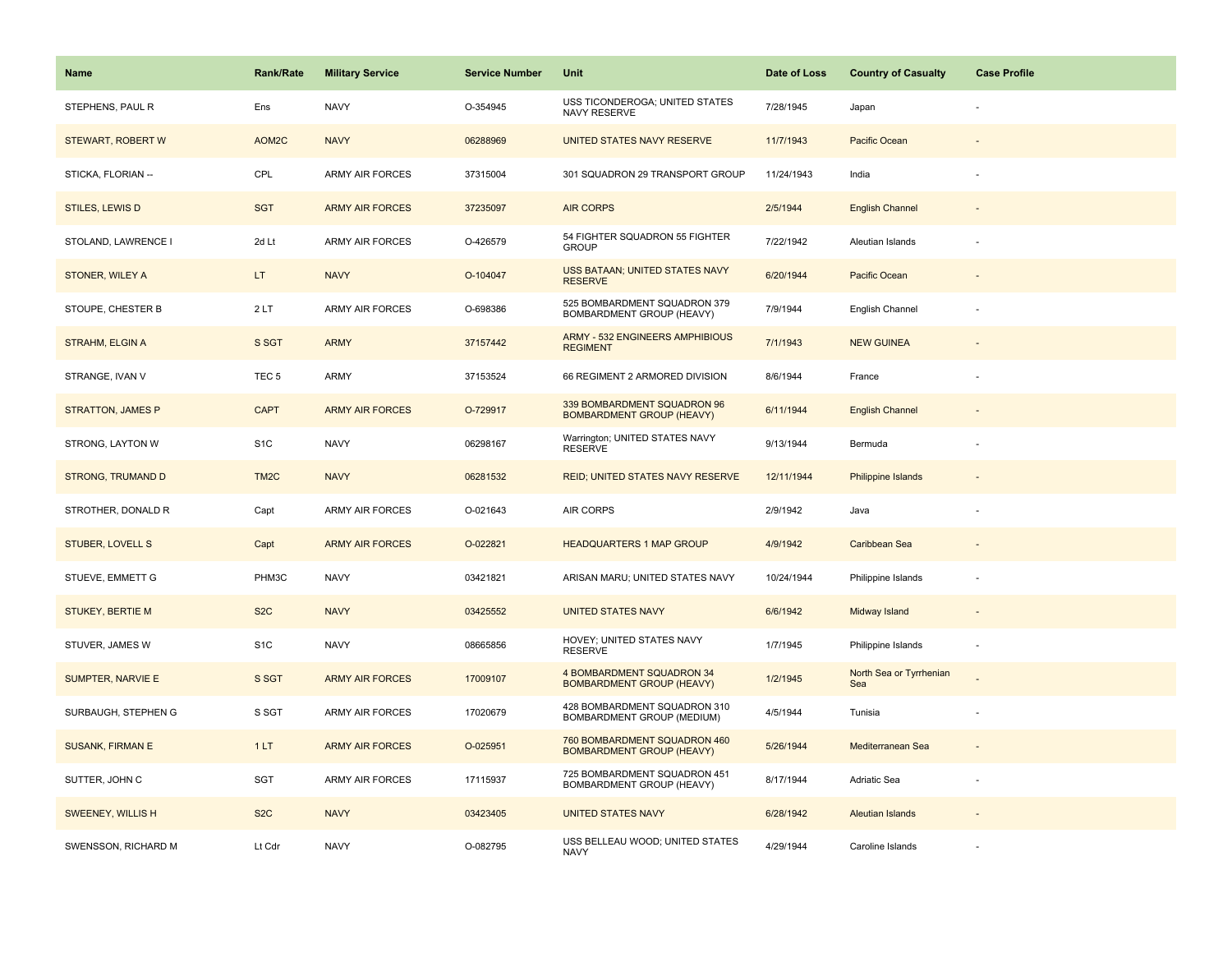| <b>Name</b>                     | <b>Rank/Rate</b> | <b>Military Service</b> | <b>Service Number</b> | Unit                                                             | Date of Loss | <b>Country of Casualty</b>     | <b>Case Profile</b>                                                 |
|---------------------------------|------------------|-------------------------|-----------------------|------------------------------------------------------------------|--------------|--------------------------------|---------------------------------------------------------------------|
| <b>TABBERER, CHARLES ARTHUR</b> | <b>LTJG</b>      | <b>NAVY</b>             | O-083883              | USS SARATOGA; UNITED STATES NAVY<br><b>RESERVE</b>               | 8/7/1942     | Solomon Islands                |                                                                     |
| TALLY, FRED O                   | Lt Col           | <b>ARMY AIR FORCES</b>  | O-017218              | ORYOKU MARU; HEADQUARTERS 5 AIR<br><b>BASE GROUP</b>             | 12/15/1944   | Philippine Islands             | $\sim$                                                              |
| <b>TARBETT, RAYMOND L</b>       | S <sub>1</sub> C | <b>NAVY</b>             | 03421761              | Maddox; UNITED STATES NAVY                                       | 7/10/1943    | Mediterranean Sea              |                                                                     |
| TATE, MOSES F                   | S SGT            | ARMY AIR FORCES         | 07060824              | 415 BOMBARDMENT SQUADRON 98<br>BOMBARDMENT GROUP (HEAVY)         | 8/1/1943     | Rumania                        | https://dpaa.secure.force.com/dpaaProfile?id=<br>a0Jt00000004pUZEAY |
| <b>TATE, ROBERT D</b>           | FIt O            | <b>ARMY AIR FORCES</b>  | T-190751              | 80 FIGHTER SQUADRON 8 FIGHTER<br><b>GROUP</b>                    | 7/23/1944    | <b>New Guinea</b>              |                                                                     |
| TAYLOR, LEE E                   | SK3C             | <b>NAVY</b>             | 03421905              | Langley; UNITED STATES NAVY                                      | 3/1/1942     | Indian Ocean                   |                                                                     |
| TAYLOR, LLOYD R R               | S SGT            | <b>ARMY AIR FORCES</b>  | 17076160              | 42 BOMBARDMENT SQUADRON 11<br><b>BOMBARDMENT GROUP (HEAVY)</b>   | 7/24/1943    | Wake Island                    |                                                                     |
| TAYLOR, RONALD L                | <b>PVT</b>       | <b>ARMY</b>             | 37206263              | 7th Infantry Regiment, 3d Infantry Division                      | 8/13/1944    | Sicily                         |                                                                     |
| TELCK, JOHN F                   | <b>PVT</b>       | <b>ARMY</b>             | 37210871              | <b>USAT DORCHESTER; UNITED STATES</b><br><b>ARMY</b>             | 2/3/1943     | Greenland                      |                                                                     |
| TENNYSON, HERBERT G             | 1st Lt           | ARMY AIR FORCES         | O-745216              | 320 BOMBARDMENT SQUADRON 90<br>BOMBARDMENT GROUP (HEAVY)         | 3/11/1944    | New Guinea                     |                                                                     |
| <b>TERFLINGER, ROBERT F</b>     | TEC <sub>5</sub> | <b>ARMY</b>             | 37494521              | HMT Rohna; 853 ENGINEERS BATTALION<br>(AVIATION)                 | 11/26/1943   | Mediterranean Sea              |                                                                     |
| TEVIS, ALVIN W                  | SM3C             | <b>NAVY</b>             | 06480958              | GRAMPUS; UNITED STATES NAVY<br><b>RESERVE</b>                    | 3/22/1943    | New Britain Island             |                                                                     |
| THAYER, ERLE H.                 | <b>T SGT</b>     | <b>ARMY AIR FORCES</b>  | 37146430              | <b>14 AF</b>                                                     | 3/21/1943    | India                          | https://dpaa.secure.force.com/dpaaProfile?id=<br>a0Jt000001nzSdPEAU |
| THOMAS, GEORGE L                | EM2C             | <b>NAVY</b>             | 03424850              | <b>GRAMPUS; UNITED STATES NAVY</b>                               | 3/22/1943    | New Britain Island             |                                                                     |
| THOMPSON, BERNARD H             | <b>PVT</b>       | <b>ARMY</b>             | 37207081              | 540 ENGINEERS REGIMENT                                           | 1/24/1944    | North Sea or Tyrrhenian<br>Sea |                                                                     |
| THOMPSON, ELDRO W               | S <sub>1</sub> C | <b>NAVY</b>             | 03421655              | USS HOUSTON (CA-30); UNITED STATES<br>NAVY                       | 3/1/1942     | Java                           |                                                                     |
| THOMPSON, SCOTT W               | <b>PFC</b>       | <b>ARMY AIR FORCES</b>  | 37529420              | <b>345 AVIATION SQUADRON</b>                                     | 6/20/1944    | New Guinea                     |                                                                     |
| THORNBROUGH, GEORGE W           | Capt             | <b>ARMY AIR FORCES</b>  | O-022400              | ARMY AIR FORCE                                                   | 6/4/1942     | Alaska                         |                                                                     |
| THORP, CHARLES R                | <b>SGT</b>       | <b>ARMY AIR FORCES</b>  | 06936623              | <b>AIR CORPS</b>                                                 | 6/3/1942     | <b>Burma</b>                   |                                                                     |
| THRALL, LEO C                   | <b>T SGT</b>     | <b>ARMY AIR FORCES</b>  | 37254188              | 579 BOMBARDMENT SQUADRON 392<br>BOMBARDMENT GROUP (HEAVY)        | 10/4/1943    | North Sea or Tyrrhenian<br>Sea |                                                                     |
| TIMMONS, WILLIAM K              | S SGT            | <b>ARMY AIR FORCES</b>  | 37230256              | 703 BOMBARDMENT SQUADRON 445<br><b>BOMBARDMENT GROUP (HEAVY)</b> | 2/2/1944     | North Sea or Tyrrhenian<br>Sea |                                                                     |
| TINGLE, RAY DELBERT             | S <sub>2</sub> C | <b>NAVY</b>             | 06281043              | UNITED STATES NAVY RESERVE                                       | 5/5/1942     | Coral Sea                      |                                                                     |
| TINKLER, RUSSELL L              | <b>PFC</b>       | <b>ARMY</b>             | 37011127              | 1 REGIMENT 1 ARMORED DIVISION                                    | 2/14/1943    | Tunisia                        |                                                                     |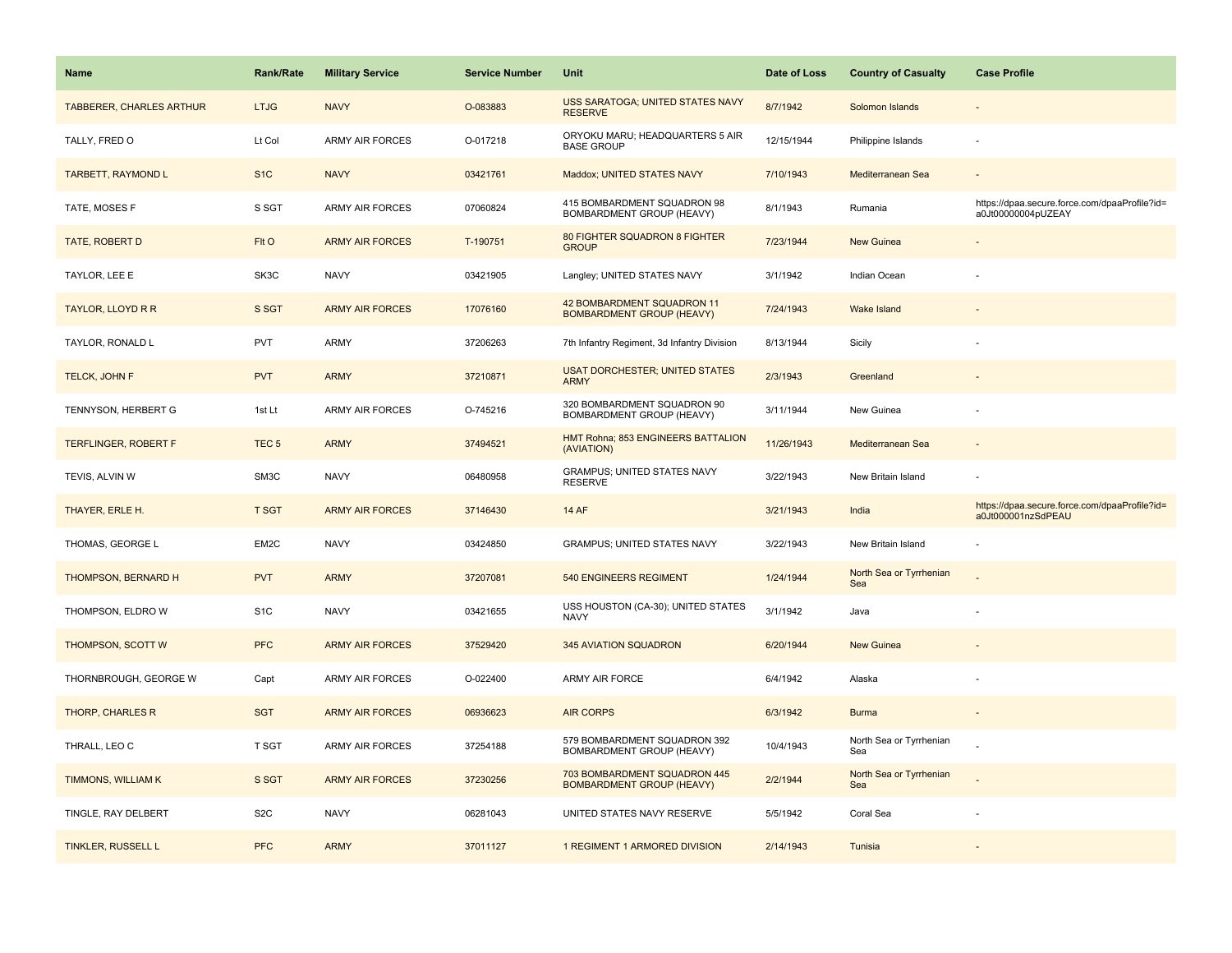| Name                          | <b>Rank/Rate</b>  | <b>Military Service</b>     | <b>Service Number</b> | Unit                                                                                                      | Date of Loss | <b>Country of Casualty</b>     | <b>Case Profile</b>                                                 |
|-------------------------------|-------------------|-----------------------------|-----------------------|-----------------------------------------------------------------------------------------------------------|--------------|--------------------------------|---------------------------------------------------------------------|
| TIPPET, PAUL S                | 1LT               | ARMY AIR FORCES             | O-885591              | 303 BOMBARDMENT GROUP (HEAVY),<br>360 BOMBARDMENT SQUADRON                                                | 10/2/1943    | North Sea or Tyrrhenian<br>Sea |                                                                     |
| TOADVINE, BILLY W.            | S SGT             | <b>ARMY AIR FORCES</b>      | 37722458              | 515 BOMBARDMENT SQUADRON 376<br><b>BOMBARDMENT GROUP (HEAVY)</b>                                          | 10/17/1944   | <b>Adriatic Sea</b>            |                                                                     |
| TORKELSON, ROSS E             | <b>LTCDR</b>      | <b>NAVY</b>                 | O-077797              | NAVY - UNITED STATES NAVY RESERVE                                                                         | 1/7/1946     | <b>SOLOMON ISLANDS</b>         |                                                                     |
| <b>TORREZ, ATODOCIA TOMMY</b> | <b>PFC</b>        | <b>MARINE CORPS RESERVE</b> | 00864322              | Company F, 2nd Battalion, 8th Marines, 2nd<br>Marine Division, FMF, UNITED STATES<br><b>MARINE CORPS.</b> | 6/27/1944    | <b>SAIPAN</b>                  |                                                                     |
| TRAGER, GEORGE K              | 1st Lt            | <b>ARMY AIR FORCES</b>      | O-442557              | 424 BOMBARDMENT SQUADRON 307<br>BOMBARDMENT GROUP (HEAVY)                                                 | 2/13/1943    | Solomon Islands                |                                                                     |
| <b>TRANT, RUSSELL H</b>       | S SGT             | <b>ARMY AIR FORCES</b>      | 37235397              | HMT Rohna; 322 FIGHTER CONTROL<br><b>SQUADRON</b>                                                         | 11/26/1943   | Mediterranean Sea              |                                                                     |
| TRAW, JAMES C                 | 1st Lt            | ARMY                        | O-355207              | SHINYO MARU; 91 COAST ARTILLERY<br>REGIMENT (PHILIPPINE SCOUT)                                            | 9/7/1944     | Philippine Islands             |                                                                     |
| TREECE, OTIS A                | S <sub>2</sub> C  | <b>NAVY</b>                 | 08666675              | <b>GAMBIER BAY; UNITED STATES NAVY</b><br><b>RESERVE</b>                                                  | 10/25/1944   | <b>Philippine Sea</b>          |                                                                     |
| TRENTMAN, JOHN L              | <b>ENS</b>        | <b>NAVY</b>                 | O-330957              | NAVY - UNITED STATES NAVY RESERVE                                                                         | 4/12/1945    | <b>CHINA SEAS</b>              |                                                                     |
| TUBBS, LLOYD M                | <b>SGT</b>        | <b>ARMY</b>                 | 20726610              | <b>HMT Rohna; INFANTRY</b>                                                                                | 11/26/1943   | Mediterranean Sea              |                                                                     |
| TUCKER, RAYMOND F             | <b>MSGT</b>       | ARMY AIR FORCES             | 06538956              | HEADQUARTERS SQUADRON 1<br><b>MAPPING GROUP</b>                                                           | 4/9/1942     | Caribbean Sea                  |                                                                     |
| TUNIS, GLENN E                | GM3C              | <b>NAVY</b>                 | 03422376              | Pillsbury; UNITED STATES NAVY                                                                             | 3/1/1942     | <b>Indian Ocean</b>            |                                                                     |
| TUTTLE, ROY --                | SGT               | ARMY AIR FORCES             | 17056535              | 490 BOMBARDMENT SQUADRON 341<br>BOMBARDMENT GROUP (MEDIUM)                                                | 2/22/1944    | Burma                          | https://dpaa.secure.force.com/dpaaProfile?id=<br>a0Jt0000000XI8AEAS |
| <b>TUTTLE, STEPHEN M</b>      | MM <sub>2</sub> C | <b>NAVY</b>                 | 06281329              | JOHNSTON; UNITED STATES NAVY<br><b>RESERVE</b>                                                            | 10/25/1944   | <b>Philippine Sea</b>          |                                                                     |
| TYPER, ROBERT E               | MOMM3C            | <b>NAVY</b>                 | 08664872              | SKYLARK; UNITED STATES NAVY<br><b>RESERVE</b>                                                             | 3/28/1945    | Ryukyus Islands                |                                                                     |
| <b>UPCHURCH, LLOYD R</b>      | S SGT             | <b>ARMY AIR FORCES</b>      | 37503967              | 775 BOMBARDMENT SQUADRON 463<br><b>BOMBARDMENT GROUP (HEAVY)</b>                                          | 6/10/1944    | <b>Adriatic Sea</b>            |                                                                     |
| UPDEGRAFF, CARL M             | CMM               | <b>NAVY</b>                 | 03420392              | REID; UNITED STATES NAVY                                                                                  | 12/11/1944   | Philippine Sea                 |                                                                     |
| <b>UPSON, EARL R</b>          | GM <sub>1</sub> C | <b>NAVY</b>                 | 03420685              | <b>CISCO; UNITED STATES NAVY</b>                                                                          | 9/28/1943    | China Seas                     |                                                                     |
| URBOM, OSCAR DUANE            | 2dLt              | MARINE CORPS                | O-031416              | MARINE - UNITED STATES MARINE<br><b>CORPS</b>                                                             | 3/19/1945    | Japan                          |                                                                     |
| VAN DORN, JAMES E             | Pfc               | <b>ARMY</b>                 | 37503303              | 2 INFANTRY 5 DIVISION                                                                                     | 10/9/1944    | France                         |                                                                     |
| VAN SICKEL, LAWRENCE E.       | 2LT               | <b>ARMY AIR FORCES</b>      | O-702131              | 17TH SQUADRON, 71ST<br>RECONNAISSANCE GROUP, 5TH AIR<br><b>FORCE</b>                                      | 3/2/1945     | Formosa                        |                                                                     |
| VANN, JOHN R                  | 2d Lt             | <b>ARMY AIR FORCES</b>      | O-429998              | <b>AIR CORPS</b>                                                                                          | 2/27/1942    | <b>Indian Ocean</b>            |                                                                     |
| VARNEY, ASHTON L              | CPL               | <b>ARMY</b>                 | 06954407              | SHINYO MARU; 701 ORDNANCE<br>COMPANY (AVIATION)                                                           | 9/7/1944     | Philippine Islands             |                                                                     |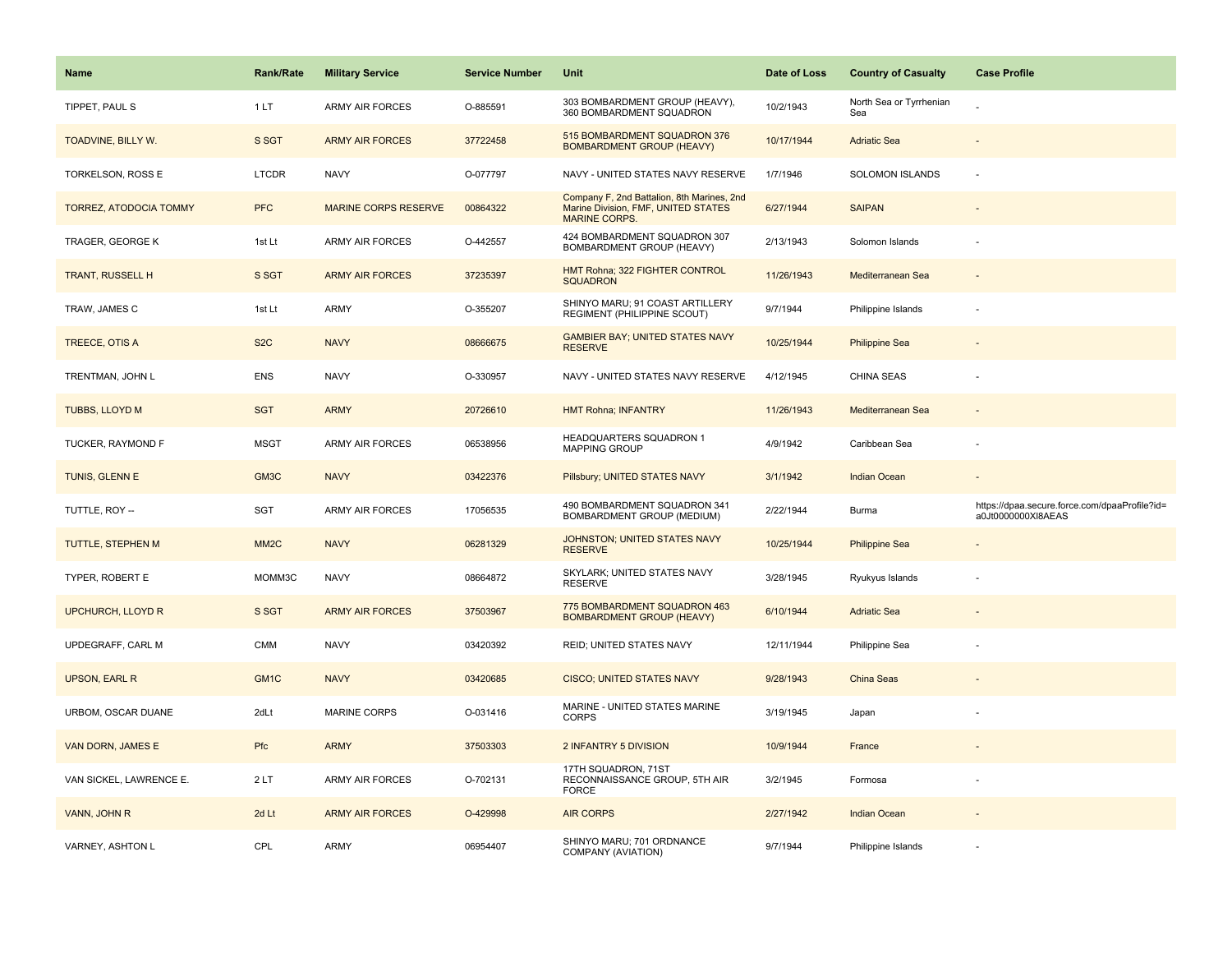| <b>Name</b>                  | Rank/Rate         | <b>Military Service</b> | <b>Service Number</b> | Unit                                                             | Date of Loss | <b>Country of Casualty</b>     | <b>Case Profile</b>                                                 |
|------------------------------|-------------------|-------------------------|-----------------------|------------------------------------------------------------------|--------------|--------------------------------|---------------------------------------------------------------------|
| <b>VAUGHN, NOAH D</b>        | MM <sub>1</sub> C | <b>NAVY</b>             | 03419792              | <b>UNITED STATES NAVY</b>                                        | 3/1/1942     | <b>Indian Ocean</b>            |                                                                     |
| VEDINER, NEIL E.             | 2LT               | <b>ARMY AIR FORCES</b>  | O-752304              | 412 BOMBARDMENT SQUADRON 95<br>BOMBARDMENT GROUP (HEAVY)         | 12/16/1944   | North Sea or Tyrrhenian<br>Sea |                                                                     |
| <b>VEITH, PIERCE L</b>       | Capt              | <b>ARMY AIR FORCES</b>  | O-726520              | 431 BOMBARDMENT SQUADRON 11<br><b>BOMBARDMENT GROUP (HEAVY)</b>  | 11/19/1943   | <b>Ellice Islands</b>          |                                                                     |
| <b>VELIA, GALEN STEVE</b>    | SM3C              | <b>NAVY</b>             | 04110923              | USS Arizona; UNITED STATES NAVY<br><b>RESERVE</b>                | 12/7/1941    | Hawaiian Islands               | https://dpaa.secure.force.com/dpaaProfile?id=<br>a0Jt00000004sg3EAA |
| <b>VIRGIN, KENNETH D</b>     | F <sub>1</sub> C  | <b>NAVY</b>             | 09554124              | Calhoun; UNITED STATES NAVY<br><b>RESERVE</b>                    | 4/6/1945     | Japan                          |                                                                     |
| VOGEL, JOSEPH L              | MM3C              | <b>NAVY</b>             | 06287749              | LST-342; UNITED STATES NAVY<br><b>RESERVE</b>                    | 7/18/1943    | Solomon Islands                |                                                                     |
| <b>VOGEL, VICTOR L</b>       | 1LT               | <b>ARMY AIR FORCES</b>  | O-793969              | 352 FIGHTER SQUADRON 353 FIGHTER<br><b>GROUP</b>                 | 1/11/1944    | North Sea or Tyrrhenian<br>Sea |                                                                     |
| WADE, PAUL --                | MM <sub>2</sub> C | <b>NAVY</b>             | 03421527              | USS BARTON; UNITED STATES NAVY                                   | 11/13/1942   | Solomon Islands                |                                                                     |
| <b>WADICK, ROBERT H</b>      | SK3C              | <b>NAVY</b>             | 08670691              | Little; UNITED STATES NAVY RESERVE                               | 5/3/1945     | Ryukyus Islands                |                                                                     |
| WAITE, RALPH S               | S SGT             | ARMY AIR FORCES         | 17030201              | AIR CORPS                                                        | 11/24/1943   | Alaska                         |                                                                     |
| <b>WALKER, FAY E.</b>        |                   | <b>ARMY AIR FORCES</b>  | 6862580               | 756 BOMBARDMENT SQUADRON 459<br><b>BOMBARDMENT GROUP (HEAVY)</b> | 1/9/1944     | <b>British West Indies</b>     |                                                                     |
| WALLACE, RONALD J            | RDM3C             | <b>NAVY</b>             | 06281534              | MONAGHAN; UNITED STATES NAVY<br><b>RESERVE</b>                   | 12/18/1944   | Philippine Sea                 |                                                                     |
| <b>WALLATKA, LAWRENCE C.</b> | <b>SGT</b>        | <b>ARMY AIR FORCES</b>  | 37532595              | <b>868 BOMBARDMENT SQUADRON</b><br>(HEAVY)                       | 7/25/1945    | Morotai, Ceram, Amboina        |                                                                     |
| WALLING, THURMAN --          | S SGT             | <b>ARMY AIR FORCES</b>  | 17166822              | AIR CORPS                                                        | 6/6/1945     | Marshall Islands               |                                                                     |
| <b>WALTERS, HOWARD L</b>     | 1st Lt            | <b>ARMY AIR FORCES</b>  | O-751216              | 769 BOMBARDMENT SQUADRON 462<br>BOMBARDMENT GROUP (VERY HEAVY)   | 5/26/1945    | <b>Marianas Islands</b>        |                                                                     |
| WARD, ROBERT E               | GM2C              | <b>NAVY</b>             | 03419480              | UNITED STATES NAVY                                               | 3/1/1942     | Indian Ocean                   |                                                                     |
| <b>WARNER, MYRON E</b>       | <b>SGT</b>        | <b>ARMY AIR FORCES</b>  | 37729695              | 351 BOMBARDMENT SQUADRON 100<br><b>BOMBARDMENT GROUP (HEAVY)</b> | 1/10/1945    | Germany                        |                                                                     |
| WARNER, ROY E                | AOM2C             | <b>NAVY</b>             | 06292863              | UNITED STATES NAVY RESERVE                                       | 10/15/1944   | French Morocco                 | ÷,                                                                  |
| <b>WARNOCK, GALEN L</b>      | 2LT               | <b>ARMY AIR FORCES</b>  | O-2061087             | 835 BOMBARDMENT SQUADRON 486<br><b>BOMBARDMENT GROUP (HEAVY)</b> | 12/9/1944    | <b>Adriatic Sea</b>            |                                                                     |
| WARREN, ROBERT R             | 2LT               | <b>ARMY AIR FORCES</b>  | O-744956              | 323 BOMBARDMENT SQUADRON 91<br>BOMBARDMENT GROUP (HEAVY)         | 3/3/1944     | North Sea or Tyrrhenian<br>Sea |                                                                     |
| <b>WARRINGTON, RUSSELL S</b> | S SGT             | <b>ARMY AIR FORCES</b>  | 37245877              | 645 BOMBARDMENT SQUADRON 410<br><b>BOMBARDMENT GROUP (LIGHT)</b> | 6/7/1944     | <b>English Channel</b>         |                                                                     |
| WASHBURN, LOWELL L           | <b>PVT</b>        | ARMY                    | 19051700              | ARISAN MARU; 2 GENERAL HOSPITAL                                  | 10/24/1944   | China Seas                     |                                                                     |
| <b>WATSON, CLIFFORD W</b>    | 1stLt             | <b>MARINE CORPS</b>     | O-014776              | <b>MARINE - UNITED STATES MARINE</b><br><b>CORPS</b>             | 2/9/1944     | Solomon Islands                |                                                                     |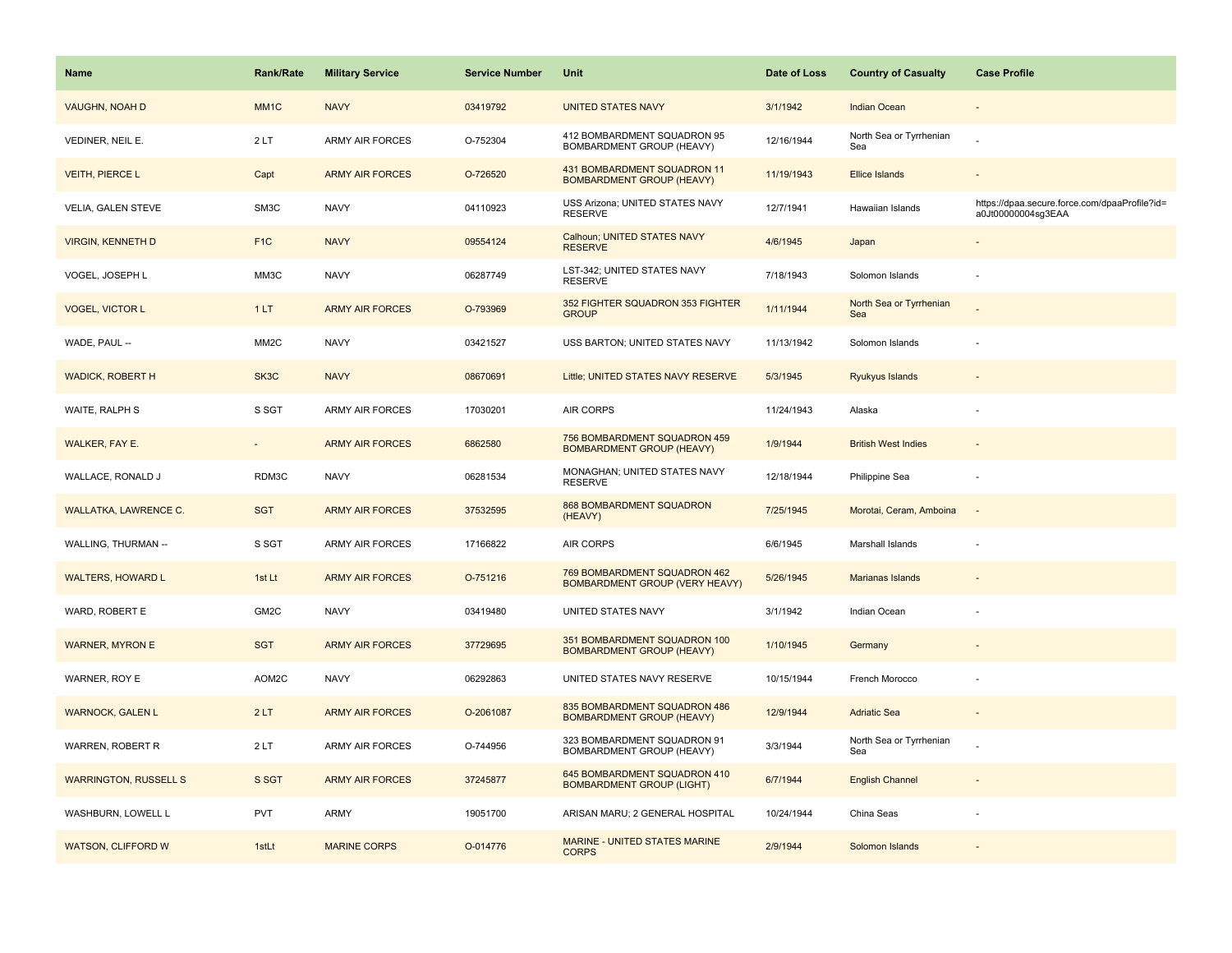| Name                       | <b>Rank/Rate</b>  | <b>Military Service</b> | <b>Service Number</b> | Unit                                                           | Date of Loss | <b>Country of Casualty</b>               | <b>Case Profile</b>                                                 |
|----------------------------|-------------------|-------------------------|-----------------------|----------------------------------------------------------------|--------------|------------------------------------------|---------------------------------------------------------------------|
| WATSON, DONALD E           | S SGT             | <b>ARMY</b>             | 37153678              | 315 ENGINEERS COMBAT BATTALION 90<br><b>DIVISION</b>           | 10/3/1944    | France                                   |                                                                     |
| <b>WATTS, HAROLD A</b>     | <b>PVT</b>        | <b>ARMY</b>             | 37141625              | 39 INFANTRY 9 DIVISION                                         | 4/8/1943     | Tunisia                                  |                                                                     |
| WEBB, ORLAND L             | S SGT             | <b>ARMY AIR FORCES</b>  | 17127313              | 864 BOMBARDMENT SQUADRON 494<br>BOMBARDMENT GROUP (HEAVY)      | 7/25/1945    | China Seas                               |                                                                     |
| WEDEL, CLARENCE --         | <b>PVT</b>        | <b>ARMY AIR FORCES</b>  | 37203047              | 53 SQUADRON 8 FERRY GROUP                                      | 12/7/1942    | Greenland                                |                                                                     |
| WEIGAND, JOHN B            | <b>T SGT</b>      | ARMY AIR FORCES         | 37501568              | 493 BOMBARDMENT SQUADRON 7<br>BOMBARDMENT GROUP (HEAVY)        | 10/22/1944   | Burma                                    |                                                                     |
| <b>WEISS, FREDDIE E</b>    | AOM2C             | <b>NAVY</b>             | 03427345              | <b>GAMBIER BAY; UNITED STATES NAVY</b>                         | 10/25/1944   | <b>Philippine Sea</b>                    |                                                                     |
| <b>WEISS, LAWRENCE G</b>   | SF <sub>1</sub> C | <b>NAVY</b>             | 03417845              | UNITED STATES NAVY                                             | 3/1/1942     | Indian Ocean                             |                                                                     |
| WELLS, CLEO --             | AMM1C             | <b>NAVY</b>             | 03417862              | <b>UNITED STATES NAVY</b>                                      | 12/8/1941    | Nova Scotia                              |                                                                     |
| WELLS, LAWRENCE D.         | 2LT               | <b>ARMY AIR FORCES</b>  | O-750741              | 48 FIGHTER SQUADRON 14 FIGHTER<br><b>GROUP</b>                 | 9/11/1944    | Italy                                    |                                                                     |
| <b>WELTER, FREDERICK P</b> | S <sub>2</sub> C  | <b>NAVY</b>             | 06288510              | PC-496; UNITED STATES NAVY<br><b>RESERVE</b>                   | 6/4/1943     | Mediterranean Sea                        |                                                                     |
| WELTER, JOHN F             | MM1C              | <b>NAVY</b>             | 03420790              | USS QUINCY; UNITED STATES NAVY                                 | 8/9/1942     | Solomon Islands                          |                                                                     |
| <b>WENDEL, JOHN F</b>      | <b>T SGT</b>      | <b>ARMY AIR FORCES</b>  | 20761349              | 32 PHOTO SQUADRON 5<br><b>RECONNAISSANCE GROUP</b>             | 4/20/1944    | Mediterranean Sea                        |                                                                     |
| WESCHE, DELMAR E           | S SGT             | <b>ARMY AIR FORCES</b>  | 37540243              | 484 BOMBARDMENT SQUADRON 505<br>BOMBARDMENT GROUP (VERY HEAVY) | 9/7/1945     | Marianas Islands                         |                                                                     |
| <b>WESTWOOD, DALE E</b>    | RM <sub>2</sub> C | <b>NAVY</b>             | 03421201              | Edsall; UNITED STATES NAVY                                     | 3/1/1942     | <b>Indian Ocean</b>                      | $\overline{\phantom{a}}$                                            |
| WHEELER, BERNARD J         | 2LT               | <b>ARMY AIR FORCES</b>  | O-682383              | 579 BOMBARDMENT SQUADRON 392<br>BOMBARDMENT GROUP (HEAVY)      | 2/2/1944     | North Sea or Tyrrhenian<br>Sea           |                                                                     |
| <b>WHEELER, RICHARD L</b>  | <b>PFC</b>        | <b>ARMY</b>             | 17009187              | SHINYO MARU; 440 ORDNANCE<br><b>COMPANY (AVIATION)</b>         | 9/7/1944     | <b>Philippine Islands</b>                |                                                                     |
| WHITE, CHARLES W           | F3C               | <b>NAVY</b>             | 03424221              | Jacob Jones; UNITED STATES NAVY                                | 2/28/1942    | Atlantic Ocean: North<br>American Waters |                                                                     |
| <b>WHITE, DONALD G.</b>    | 1st Lt            | <b>ARMY AIR FORCES</b>  | O-730689              | 339 FIGHTER SQUADRON 347 FIGHTER<br><b>GROUP</b>               | 2/14/1943    | Solomon Islands                          |                                                                     |
| WHITE, WILLIAM R           | ARM2C             | <b>NAVY</b>             | 03426046              | UNITED STATES NAVY                                             | 11/7/1943    | Solomon Islands                          |                                                                     |
| WHITEHEAD, ROBERT W        | S SGT             | <b>ARMY AIR FORCES</b>  | 17020664              | <b>5TH AIR FORCE</b>                                           | 8/15/1943    | <b>New Britain Island</b>                | https://dpaa.secure.force.com/dpaaProfile?id=<br>a0Jt000001nzZEAEA2 |
| WHITMORE, DARRELL D        | Ens               | <b>NAVY</b>             | O-250886              | UNITED STATES NAVY RESERVE                                     | 12/13/1943   | Ellice Islands                           |                                                                     |
| WHITTED, RAYMOND C         | AOM3C             | <b>NAVY</b>             | 06295838              | <b>GAMBIER BAY; UNITED STATES NAVY</b><br><b>RESERVE</b>       | 10/25/1944   | <b>Philippine Sea</b>                    |                                                                     |
| WIEDENBENNER, EDWARD J     | T SGT             | <b>ARMY AIR FORCES</b>  | 06860045              | 54 PURSUIT SQUADRON 55 PURSUIT<br><b>GROUP</b>                 | 7/5/1942     | Alaska                                   | https://dpaa.secure.force.com/dpaaProfile?id=<br>a0Jt000000VSp0bEAD |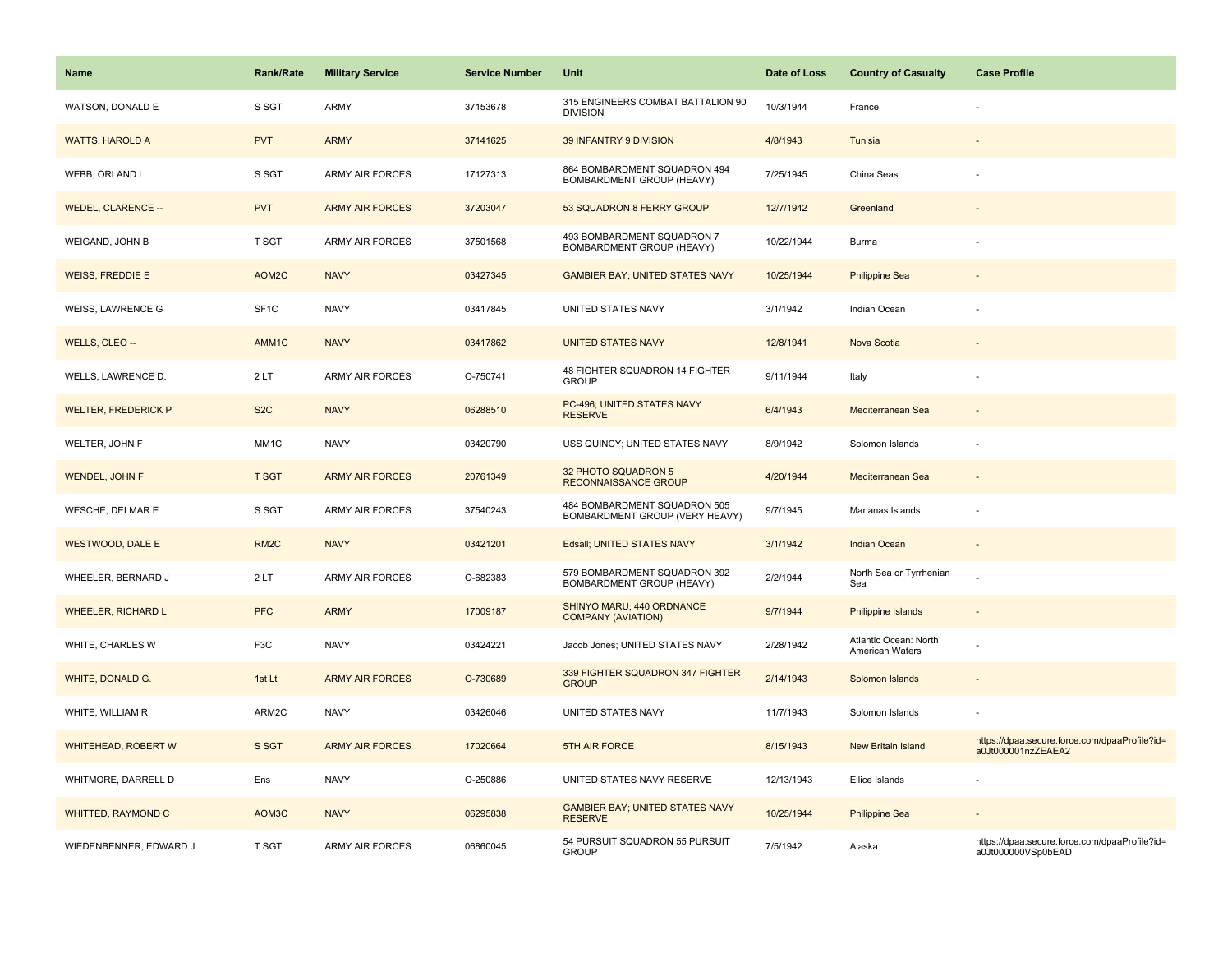| <b>Name</b>                    | <b>Rank/Rate</b>  | <b>Military Service</b> | <b>Service Number</b> | <b>Unit</b>                                                       | Date of Loss | <b>Country of Casualty</b> | <b>Case Profile</b>                                                 |
|--------------------------------|-------------------|-------------------------|-----------------------|-------------------------------------------------------------------|--------------|----------------------------|---------------------------------------------------------------------|
| <b>WILLCOXON, JOHN B</b>       | 1st Lt            | <b>ARMY AIR FORCES</b>  | O-662616              | HEADQUARTERS 90 BOMBARDMENT<br><b>GROUP (HEAVY)</b>               | 7/20/1943    | <b>New Guinea</b>          | https://dpaa.secure.force.com/dpaaProfile?id=<br>a0Jt0000000XekDEAS |
| WILLERT, EDWIN F               | PFC               | ARMY                    | 37045356              | 168 INFANTRY 34 DIVISION                                          | 4/15/1945    | Germany                    |                                                                     |
| <b>WILLHITE, MAX R</b>         | <b>T SGT</b>      | <b>ARMY AIR FORCES</b>  | 37214580              | 579 BOMBARDMENT SQUADRON 392<br><b>BOMBARDMENT GROUP (HEAVY)</b>  | 10/8/1943    | Germany                    |                                                                     |
| WILLIAMS, ADRON --             | SOM3C             | <b>NAVY</b>             | 06285483              | Buck; UNITED STATES NAVY RESERVE                                  | 10/9/1943    | North or Tyrrhenian Seas   |                                                                     |
| <b>WILLIAMS, BONNIE L.</b>     | <b>PFC</b>        | <b>ARMY</b>             | A-709901              | <b>WOMEN'S ARMY CORPS</b>                                         | 5/30/1945    | <b>Gold Coast</b>          |                                                                     |
| WILLIAMS, JOHN M               | Ens               | <b>NAVY</b>             | O-157786              | USS WAKE ISLAND; UNITED STATES<br>NAVY RESERVE                    | 12/26/1943   | Pacific Ocean              |                                                                     |
| <b>WILLIAMS, LAWRENCE M</b>    | <b>PFC</b>        | <b>ARMY AIR FORCES</b>  | 37006777              | 803 ENGINEERS BATTALION (AVIATION)                                | 1/26/1942    | Philippine Islands         |                                                                     |
| WILLIAMS, ROBERT W             | SGT               | <b>ARMY</b>             | 06856706              | ARISAN MARU; HEADQUARTERS<br>COMPANY LUZON FORCE                  | 10/24/1944   | China Seas                 |                                                                     |
| <b>WILSON, HENRY W</b>         | S SGT             | <b>ARMY</b>             | 37204306              | 371 INFANTRY 92 DIVISION                                          | 11/18/1944   | Italy                      |                                                                     |
| WILSON, JOE D                  | SGT               | <b>ARMY AIR FORCES</b>  | 37533450              | 60 BOMBARDMENT SQUADRON 39<br>BOMBARDMENT GROUP (VERY HEAVY)      | 4/15/1945    | Marianas Islands           |                                                                     |
| <b>WILSON, MARLIN W</b>        | <b>CPL</b>        | <b>ARMY</b>             | 17002371              | <b>31 INFANTRY REGIMENT</b>                                       | 1/24/1942    | Philippine Islands         |                                                                     |
| WILSON, PAUL D                 | PFC               | <b>ARMY</b>             | 37538559              | ARMY - 170 ENGINEERS COMBAT<br><b>BATTALION</b>                   | 10/25/1944   | PHILIPPINE ISLANDS         |                                                                     |
| <b>WILSON, PAUL J</b>          | <b>LTJG</b>       | <b>NAVY</b>             | O-251149              | UNITED STATES NAVY RESERVE                                        | 6/20/1944    | <b>Pacific Ocean</b>       |                                                                     |
| <b>WILSON, RAYMOND B</b>       | PFC               | <b>ARMY</b>             | 37504241              | ARMY - 3206 QUARTERMASTER<br>SERVICES COMPANY                     | 4/28/1944    | <b>ENGLISH CHANNEL</b>     | $\sim$                                                              |
| <b>WILSON, VERNON S</b>        | <b>PFC</b>        | <b>ARMY</b>             | 37502551              | ARMY - 3206 QUARTERMASTER<br><b>SERVICES COMPANY</b>              | 4/28/1944    | <b>ENGLISH CHANNEL</b>     | $\sim$                                                              |
| WILSON, WALTER O               | TEC <sub>4</sub>  | ARMY                    | 37494435              | HMT Rohna; 853 ENGINEERS BATTALION<br>(AVIATION)                  | 11/26/1943   | Mediterranean Sea          |                                                                     |
| <b>WILSON, WILLIAM H.</b>      | 1LT               | <b>ARMY AIR FORCES</b>  | O-429207              | 94 FIGHTER SQUADRON 1 FIGHTER<br><b>GROUP</b>                     | 1/11/1944    | Tunisia                    |                                                                     |
| WINDROSSE, MAX R               | FC3C              | <b>NAVY</b>             | 06701294              | UNITED STATES NAVY RESERVE                                        | 12/12/1943   | New Hebrides               |                                                                     |
| WINE, JOHN F.                  | S SGT             | <b>ARMY AIR FORCES</b>  | 18160202              | 529 BOMBARDMENT SQUADRON 380<br><b>BOMBARDMENT GROUP (HEAVY)</b>  | 10/26/1943   | Timor                      |                                                                     |
| WINTERS, ROBERT C              | SK3C              | <b>NAVY</b>             | 08667497              | Bismarck Sea; UNITED STATES NAVY<br><b>RESERVE</b>                | 2/21/1945    | Bonin & Volcano Islands    |                                                                     |
| <b>WINTERSCHEIDT, LL</b>       | S SGT             | <b>ARMY AIR FORCES</b>  | 37212270              | 499 BOMBARDMENT SQUADRON 345<br><b>BOMBARDMENT GROUP (MEDIUM)</b> | 1/16/1944    | <b>New Britain Island</b>  | https://dpaa.secure.force.com/dpaaProfile?id=<br>a0Jt000001nzTS0EAM |
| WISDOM, JAMES W                | 2d Lt             | ARMY AIR FORCES         | O-806192              | 674 BOMBARDMENT SQUADRON 417<br>BOMBARDMENT GROUP (LIGHT)         | 4/10/1944    | New Guinea                 |                                                                     |
| <b>WOELLHOF, LLOYD RICHARD</b> | ARM <sub>2c</sub> | <b>NAVY</b>             | 6286511               | UNITED STATES NAVY RESERVE                                        | 7/4/1944     | Bonin & Volcano Islands    |                                                                     |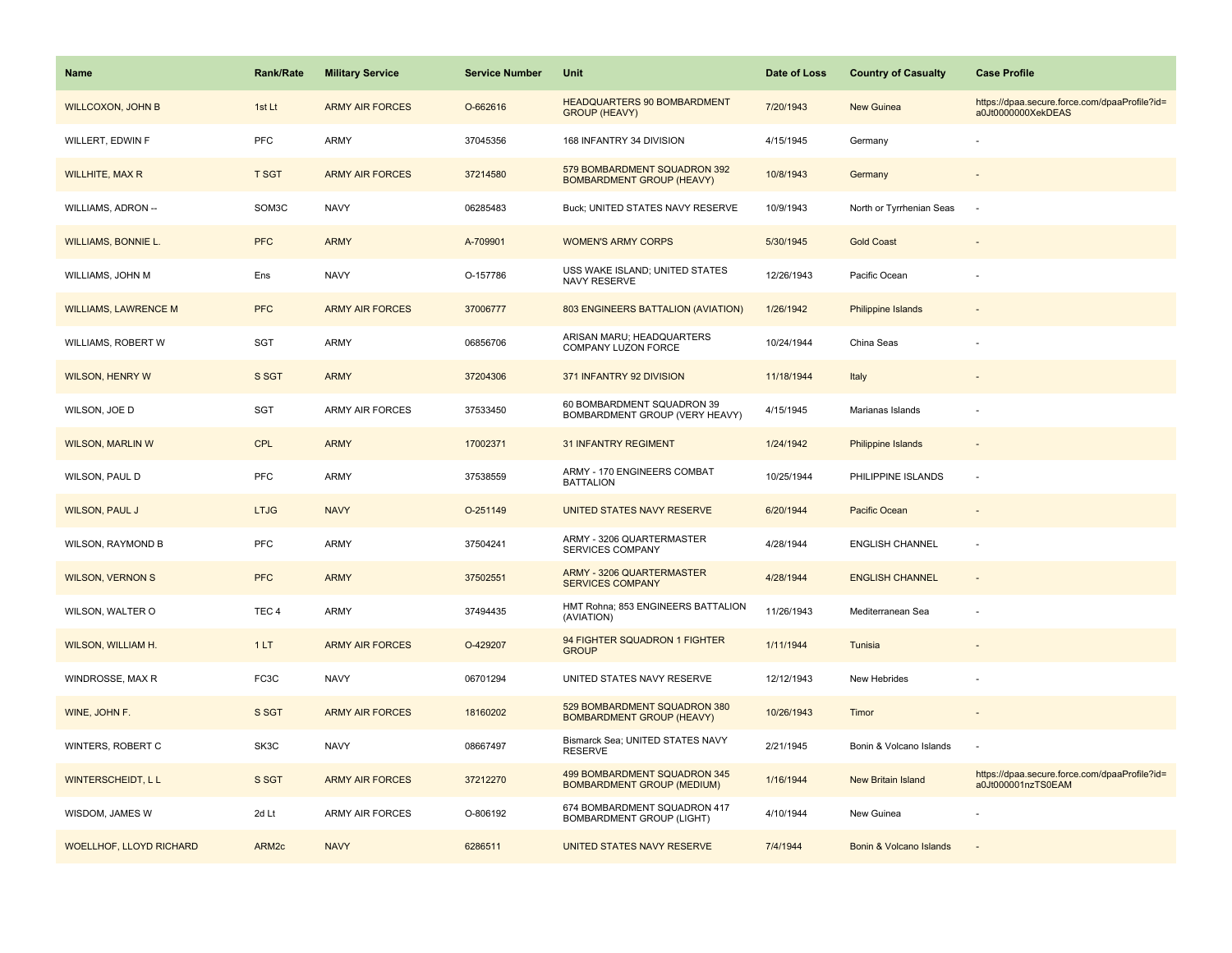| <b>Name</b>              | Rank/Rate         | <b>Military Service</b> | <b>Service Number</b> | Unit                                                                  | Date of Loss | <b>Country of Casualty</b> | <b>Case Profile</b>      |
|--------------------------|-------------------|-------------------------|-----------------------|-----------------------------------------------------------------------|--------------|----------------------------|--------------------------|
| WOLF, EDWARD NORMAN      | F3C               | <b>NAVY</b>             | 06280662              | Neosho; UNITED STATES NAVY<br><b>RESERVE</b>                          | 5/7/1942     | Coral Sea                  |                          |
| <b>WOLTERS, LEO B</b>    | <b>CPL</b>        | <b>ARMY AIR FORCES</b>  | 17058111              | 549 NIGHT FIGHTER SQUADRON                                            | 7/17/1945    | Bonin & Volcano Islands    | $\overline{\phantom{a}}$ |
| WOOD, CHARLES K          | RM3C              | <b>NAVY</b>             | 08660923              | COOPER; UNITED STATES NAVY<br><b>RESERVE</b>                          | 12/3/1944    | Philippine Islands         | $\overline{\phantom{a}}$ |
| WOOD, CLYDE L            | 2d Lt             | <b>ARMY AIR FORCES</b>  | O-775226              | 459 BOMBARDMENT SQUADRON 330<br><b>BOMBARDMENT GROUP (VERY HEAVY)</b> | 4/12/1945    | Marianas Islands           |                          |
| WOOD, JOSEPH H.          | Cpl               | <b>ARMY AIR FORCES</b>  | 6932097               | 26 BOMBARDMENT SQUADRON 11<br>BOMBARDMENT GROUP (HEAVY)               | 8/4/1942     | Solomon Islands            |                          |
| WOOD, SAM W              | <b>CWT</b>        | <b>NAVY</b>             | 03462548              | <b>USS HOUSTON (CA-30); UNITED STATES</b><br><b>NAVY</b>              | 3/1/1942     | Java                       | $\sim$                   |
| WOODARD, CHARLES J.      | S SGT             | <b>ARMY AIR FORCES</b>  | 38023331              | 4 ANTISUB SQUADRON 479 ANTISUB<br><b>GROUP</b>                        | 8/8/1943     | France                     |                          |
| WOODS, HAROLD M          | S <sub>1</sub> C  | <b>NAVY</b>             | 03423895              | Langley; UNITED STATES NAVY                                           | 3/1/1942     | Indian Ocean               |                          |
| WOODWARD, GALEN I        | RT <sub>2</sub> C | <b>NAVY</b>             | 08657591              | KETE; UNITED STATES NAVY RESERVE                                      | 3/31/1945    | Ryukyus Islands            | ÷,                       |
| <b>WORDEN, LA ROY A</b>  | MM <sub>2</sub> C | <b>NAVY</b>             | 06286570              | USS LISCOME BAY; UNITED STATES<br><b>NAVY RESERVE</b>                 | 11/24/1943   | <b>Gilbert Islands</b>     |                          |
| WORKMAN, WALDRON C       | <b>LTJG</b>       | <b>NAVY</b>             | O-278296              | USS WASP (CV-18); UNITED STATES<br><b>NAVY RESERVE</b>                | 9/12/1944    | Philippine Islands         |                          |
| <b>WRIGHT, DONALD E.</b> | 2d Lt             | <b>ARMY AIR FORCES</b>  | O-684660              | 27 BOMBARDMENT SQUADRON 30<br><b>BOMBARDMENT GROUP (HEAVY)</b>        | 12/12/1943   | <b>Marshall Islands</b>    |                          |
| WRITEBOL, CHARLIE --     | PFC               | <b>ARMY</b>             | 06579885              | ARISAN MARU; 2 GENERAL HOSPITAL                                       | 10/24/1944   | China Seas                 |                          |
| <b>WULFKUHLE, LEO B</b>  | <b>SGT</b>        | <b>ARMY AIR FORCES</b>  | 37234455              | <b>AIR CORPS</b>                                                      | 12/18/1943   | Newfoundland               | $\overline{\phantom{a}}$ |
| YADRICH, MIKE J          | <b>PFC</b>        | ARMY                    | 37504312              | 3206 QUARTERMASTER SERVICES<br>COMPANY                                | 4/28/1944    | English Channel            |                          |
| YAMBERT, OLIVER L        | TEC <sub>4</sub>  | <b>ARMY</b>             | 06931736              | 129 INFANTRY 37 DIVISION                                              | 2/9/1945     | <b>Philippine Islands</b>  |                          |
| YANCEY, EVERETT P        | F <sub>2</sub> C  | <b>NAVY</b>             | 03423443              | Edsall; UNITED STATES NAVY                                            | 3/1/1942     | Indian Ocean               |                          |
| YELLEY, RICHARD G        | <b>PVT</b>        | <b>ARMY</b>             | 17135459              | 378 INFANTRY 95 DIVISION                                              | 12/8/1944    | Germany                    |                          |
| YERIAN, KENNETH E        | FC <sub>1</sub> C | <b>NAVY</b>             | 03418889              | Sims; UNITED STATES NAVY                                              | 5/7/1942     | Coral Sea                  |                          |
| YOAKUM, MILTON --        | TEC <sub>4</sub>  | <b>ARMY</b>             | 37234677              | SS CAPE SAN JUAN; 855 ENGINEERS<br><b>BATTALION (AVIATION)</b>        | 11/11/1943   | Fiji                       | $\overline{\phantom{a}}$ |
| YOCHUM, ELMER --         | <b>PFC</b>        | ARMY                    | 37006693              | 803 ENGINEERS BATTALION (AVIATION)                                    | 1/26/1942    | Philippine Islands         | ÷,                       |
| YOUNG, JOHN F            | <b>PFC</b>        | <b>ARMY</b>             | 37516472              | 222 INFANTRY 42 DIVISION                                              | 3/10/1945    | France                     |                          |
| YUNGHANS, CHARLES F      | 1st Lt            | ARMY AIR FORCES         | O-667133              | 91 FIGHTER SQUADRON 81 FIGHTER<br><b>GROUP</b>                        | 3/22/1944    | India                      |                          |